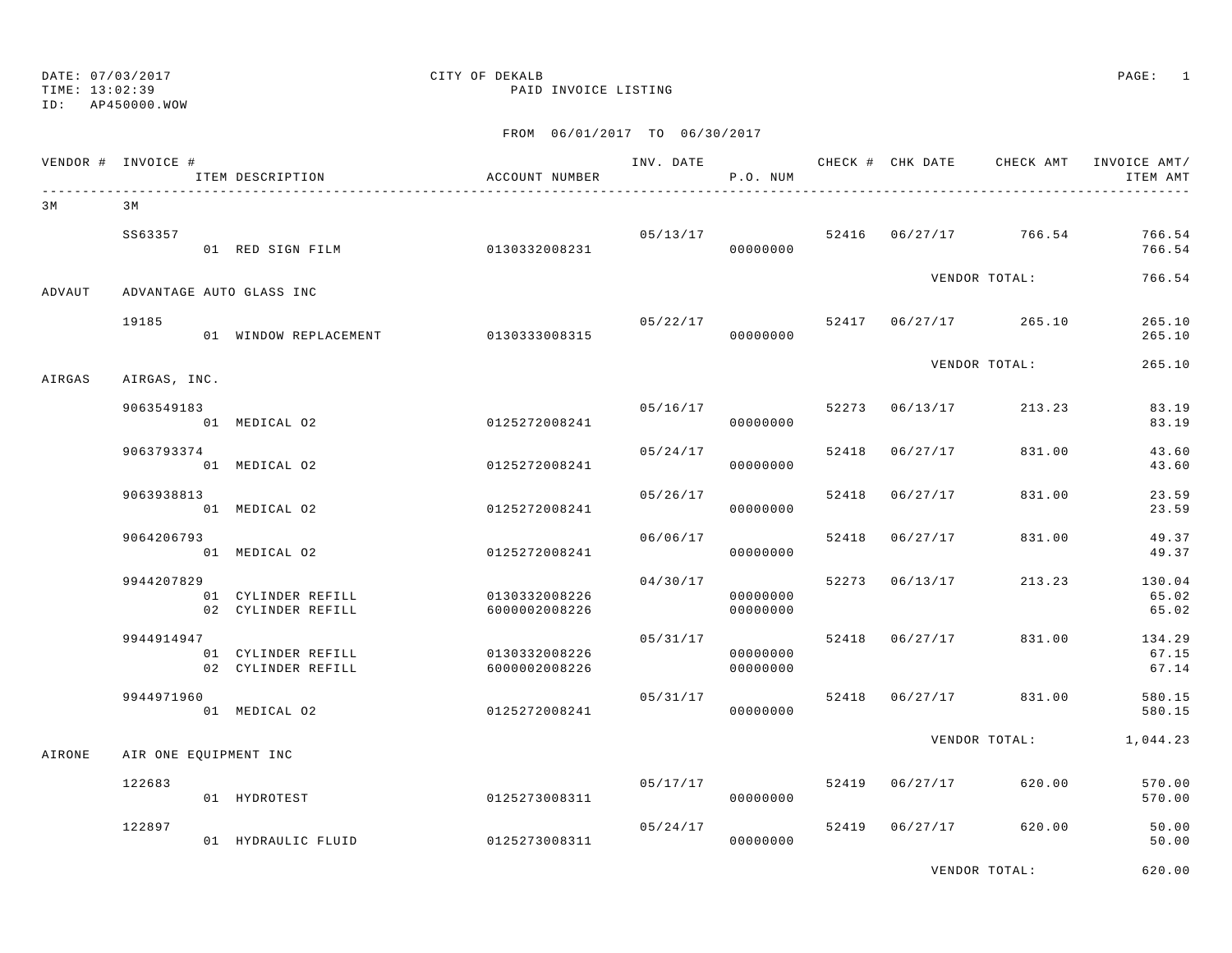TIME: 13:02:39 PAID INVOICE LISTING

ID: AP450000.WOW

|        | VENDOR # INVOICE #       | ITEM DESCRIPTION                                | ACCOUNT NUMBER | INV. DATE | P.O. NUM                     |       |               | CHECK # CHK DATE CHECK AMT | INVOICE AMT/<br>ITEM AMT |
|--------|--------------------------|-------------------------------------------------|----------------|-----------|------------------------------|-------|---------------|----------------------------|--------------------------|
| ALECHE | ALEXANDER CHEMICAL CORP  |                                                 |                |           |                              |       |               |                            |                          |
|        | SLS 10059367             | 01 CHLORINE/FLUORIDE -POTABLE WTR 6000002008250 |                |           | 05/17/17<br>00170029         |       |               | 52420  06/27/17  1,224.00  | 1,224.00<br>1,224.00     |
| ALEFIR | ALEXIS FIRE EQUIPMENT CO |                                                 |                |           |                              |       |               | VENDOR TOTAL:              | 1,224.00                 |
|        | 0059155-IN               | 01 TURN SIGNAL                                  | 0125272008226  | 05/15/17  | 00000000                     |       |               | 52274 06/13/17 253.79      | 253.79<br>253.79         |
| ALFIRO |                          | ALFREDO'S IRON WORKS, INC.                      |                |           |                              |       |               | VENDOR TOTAL:              | 253.79                   |
|        | $2016 - 410$             | 01 REPAIR GATE HINGE 0130333008313              |                | 12/31/16  | 00000000                     |       |               | 52275 06/13/17 375.60      | 375.60<br>375.60         |
| ALLTRA |                          | ALL TRAFFIC SOLUTIONS INC                       |                |           |                              |       |               | VENDOR TOTAL:              | 375.60                   |
|        | SIN010861                | 01 SPEED TRAILER REPLACEMENT 7200004008472      |                |           | $02/27/17$ 52421<br>00170006 |       |               | $06/27/17$ 13,938.00       | 13,938.00<br>13,938.00   |
| ALUAWA | LARSEN CREATIVE INC      |                                                 |                |           |                              |       |               | VENDOR TOTAL:              | 13,938.00                |
|        | 13565                    | 01 YEARS OF SERVICES PLAOUES 0910003008373      |                | 05/02/17  | 00000000                     | 52276 | 06/13/17      | 161.50                     | 145.50<br>145.50         |
|        | 1398                     | 01 BRASS ENGRAVED NAME PLATES                   | 0110102008202  | 05/16/17  | 00000000                     | 52276 | 06/13/17      | 161.50                     | 16.00<br>16.00           |
| AMALGA |                          | AMALGAMATED BANK-ACH & WIRE                     |                |           |                              |       |               | VENDOR TOTAL:              | 161.50                   |
|        | 06012017                 | 01 2013B G.O. BOND FEES                         | 4000004508342  |           | 06/01/17<br>00000000         | 1114  | 06/27/17      | 950.00                     | 475.00<br>475.00         |
|        | 06012017A                | 01 2013A G.O. BOND FEES                         | 0100000002235  | 06/01/17  | 00000000                     |       | 1114 06/27/17 | 950.00                     | 475.00<br>475.00         |
| AMEPLA | APA                      |                                                 |                |           |                              |       |               | VENDOR TOTAL:              | 950.00                   |
|        | 141162-1742              | 01 APA MEMBERSHIP RENEWAL                       | 0910003008375  | 04/20/17  | 00000000                     | 52277 |               | 06/13/17 498.00            | 498.00<br>498.00         |
|        |                          |                                                 |                |           |                              |       |               | VENDOR TOTAL:              | 498.00                   |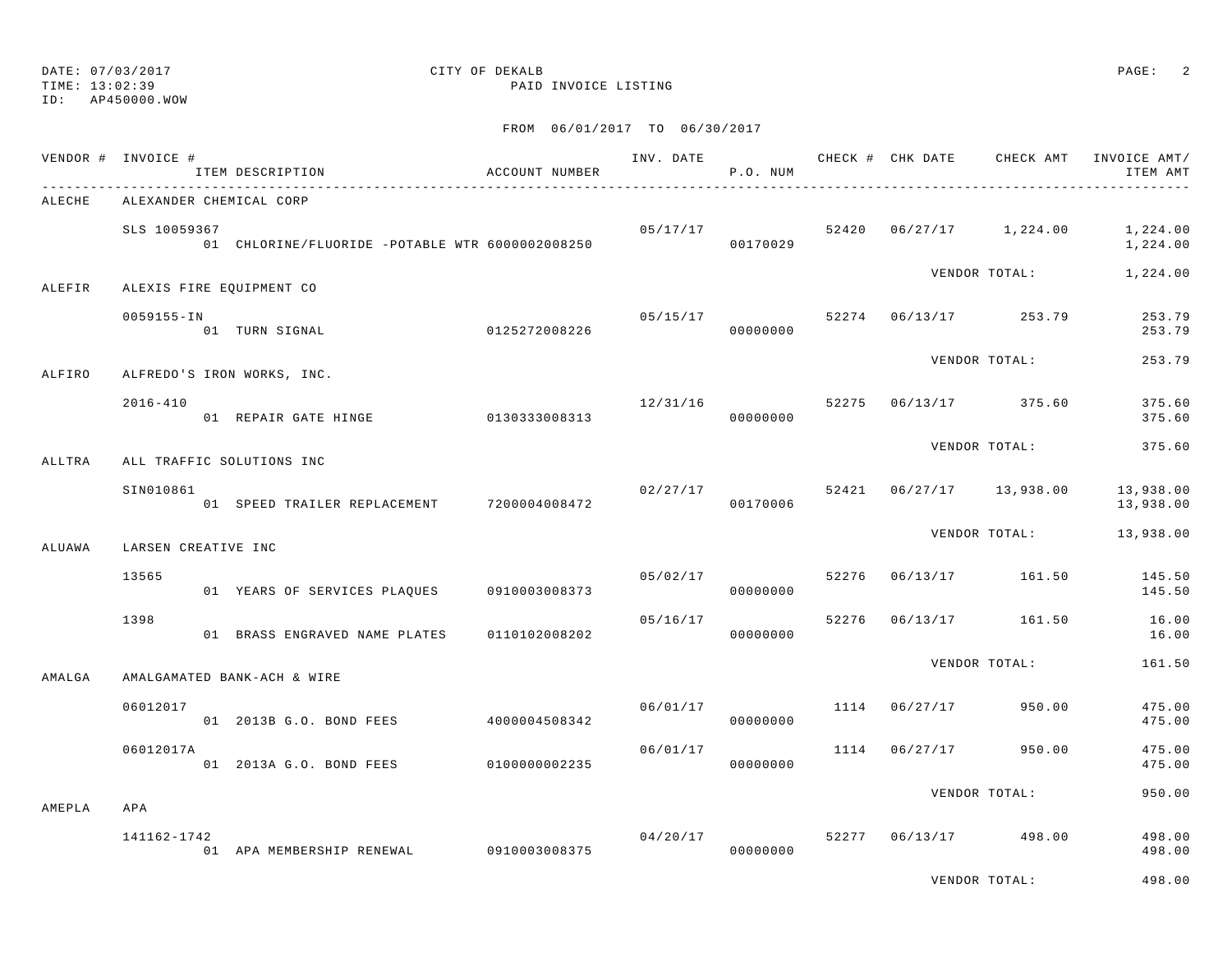TIME: 13:02:39 PAID INVOICE LISTING

ID: AP450000.WOW

|         | VENDOR # INVOICE # | ITEM DESCRIPTION                                | ACCOUNT NUMBER | INV. DATE | P.O. NUM |       |          |                                        | CHECK # CHK DATE CHECK AMT INVOICE AMT/<br>ITEM AMT |
|---------|--------------------|-------------------------------------------------|----------------|-----------|----------|-------|----------|----------------------------------------|-----------------------------------------------------|
| AMEPRI  |                    | AMERICAN PRINTING TECHNOLOGIES                  |                |           |          |       |          |                                        |                                                     |
|         | $17 - DK05$        | 01 UTILITY BILL RUN #5 2017 6000003008399       |                | 06/06/17  | 00000000 |       |          | 52422 06/27/17 871.00                  | 871.00<br>871.00                                    |
| ANDMED  |                    | ANDRES MEDICAL BILLING LTD                      |                |           |          |       |          | VENDOR TOTAL:                          | 871.00                                              |
|         | 140931             | 01 AMBULANCE BILLING FEE - APR 17 0125263008399 |                | 05/04/17  | 00000000 |       |          | 52278  06/13/17  3,974.21              | 3,974.21<br>3,974.21                                |
| APWA    |                    | APWA - ILLINOIS PUBLIC SERVICE                  |                |           |          |       |          | VENDOR TOTAL:                          | 3,974.21                                            |
|         | 10012017           | 01 FALL INSTITUTE REGISTRATION 0130333008375    |                |           | 00000000 |       |          | $05/22/17$ $52423$ $06/27/17$ $100.00$ | 100.00<br>100.00                                    |
| ARAUNI  |                    | ARAMARK UNIFORM SERVICES                        |                |           |          |       |          | VENDOR TOTAL:                          | 100.00                                              |
|         | 1590948678         | 01 FLOOR MAT CLEANING                           | 0130324008450  | 05/12/17  | 00000000 | 52279 |          | 06/13/17 156.02                        | 28.18<br>28.18                                      |
|         | 1590948683         | 01 FLOOR MAT CLEANING                           | 0130324008450  | 05/12/17  | 00000000 | 52279 |          | $06/13/17$ 156.02                      | 127.84<br>127.84                                    |
| ARTGALL |                    | ARTHUR J. GALLAGHER RISK                        |                |           |          |       |          | VENDOR TOTAL:                          | 156.02                                              |
|         | 1335796            | 01 ANNUAL INS RENEWAL - CRIME 7000003008450     |                | 04/04/17  | 00000000 | 52280 | 06/13/17 | 272,597.00                             | 3,109.00<br>3,109.00                                |
|         | 2149396            | 01 ANNUAL INS RENEWAL - CYBER                   | 7000003008450  | 04/28/17  | 00000000 | 52280 | 06/13/17 | 272,597.00                             | 4,606.00<br>4,606.00                                |
|         | 2151850            | 01 ANNUAL INS RENEWAL - AIRPORT 7000003008450   |                | 05/02/17  | 00000000 | 52280 | 06/13/17 | 272,597.00                             | 8,119.00<br>8,119.00                                |
|         | 2152140            | 01 ANNUAL INS RENEWAL - EXCESS WC 7000003008450 |                | 05/02/17  | 00000000 | 52280 | 06/13/17 | 272,597.00                             | 73,072.00<br>73,072.00                              |
|         | 2152803            | 01 ANNUAL INS RENEWAL -COMMERCIAL 7000003008450 |                | 05/03/17  | 00000000 | 52280 | 06/13/17 | 272,597.00                             | 139,562.00<br>139,562.00                            |
|         | 2159082            | 01 ANNUAL INS RENEWAL - UST/AST 7000003008450   |                | 05/08/17  | 00000000 |       |          | 52547 06/28/17 5,237.00                | 5,237.00<br>5,237.00                                |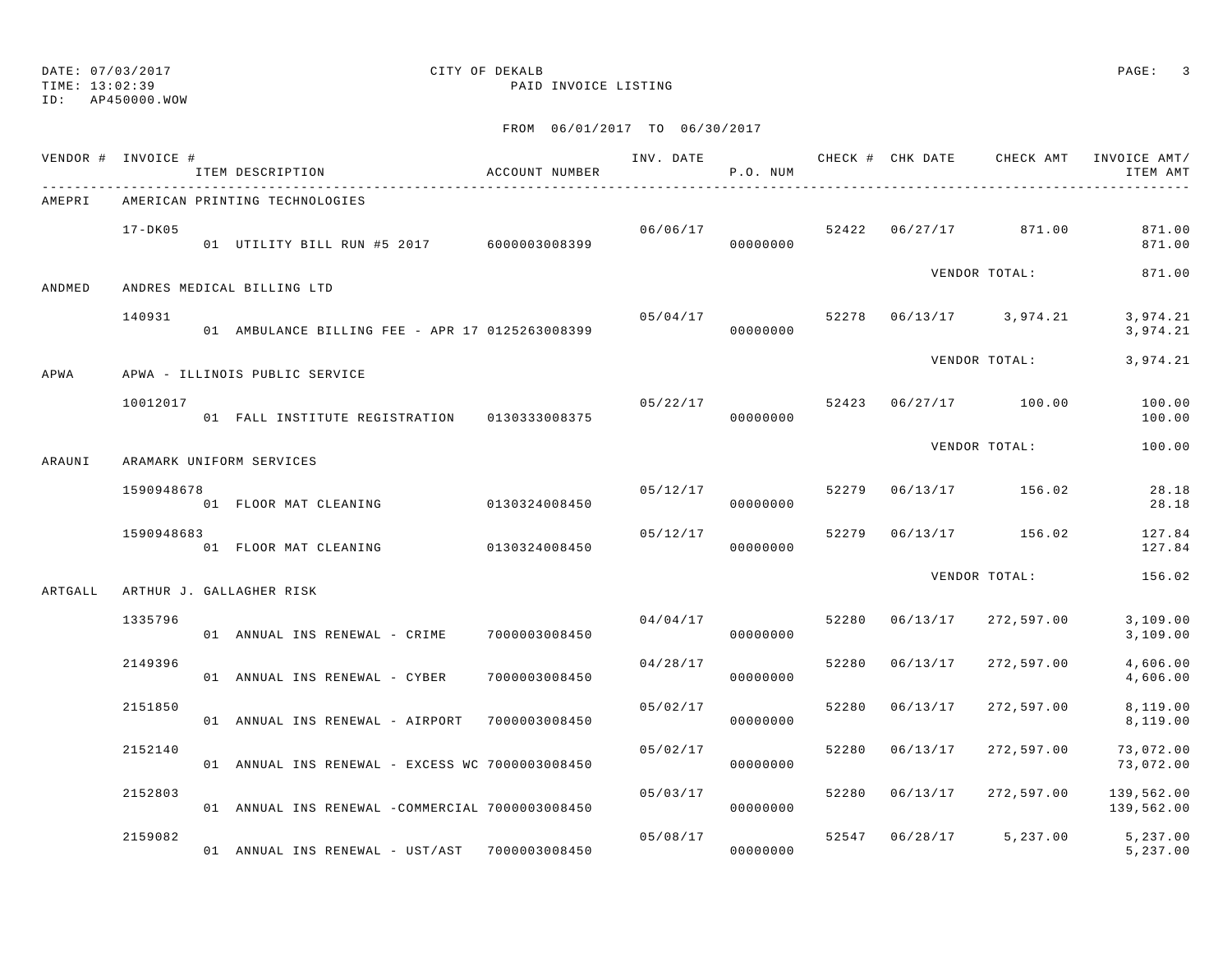## DATE: 07/03/2017 CITY OF DEKALB PAGE: 4

TIME: 13:02:39 PAID INVOICE LISTING

|        | VENDOR # INVOICE #  | ITEM DESCRIPTION                               | ACCOUNT NUMBER |          | P.O. NUM |       |                |                          | INV. DATE 6 7 200 CHECK # CHK DATE CHECK AMT INVOICE AMT/<br>ITEM AMT |
|--------|---------------------|------------------------------------------------|----------------|----------|----------|-------|----------------|--------------------------|-----------------------------------------------------------------------|
|        | 2162676             |                                                |                | 05/10/17 |          |       |                |                          | 52280  06/13/17  272,597.00  44,129.00<br>44,129.00                   |
| ASCAVI |                     | ASCENT AVIATION GROUP INC.                     |                |          |          |       |                | VENDOR TOTAL:            | 277,834.00                                                            |
|        | 438313              | 01 AVIATION FUEL 6500002008234                 |                | 05/05/17 | 00170031 |       |                | 52281 06/13/17 26,605.91 | 26,605.91<br>26,605.91                                                |
| ASSFOR |                     | ILLINOIS STATE POLICE                          |                |          |          |       |                | VENDOR TOTAL:            | 26,605.91                                                             |
|        | 05162017            | 01 FORFEITURE CASE # 16-01718 0120212008247    |                |          | 00000000 |       |                |                          | $05/16/17$ $52424$ $06/27/17$ $193.00$ $193.00$<br>193.00             |
|        | 05232017            | 01 FORFEITURE CASE # 17-02146 0100000002323    |                | 05/23/17 | 00000000 |       |                | 52425 06/27/17 851.00    | 851.00<br>851.00                                                      |
|        | 05232017A           | 01 FORFEITURE CASE # 15-00273 0120212008247    |                | 05/23/17 | 00000000 |       |                | 52426 06/27/17 3,387.00  | 3,387.00<br>3,387.00                                                  |
|        | 06072017            | 01 FORFEITURE CASE # 16-00590 0120212008247    |                | 06/07/17 | 00000000 | 52427 |                | 06/27/17 2,020.00        | 2,020.00<br>2,020.00                                                  |
|        | 06072017A           | 01 FORFEITURE CASE # 15-03972 0120212008247    |                | 06/07/17 | 00000000 |       | 52428 06/27/17 | 13,095.22                | 13,095.22<br>13,095.22                                                |
|        | 06072017B           | 01 FORFEITURE CASE # 17-01435 0100000002323    |                | 06/07/17 | 00000000 |       |                | 52429 06/27/17 1,410.00  | 1,410.00<br>1,410.00                                                  |
|        | 06072017C           | 01 FORFEITURE CASE # 16-07467 0100000002323    |                | 06/07/17 | 00000000 |       |                |                          | 52430 06/27/17 2,645.00 2,645.00<br>2,645.00                          |
| ATIS   |                     | ATIS ELEVATOR INSPECTIONS LLC                  |                |          |          |       |                | VENDOR TOTAL:            | 23,601.22                                                             |
|        | P79844              | 01 ANNUAL PRESSURE TEST 0130323008385          |                | 05/08/17 | 00000000 |       |                | 52282 06/13/17 230.00    | 230.00<br>230.00                                                      |
| AUDLOG | AUDIO LOGIC SYSTEMS |                                                |                |          |          |       |                | VENDOR TOTAL:            | 230.00                                                                |
|        | 12956               | 01 EGYPTIAN THEATRE IMPROVEMENTS 1300006508624 |                | 04/21/17 | 00000000 |       |                | 52283 06/13/17 654.50    | 654.50<br>654.50                                                      |
|        |                     |                                                |                |          |          |       |                | VENDOR TOTAL:            | 654.50                                                                |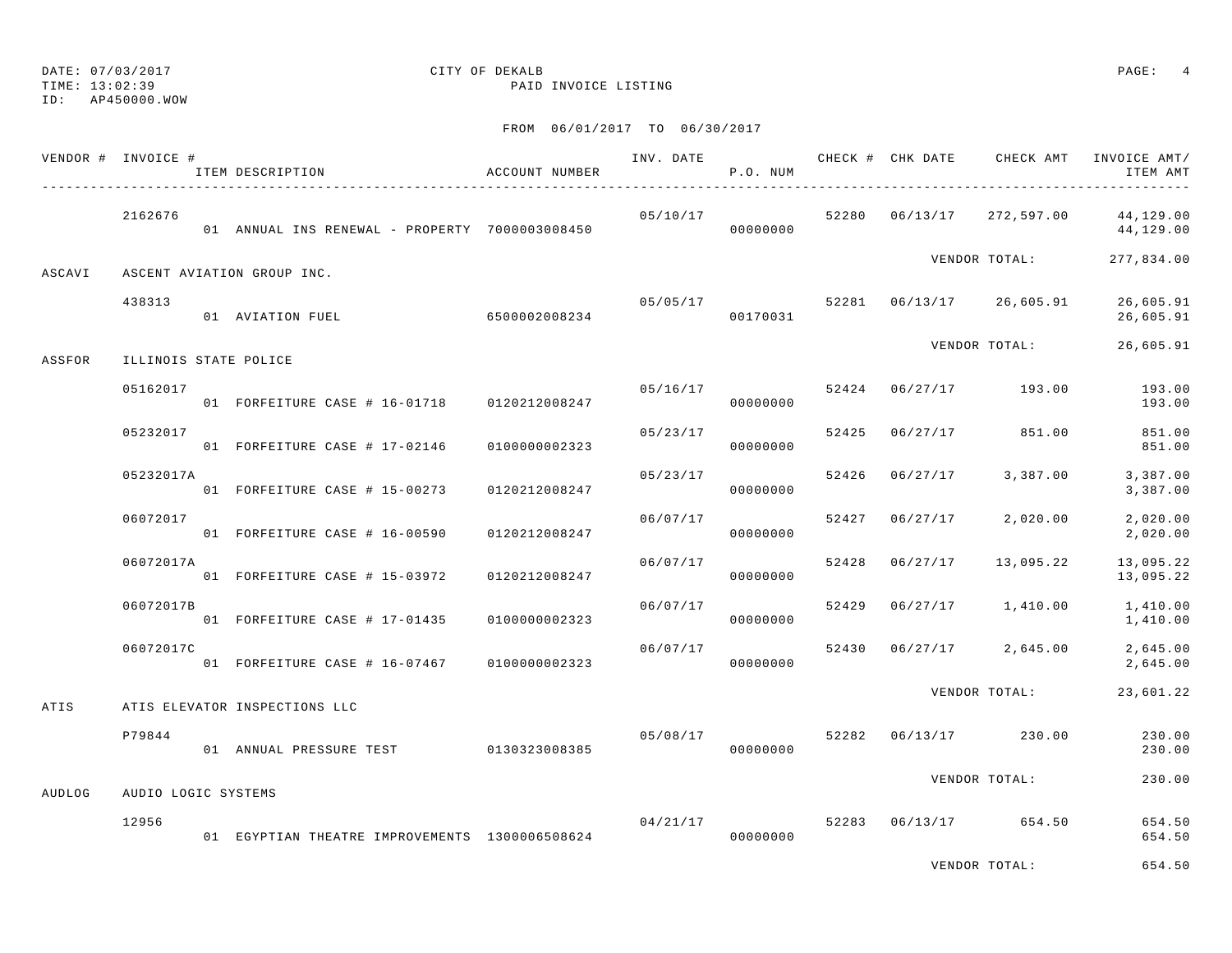TIME: 13:02:39 PAID INVOICE LISTING

ID: AP450000.WOW

|         | VENDOR # INVOICE # | ITEM DESCRIPTION                           | ACCOUNT NUMBER                 |          | P.O. NUM             |       |                | INV. DATE 6 CHECK # CHK DATE CHECK AMT INVOICE AMT/ | ITEM AMT                           |
|---------|--------------------|--------------------------------------------|--------------------------------|----------|----------------------|-------|----------------|-----------------------------------------------------|------------------------------------|
|         | AUTOZONE AUTOZONE  |                                            |                                |          |                      |       |                |                                                     |                                    |
|         | 2654386584         | 01 TRANSHIFT CABLE                         | 60000002008226                 | 04/17/17 | 00000000             |       |                | 52284 06/13/17 141.97                               | 90.70<br>90.70                     |
|         | 2654389982         | 01 BATTERY SIDE BOLT                       | 6000002008226                  | 04/20/17 | 00000000             |       |                | 52284 06/13/17 141.97                               | 4.82<br>4.82                       |
|         | 2654390728         | 01 V-RIBBED BELT                           | 6000002008226                  | 04/21/17 | 00000000             |       | 52284 06/13/17 | 141.97                                              | 29.27<br>29.27                     |
|         | 2654394597         | 01 TRANS FILTER KIT                        | 6000002008226                  |          | 04/24/17<br>00000000 | 52284 | 06/13/17       | 141.97                                              | 17.18<br>17.18                     |
|         | 2654413236         | 01 TRANS FILTER                            | 0130332008226                  | 05/12/17 | 00000000             |       | 52431 06/27/17 | 278.10                                              | 17.18<br>17.18                     |
|         | 2654417091         | 01 DUAL FAN ASSEMBLY                       | 0120222008226                  | 05/15/17 | 00000000             |       | 52431 06/27/17 | 278.10                                              | 198.87<br>198.87                   |
|         | 2654420337         | 01 TRANS OIL PAN                           | 0130332008226                  | 05/18/17 | 00000000             |       |                | 52431 06/27/17 278.10                               | 62.05<br>62.05                     |
| BACONL  | BACKGROUNDS ONLINE |                                            |                                |          |                      |       |                | VENDOR TOTAL:                                       | 420.07                             |
|         | 485506             | 01 MONTHLY CHRGS - APR 2017 0116103008333  |                                | 04/30/17 | 00000000             |       |                | 52285 06/13/17 338.30                               | 178.40<br>178.40                   |
|         | 486686             | 01 MONTHLY CHRGS - MAY 2017 0116103008333  |                                |          | 05/31/17<br>00000000 | 52285 |                | 06/13/17 338.30                                     | 159.90<br>159.90                   |
| BANUP   | BANNER UP SIGNS    |                                            |                                |          |                      |       |                | VENDOR TOTAL:                                       | 338.30                             |
|         | 64287              | 01 BUILDING LETTERS<br>02 DEVELOPMENT SIGN | 6500003008348<br>6500003008373 | 05/04/17 | 00000000<br>00000000 |       |                | 52286 06/13/17 2,935.00                             | 2,935.00<br>1,660.00<br>1,275.00   |
| BARNABY | BARNABY, INC       |                                            |                                |          |                      |       |                | VENDOR TOTAL:                                       | 2,935.00                           |
|         | 2017-7597          |                                            |                                | 05/26/17 |                      |       |                | 52432 06/27/17 284.00                               | 284.00<br>284.00                   |
|         |                    |                                            |                                |          |                      |       |                |                                                     | $\sim$ $\sim$ $\sim$ $\sim$ $\sim$ |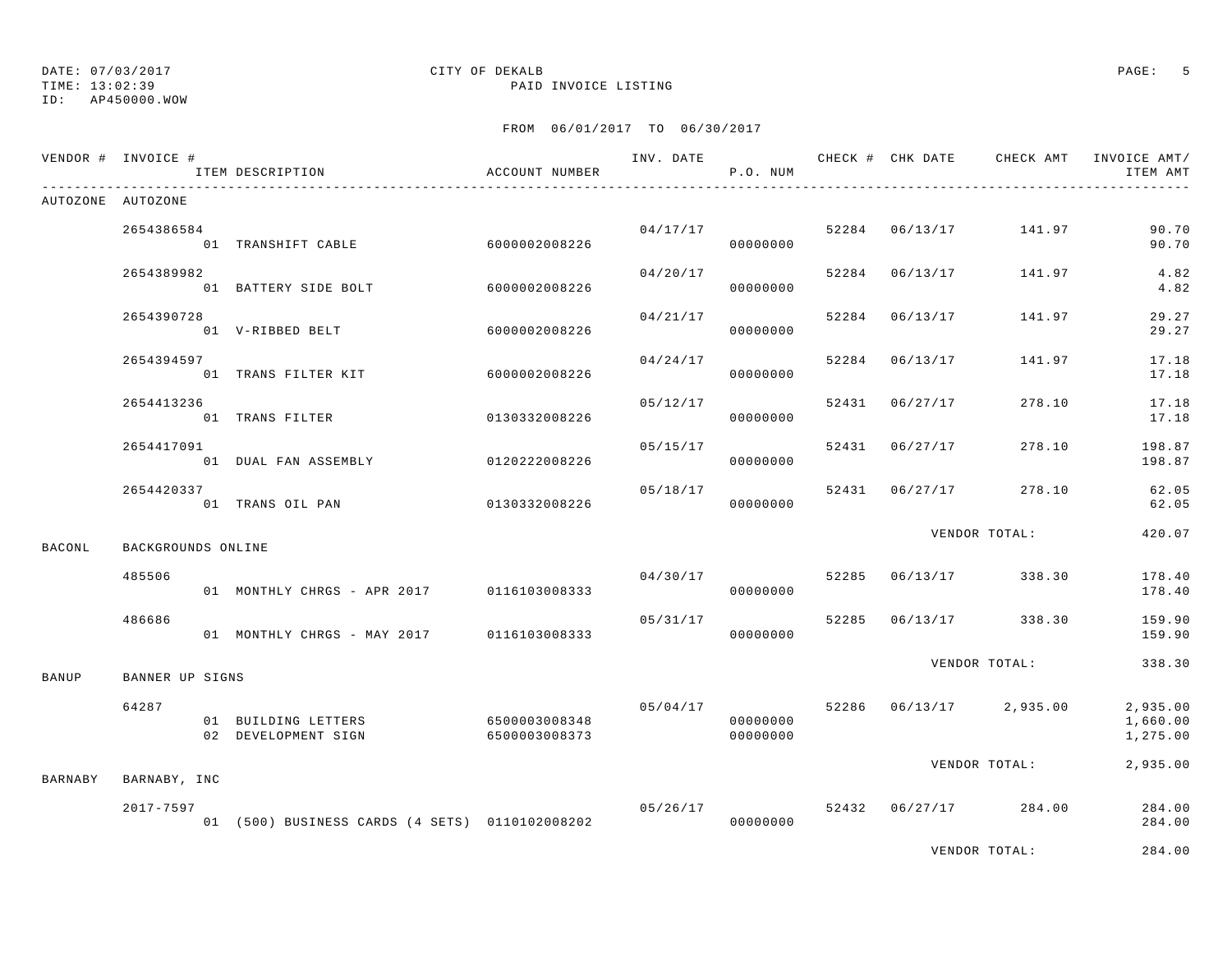TIME: 13:02:39 PAID INVOICE LISTING

ID: AP450000.WOW

|        | VENDOR # INVOICE #         | ITEM DESCRIPTION                               | ACCOUNT NUMBER |          | P.O. NUM             |       |          | INV. DATE 6 1999 CHECK # CHK DATE CHECK AMT INVOICE AMT/ | ITEM AMT               |
|--------|----------------------------|------------------------------------------------|----------------|----------|----------------------|-------|----------|----------------------------------------------------------|------------------------|
| BARWIR |                            | LONE STAR CARDINAL MOTORCYCLE                  |                |          |                      |       |          |                                                          |                        |
|        | 7368W                      | 01 HD381 WINTER STORAGE/TUNE-UP 0120223008315  |                | 04/24/17 | 00000000             |       |          | 52287 06/13/17 1,536.55                                  | 1,201.42<br>1,201.42   |
|        | 7369W                      | 01 HD380 WINTER STORAGE/TUNE-UP 0120223008315  |                | 04/24/17 | 00000000             | 52287 |          | 06/13/17 1,536.55 335.13                                 | 335.13                 |
|        | BATTBULB BATTERIES + BULBS |                                                |                |          |                      |       |          | VENDOR TOTAL: 1,536.55                                   |                        |
|        | 297-272311                 | 01 BATTERIES                                   | 0130332008219  |          | 05/30/17<br>00000000 |       |          | 52433 06/27/17 120.24                                    | 120.24<br>120.24       |
| BAXWOO |                            | BAXTER & WOODMAN, INC.                         |                |          |                      |       |          | VENDOR TOTAL:                                            | 120.24                 |
|        | 0191597                    | 01 2017 WATER MAIN RPL DSGN 6000003008331      |                | 03/23/17 | 00170049             | 52288 |          | $06/13/17$ 94,690.52                                     | 71,981.70<br>71,981.70 |
|        | 0191598                    | 01 2017 WATER MAIN RPL DSGN                    | 6000003008331  | 03/23/17 | 00170049             | 52434 |          | $06/27/17$ 3, 144.39                                     | 3,144.39<br>3, 144.39  |
|        | 0192132                    | 01 2017 WATER MAIN RPL DSGN                    | 6000003008331  | 04/20/17 | 00170049             | 52288 | 06/13/17 | 94,690.52                                                | 17,295.60<br>17,295.60 |
|        | 0192133                    | 01 2017 WATER MAIN RPL DSGN                    | 6000003008331  | 04/20/17 | 00170049             | 52288 | 06/13/17 | 94,690.52                                                | 1,140.00<br>1,140.00   |
|        | 0192720                    | 01 CONSTRUCTION SRVCS - APRIL 17 1000003008331 |                | 05/18/17 | 00000000             | 52288 | 06/13/17 | 94,690.52                                                | 345.00<br>345.00       |
|        | 0192721                    | 01  2017 WATER MAIN RPL DSGN  6000003008331    |                | 05/18/17 | 00170049             | 52288 | 06/13/17 | 94,690.52                                                | 3, 114. 31<br>3,114.31 |
|        | 0192722                    | 01  2017 WATER MAIN RPL DSGN  6000003008331    |                | 05/18/17 | 00170049             | 52288 |          | 06/13/17 94,690.52                                       | 813.91<br>813.91       |
| BENISW | BENISTAR / HARTFORD        |                                                |                |          |                      |       |          | VENDOR TOTAL:                                            | 97,834.91              |
|        | 06012017                   | 01 RETIREE INSURANCE-JUNE 17 7100004008478     |                | 06/01/17 | 00000000             |       |          | 1115 06/27/17 44,725.42                                  | 44,725.42<br>44,725.42 |
| BENSYS |                            | BENTLEY SYSTEMS, INCORPORATED                  |                |          |                      |       |          | VENDOR TOTAL:                                            | 44,725.42              |
|        | 47795208                   |                                                |                |          |                      |       |          | $12/08/16$ 52289 06/13/17 2,357.00                       | 2,357.00               |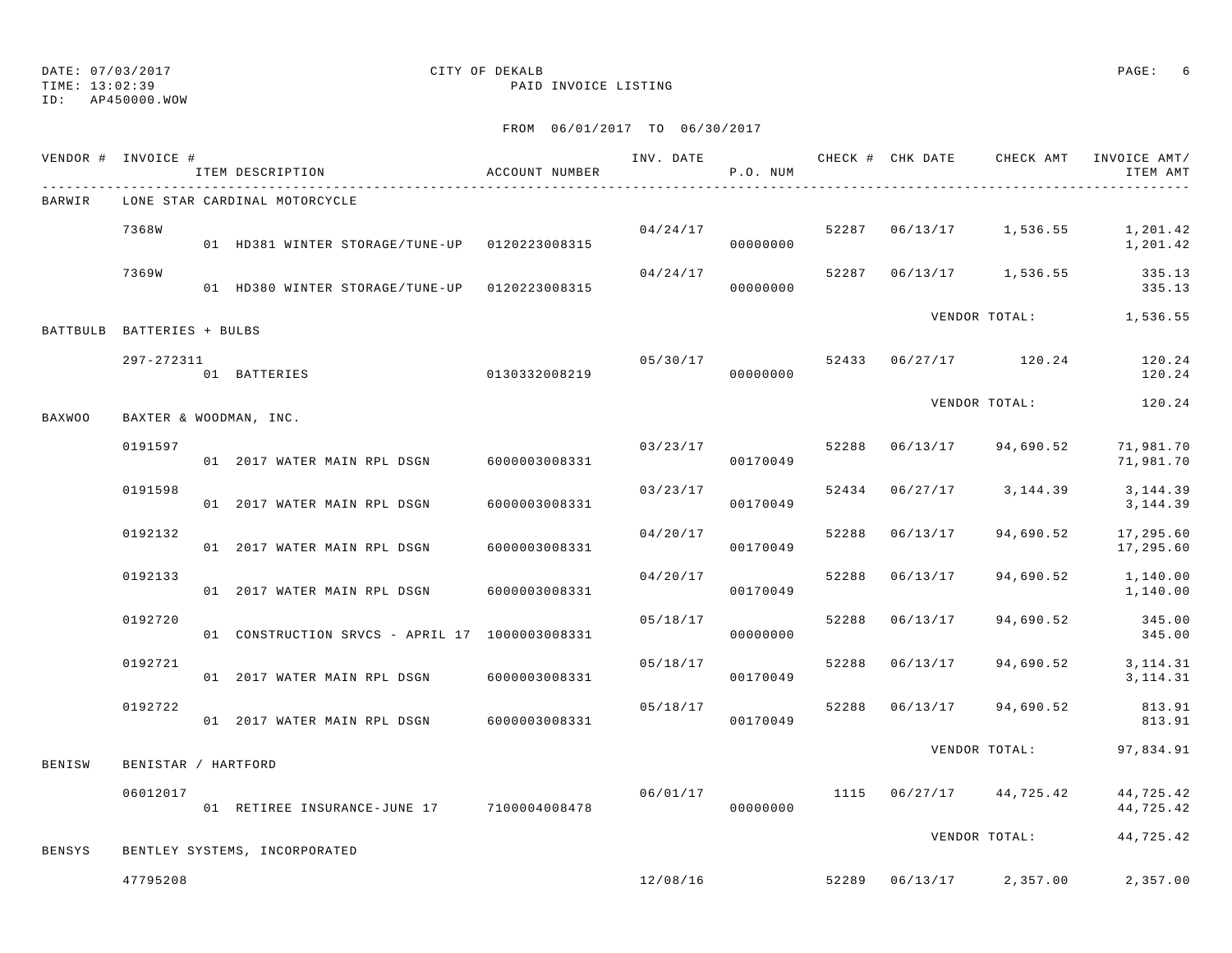TIME: 13:02:39 PAID INVOICE LISTING

ID: AP450000.WOW

|               | VENDOR # INVOICE # | ITEM DESCRIPTION                                | ACCOUNT NUMBER |                      | P.O. NUM |  |                                      | INV. DATE 6 CHECK # CHK DATE CHECK AMT INVOICE AMT/<br>ITEM AMT |
|---------------|--------------------|-------------------------------------------------|----------------|----------------------|----------|--|--------------------------------------|-----------------------------------------------------------------|
|               | 47795208           | 01  2017 SELECT SUBSCRIPTIONS   0117124008450   |                | 12/08/16<br>00000000 |          |  | 52289 06/13/17 2,357.00              | 2,357.00<br>2,357.00                                            |
| <b>BESCUS</b> |                    | A STARS & STRIPES FLAG                          |                |                      |          |  | VENDOR TOTAL:                        | 2,357.00                                                        |
|               | 17933              | 01 (12) CITY OF DEKALB FLAGS 0130322008219      |                | 05/23/17             | 00000000 |  | 52435 06/27/17 720.10                | 720.10<br>720.10                                                |
| BGPRO         |                    | BG PRODUCTS OF ILLINOIS                         |                |                      |          |  | VENDOR TOTAL:                        | 720.10                                                          |
|               | <b>JKS2827</b>     | 01 COMPRSSN PERF RESTOR, EXT LIFE 0120222008226 |                | 05/05/17             | 00000000 |  | 52290 06/13/17 788.40                | 788.40<br>788.40                                                |
| <b>BLUCRO</b> |                    | BLUE CROSS BLUE SHIELD                          |                |                      |          |  | VENDOR TOTAL:                        | 788.40                                                          |
|               | J084700301         | 01 AMBULANCE REIMB - #160786 0100000063423      |                | 03/25/17             | 00000000 |  | 52291 06/13/17 574.38                | 574.38<br>574.38                                                |
| BOLHEA        |                    | BOLANDER HEATING & AIR                          |                |                      |          |  | VENDOR TOTAL:                        | 574.38                                                          |
|               | 584                | 01 EVIDENCE FRIDGE REPAIR 0130323008348         |                | 05/10/17             | 00000000 |  | 52436 06/27/17 558.82                | 558.82<br>558.82                                                |
| <b>BOLJOS</b> | JOSHUA BOLDT       |                                                 |                |                      |          |  | VENDOR TOTAL:                        | 558.82                                                          |
|               | 05252017           | 01 SPRING 2017 TUITION REIMB. 0116103008379     |                |                      | 00000000 |  | $05/25/17$ D001417 06/13/17 3,458.56 | 3,458.56<br>3,458.56                                            |
| BOUTRE        |                    | BOUND TREE MEDICAL, LLC.                        |                |                      |          |  | VENDOR TOTAL:                        | 3,458.56                                                        |
|               | 82494820           | 01 AMBULANCE SUPPLIES                           | 0125272008241  | 05/16/17             | 00000000 |  | 52292 06/13/17 275.47                | 275.47<br>275.47                                                |
|               | 82514781           | 01 AMBULANCE SUPPLIES 0125272008241             |                | 06/05/17             | 00000000 |  | 52437 06/27/17 151.56                | 151.56<br>151.56                                                |
| BRAMAN        |                    | BRAD MANNING FORD, INC.                         |                |                      |          |  | VENDOR TOTAL:                        | 427.03                                                          |
|               | 06012017           |                                                 |                | 06/02/17             |          |  |                                      | 52259 06/05/17 57.428.00 57.428.00                              |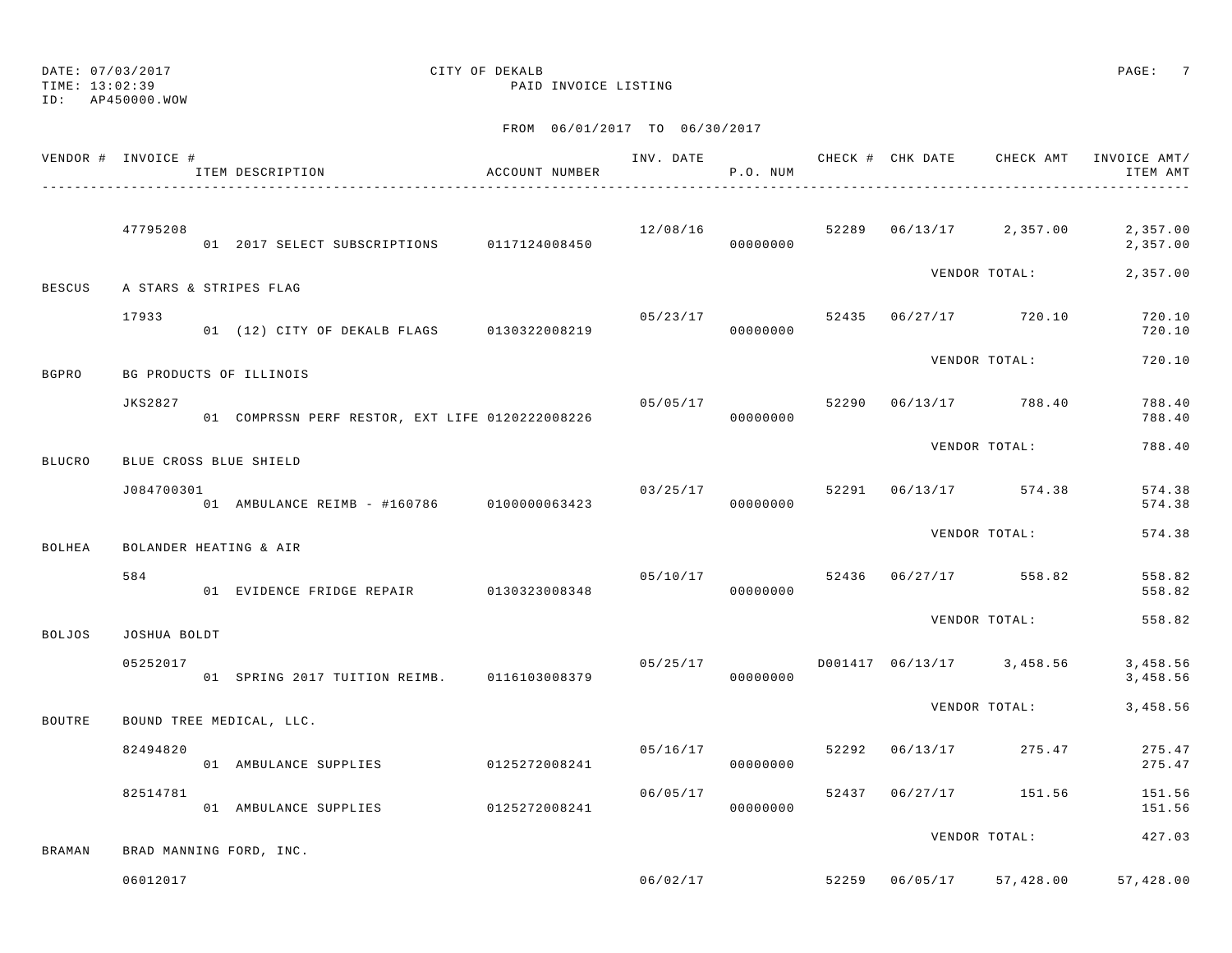TIME: 13:02:39 PAID INVOICE LISTING

ID: AP450000.WOW

|        | VENDOR # INVOICE #   | ITEM DESCRIPTION                                                                                                                                                                                               | ACCOUNT NUMBER                                                                    | INV. DATE | P.O. NUM                                                             |       |                         | CHECK # CHK DATE CHECK AMT | INVOICE AMT/<br>ITEM AMT                                       |
|--------|----------------------|----------------------------------------------------------------------------------------------------------------------------------------------------------------------------------------------------------------|-----------------------------------------------------------------------------------|-----------|----------------------------------------------------------------------|-------|-------------------------|----------------------------|----------------------------------------------------------------|
|        |                      |                                                                                                                                                                                                                |                                                                                   |           |                                                                      |       |                         |                            |                                                                |
|        | 06012017             | 01 2 NEW SQUAD CARS                                                                                                                                                                                            | 5250006008521                                                                     |           | 06/02/17<br>00170039                                                 |       | 52259 06/05/17          | 57,428.00                  | 57,428.00<br>57,428.00                                         |
|        | 70675FOW             | 01 AIR BAG LIGHT                                                                                                                                                                                               | 0120223008315                                                                     | 05/04/17  | 00000000                                                             | 52293 | 06/13/17                | 1,096.93                   | 12.64<br>12.64                                                 |
|        | 70676FOW             | 01 SEALS                                                                                                                                                                                                       | 0130332008226                                                                     | 05/04/17  | 00000000                                                             | 52293 | 06/13/17                | 1,096.93                   | 152.80<br>152.80                                               |
|        | FOCS72035            | 01 REPAIR TRUNK LEAK                                                                                                                                                                                           | 0120223008315                                                                     | 05/13/17  | 00000000                                                             | 52438 |                         | $06/27/17$ 350.03          | 350.03<br>350.03                                               |
|        | FOCS72209            | 01 OIL CHANGE                                                                                                                                                                                                  | 0125273008315                                                                     | 05/19/17  | 00000000                                                             | 52293 |                         | $06/13/17$ 1,096.93        | 931.49<br>931.49                                               |
| BROPHI | PHILLIP BROWN        |                                                                                                                                                                                                                |                                                                                   |           |                                                                      |       |                         | VENDOR TOTAL:              | 58,874.96                                                      |
|        | 04282017             | 01 TRAINING TRAVEL REIMB. 0120223008376                                                                                                                                                                        |                                                                                   | 04/28/17  | 00000000                                                             |       |                         | D001418 06/13/17 14.36     | 14.36<br>14.36                                                 |
|        |                      |                                                                                                                                                                                                                |                                                                                   |           |                                                                      |       |                         | VENDOR TOTAL:              | 14.36                                                          |
| BSG    | BASTON SERVICE GROUP |                                                                                                                                                                                                                |                                                                                   |           |                                                                      |       |                         |                            |                                                                |
|        | 2096                 | 01 AVIATION FUEL FARM - MAY 17 6500004008450                                                                                                                                                                   |                                                                                   |           | 05/10/17<br>00000000                                                 | 52294 |                         | 06/13/17 400.00            | 400.00<br>400.00                                               |
| CARCOR | CARUS CORPORTATON    |                                                                                                                                                                                                                |                                                                                   |           |                                                                      |       |                         | VENDOR TOTAL:              | 400.00                                                         |
|        | SLS 10058260         | 01 CARUS 8400 616 LB DRUM 6000002008250                                                                                                                                                                        |                                                                                   | 05/03/17  | 00000000                                                             |       | 52295 06/13/17 4,607.68 |                            | 4,607.68<br>4,607.68                                           |
| CASBAN |                      | FIRST NATIONAL BANK OF OMAHA                                                                                                                                                                                   |                                                                                   |           |                                                                      |       |                         | VENDOR TOTAL:              | 4,607.68                                                       |
|        | 0360MAY17CC          | 01 2017 IAMMA ANNUAL CONF REG.<br>02 JIMMY JOHNS - AFSCMA NEG. MTG. 0116103008306<br>03 A-1 LIMO SERVICE - TRANSPORT<br>04 YELLOW CAB - TRANSPORT<br>05 AMER. AIR - LUGGAGE FEE<br>06 CONGREGATION - TRNG MEAL | 0116103008376<br>0116103008376<br>0116103008376<br>0116103008376<br>0116103008376 | 05/24/17  | 00000000<br>00000000<br>00000000<br>00000000<br>00000000<br>00000000 |       |                         | D001427 06/13/17 377.71    | 377.71<br>75.00<br>37.08<br>119.00<br>108.20<br>25.00<br>13.43 |
|        | 1132MAY17CC          |                                                                                                                                                                                                                |                                                                                   | 05/24/17  |                                                                      |       | D001427 06/13/17        | 846.47                     | 846.47                                                         |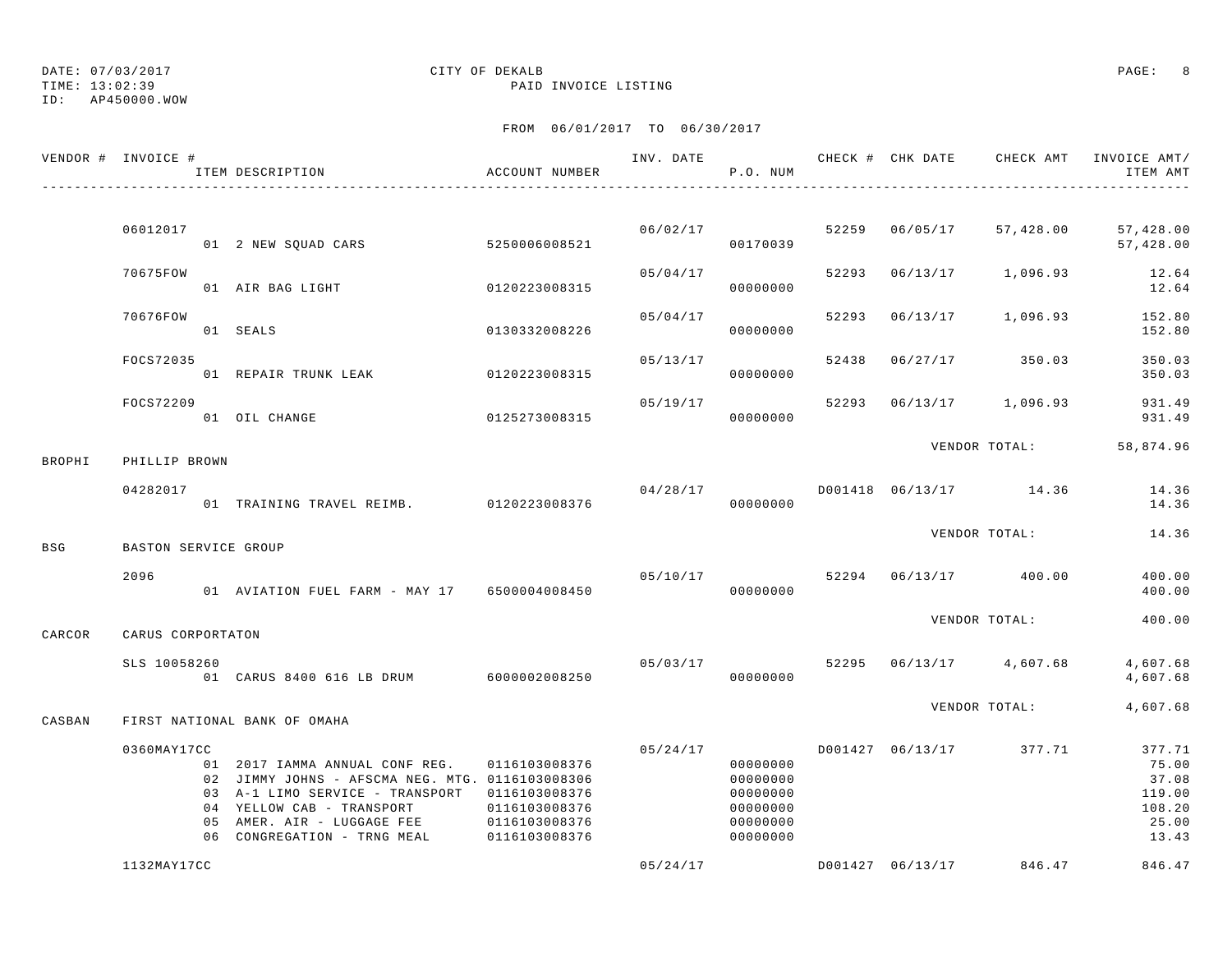## DATE: 07/03/2017 CITY OF DEKALB PAGE: 9

TIME: 13:02:39 PAID INVOICE LISTING

| VENDOR # INVOICE # | ITEM DESCRIPTION                                | ACCOUNT NUMBER                 | INV. DATE | P.O. NUM             |  |                           | ITEM AMT       |
|--------------------|-------------------------------------------------|--------------------------------|-----------|----------------------|--|---------------------------|----------------|
|                    |                                                 |                                |           |                      |  |                           |                |
| 1132MAY17CC        |                                                 |                                | 05/24/17  |                      |  | D001427 06/13/17 846.47   | 846.47         |
|                    | 01 FLIGHTAWARE - QUICKAD FOR KDKB 6500003008373 |                                |           | 00000000             |  |                           | 8.00           |
|                    | 02 COPY SERVICE - PRINT MATERIALS 6500002008202 |                                |           | 00000000             |  |                           | 152.25         |
|                    | 03 COPY SERVICE - PRINT MATERIALS 6500002008202 |                                |           | 00000000             |  |                           | 72.32          |
|                    | 04 COPY SERVICE - PRINT MATERIALS 6500002008202 |                                |           | 00000000             |  |                           | 46.92          |
|                    | 05 NORTHERN TOOL - 20V POWERLUBER 6500002008295 |                                |           | 00000000             |  |                           | 278.99         |
|                    | 06 DIRECTV SRVCS- 4/14-5/13/17 6500003008373    |                                |           | 00000000             |  |                           | 62.99          |
|                    | 07 IL SPRING AVIATION CONF. REG. 6500003008376  |                                |           | 00000000             |  |                           | 225.00         |
| 1941MAY17CC        |                                                 |                                | 05/24/17  |                      |  | D001427 06/13/17 118.98   | 38.98          |
|                    | 01 EVENTBRITE REFUND 0115153008376              |                                |           | 00000000             |  |                           | $-40.00$       |
|                    | 02 AMER. AIR - INFLIGHT MEAL                    | 0115153008376                  |           | 00000000             |  |                           | 18.98          |
|                    | 03 AMER. AIR - TRANSPORTATION                   | 0115153008376                  |           | 00000000             |  |                           | 60.00          |
| 3600MAY17CC        |                                                 |                                | 05/30/17  |                      |  | D001427 06/13/17 953.87   | 953.87         |
|                    | 01 PICKUP FURNITURE                             | 0130323008348                  |           | 00000000             |  |                           | 129.05         |
|                    | 02 EMI SUPPLY - LAMPS                           | 0130322008210                  |           | 00000000             |  |                           | 223.17         |
|                    | 03 STANDARD SIGNS - 20 WATT BULB 6500002008218  |                                |           | 00000000             |  |                           | 241.38         |
|                    | 04 GRAINGER - GATE REPAIR                       | 0130333008310                  |           | 00000000             |  |                           | 21.57          |
|                    | 05 KIRBY BUILT - PET LITTER BAGS 0130333008313  |                                |           | 00000000             |  |                           | 109.07         |
|                    | 06 HOLIDAY INN - TRAINING LODGING 0130333008376 |                                |           | 00000000             |  |                           | 125.00         |
| 0.7                | CARY COMPANY - 26WR55 55 GAL                    | 0130332008219                  |           | 00000000             |  |                           | 104.63         |
| 4601MAY17CC        |                                                 |                                | 05/24/17  |                      |  | D001427 06/13/17 2,518.52 | 2,518.52       |
|                    | 01 GLOCK PRO - ARMORERS COURSE                  | 0120223008376                  |           | 00000000             |  |                           | 250.00         |
|                    | 02 AMAZON - EARPIECE(5)                         | 0120236008580                  |           | 00000000             |  |                           | 67.75          |
|                    | 03 AMAZON - HEADSET(5)                          | 0120236008580                  |           | 00000000             |  |                           | 41.20          |
|                    | 04 AMAZON - HEADSET(2)                          | 0120236008580                  |           | 00000000             |  |                           | 55.14          |
|                    | 05 IACP MEMBERSHIP RENEWAL 0120243008375        |                                |           | 00000000             |  |                           | 150.00         |
|                    | 06 TIPS - TRAINER RECERT EXAM 0120223008376     |                                |           | 00000000             |  |                           | 75.00          |
| 07                 | LABO'S FLOWERS - PLANT                          | 0120212008299                  |           | 00000000             |  |                           | 30.00          |
| 08                 | AMAZON - LED LIGHTING (UTV)                     | 0120222008226                  |           | 00000000             |  |                           | 152.71         |
| 09                 | DWC INC - UTV MAINTENANCE KIT 0120222008226     |                                |           | 00000000             |  |                           | 24.50          |
| 10                 | OFFICE MAX - CARD READER                        | 0120252008204                  |           | 00000000             |  |                           | 9.99           |
| 11                 | USPS - POSTAGE                                  | 0120253008305                  |           | 00000000             |  |                           | 9.41           |
|                    | 12 GATE AMERICA-SOCIAL MEDIA CLSS 0120253008376 |                                |           | 00000000             |  |                           | 250.00         |
| 13                 | SOS - 4 LICENSE PLATE RENEWAL 0120242008243     |                                |           | 00000000             |  |                           | 328.54         |
|                    | 14 RESPONSE TECHNOLOGIES                        | 0120222008242                  |           | 00000000             |  |                           | 100.00         |
|                    | 15 RADIO.PARTS - RADIO HOLDER                   | 0120252008243                  |           | 00000000             |  |                           | 73.56          |
| 16                 | GODADDY - DCTRIAD.ORG RENEWAL 0120253008376     |                                |           | 00000000             |  |                           | 71.88          |
| 17                 | HAMPTON - TRAINING LODGING                      | 0120233008376                  |           | 00000000             |  |                           | 215.12         |
| 18<br>19           | AMAZON - CHOCK LOCK<br>TIPS - INSTRUCTOR RECERT | 0120222008226<br>0120223008376 |           | 00000000<br>00000000 |  |                           | 83.60<br>75.00 |
| 20                 | AMAZON - RECORDABLE DVDS                        | 0120252008204                  |           | 00000000             |  |                           | 51.96          |
|                    |                                                 |                                |           |                      |  |                           |                |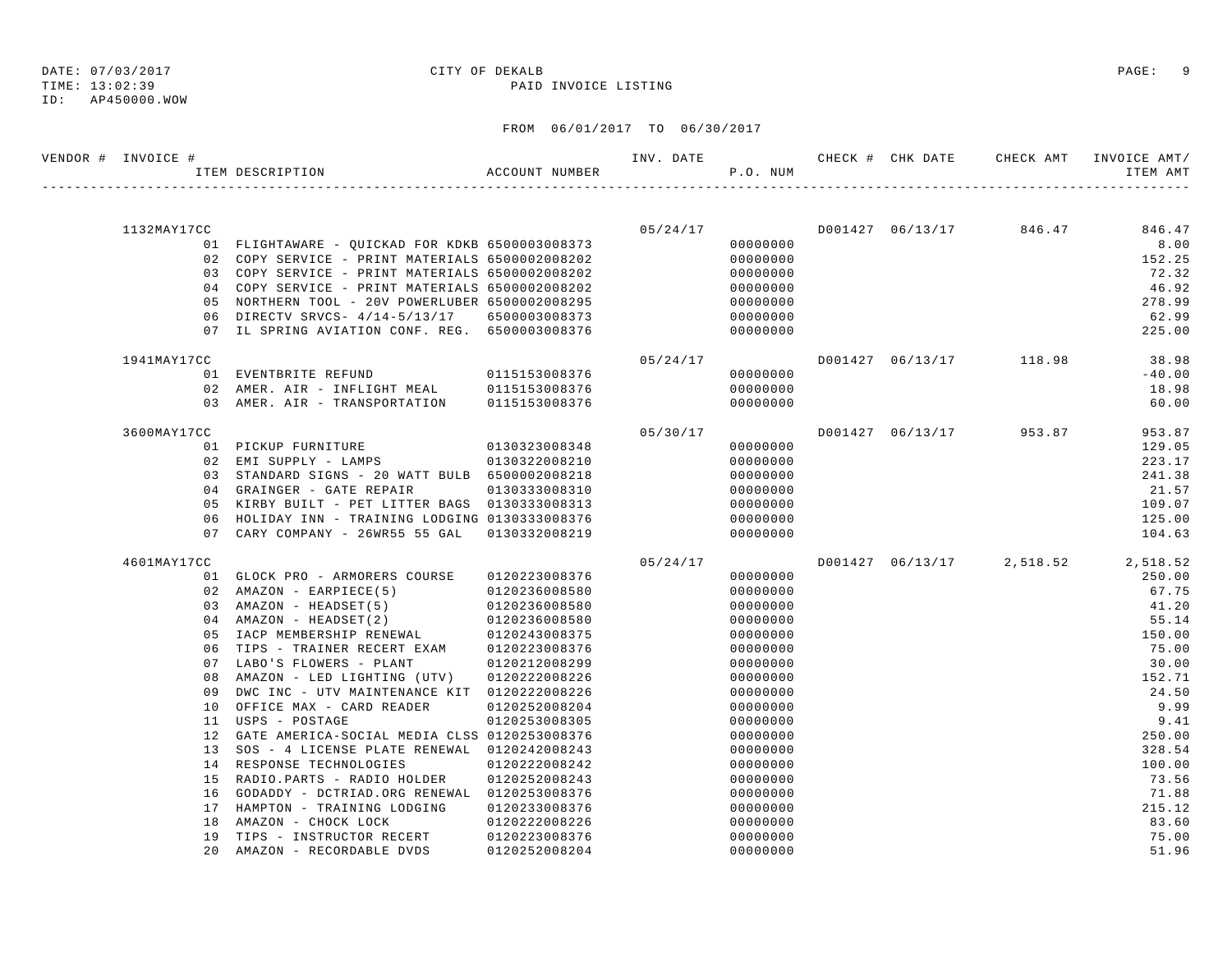TIME: 13:02:39 PAID INVOICE LISTING

ID: AP450000.WOW

| VENDOR # INVOICE # | ITEM DESCRIPTION ACCOUNT NUMBER                                                              |               |          | P.O. NUM             |  |                         | INV. DATE 6 CHECK # CHK DATE CHECK AMT INVOICE AMT/<br>ITEM AMT |
|--------------------|----------------------------------------------------------------------------------------------|---------------|----------|----------------------|--|-------------------------|-----------------------------------------------------------------|
| 4601MAY17CC        |                                                                                              |               | 05/24/17 |                      |  |                         | D001427 06/13/17 2,518.52 2,518.52                              |
|                    | 21 TRANSUNION - BALANCE FORWARD 0120242008243                                                |               |          | 00000000             |  |                         | 222.10                                                          |
|                    | 22 SOS - 3 LICENSE PLATE RENEWAL 0120242008243                                               |               |          | 00000000             |  |                         | 227.22                                                          |
|                    | 23 SOAS - CONFORT DOG BANDANA                                                                | 0120222008242 |          | 00000000             |  |                         | 7.00                                                            |
|                    | 24 JIMMY JOHNS - TRAINING MEAL 0120223008376                                                 |               |          | 00000000             |  |                         | 9.82                                                            |
|                    | 25 SATO RETURNED LABEL RIBBON                                                                | 0120212008202 |          | 00000000             |  |                         | $-62.98$                                                        |
| 4679MAY17CC        |                                                                                              |               | 05/24/17 |                      |  | D001427 06/13/17 187.63 | 187.63                                                          |
|                    | 01 2017 IAMMA ANNUAL CONF REG. 0130313008376                                                 |               |          | 00000000             |  |                         | 35.00                                                           |
|                    | 02 ILCMA MEMBERSHIP                                                                          | 0130313008375 |          | 00000000             |  |                         | 152.63                                                          |
| 5539MAY17CC        |                                                                                              |               | 05/24/17 |                      |  |                         | D001427 06/13/17 1,635.39 1,635.39                              |
|                    | 01 CRAINS ANNUAL RENEWAL 0132103008375                                                       |               |          | 00000000             |  |                         | 119.00                                                          |
|                    | 02 NIU CGS - LEGACY CONF. REG. 0115153008375                                                 |               |          | 00000000             |  |                         | 40.00                                                           |
|                    | 03 NIU CGS - LEGACY CONF. REG. 0115153008376                                                 |               |          | 00000000             |  |                         | 120.00                                                          |
|                    | 04 DC RECORDER - FILE ORDINANCES 0110103008349                                               |               |          | 00000000             |  |                         | 844.00                                                          |
|                    | 05 CLA WORKSHOP CREDIT                                                                       | 0115153008376 |          | 00000000             |  |                         | $-95.00$                                                        |
|                    | 06 IPELRA - COLLECTIVE BARGAINING 0115153008376                                              |               |          | 00000000             |  |                         | 349.00                                                          |
|                    | 07 EAGLE RIDGE RESORT - CONF LODG 0115153008376                                              |               |          | 00000000             |  |                         | 183.39                                                          |
|                    | 08 NIU CGS - CIVIC LEADERSHIP                                                                | 0115153008376 |          | 00000000             |  |                         | 75.00                                                           |
| 5649MAY17CC        |                                                                                              |               | 05/24/17 |                      |  |                         | D001427 06/13/17 1,586.24 1,586.24                              |
|                    | 01 FACEBOOK ADS - DOWNTOWN EVENT 0132103008373                                               |               |          | 00000000             |  |                         | 90.00                                                           |
|                    | 02 TIF - TRAINING                                                                            | 1300003008376 |          | 00000000             |  |                         | 600.00                                                          |
|                    | 03 ICC - CODE BOOKS                                                                          | 0132102008202 |          | 00000000             |  |                         | 371.30                                                          |
|                    | 04 AMTRAK - TRAINING TRANSPORT 0132103008376                                                 |               |          | 00000000             |  |                         | 37.00                                                           |
|                    | 05 PROBLEM SLVR PRTS - FILE BARS 0132102008204                                               |               |          | 00000000             |  |                         | 79.45                                                           |
|                    | 06 PRAIRIE CENTRAL PARKING GARAGE 0132103008376                                              |               |          | 00000000             |  |                         | 7.00                                                            |
|                    | 07 THE FEED STORE - CONF MEAL                                                                | 0132103008376 |          | 00000000             |  |                         | 21.05                                                           |
| 08<br>09           | OBED & ISAACS - CONF MEAL<br>PRAIRIE CENTRAL PARKING GARAGE 0132103008376                    | 0132103008376 |          | 00000000             |  |                         | 31.31<br>7.00                                                   |
|                    |                                                                                              |               |          | 00000000             |  |                         | 59.90                                                           |
|                    | 10 AUGIES FRONT BURGER-CONF MEAL 0132103008376                                               |               |          | 00000000             |  |                         | 3.00                                                            |
|                    | 11 PRAIRIE CENTRAL PARKING GARAGE 0132103008376<br>12 FIREHOUSE SUBS-CONF MEAL 0132103008376 |               |          | 00000000<br>00000000 |  |                         | 9.03                                                            |
|                    | 13 DOUBLETREE - CONF LODGING 0132103008376                                                   |               |          | 00000000             |  |                         | 270.20                                                          |
| 7228MAY17CC        |                                                                                              |               | 05/24/17 |                      |  |                         | D001427 06/13/17 1,349.99 1,349.99                              |
|                    | 02 EBAY - ANTENNA                                                                            | 0125276008580 |          | 00000000             |  |                         | 182.91                                                          |
|                    | 03 JEWEL-OSCO - PROMO ITEMS                                                                  | 0125273008376 |          | 00000000             |  |                         | 67.53                                                           |
|                    | 04 IDPH- EMS RENEWAL                                                                         | 0125273008315 |          | 00000000             |  |                         | 41.00                                                           |
|                    | 05 IDPH- EMS RENEWAL                                                                         | 0125273008315 |          | 00000000             |  |                         | 41.00                                                           |
|                    | 06 IDPH- EMS RENEWAL                                                                         | 0125273008315 |          | 00000000             |  |                         | 41.00                                                           |
|                    | 07 IDPH- EMS RENEWAL                                                                         | 0125273008315 |          | 00000000             |  |                         | 41.00                                                           |
| 08                 | HAWTHORN - TRAINING LODGING 0125273008376                                                    |               |          | 00000000             |  |                         | 445.65                                                          |
| 09                 | DISPENSERKEYS-FINGER LOCK 0125272008241                                                      |               |          | 00000000             |  |                         | 3.25                                                            |
|                    | 10 IDPH - EMS RENEWAL                                                                        | 0125273008315 |          | 00000000             |  |                         | 41.00                                                           |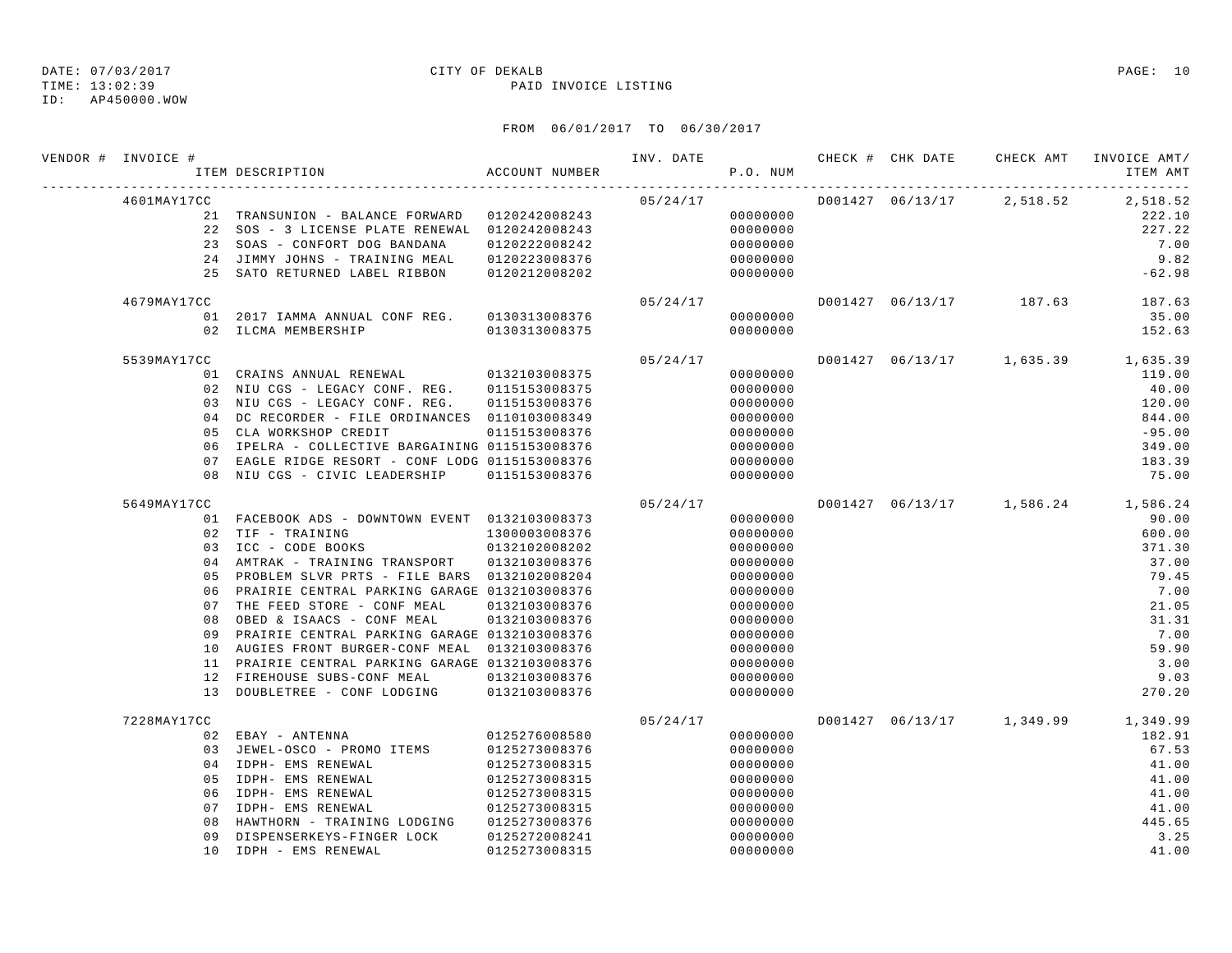TIME: 13:02:39 PAID INVOICE LISTING

ID: AP450000.WOW

| VENDOR # INVOICE # |    | ITEM DESCRIPTION                                | ACCOUNT NUMBER | INV. DATE | P.O. NUM |  | CHECK # CHK DATE     CHECK AMT    INVOICE AMT / | ITEM AMT |
|--------------------|----|-------------------------------------------------|----------------|-----------|----------|--|-------------------------------------------------|----------|
| 7228MAY17CC        |    |                                                 |                | 05/24/17  |          |  | D001427 06/13/17 1,349.99                       | 1,349.99 |
|                    |    | 11 HAWTHORN - TRAINING LODGING 0125273008376    |                |           | 00000000 |  |                                                 | 445.65   |
| 7619MAY17CC        |    |                                                 |                | 05/24/17  |          |  | D001427 06/13/17 6,653.51 6,653.51              |          |
|                    |    | 01 LAPTOPBATTERYEXPRESS - BATTERY 0117122008285 |                |           | 00000000 |  |                                                 | 162.90   |
|                    |    | 02 TRAFFIC NAMES - WEBSITE MNNTNC 0117122008285 |                |           | 00000000 |  |                                                 | 9.95     |
|                    |    | 03 AMAZON - TONER                               | 0117122008285  |           | 00000000 |  |                                                 | 251.54   |
|                    |    | 04 TR-1 - 3 DAY TRAINING                        | 0117123008376  |           | 00000000 |  |                                                 | 1,050.00 |
|                    |    | 05 AMAZON - MOUNTING BRACKET                    | 0117122008285  |           | 00000000 |  |                                                 | 21.98    |
|                    |    | 06 AMAZON - MOUNTING BRACKET                    | 0117122008285  |           | 00000000 |  |                                                 | 46.59    |
|                    |    | 07 BEST BUY - KEYBOARD, IPAD PRO 0117126008515  |                |           | 00000000 |  |                                                 | 749.98   |
|                    | 08 | AMAZON - HARD DRIVE                             | 0117122008285  |           | 00000000 |  |                                                 | 238.99   |
|                    | 09 | AMAZON - HARD DRIVE                             | 0117122008285  |           | 00000000 |  |                                                 | 61.99    |
|                    |    | 10 AMAZON - QUICKPORT INSERT                    | 0117122008285  |           | 00000000 |  |                                                 | 17.36    |
|                    |    | 11 AMAZON - CHAIR MAT                           | 0117122008204  |           | 00000000 |  |                                                 | 53.27    |
|                    |    | 12 TR-1 STUDIOS - VIDEO SERVICES 0117123008330  |                |           | 00000000 |  |                                                 | 2,000.00 |
|                    |    | 13 LOGMEIN - BASIC SUBSCRIPTION 0117124008450   |                |           | 00000000 |  |                                                 | 899.99   |
|                    |    | 14 AMAZON - PRIME MEMBERSHIP                    | 0117122008285  |           | 00000000 |  |                                                 | 99.00    |
|                    | 15 | BEST BUY - (3) IPAD                             | 0117126008515  |           | 00000000 |  |                                                 | 989.97   |
| 9299MAY17CC        |    |                                                 |                | 05/24/17  |          |  | D001427 06/13/17 125.00                         | 125.00   |
|                    |    | 01 SIU - WASTEWATER TRTMNT COURSE 6000002008202 |                |           | 00000000 |  |                                                 | 125.00   |
| 9401MAY17CC        |    |                                                 |                | 05/24/17  |          |  | D001427 06/13/17 2,112.57                       | 2,112.57 |
|                    |    | 01 BECKS - FUEL                                 | 0910003008376  |           | 00000000 |  |                                                 | 11.02    |
|                    |    | 03 FTA PROCUREMENT WRKSHP - MEAL 0920003008376  |                |           | 00000000 |  |                                                 | 9.57     |
|                    |    | 04 FTA PROCUREMENT WRKSHP - MEAL 0920003008376  |                |           | 00000000 |  |                                                 | 40.14    |
|                    |    | 05 FTA PROCUREMENT WRKSHP - MEAL 0920003008376  |                |           | 00000000 |  |                                                 | 23.11    |
|                    |    | 06 FTA PROCUREMENT WRKSHP - MEAL                | 0920003008376  |           | 00000000 |  |                                                 | 11.15    |
|                    |    | 07 FTA PROCUREMENT WRKSHP - MEAL                | 0920003008376  |           | 00000000 |  |                                                 | 27.48    |
|                    | 08 | FTA PROCUREMENT WRKSHP - LODGE 0920003008376    |                |           | 00000000 |  |                                                 | 321.68   |
|                    | 09 | FTA PROCUREMENT WRKSHP - LODGE 0920003008376    |                |           | 00000000 |  |                                                 | 645.36   |
|                    | 10 | FHWA PEER EXCHANGE - MEAL                       | 0910003008376  |           | 00000000 |  |                                                 | 7.35     |
|                    | 11 | FHWA PEER EXCHANGE - VENTRA                     | 0910003008376  |           | 00000000 |  |                                                 | 20.00    |
|                    | 12 | FHWA PEER EXCHANGE - MEAL                       | 0910003008376  |           | 00000000 |  |                                                 | 24.71    |
|                    | 13 | 2017 RTAC CONF - MEAL                           | 0920003008373  |           | 00000000 |  |                                                 | 39.84    |
|                    | 14 | 2017 RTAC CONF - MEAL                           | 0920003008373  |           | 00000000 |  |                                                 | 18.62    |
|                    | 15 | 2017 RTAC CONF - MEAL                           | 0920003008373  |           | 00000000 |  |                                                 | 34.26    |
|                    | 16 | 2017 RTAC CONF - MEAL                           | 0920003008373  |           | 00000000 |  |                                                 | 24.88    |
|                    | 17 | THORNTONS - FUEL                                | 0920002008245  |           | 00000000 |  |                                                 | 23.11    |
|                    | 18 | 2017 RTAC CONF - LODGING                        | 0920003008376  |           | 00000000 |  |                                                 | 158.20   |
|                    | 19 | 2017 RTAC CONF - LODGING                        | 0920003008376  |           | 00000000 |  |                                                 | 158.20   |
|                    | 20 | APA MEMBERSHIP RENEWAL                          | 0910003008375  |           | 00000000 |  |                                                 | 331.00   |
|                    | 21 | TARGET - OUTREACH SUPPLIES                      | 0910003008373  |           | 00000000 |  |                                                 | 16.73    |
|                    | 22 | TARGET - OUTREACH SUPPLIES                      | 0910003008373  |           | 00000000 |  |                                                 | 19.35    |
|                    | 23 | WALMART - OUTREACH SUPPLIES                     | 0910003008373  |           | 00000000 |  |                                                 | 8.51     |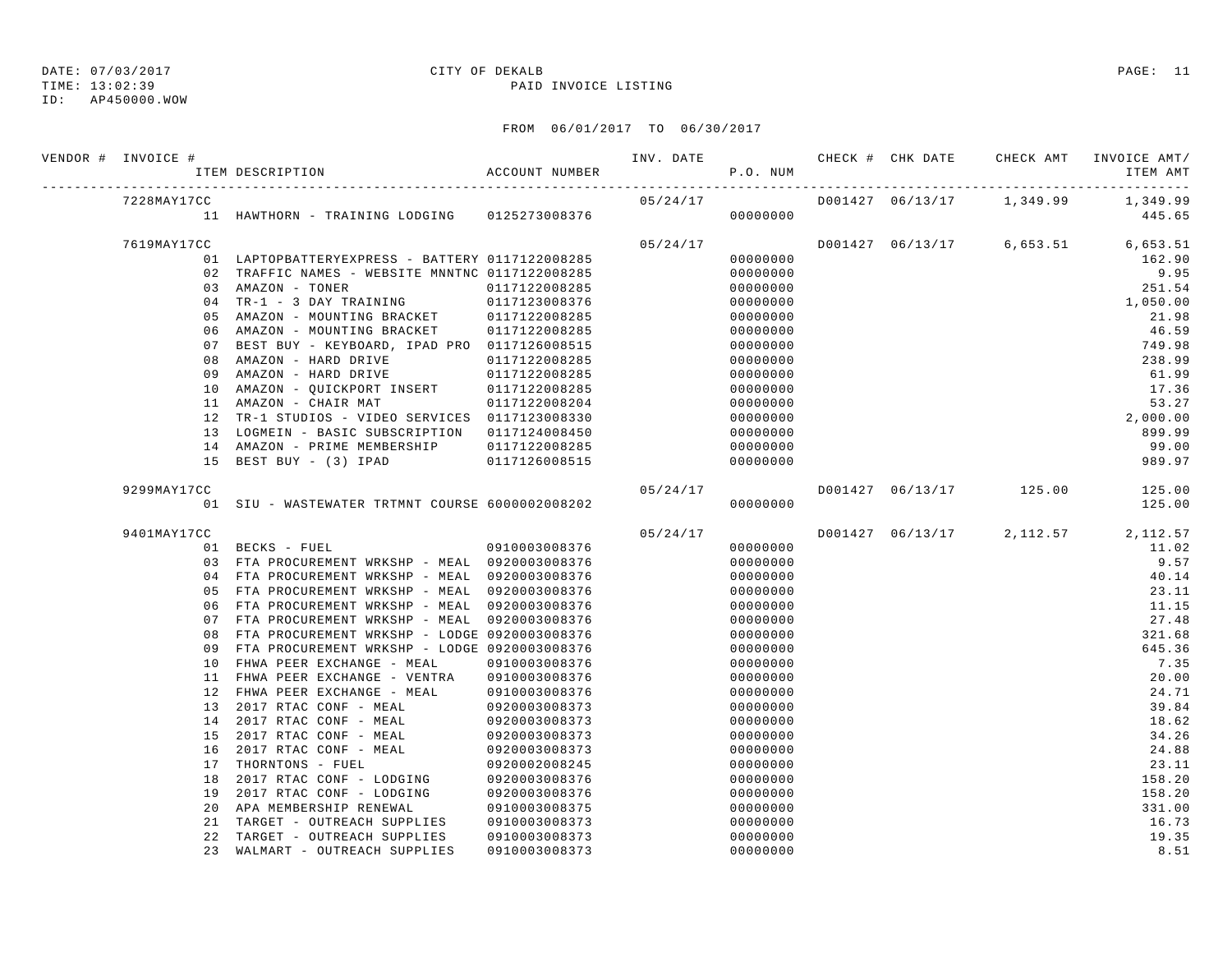## TIME: 13:02:39 PAID INVOICE LISTING

ID: AP450000.WOW

|        | VENDOR # INVOICE #   | ITEM DESCRIPTION                               | ACCOUNT NUMBER | INV. DATE | P.O. NUM             |       | CHECK # CHK DATE | CHECK AMT                 | INVOICE AMT/<br>ITEM AMT |
|--------|----------------------|------------------------------------------------|----------------|-----------|----------------------|-------|------------------|---------------------------|--------------------------|
|        | 9401MAY17CC          | 24 OFFICE MAX- OUTREACH SUPPLIES 0910003008373 |                | 05/24/17  | 00000000             |       |                  | D001427 06/13/17 2,112.57 | 2,112.57<br>138.30       |
|        |                      | CASBANLB CASTLE BANK-DIVISION OF 1ST           |                |           |                      |       |                  |                           | VENDOR TOTAL: 18,385.88  |
|        | 04302017             | 01 LOCK BOX FEES - APR 2017 6000003008342      |                | 04/30/17  | 00000000             |       |                  | D001416 06/13/17 369.70   | 369.70<br>369.70         |
| CDSOFF |                      | CDS OFFICE SYSTEMS, INC.                       |                |           |                      |       |                  | VENDOR TOTAL:             | 369.70                   |
|        | 473621               | 01 NEW SQUAD EQUIPMENT                         | 5250006008521  | 05/19/17  | 00000000             |       | 52439 06/27/17   | 8,703.50                  | 1,745.50<br>1,745.50     |
|        | INV1082132           | 01 NEW SQUAD EQUIPMENT                         | 5250006008521  |           | 05/11/17<br>00000000 | 52439 | 06/27/17         | 8,703.50                  | 4,342.00<br>4,342.00     |
|        | INV1085059           | 01 NEW SQUAD EQUIPMENT                         | 5250006008521  | 05/31/17  | 00000000             | 52439 | 06/27/17         | 8,703.50                  | 2,616.00<br>2,616.00     |
| CHAENE | CHAMPION ENERGY, LLC |                                                |                |           |                      |       |                  | VENDOR TOTAL:             | 8,703.50                 |
|        | B1705260177          | 01 9140600293 4/26-5/25/17 6500003008352       |                | 05/30/17  | 00000000             |       | 52255 06/02/17   | 255.22                    | 255.22<br>255.22         |
|        | B1706010100          | 01 914060294 4/27-5/31/17                      | 6500003008352  | 06/02/17  | 00000000             | 52260 | 06/05/17         | 2,897.80                  | 87.70<br>87.70           |
|        | B1706010101          | 01 9140600297 4/27-5/31/17                     | 6500003008352  | 06/02/17  | 00000000             | 52260 | 06/05/17         | 2,897.80                  | 51.28<br>51.28           |
|        | B1706010102          | 01 9140600298 04/27-5/31/17                    | 6500003008352  | 06/02/17  | 00000000             | 52260 | 06/05/17         | 2,897.80                  | 67.66<br>67.66           |
|        | B1706010105          | 01 9161000023 4/27-5/31/17                     | 6500003008352  | 06/02/17  | 00000000             | 52260 | 06/05/17         | 2,897.80                  | 84.35<br>84.35           |
|        | B1706010106          | 01 9161000025 04/27-5/31/17                    | 6500003008352  | 06/02/17  | 00000000             | 52260 | 06/05/17         | 2,897.80                  | 116.81<br>116.81         |
|        | B1706010107          | 01 9161000026 4/27-5/31/17 6500003008352       |                | 06/02/17  | 00000000             | 52260 | 06/05/17         | 2,897.80                  | 1,451.64<br>1,451.64     |
|        | B1706010108          |                                                |                | 06/02/17  |                      | 52260 | 06/05/17         | 2,897.80                  | 1,038.36                 |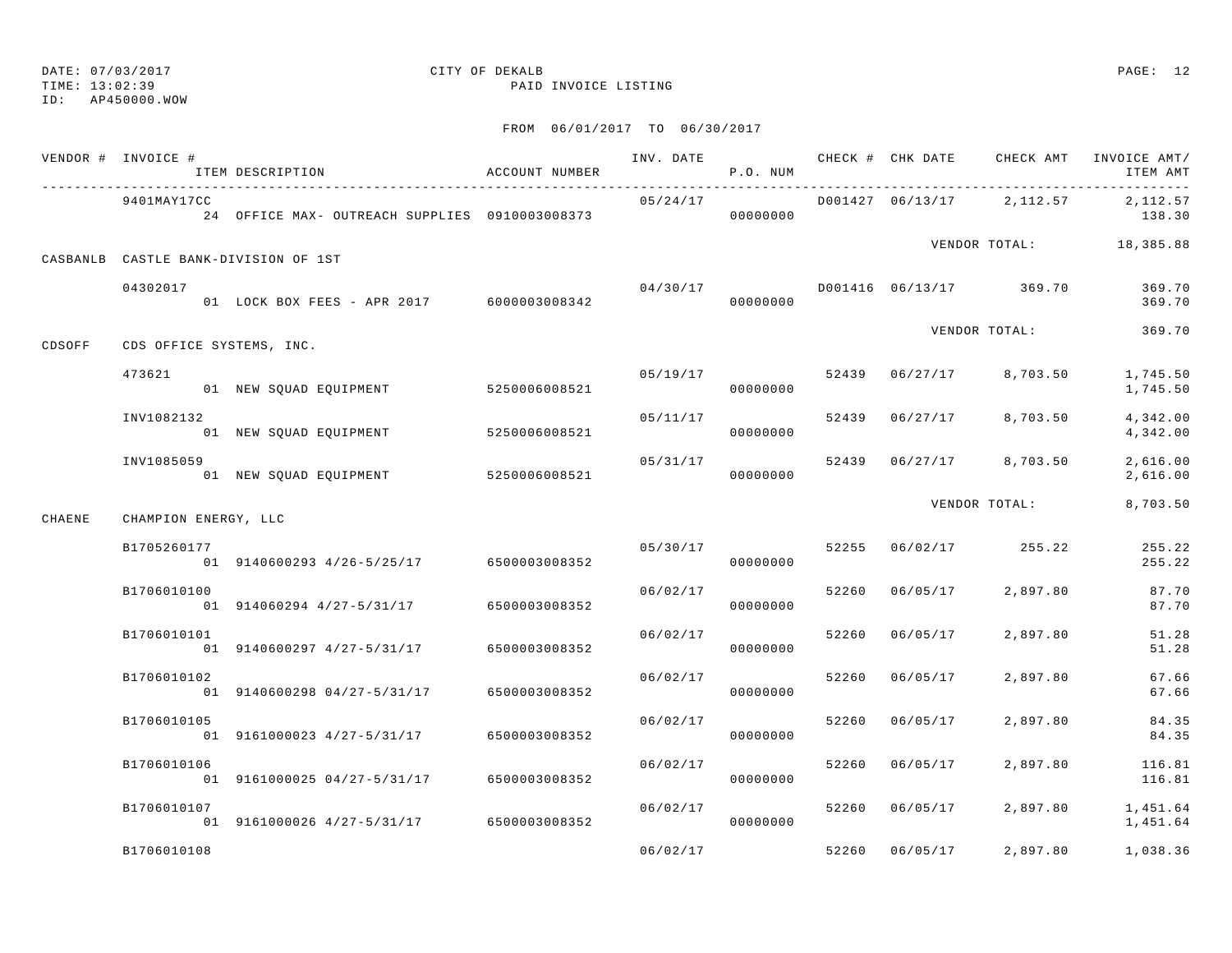# DATE: 07/03/2017 CITY OF DEKALB PAGE: 13

TIME: 13:02:39 PAID INVOICE LISTING

|         | VENDOR # INVOICE #      | ITEM DESCRIPTION                                                                                                                                                                    | ACCOUNT NUMBER                                                                                     | INV. DATE | P.O. NUM                                                             |       |          | CHECK # CHK DATE CHECK AMT | INVOICE AMT/<br>ITEM AMT                                         |
|---------|-------------------------|-------------------------------------------------------------------------------------------------------------------------------------------------------------------------------------|----------------------------------------------------------------------------------------------------|-----------|----------------------------------------------------------------------|-------|----------|----------------------------|------------------------------------------------------------------|
|         |                         |                                                                                                                                                                                     |                                                                                                    |           |                                                                      |       |          |                            |                                                                  |
|         | B1706010108             | 01 9161000027 4/27-5/31/17 6500003008352                                                                                                                                            |                                                                                                    | 06/02/17  | 00000000                                                             | 52260 | 06/05/17 | 2,897.80                   | 1,038.36<br>1,038.36                                             |
|         | B1706030072             | 01 9140600290 4/28-5/30/17 6500003008352                                                                                                                                            |                                                                                                    | 06/05/17  | 00000000                                                             | 52269 | 06/09/17 | 590.57                     | 256.11<br>256.11                                                 |
|         | B1706050067             | 01 9140600296 5/1-5/30/17 6500003008352                                                                                                                                             |                                                                                                    | 06/06/17  | 00000000                                                             | 52269 | 06/09/17 | 590.57                     | 334.46<br>334.46                                                 |
| CHAJUA  | JUANITA CHALLGREN       |                                                                                                                                                                                     |                                                                                                    |           |                                                                      |       |          | VENDOR TOTAL:              | 3,743.59                                                         |
|         | 05102017                | 01 WATER REFUND #0801041700-00 6000000063444                                                                                                                                        |                                                                                                    |           | 05/10/17<br>00000000                                                 | 52296 |          | 06/13/17 24.59             | 24.59<br>24.59                                                   |
| CHOIHEA |                         | CHOICE 1 HEALTH CARE SERVICES                                                                                                                                                       |                                                                                                    |           |                                                                      |       |          | VENDOR TOTAL:              | 24.59                                                            |
|         | 7346                    | 01 TEST STRIPS                                                                                                                                                                      | 0125272008241                                                                                      |           | 05/31/17<br>00000000                                                 |       |          | 52440 06/27/17 74.85       | 74.85<br>74.85                                                   |
| CIEGEO  | GEORGE CIES             |                                                                                                                                                                                     |                                                                                                    |           |                                                                      |       |          | VENDOR TOTAL:              | 74.85                                                            |
|         | 03512017                | 01 50% SIDEWALK REPLACEMENT 5040003008321                                                                                                                                           |                                                                                                    |           | 05/31/17<br>00000000                                                 | 52441 |          | 06/27/17 646.00            | 646.00<br>646.00                                                 |
| CLABAI  | CLARK, BAIRD, SMITH LLP |                                                                                                                                                                                     |                                                                                                    |           |                                                                      |       |          | VENDOR TOTAL:              | 646.00                                                           |
|         | 8618                    | 01 LEGAL SERVICES - MAY 2017 0115153008349                                                                                                                                          |                                                                                                    | 05/31/17  | 00000000                                                             |       |          | 52442 06/27/17 1,782.50    | 1,782.50<br>1,782.50                                             |
| CLEUSA  | CLEAN USA               |                                                                                                                                                                                     |                                                                                                    |           |                                                                      |       |          | VENDOR TOTAL:              | 1,782.50                                                         |
|         | 50840<br>0.5            | 01 JNTRL SRVCS W/E 04/23/17<br>02 JNTRL SRVCS W/E 05/07/17<br>03 JNTRL SRVCS W/E 05/07/17<br>04 JNTRL SRVCS W/E 05/07/17<br>JNTRL SRVCS W/E 05/07/17<br>06 JNTRL SRVCS W/E 05/07/17 | 0130324008450<br>0130324008450<br>0130324008450<br>0130324008450<br>0130324008450<br>0130324008450 | 05/08/17  | 00170018<br>00170018<br>00170018<br>00170018<br>00170018<br>00170018 |       |          | 52297 06/13/17 4,849.53    | 1,679.07<br>73.84<br>519.61<br>861.36<br>78.87<br>73.84<br>71.55 |
|         | 50841                   |                                                                                                                                                                                     |                                                                                                    | 05/16/17  |                                                                      |       |          | 52297 06/13/17 4,849.53    | 1,630.15                                                         |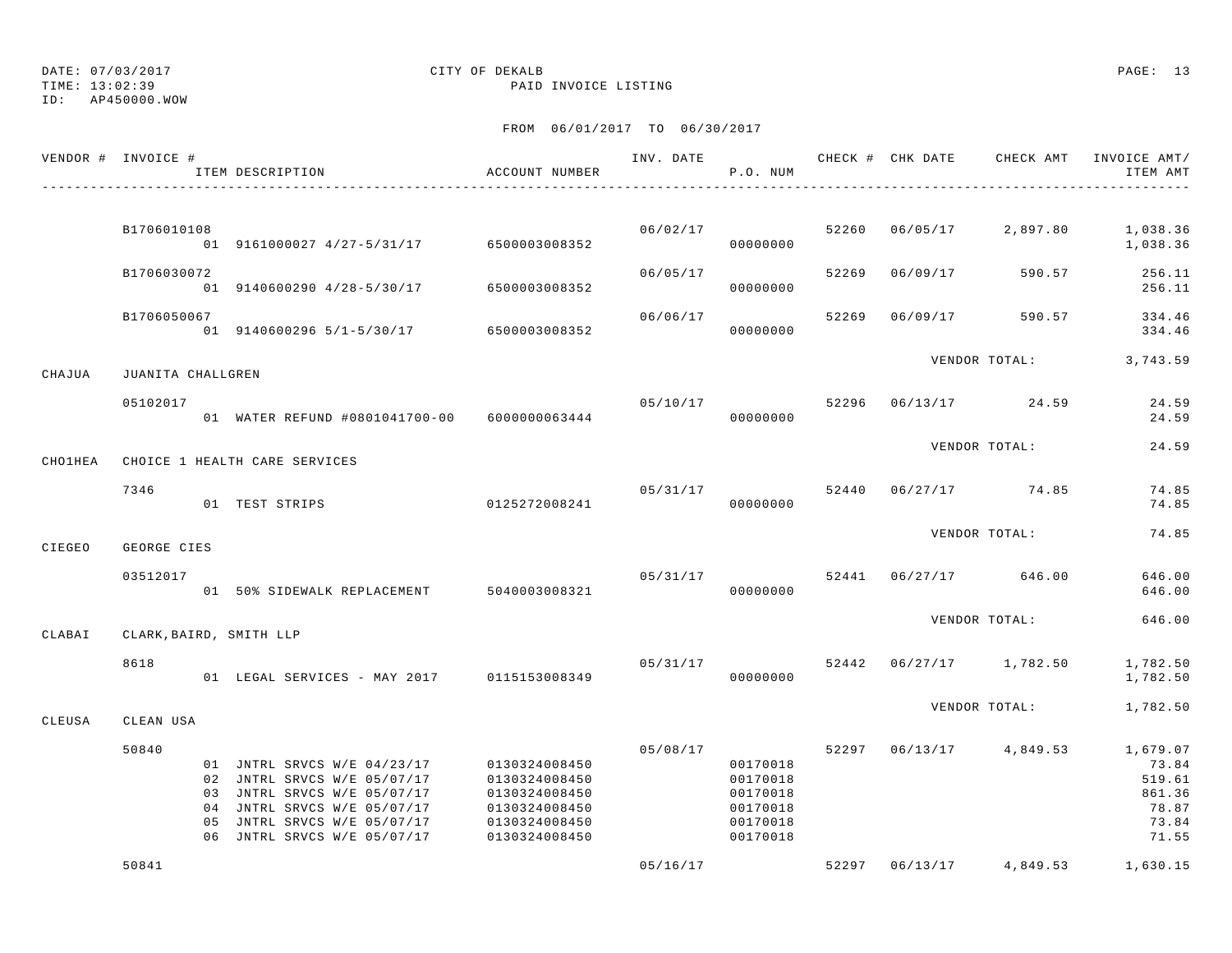ID: AP450000.WOW

TIME: 13:02:39 PAID INVOICE LISTING

|     | VENDOR # INVOICE # | ITEM DESCRIPTION                               | ACCOUNT NUMBER | INV. DATE | P.O. NUM             |       | CHECK # CHK DATE |                         | CHECK AMT INVOICE AMT/<br>ITEM AMT |
|-----|--------------------|------------------------------------------------|----------------|-----------|----------------------|-------|------------------|-------------------------|------------------------------------|
|     |                    |                                                |                |           |                      |       |                  |                         |                                    |
|     | 50841              | 01 JNTRL SRVCS W/E 05/14/17 0130324008450      |                |           | 05/16/17             |       |                  | 52297 06/13/17 4,849.53 | 1,630.15                           |
|     |                    | 02 JNTRL SRVCS W/E 05/14/17                    | 0130324008450  |           | 00000000<br>00000000 |       |                  |                         | 466.80<br>939.55                   |
|     |                    | 03 JNTRL SRVCS W/E 05/14/17                    | 0130324008450  |           | 00000000             |       |                  |                         | 78.87                              |
|     |                    | 04 JNTRL SRVCS W/E 05/14/17                    | 0130324008450  |           | 00000000             |       |                  |                         | 65.61                              |
|     |                    | 05 JNTRL SRVCS W/E 05/14/17                    | 0130324008450  |           | 00000000             |       |                  |                         | 79.32                              |
|     | 50844              |                                                |                | 05/22/17  |                      |       |                  |                         | 52297 06/13/17 4,849.53 1,540.31   |
|     |                    | 01 JNTRL SRVCS W/E 05/21/17                    | 0130324008450  |           | 00170018             |       |                  |                         | 503.15                             |
|     |                    | 02 JNTRL SRVCS W/E 05/21/17                    | 0130324008450  |           | 00170018             |       |                  |                         | 817.25                             |
|     |                    | 03 JNTRL SRVCS W/E 05/21/17                    | 0130324008450  |           | 00170018             |       |                  |                         | 78.18                              |
|     |                    | 04 JNTRL SRVCS W/E 05/21/17                    | 0130324008450  |           | 00170018             |       |                  |                         | 63.55                              |
|     |                    | 05 JNTRL SRVCS W/E 05/21/17                    | 0130324008450  |           | 00170018             |       |                  |                         | 78.18                              |
| COD | CITY OF DEKALB     |                                                |                |           |                      |       |                  | VENDOR TOTAL:           | 4,849.53                           |
|     | 05012017           |                                                |                | 05/01/17  |                      |       | 52298 06/13/17   | 137.55                  | 137.55                             |
|     |                    | 01 PD SEWER CHARGES 1/25-3/28/17 0130323008355 |                |           | 00000000             |       |                  |                         | 137.55                             |
|     | 06012017           |                                                |                | 06/01/17  |                      |       | 52443 06/27/17   | 914.45                  | 165.15                             |
|     |                    | 01 1216 MARKET SEWER 3/1-4/26/17 6000003008355 |                |           | 00000000             |       |                  |                         | 165.15                             |
|     | 06012017A          |                                                |                | 06/01/17  |                      | 52443 | 06/27/17         | 914.45                  | 16.00                              |
|     |                    | 01 2100 PLEASANT SEWER 3/1-4/26 6500003008355  |                |           | 00000000             |       |                  |                         | 16.00                              |
|     | 06012017B          |                                                |                | 06/01/17  |                      |       | 52443 06/27/17   | 914.45                  | 16.00                              |
|     |                    | 01 2100 PLSNT PIT SWR 2/28-4/24 6500003008355  |                |           | 00000000             |       |                  |                         | 16.00                              |
|     | 06012017C          |                                                |                | 06/01/17  |                      |       | 52443 06/27/17   | 914.45                  | 28.70                              |
|     |                    | 01 2200 PLEASANT SEWER 2/28-4/25 6500003008355 |                |           | 00000000             |       |                  |                         | 28.70                              |
|     | 06012017D          |                                                |                | 06/01/17  |                      |       | 52443 06/27/17   | 914.45                  | 32.15                              |
|     |                    | 01 3232 PLEASANT SEWER 2/28-4/25 6500003008355 |                |           | 00000000             |       |                  |                         | 32.15                              |
|     | 06012017E          |                                                |                | 06/01/17  |                      | 52443 | 06/27/17         | 914.45                  | 168.60                             |
|     |                    | 01 1316 MARKET SEWER 2/27-4/24 0130323008355   |                |           | 00000000             |       |                  |                         | 168.60                             |
|     | 06012017F          |                                                |                | 06/01/17  |                      |       | 52443 06/27/17   | 914.45                  | 19.00                              |
|     |                    | 01 624 N 11TH SEWER 2/27-4/25                  | 0130323008355  |           | 00000000             |       |                  |                         | 19.00                              |
|     | 06012017G          |                                                |                | 06/01/17  |                      |       | 52443 06/27/17   | 914.45                  | 18.00                              |
|     |                    | 01 213 S 4TH SEWER 2/28-4/24 0130323008355     |                |           | 00000000             |       |                  |                         | 18.00                              |
|     | 06012017H          |                                                |                | 06/01/17  |                      |       | 52443 06/27/17   | 914.45                  | 1.10                               |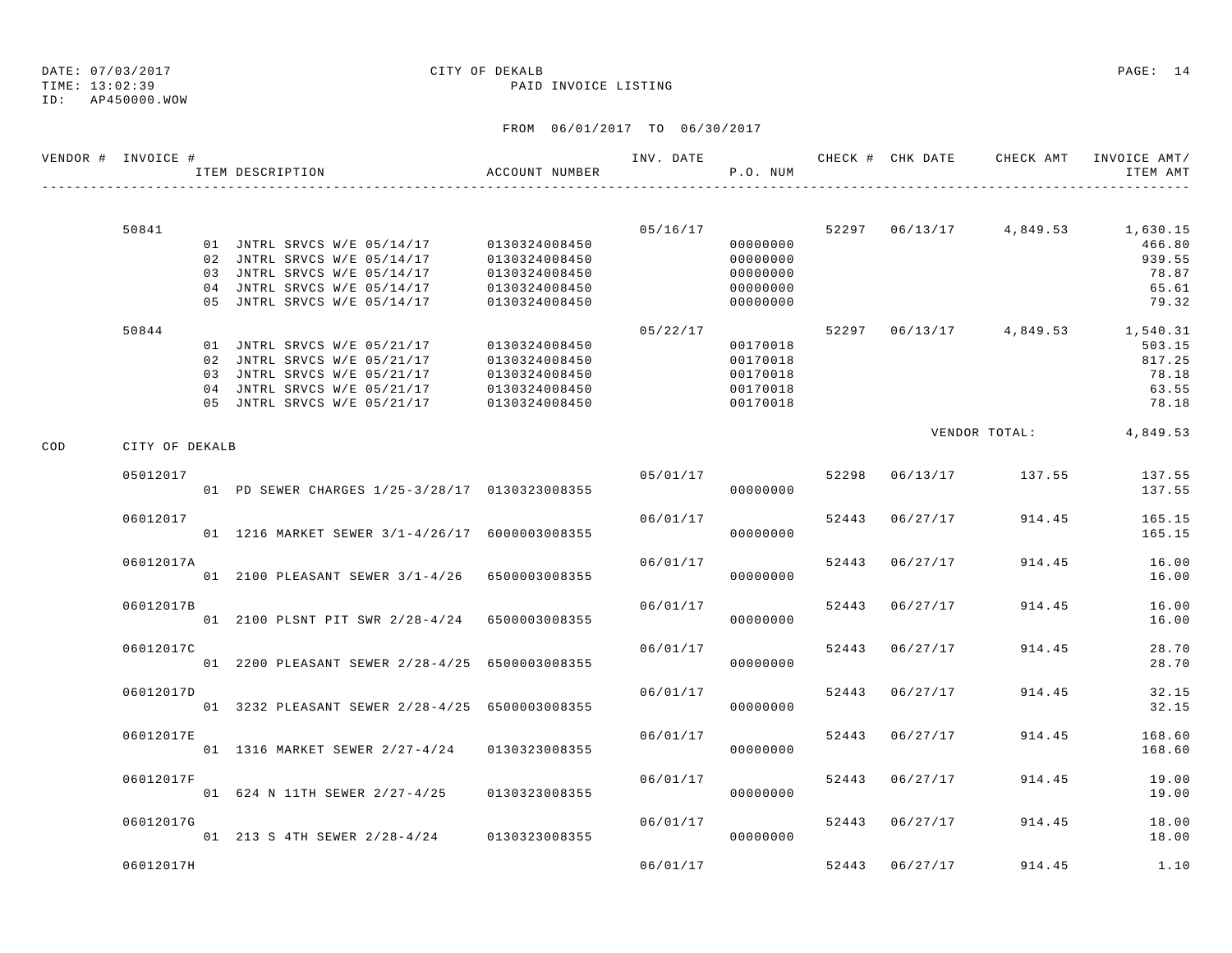TIME: 13:02:39 PAID INVOICE LISTING

ID: AP450000.WOW

|         | VENDOR # INVOICE #  | ITEM DESCRIPTION                                | ACCOUNT NUMBER |          | P.O. NUM |       |                | INV. DATE 6 7 CHECK # CHK DATE CHECK AMT INVOICE AMT/ | ITEM AMT             |
|---------|---------------------|-------------------------------------------------|----------------|----------|----------|-------|----------------|-------------------------------------------------------|----------------------|
|         |                     |                                                 |                |          |          |       |                |                                                       |                      |
|         | 06012017H           | .<br>01 223 S 4TH SEWER 2/27-4/24 0130323008355 |                | 06/01/17 | 00000000 |       |                | 52443 06/27/17 914.45                                 | 1.10<br>1.10         |
|         | 06012017I           | 01 330 GROVE SEWER 2/28-4/24 0130323008355      |                | 06/01/17 | 00000000 |       | 52443 06/27/17 | 914.45                                                | 155.55<br>155.55     |
|         | 06012017J           | 01 200 S 4TH SEWER 3/1-4/26 0130323008355       |                | 06/01/17 | 00000000 |       | 52443 06/27/17 | 914.45                                                | 134.10<br>134.10     |
|         | 06012017K           | 01 700 PINE SEWER 3/2-4/24/17 0125273008355     |                | 06/01/17 | 00000000 | 52443 | 06/27/17       | 914.45                                                | 127.95<br>127.95     |
|         | 06012017L           | 01 1154 7TH SEWER 2/27-4/24 0125273008355       |                | 06/01/17 | 00000000 |       | 52443 06/27/17 | 914.45                                                | 32.15<br>32.15       |
| COHJAM  | DR JAMES COHEN      |                                                 |                |          |          |       |                | VENDOR TOTAL: 1,052.00                                |                      |
|         | 05212017            | 01 CULTURAL AWARENESS TRNG 0116103008376        |                | 05/21/17 | 00000000 |       |                | 52299 06/13/17 1,850.00                               | 1,850.00<br>1,850.00 |
| COMCAST | COMCAST             |                                                 |                |          |          |       |                | VENDOR TOTAL:                                         | 1,850.00             |
|         | 05032017            | 01 624 N 11ST SRVCS JUNE 17 0120223008399       |                | 05/03/17 | 00000000 |       | 52300 06/13/17 | 228.69                                                | 134.40<br>134.40     |
|         | 05042017            | 01 200 S 4TH ST SERVICES JUN 2017 0117122008285 |                | 05/04/17 | 00000000 | 52300 | 06/13/17       | 228.69                                                | 85.83<br>85.83       |
|         | 05142017            | 01 700 W LINCOLN SRVCS JUNE 17 0120223008399    |                | 05/14/17 | 00000000 | 52300 | 06/13/17       | 228.69                                                | 8.46<br>8.46         |
| COMED   | COMMONWEALTH EDISON |                                                 |                |          |          |       |                | VENDOR TOTAL:                                         | 228.69               |
|         | 04272017A           | 01 0203047054 3/28-4/26/17 0130323008352        |                | 04/27/17 | 00000000 |       |                | 52302 06/13/17 1,379.11                               | 9.20<br>9.20         |
|         | 04272017B           | 01 1506097008 3/30-4/27/17 6500003008352        |                | 04/27/17 | 00000000 | 52302 |                | 06/13/17 1,379.11                                     | 87.83<br>87.83       |
|         | 04272017C           | 01 3288163078 3/30-4/27/17                      | 6500003008352  | 04/27/17 | 00000000 |       |                | 52302 06/13/17 1,379.11                               | 50.51<br>50.51       |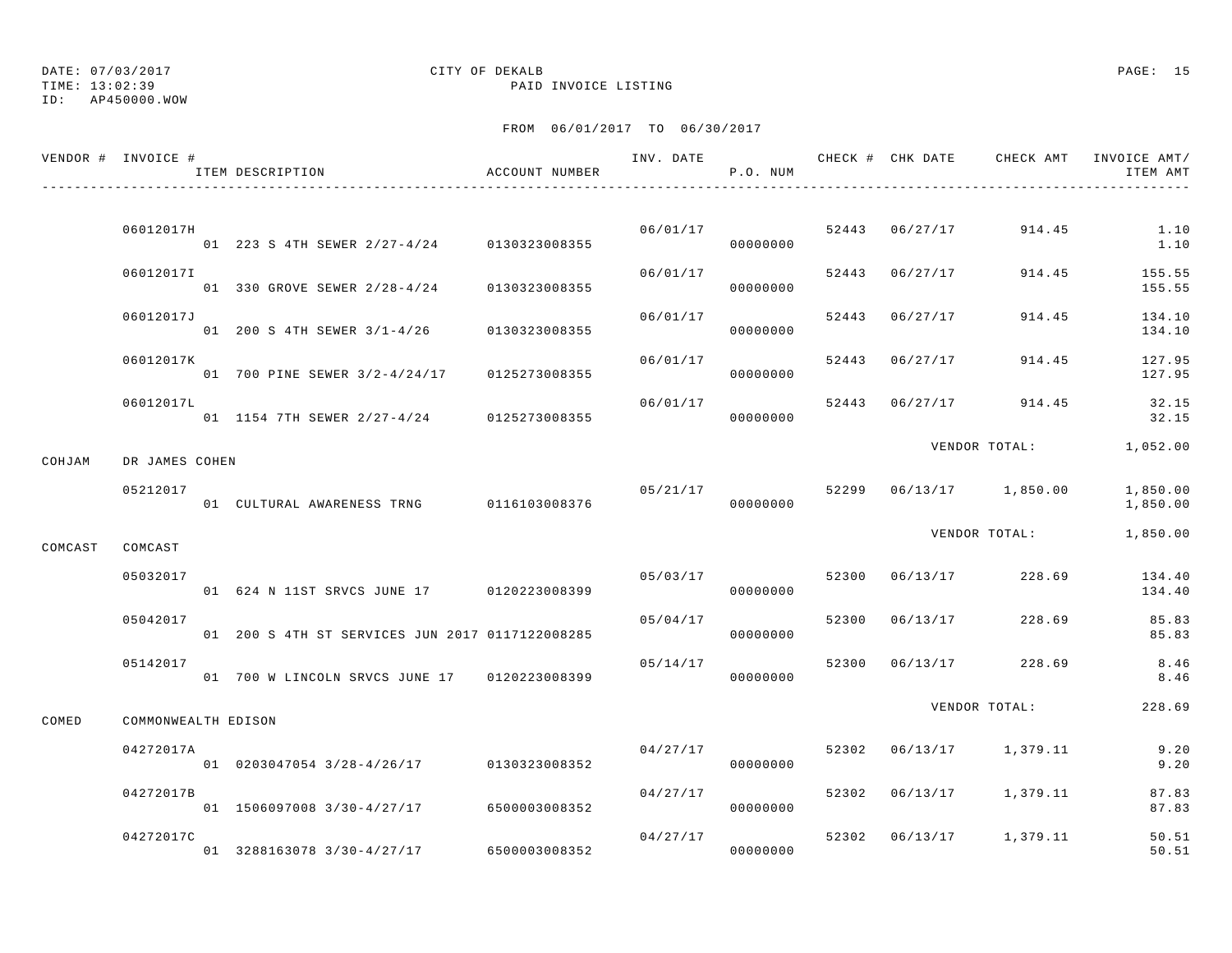TIME: 13:02:39 PAID INVOICE LISTING

ID: AP450000.WOW

| VENDOR # INVOICE # | ITEM DESCRIPTION                         | ACCOUNT NUMBER | INV. DATE | P.O. NUM |       | CHECK # CHK DATE |                         | CHECK AMT INVOICE AMT/<br>ITEM AMT |
|--------------------|------------------------------------------|----------------|-----------|----------|-------|------------------|-------------------------|------------------------------------|
| 04272017D          | 01 0099140182 3/31-4/27/17 0130333008352 |                | 04/27/17  | 00000000 |       |                  | 52302 06/13/17 1,379.11 | 38.98<br>38.98                     |
| 04282017A          | 01 2378089039 3/30-4/28/17               | 0130323008352  | 04/28/17  | 00000000 |       |                  | 52302 06/13/17 1,379.11 | 124.86<br>124.86                   |
| 05012017A          | 01 0338120095 3/30-4/28/17 1000003008352 |                | 05/01/17  | 00000000 |       | 52302 06/13/17   | 1,379.11                | 38.96<br>38.96                     |
| 05012017B          | 01 2948159011 3/29-4/28/17               | 0130323008352  | 05/01/17  | 00000000 |       | 52302 06/13/17   | 1,379.11                | 18.99<br>18.99                     |
| 05012017C          | 01 2691541038 4/3-4/28/17                | 0130323008352  | 05/01/17  | 00000000 |       | 52302 06/13/17   | 1,379.11                | 5.43<br>5.43                       |
| 05012017D          | 01 1053017076 3/30-4/28/17               | 1000003008352  | 05/01/17  | 00000000 |       | 52302 06/13/17   | 1,379.11                | 49.81<br>49.81                     |
| 05022017A          | 01 1428051200 4/4-5/1/17 1000003008352   |                | 05/02/17  | 00000000 |       | 52302 06/13/17   | 1,379.11                | 6.97<br>6.97                       |
| 05022017B          | 01 6609155004 4/4-5/2/17                 | 0130323008352  | 05/02/17  | 00000000 | 52302 | 06/13/17         | 1,379.11                | 347.77<br>347.77                   |
| 05022017C          | 01 6247144034 4/3-5/2/17                 | 1000003008352  | 05/02/17  | 00000000 | 52302 | 06/13/17         | 1,379.11                | 12.88<br>12.88                     |
| 05022017D          | 01 5617001014 4/3-5/2/17                 | 1000003008352  | 05/02/17  | 00000000 |       |                  | 52302 06/13/17 1,379.11 | 12.88<br>12.88                     |
| 05022017E          | 01 2909108035 4/3-5/2/17                 | 1000003008352  | 05/02/17  | 00000000 |       | 52302 06/13/17   | 1,379.11                | 12.88<br>12.88                     |
| 05022017F          | 01 2845061003 4/3-5/2/17                 | 1000003008352  | 05/02/17  | 00000000 | 52302 | 06/13/17         | 1,379.11                | 12.88<br>12.88                     |
| 05022017G          | 01 2201002013 4/3-5/2/17                 | 1000003008352  | 05/02/17  | 00000000 | 52302 | 06/13/17         | 1,379.11                | 12.88<br>12.88                     |
| 05032017A          | 01 0063167075 4/3-5/2/17                 | 1000003008352  | 05/03/17  | 00000000 |       |                  | 52302 06/13/17 1,379.11 | 22.22<br>22.22                     |
| 05032017B          | 01 0965041007 4/3-5/2/17 0130323008352   |                | 05/03/17  | 00000000 | 52302 |                  | 06/13/17 1,379.11       | 46.08<br>46.08                     |
| 05032017C          |                                          |                | 05/03/17  |          | 52302 | 06/13/17         | 1,379.11                | 21.31                              |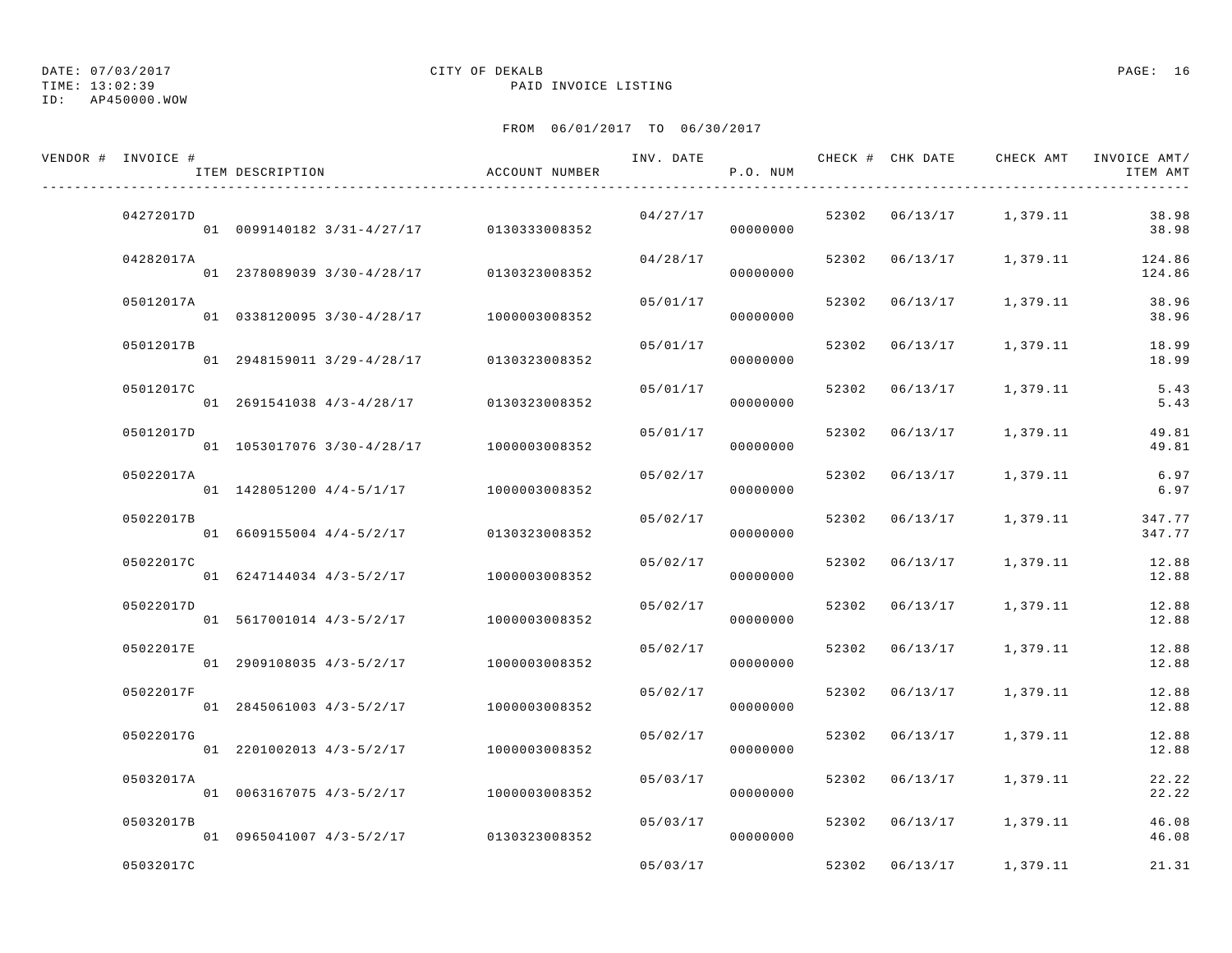## DATE: 07/03/2017 CITY OF DEKALB PAGE: 17

TIME: 13:02:39 PAID INVOICE LISTING

| VENDOR # INVOICE # | ITEM DESCRIPTION                       | ACCOUNT NUMBER | INV. DATE | P.O. NUM             |       | CHECK # CHK DATE | CHECK AMT               | INVOICE AMT/<br>ITEM AMT |
|--------------------|----------------------------------------|----------------|-----------|----------------------|-------|------------------|-------------------------|--------------------------|
|                    |                                        |                |           |                      |       |                  |                         |                          |
| 05032017C          | 01 2698641000 4/4-5/2/17 0130323008352 |                |           | 05/03/17<br>00000000 |       |                  | 52302 06/13/17 1,379.11 | 21.31<br>21.31           |
| 05032017D          | 01 0786037018 4/4-5/2/17               | 0130323008352  | 05/03/17  | 00000000             |       | 52302 06/13/17   | 1,379.11                | 99.55<br>99.55           |
| 05032017E          | 01 2691445004 4/3-5/2/17               | 0130323008352  | 05/03/17  | 00000000             |       | 52302 06/13/17   | 1,379.11                | 85.11<br>85.11           |
| 05032017F          | 01 1353027096 4/3-5/2/17               | 0130323008352  | 05/03/17  | 00000000             |       | 52302 06/13/17   | 1,379.11                | 31.64<br>31.64           |
| 05032017G          | 01 3203158108 3/31-5/1/17              | 1000003008352  | 05/03/17  | 00000000             |       | 52302 06/13/17   | 1,379.11                | 31.57<br>31.57           |
| 05042017A          | 01 2439716008 4/4-5/3/17               | 6500003008352  | 05/04/17  | 00000000             | 52302 | 06/13/17         | 1,379.11                | 28.44<br>28.44           |
| 05042017B          | 01 3034540007 4/5-5/4/17               | 0130323008352  | 05/04/17  | 00000000             |       | 52302 06/13/17   | 1,379.11                | 21.36<br>21.36           |
| 05042017C          | 01 2698543003 4/5-5/4/17               | 0130323008352  | 05/04/17  | 00000000             |       | 52302 06/13/17   | 1,379.11                | 16.07<br>16.07           |
| 05042017D          |                                        |                | 05/04/17  |                      |       | 52302 06/13/17   | 1,379.11                | 99.39                    |
| 05052017A          | 01 3243134066 4/3-5/2/17               | 0130323008352  | 05/05/17  | 00000000             |       | 52302 06/13/17   | 1,379.11                | 99.39<br>12.78           |
|                    | 01 5477111064 4/6-5/5/17               | 1000003008352  |           | 00000000             |       |                  |                         | 12.78                    |
| 05082017A          | 01 1253019001 4/7-5/8/17               | 1000003008352  | 05/08/17  | 00000000             | 52302 |                  | 06/13/17 1,379.11       | 19.88<br>19.88           |
| 05262017           | 01 0203047054 4/26-5/25/17             | 0130323008352  | 05/26/17  | 00000000             |       | 52444 06/27/17   | 488.14                  | 8.52<br>8.52             |
| 05312017A          | 01 3288163078 4/27-5/31/17             | 6500003008352  | 05/31/17  | 00000000             |       | 52444 06/27/17   | 488.14                  | 50.28<br>50.28           |
| 05312017B          | 01 1506097008 4/27-5/31/17             | 6500003008352  | 05/31/17  | 00000000             |       | 52444 06/27/17   | 488.14                  | 87.44<br>87.44           |
| 05312017C          | 01 0099140182 4/27-5/31/17             | 0130323008352  |           | 05/31/17<br>00000000 |       | 52444 06/27/17   | 488.14                  | 35.27<br>35.27           |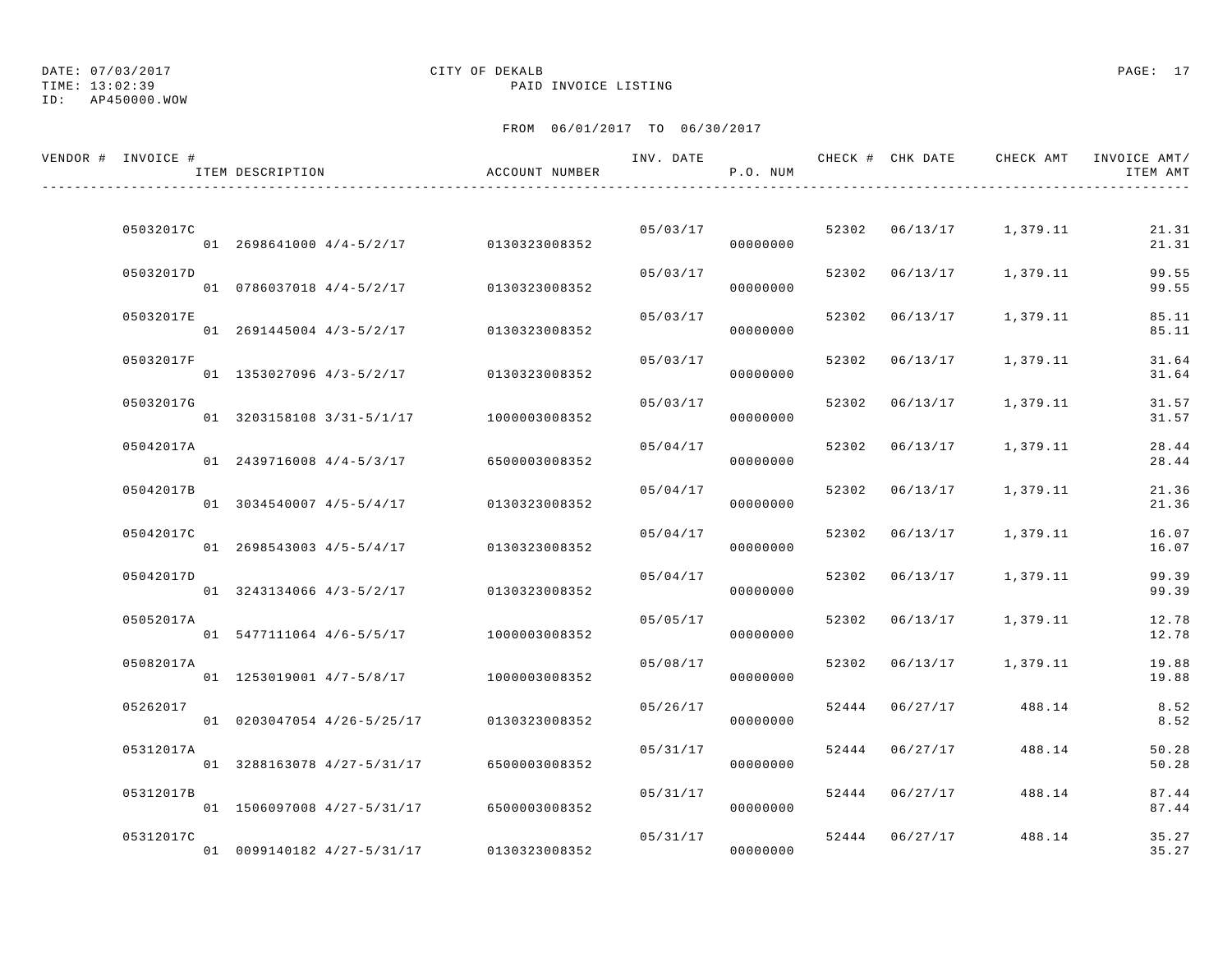TIME: 13:02:39 PAID INVOICE LISTING

ID: AP450000.WOW

|        | VENDOR # INVOICE #<br>ITEM DESCRIPTION | ACCOUNT NUMBER                              |          | P.O. NUM |                |                                        | INV. DATE 6 . CHECK # CHK DATE 6 CHECK AMT INVOICE AMT/<br>ITEM AMT |
|--------|----------------------------------------|---------------------------------------------|----------|----------|----------------|----------------------------------------|---------------------------------------------------------------------|
|        | 06012017A                              | 01 3034017012 4/27-5/31/17 6500003008352    | 06/01/17 | 00000000 |                | $52444$ $06/27/17$ $488.14$            | 8.19<br>8.19                                                        |
|        | 06012017B                              | 01  2691541038  4/28-5/30/17  0130323008352 | 06/01/17 | 00000000 |                | 52444 06/27/17 488.14                  | 10.68<br>10.68                                                      |
|        | 06012017C                              | 01  0338120095  4/28-5/30/17  1000003008352 | 06/01/17 | 00000000 | 52444 06/27/17 | 488.14                                 | 37.47<br>37.47                                                      |
|        | 06012017D                              | 01 1053017076 4/28-5/30/17 1000003008352    | 06/01/17 | 00000000 | 52444 06/27/17 | 488.14                                 | 47.41<br>47.41                                                      |
|        | 06012017E                              | 01 5617001014 5/2-6/1/17 1000003008352      | 06/01/17 | 00000000 | 52444 06/27/17 | 488.14                                 | 12.78<br>12.78                                                      |
|        | 06012017F                              | 01 2201002013 5/2-6/1/17 1000003008352      | 06/01/17 | 00000000 | 52444 06/27/17 | 488.14                                 | 12.78<br>12.78                                                      |
|        | 06012017G                              | 01 6247144034 5/2-6/1/17 1000003008352      | 06/01/17 | 00000000 | 52444 06/27/17 | 488.14                                 | 12.78<br>12.78                                                      |
|        | 06012017H                              | 01 2378089039 4/28-5/30/17 1000003008352    | 06/01/17 | 00000000 | 52444 06/27/17 | 488.14                                 | 138.98<br>138.98                                                    |
|        | 06012017I                              | 01  2845061003  5/2-6/1/17  1000003008352   | 06/01/17 | 00000000 |                | 52444 06/27/17 488.14                  | 12.78<br>12.78                                                      |
|        | 06012017J                              | 01 3909108035 5/2-6/1/17 1000003008352      | 06/01/17 | 00000000 |                | 52444 06/27/17 488.14                  | 12.78<br>12.78                                                      |
| COMGAR | DEKALB COUNTY COMMUNITY                |                                             |          |          |                |                                        | VENDOR TOTAL: 1,867.25                                              |
|        | 05182017<br>01 FLOWERS/PLANTS          | 0130334008497                               |          | 00000000 |                | $05/18/17$ $52445$ $06/27/17$ $754.74$ | 754.74<br>754.74                                                    |
| COMMIN | COMPASS MINERALS AMERICA INC           |                                             |          |          |                | VENDOR TOTAL:                          | 754.74                                                              |
|        | 33110                                  | 01 BULK HIGHWAY COARSE SALT 1000002008235   |          | 00170026 |                |                                        | $05/02/17$ $52303$ $06/13/17$ $14,615.51$ $14,615.51$<br>14,615.51  |
| COMREV | CMS ACCOUNTING                         |                                             |          |          |                |                                        | VENDOR TOTAL: 14,615.51                                             |
|        | T1735318                               |                                             | 05/15/17 |          |                | 52304 06/13/17 484.40                  | 484.40                                                              |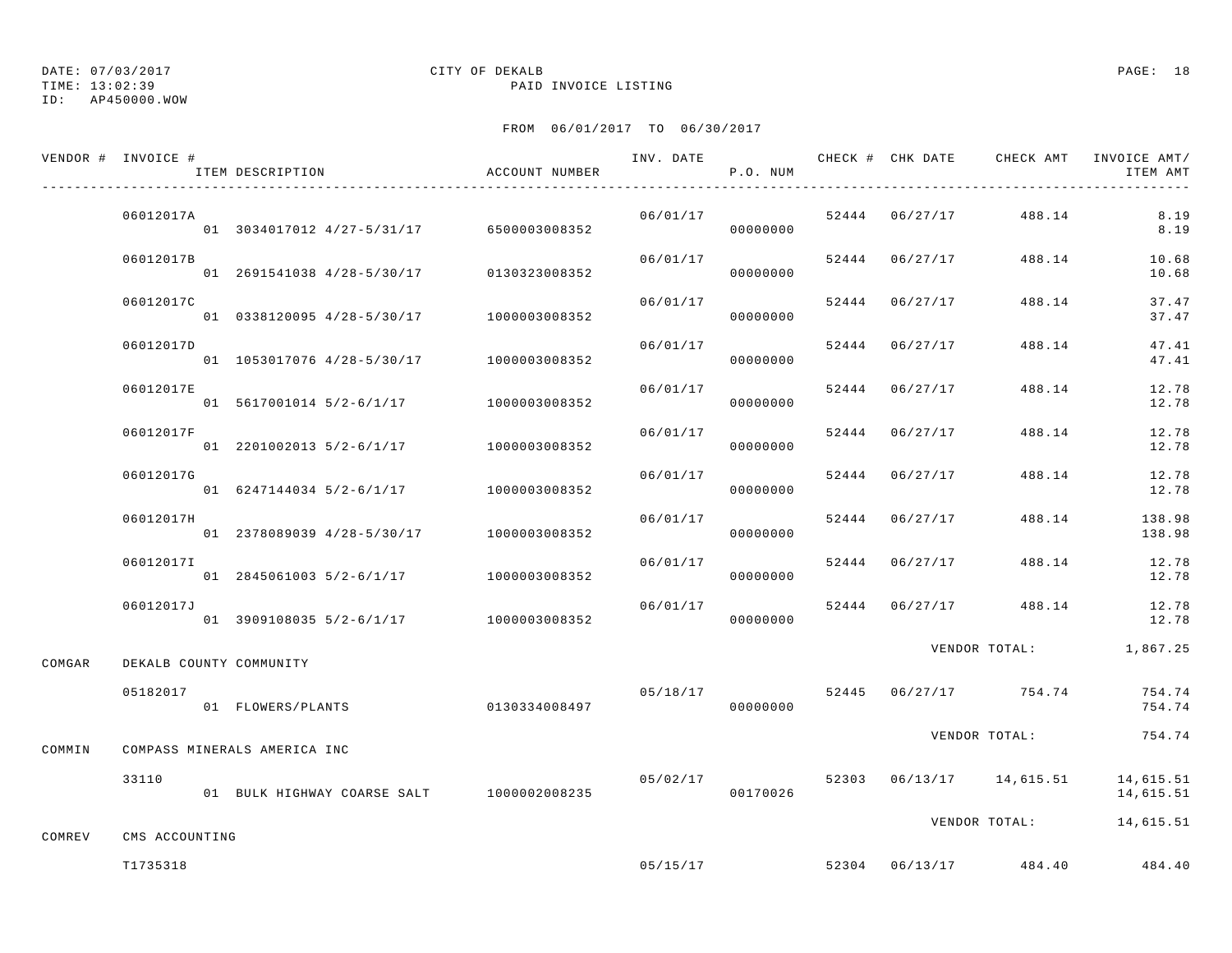TIME: 13:02:39 PAID INVOICE LISTING

ID: AP450000.WOW

|         | VENDOR # INVOICE # | ITEM DESCRIPTION                              | ACCOUNT NUMBER | INV. DATE | P.O. NUM             |       |          | CHECK # CHK DATE CHECK AMT INVOICE AMT/ | ITEM AMT               |
|---------|--------------------|-----------------------------------------------|----------------|-----------|----------------------|-------|----------|-----------------------------------------|------------------------|
|         | T1735318           | 01 PD LEADS - APRIL 2017 0120233008320        |                |           | 05/15/17<br>00000000 |       |          | 52304 06/13/17 484.40                   | 484.40<br>484.40       |
| CONFS   | CONSERV FS         |                                               |                |           |                      |       |          | VENDOR TOTAL:                           | 484.40                 |
|         | 40003568           | 01 BULK ANTIFREEZE                            | 6500002008245  |           | 05/31/17<br>00000000 |       |          | 52446 06/27/17 108.00                   | 108.00<br>108.00       |
| CONSTEL |                    | CONSTELLATION NEW ENERGY INC                  |                |           |                      |       |          | VENDOR TOTAL:                           | 108.00                 |
|         | 0039203621         | 01  4115595194_BG  MARCH  2017  6000003008352 |                | 04/28/17  | 00000000             | 52305 | 06/13/17 | 17,128.01                               | 12,912.33<br>12,912.33 |
|         | 0039280223         | $01$ 1-1D70-926 3/28-4/26/17                  | 1000003008352  | 05/03/17  | 00000000             | 52305 | 06/13/17 | 17,128.01                               | 170.31<br>170.31       |
|         | 0039352731         | $01$ 1-1D70-916 4/3-5/1/17                    | 0130323008352  | 05/06/17  | 00000000             | 52305 | 06/13/17 | 17,128.01                               | 40.56<br>40.56         |
|         | 0039352811         | $01 \quad 1 - 1D70 - 924 \quad 4/3 - 5/1/17$  | 0130323008352  | 05/06/17  | 00000000             | 52305 | 06/13/17 | 17,128.01                               | 36.70<br>36.70         |
|         | 0039352824         | $01$ 1-1D70-923 4/3-5/1/17                    | 0130323008352  | 05/06/17  | 00000000             | 52305 | 06/13/17 | 17,128.01                               | 41.15<br>41.15         |
|         | 0039352911         | $01$ 1-1D70-920 4/3-5/1/17                    | 0130323008352  | 05/06/17  | 00000000             | 52305 | 06/13/17 | 17,128.01                               | 17.25<br>17.25         |
|         | 0039353268         | $01 1 - 1D70 - 914 4/3 - 5/1/17$              | 0130323008352  | 05/06/17  | 00000000             | 52305 | 06/13/17 | 17,128.01                               | 18.04<br>18.04         |
|         | 0039353275         | $01 1 - 1D70 - 917 4/3 - 5/1/17$              | 0130323008352  | 05/06/17  | 00000000             | 52305 | 06/13/17 | 17,128.01                               | 58.31<br>58.31         |
|         | 0039353285         | $01$ 1-1D70-922 4/3-4/30/17                   | 0130323008352  | 05/06/17  | 00000000             | 52305 | 06/13/17 | 17,128.01                               | 690.17<br>690.17       |
|         | 0039353362         | $01$ 1-1D70-925 4/3-5/1/17                    | 0130323008352  | 05/06/17  | 00000000             | 52305 | 06/13/17 | 17,128.01                               | 21.97<br>21.97         |
|         | 0039354248         | $01$ 1-1D70-915 4/3-5/1/17                    | 0130323008352  | 05/06/17  | 00000000             | 52305 | 06/13/17 | 17,128.01                               | 48.52<br>48.52         |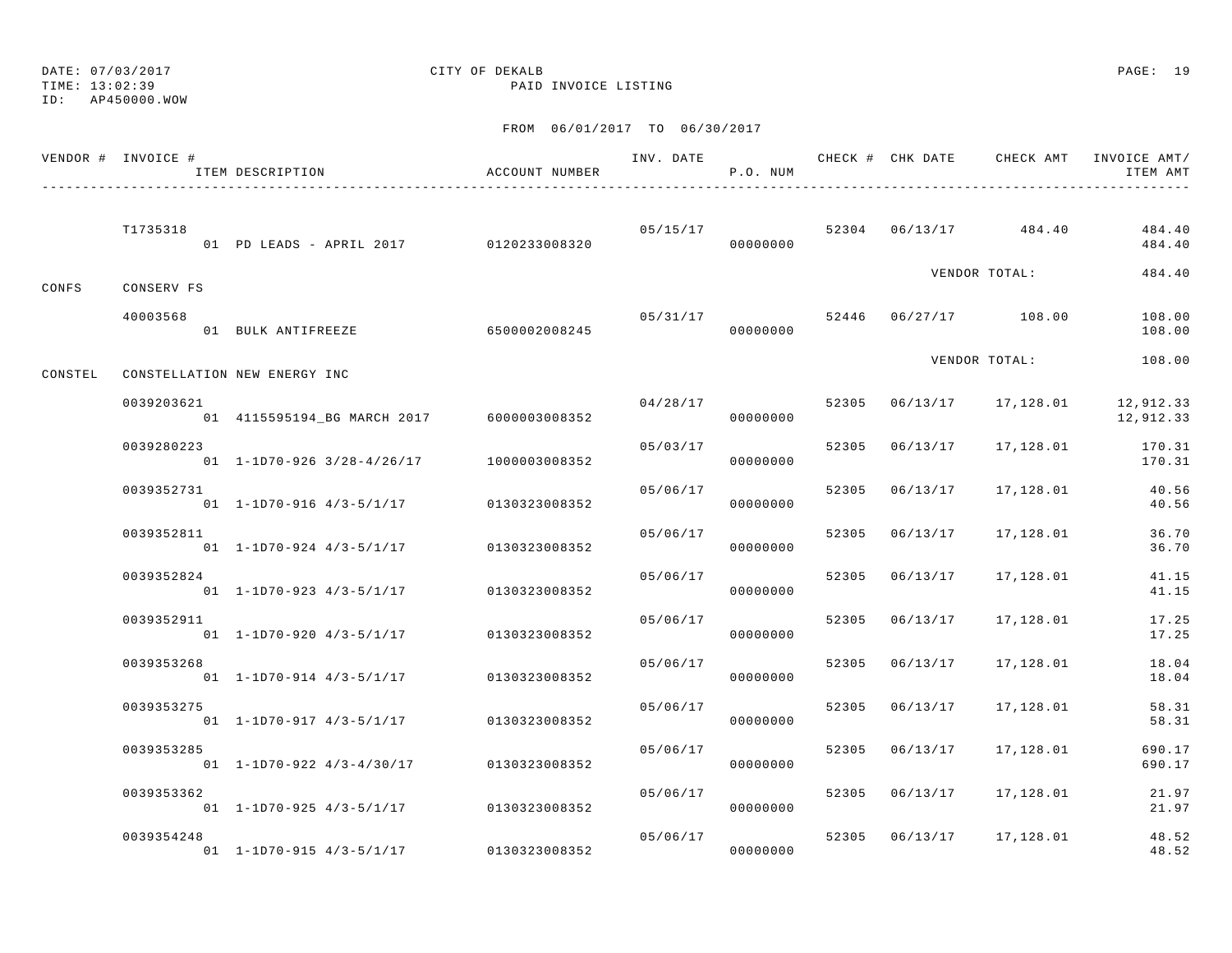TIME: 13:02:39 PAID INVOICE LISTING

ID: AP450000.WOW

|        | VENDOR # INVOICE #     | ITEM DESCRIPTION                              | ACCOUNT NUMBER |          | P.O. NUM |       |                |                                      | ITEM AMT                 |
|--------|------------------------|-----------------------------------------------|----------------|----------|----------|-------|----------------|--------------------------------------|--------------------------|
|        | 0039419917             | 01  1-1D70-921  4/7-5/7/17  1000003008352     |                | 05/10/17 | 00000000 |       |                | 52305  06/13/17  17,128.01  1,450.21 | 1,450.21                 |
|        | 0039419918             | 01 1-1D70-919 4/7-5/7/17 2600006508352        |                | 05/10/17 | 00000000 |       |                | 52305 06/13/17 17,128.01             | 1,622.49<br>1,622.49     |
|        | 0039637515             | 01  1-1D70-918  3/9-4/6/17  1000003008352     |                | 05/23/17 | 00000000 |       | 52447 06/27/17 | 73,302.21                            | 30,622.29<br>30,622.29   |
|        | 0039637516             | 01  1-1D70-918  4/7-5/7/17  1000003008352     |                | 05/23/17 | 00000000 | 52447 | 06/27/17       | 73,302.21                            | 30, 227.29<br>30,227.29  |
|        | 0039745544             | 01  4115595194_BG  APRIL  2017  6000003008352 |                | 05/28/17 | 00000000 |       | 52447 06/27/17 | 73,302.21                            | 12,291.65<br>12,291.65   |
|        | 0039797341             | 01 1-1D70-926 4/27-5/30/17 1000003008352      |                | 06/02/17 | 00000000 |       |                | 52447 06/27/17 73,302.21             | 160.98<br>160.98         |
| CONWEA |                        | CONTINENTAL WEATHER SERVICE                   |                |          |          |       |                | VENDOR TOTAL: 90,430.22              |                          |
|        | 16023                  | 01 ARPT WTHR FRCST - MAY 2017 6500004008450   |                | 05/01/17 | 00000000 |       |                | 52306 06/13/17 150.00                | 150.00<br>150.00         |
| CORDEK | CORNERSTONE DEKALB LLC |                                               |                |          |          |       |                | VENDOR TOTAL:                        | 150.00                   |
|        | 05222017               | 01 PHASE 1 INCENTIVE REIMB. 1300006508624     |                | 05/22/17 | 00000000 |       |                | 52307 06/13/17 307,500.00            | 307,500.00<br>307,500.00 |
| COSTAR | COSTAR GROUP INC       |                                               |                |          |          |       |                | VENDOR TOTAL:                        | 307,500.00               |
|        | 104842061              | 01 MARKETING & ADS - JUNE 2017 0132103008373  |                | 06/03/17 | 00000000 |       |                | 52448 06/27/17 395.02                | 395.02<br>395.02         |
| CREELE | CRESCENT ELECTRIC      |                                               |                |          |          |       |                | VENDOR TOTAL:                        | 395.02                   |
|        | S503183783.001         | 01 ELECTRICAL PARTS/SUPPLIES 5040006508624    |                | 04/04/17 | 00000000 |       |                | 52449 06/27/17 3,824.02              | 3, 335.28<br>3, 335.28   |
|        | S503426271.001         | 01 ELECTRICAL PARTS/SUPPLIES 0130332008230    |                | 04/18/17 | 00000000 |       |                | 52308 06/13/17 605.25                | 249.78<br>249.78         |
|        | S503453097.001         |                                               |                | 04/17/17 |          |       | 52308 06/13/17 | 605.25                               | 0.89                     |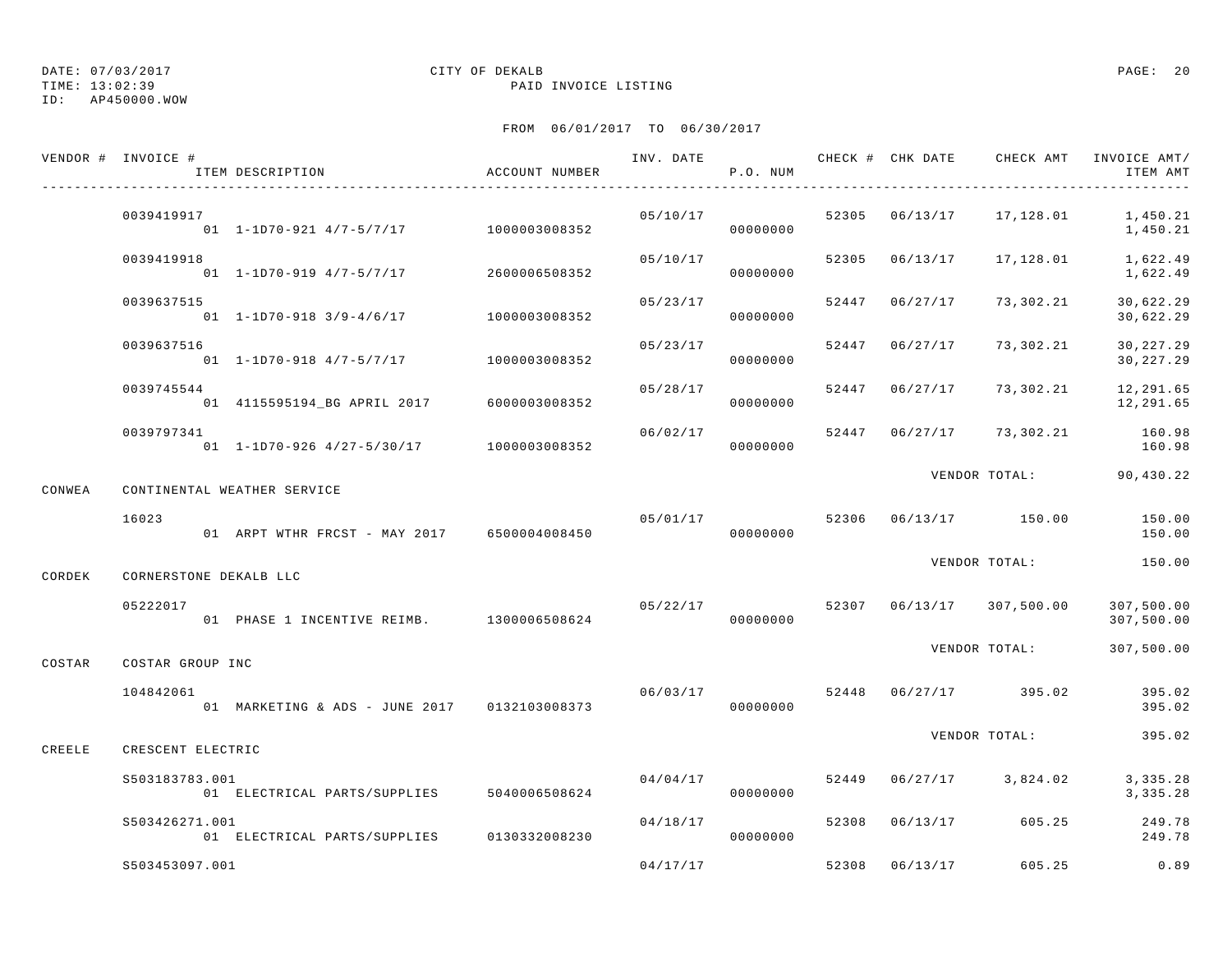TIME: 13:02:39 PAID INVOICE LISTING

ID: AP450000.WOW

|        | VENDOR # INVOICE #<br>ITEM DESCRIPTION                       | ACCOUNT NUMBER                 |          | P.O. NUM             |       |                |                         | INV. DATE 6 CHECK # CHK DATE CHECK AMT INVOICE AMT/<br>ITEM AMT |
|--------|--------------------------------------------------------------|--------------------------------|----------|----------------------|-------|----------------|-------------------------|-----------------------------------------------------------------|
|        |                                                              |                                |          |                      |       |                |                         |                                                                 |
|        | S503453097.001<br>01 ELECTRICAL PARTS/SUPPLIES 0130332008295 |                                |          | 04/17/17<br>00000000 |       |                | 52308 06/13/17 605.25   | 0.89<br>0.89                                                    |
|        | S503462502.001<br>01 ELECTRICAL PARTS/SUPPLIES               | 0130332008230                  | 04/18/17 | 00000000             | 52308 | 06/13/17       | 605.25                  | 2.98<br>2.98                                                    |
|        | S503488738.001<br>01 ELECTRICAL PARTS/SUPPLIES               | 0130332008229                  | 04/25/17 | 00000000             |       | 52308 06/13/17 | 605.25                  | 5.98<br>5.98                                                    |
|        | S503494469.001<br>01 ELECTRICAL PARTS/SUPPLIES               | 0130322008210                  | 04/26/17 | 00000000             | 52308 | 06/13/17       | 605.25                  | 141.22<br>141.22                                                |
|        | S503499998.001<br>01 ELECTRICAL PARTS/SUPPLIES               | 0130322008210                  | 04/27/17 | 00000000             | 52308 | 06/13/17       | 605.25                  | 204.40<br>204.40                                                |
|        | S503554114.001<br>01 ELECTRICAL PARTS/SUPPLIES               | 0130322008219                  | 05/10/17 | 00000000             | 52449 | 06/27/17       | 3,824.02                | 52.85<br>52.85                                                  |
|        | S503610634.001<br>01 ELECTRICAL PARTS/SUPPLIES               | 0130332008229                  | 05/24/17 | 00000000             |       | 52449 06/27/17 | 3,824.02                | 226.18<br>226.18                                                |
|        | S503618479.001<br>01 ELECTRICAL PARTS/SUPPLIES               | 0130332008229                  | 05/25/17 | 00000000             | 52449 | 06/27/17       | 3,824.02                | 64.88<br>64.88                                                  |
|        | S503635001.001<br>01 ELECTRICAL PARTS/SUPPLIES               | 0130332008229                  | 05/31/17 | 00000000             |       | 52449 06/27/17 | 3,824.02                | 127.40<br>127.40                                                |
|        | S503636437.001<br>01 ELECTRICAL PARTS/SUPPLIES 0130332008295 |                                | 05/31/17 | 00000000             |       |                | 52449 06/27/17 3,824.02 | 17.43<br>17.43                                                  |
| CSRBOB | C.S.R. BOBCAT, INCORPORATED                                  |                                |          |                      |       |                |                         | VENDOR TOTAL: 4,429.27                                          |
|        | 128452<br>01 COUPLER KIT                                     | 0130332008226                  | 04/18/17 | 00000000             |       |                | 52309 06/13/17 59.98    | 59.98<br>59.98                                                  |
| CURCON | CURRAN CONTRACTING COMPANY                                   |                                |          |                      |       |                | VENDOR TOTAL:           | 59.98                                                           |
|        | 12169<br>01 UPM MATERIAL<br>02 UPM MATERIAL                  | 0130332008228<br>6000002008228 | 04/21/17 | 00000000<br>00000000 |       |                |                         | 52310  06/13/17  3,773.31  1,260.00<br>630.00<br>630.00         |
|        | 12247                                                        |                                | 05/08/17 |                      |       |                | 52310 06/13/17 3,773.31 | 816.73                                                          |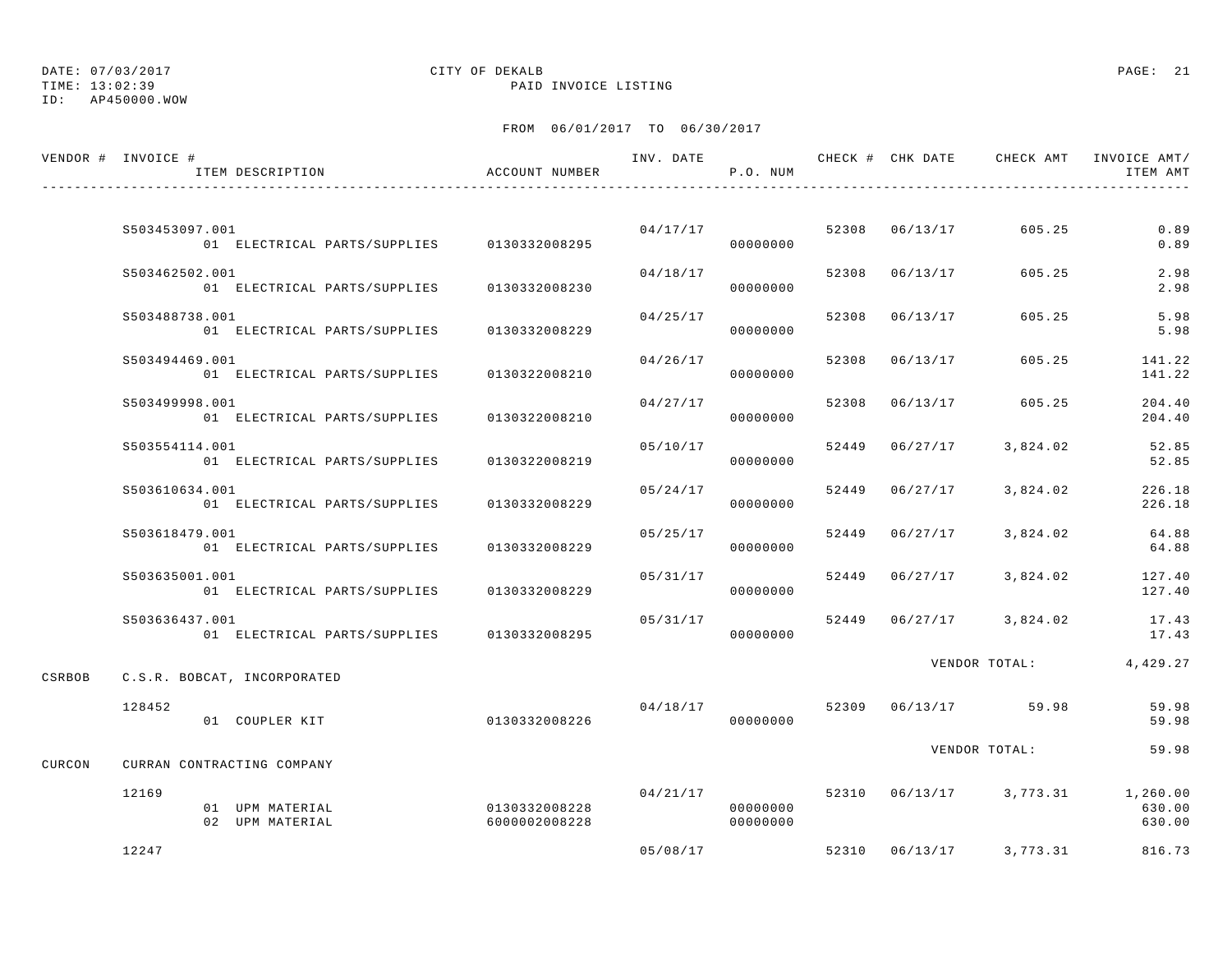TIME: 13:02:39 PAID INVOICE LISTING

ID: AP450000.WOW

| VENDOR # INVOICE # |                    | ITEM DESCRIPTION                                | ACCOUNT NUMBER                 |          | P.O. NUM             |       |                |                                 | INV. DATE 6 7 200 CHECK # CHK DATE 6 CHECK AMT INVOICE AMT<br>ITEM AMT |
|--------------------|--------------------|-------------------------------------------------|--------------------------------|----------|----------------------|-------|----------------|---------------------------------|------------------------------------------------------------------------|
|                    | 12247              |                                                 |                                | 05/08/17 |                      |       |                | 52310 06/13/17 3,773.31         | 816.73                                                                 |
|                    |                    | 01 FRAP MODIFIED SURFACE MATERIAL 0130332008233 |                                |          | 00000000             |       |                |                                 | 816.73                                                                 |
|                    | 12251              | 01 UPM MATERIAL<br>02 UPM MATERIAL              | 0130332008228<br>6000002008228 | 05/09/17 | 00000000<br>00000000 |       |                |                                 | 52310 06/13/17 3,773.31 1,135.20<br>567.60<br>567.60                   |
|                    | 12255              | 01 ASPHALT DUMP 6000002008228                   |                                | 05/10/17 | 00000000             |       | 52310 06/13/17 | 3,773.31                        | 60.00<br>60.00                                                         |
|                    | 12275              | 01 FRAP MODIFIED SURFACE MATERIAL 0130332008233 |                                | 05/12/17 | 00000000             |       | 52310 06/13/17 | 3,773.31                        | 501.38<br>501.38                                                       |
|                    | 12330              | 01 MATERIAL                                     | 6000002008228                  | 05/22/17 | 00000000             | 52450 | 06/27/17       | 1,060.53                        | 498.20<br>498.20                                                       |
|                    | 12357              | 01 MATERIAL                                     | 6000002008228                  | 05/26/17 | 00000000             | 52450 | 06/27/17       | 1,060.53                        | 323.30<br>323.30                                                       |
|                    | 12399              | 01 MATERIAL                                     | 0130332008233                  |          | 06/02/17<br>00000000 |       |                | 52450 06/27/17 1,060.53         | 239.03<br>239.03                                                       |
| DAVAUT             | DAVE'S AUTO DETAIL |                                                 |                                |          |                      |       |                | VENDOR TOTAL:                   | 4,833.84                                                               |
|                    | 9373               | 01 DETAIL SQUAD #318 0120213008315              |                                |          | 00000000             |       |                | $06/03/17$ 52451 06/27/17 65.00 | 65.00<br>65.00                                                         |
| <b>DCAUTO</b>      |                    | DEKALB COUNTY AUTO PARTS-2000                   |                                |          |                      |       |                | VENDOR TOTAL:                   | 65.00                                                                  |
|                    | 591378             | 01 FILTER                                       | 0130332008226                  | 04/10/17 | 00000000             |       |                | 52311 06/13/17 7,662.06         | 104.81<br>104.81                                                       |
|                    | 592642             | 01 BATTERY                                      | 6500003008310                  | 04/18/17 | 00000000             |       | 52311 06/13/17 | 7,662.06                        | 36.18<br>36.18                                                         |
|                    | 593039             | 01 OIL FILTER, FUEL FILTER 6500002008226        |                                | 04/21/17 | 00000000             |       | 52311 06/13/17 | 7,662.06                        | 68.21<br>68.21                                                         |
|                    | 593043             | 01 FUEL FILTER                                  | 0130332008226                  |          | 04/21/17<br>00000000 |       | 52311 06/13/17 | 7,662.06                        | 16.76<br>16.76                                                         |
|                    | 593045             |                                                 |                                | 04/21/17 |                      |       |                | 52311 06/13/17 7,662.06         | 4.69                                                                   |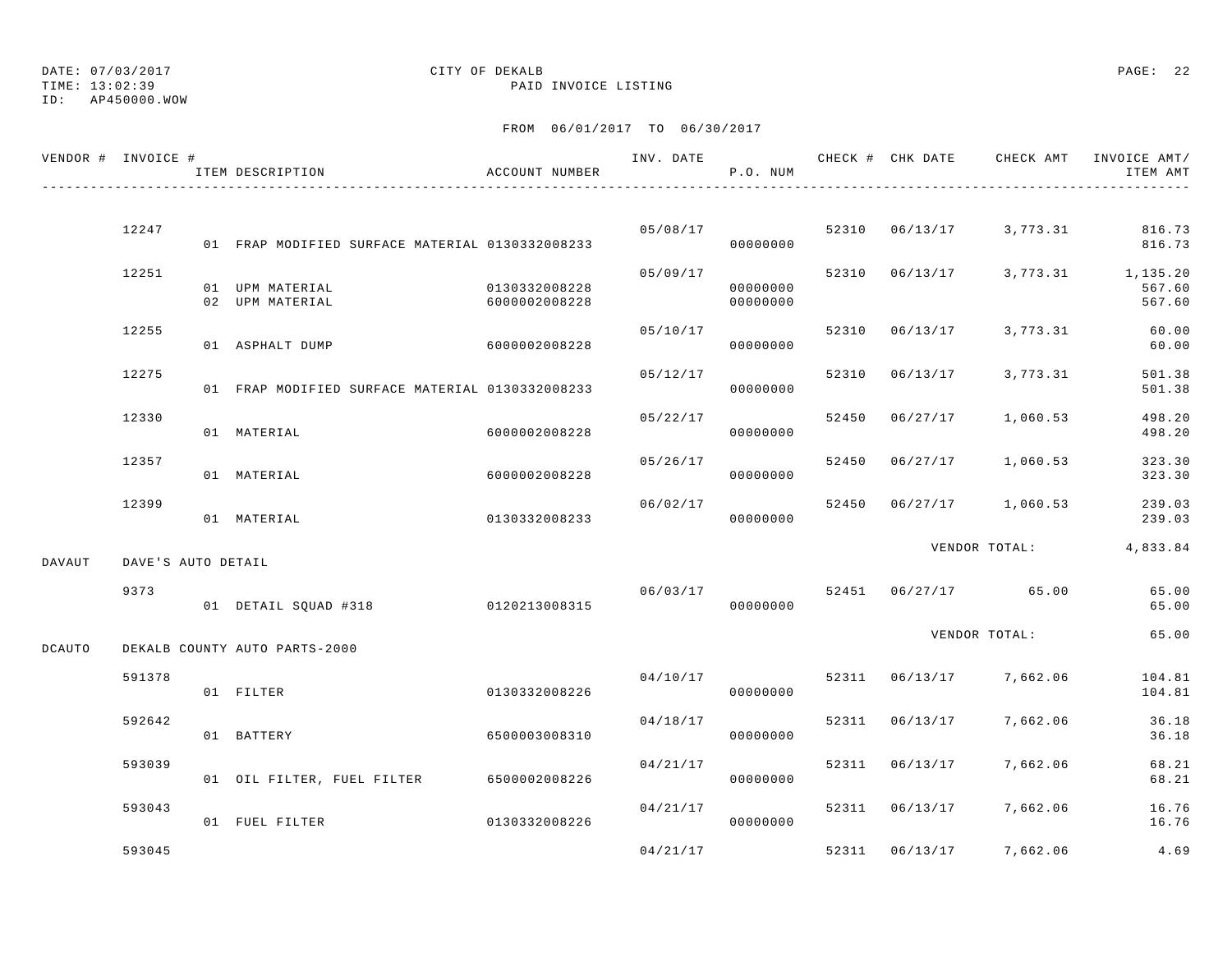## DATE: 07/03/2017 CITY OF DEKALB PAGE: 23

TIME: 13:02:39 PAID INVOICE LISTING

| VENDOR # INVOICE # | ITEM DESCRIPTION                         | ACCOUNT NUMBER |          | P.O. NUM             |       |                |                       | ITEM AMT               |
|--------------------|------------------------------------------|----------------|----------|----------------------|-------|----------------|-----------------------|------------------------|
|                    |                                          |                |          |                      |       |                |                       |                        |
| 593045             | 01 OIL FILTER                            | 6500002008226  |          | 04/21/17<br>00000000 |       | 52311 06/13/17 | 7,662.06              | 4.69<br>4.69           |
| 593087             | 01 BATTERY                               | 6000002008226  | 04/21/17 | 00000000             |       | 52311 06/13/17 | 7,662.06              | 68.99<br>68.99         |
| 593411             | 01 RETURNED BATTERY                      | 6000002008226  | 04/24/17 | 00000000             |       |                | 52453 06/27/17 817.12 | $-9.00$<br>$-9.00$     |
| 593412             | 01 OUICK DISCONNECTOR                    | 6000002008226  | 04/24/17 | 00000000             | 52311 | 06/13/17       | 7,662.06              | 10.70<br>10.70         |
| 594678             | 01 RETURNED FILTER                       | 0130332008226  | 05/03/17 | 00000000             | 52311 | 06/13/17       | 7,662.06              | $-104.81$<br>$-104.81$ |
| 594818             | 01 UNIVERSAL JOINT                       | 0130332008226  | 05/04/17 | 00000000             |       | 52311 06/13/17 | 7,662.06              | 101.98<br>101.98       |
| 594991             |                                          |                | 05/05/17 |                      |       |                | 52453 06/27/17 817.12 | 16.41                  |
| 595011             | 01 AIR FILTER, FUEL FILTER 0120222008226 |                | 05/05/17 | 00000000             |       | 52311 06/13/17 | 7,662.06              | 16.41<br>17.02         |
| 595367             | 01 COUPLER                               | 0130332008295  | 05/08/17 | 00000000             |       | 52311 06/13/17 | 7,662.06              | 17.02<br>24.99         |
|                    | 01 ALARM                                 | 0130332008226  |          | 00000000             |       |                |                       | 24.99                  |
| 595424             | 01 REMAN STARTER                         | 0120222008226  | 05/09/17 | 00000000             |       | 52311 06/13/17 | 7,662.06              | 197.38<br>197.38       |
| 595536             | 01 SWAY BAR BUSHING                      | 0120222008226  | 05/09/17 | 00000000             | 52453 |                | 06/27/17 817.12       | 8.99<br>8.99           |
| 595627             | 01 CORE DEPOSIT CREDIT                   | 0120222008226  | 05/10/17 | 00000000             |       | 52311 06/13/17 | 7,662.06              | $-49.50$<br>$-49.50$   |
| 595678             | 01 OIL FILTER                            | 0130332008226  | 05/10/17 | 00000000             |       | 52311 06/13/17 | 7,662.06              | 3.29<br>3.29           |
| 595684             | 01 BOLT, HOLD DOWN                       | 0130332008226  | 05/10/17 | 00000000             |       | 52311 06/13/17 | 7,662.06              | 25.03<br>25.03         |
| 595714             | 01 POWER WINDOW SWITCH 0120252008226     |                | 05/10/17 | 00000000             |       |                | 52453 06/27/17 817.12 | 74.01<br>74.01         |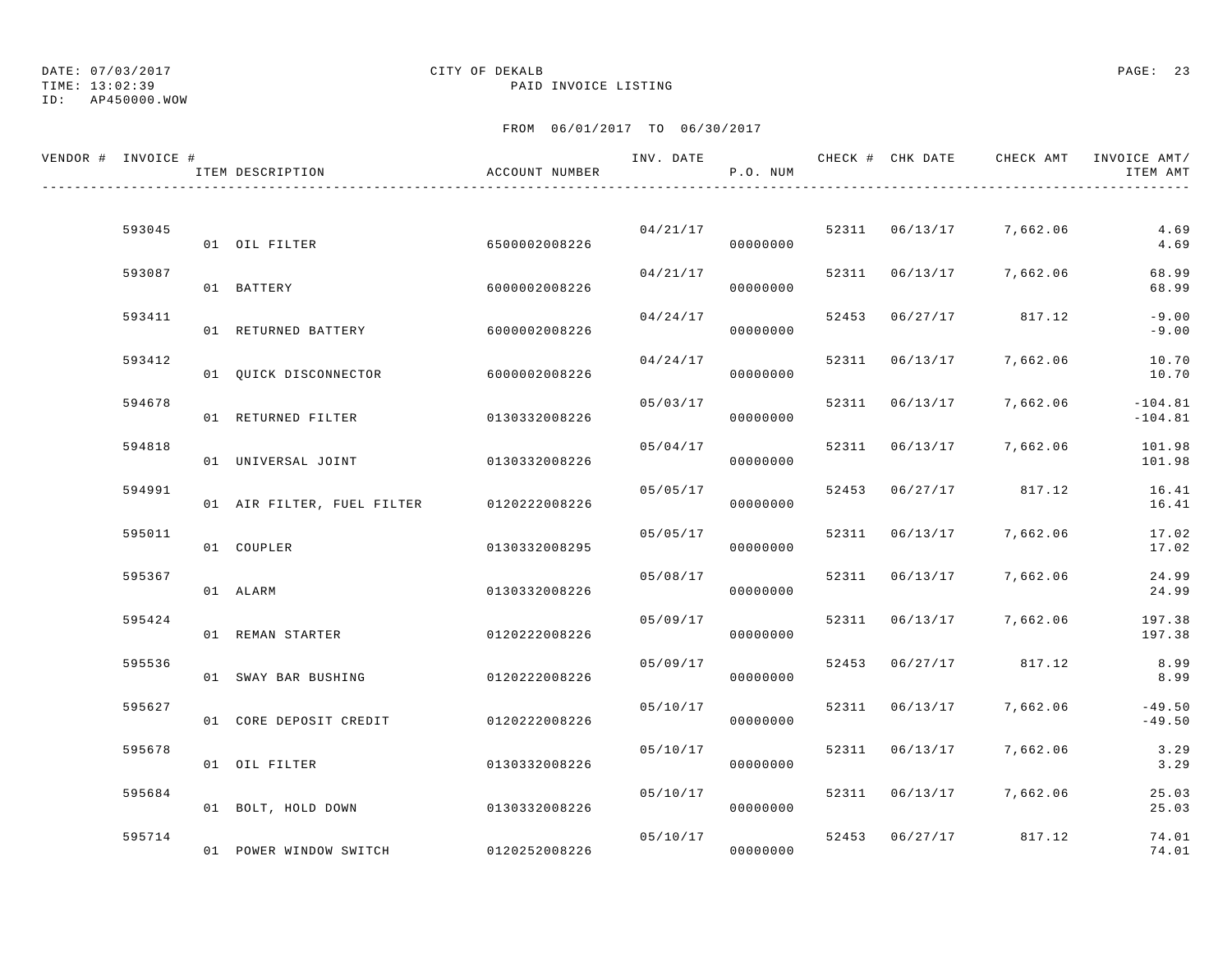TIME: 13:02:39 PAID INVOICE LISTING

ID: AP450000.WOW

| VENDOR # INVOICE # | ITEM DESCRIPTION                              | ACCOUNT NUMBER | INV. DATE | P.O. NUM  |                |                         | CHECK # CHK DATE CHECK AMT INVOICE AMT/<br>ITEM AMT |
|--------------------|-----------------------------------------------|----------------|-----------|-----------|----------------|-------------------------|-----------------------------------------------------|
| 595781             | 01 FUEL FILTER, AIR FILTER 0120222008226      |                | 05/11/17  | 00000000  | 52453 06/27/17 | 817.12                  | 16.41<br>16.41                                      |
| 595804             | 01 DOOR HANDLE, FUSE, GASKETMKR 0130332008226 |                | 05/11/17  | 00000000  | 52453 06/27/17 | 817.12                  | 43.06<br>43.06                                      |
| 595882             | 01 OIL FILTER                                 | 0130332008226  | 05/11/17  | 00000000  | 52453 06/27/17 | 817.12                  | 4.69<br>4.69                                        |
| 595956             | 01 FITTING, TRAILER WIRE 0120222008226        |                | 05/12/17  | 00000000  | 52453 06/27/17 | 817.12                  | 25.47<br>25.47                                      |
| 596000             | 01 BRAKE LINE                                 | 0120252008226  | 05/12/17  | 00000000  | 52453 06/27/17 | 817.12                  | 6.92<br>6.92                                        |
| 596014             | 01 RETURNED HOLD DOWN                         | 0130332008226  | 05/12/17  | 00000000  |                | 52311 06/13/17 7,662.06 | $-2.65$<br>$-2.65$                                  |
| 596029             | 01 ROTORS, BRAKE PADS 0120252008226           |                | 05/12/17  | 00000000  |                | 52453 06/27/17 817.12   | 188.97<br>188.97                                    |
| 596050             | 01 TIRE BALANCER - VAC                        | 0920006008599  | 05/10/17  | 00170045  |                | 52311 06/13/17 7,662.06 | 7,138.99<br>7,138.99                                |
| 596283             | 01 LIGHT BULBS                                | 0130332008226  | 05/15/17  | 00000000  | 52453 06/27/17 | 817.12                  | 9.98<br>9.98                                        |
| 596381             | 01 RETURNED POWER STEERING PUMP 6500002008226 |                | 05/15/17  | 00000000  | 52453 06/27/17 | 817.12                  | $-164.21$<br>$-164.21$                              |
| 596391             | 01 WATER PUMP, THERMOSTAT 0120242008226       |                | 05/15/17  | 00000000  | 52453 06/27/17 | 817.12                  | 127.41<br>127.41                                    |
| 596509             | 01 RADIATOR HOSE                              | 0120242008226  | 05/16/17  | 00000000  | 52453 06/27/17 | 817.12                  | 57.48<br>57.48                                      |
| 596725             | 01 BATTERY                                    | 0120242008226  | 05/17/17  | 00000000  | 52453 06/27/17 | 817.12                  | 43.96<br>43.96                                      |
| 596774             | 01 GASKET                                     | 0130332008226  | 05/18/17  | 00000000  | 52453 06/27/17 | 817.12                  | 34.28<br>34.28                                      |
| 596976             | 01 FUEL FILTER, HALOGEN LAMP 0130332008226    |                | 05/19/17  | 000000000 | 52453 06/27/17 | 817.12                  | 29.79<br>29.79                                      |
| 597377             |                                               |                | 05/23/17  |           | 52453 06/27/17 | 817.12                  | 62.18                                               |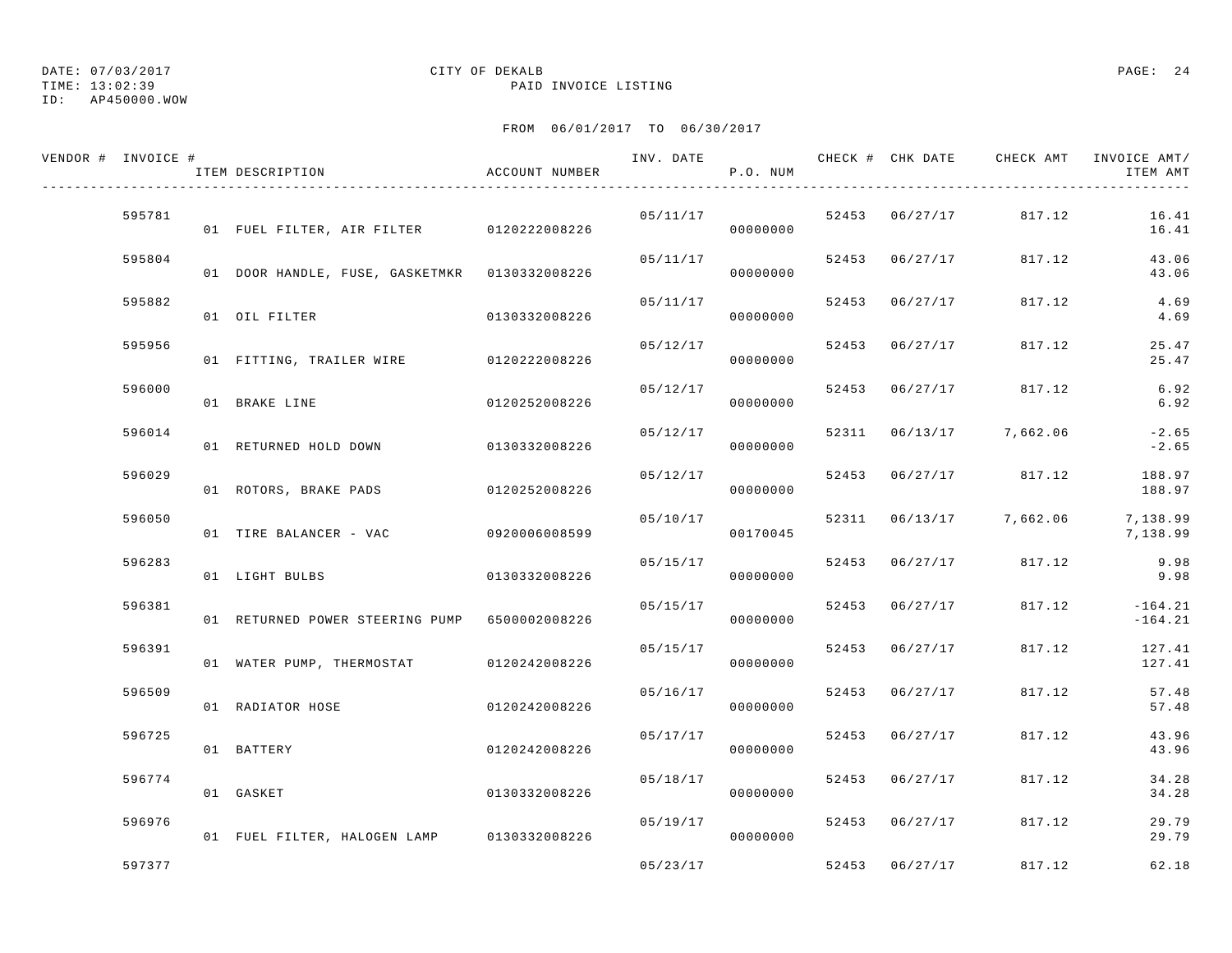## DATE: 07/03/2017 CITY OF DEKALB PAGE: 25

TIME: 13:02:39 PAID INVOICE LISTING

|         | VENDOR # INVOICE # | ITEM DESCRIPTION              | ACCOUNT NUMBER |          | P.O. NUM |       |                |               | ITEM AMT       |
|---------|--------------------|-------------------------------|----------------|----------|----------|-------|----------------|---------------|----------------|
|         |                    |                               |                |          |          |       |                |               |                |
|         | 597377             | 01 ABS SENSOR                 | 0130332008226  | 05/23/17 | 00000000 |       | 52453 06/27/17 | 817.12        | 62.18<br>62.18 |
|         | 597461             | 01 CABIN AIR FILTER           | 0120252008226  | 05/23/17 | 00000000 | 52453 | 06/27/17       | 817.12        | 23.42<br>23.42 |
|         | 597545             | 01 CABIN AIR FILTER           | 0120242008226  | 05/24/17 | 00000000 |       | 52453 06/27/17 | 817.12        | 11.71<br>11.71 |
|         | 597702             | 01 THROTTLE SENSOR            | 0120222008226  | 05/25/17 | 00000000 |       | 52453 06/27/17 | 817.12        | 45.33<br>45.33 |
|         | 597874             | 01 AIR FILTER                 | 0120222008226  | 05/26/17 | 00000000 | 52453 | 06/27/17       | 817.12        | 13.51<br>13.51 |
|         | 598197             | 01 HEATER HOSE                | 6500002008226  | 05/30/17 | 00000000 | 52453 | 06/27/17       | 817.12        | 4.23<br>4.23   |
|         | 598309             | 01 SILICONE SPRAY             | 0130332008226  | 05/31/17 | 00000000 |       | 52453 06/27/17 | 817.12        | 14.76<br>14.76 |
|         | 598312             | 01 SILICONE SPRAY             | 0130332008226  | 05/31/17 | 00000000 |       | 52453 06/27/17 | 817.12        | 44.28<br>44.28 |
|         | 598606             | 01 SHAKER SIPHON              | 0130332008295  | 06/01/17 | 00000000 |       | 52453 06/27/17 | 817.12        | 12.74<br>12.74 |
|         | 599043             | 01 FUEL SYSTEM CLEANER        | 0130332008226  | 06/05/17 | 00000000 |       | 52453 06/27/17 | 817.12        | 57.48<br>57.48 |
|         | 599056             | 01 AIR TOOL LUBE              | 0130332008226  | 06/05/17 | 00000000 |       | 52453 06/27/17 | 817.12        | 6.37<br>6.37   |
|         | 599367             | 01 FEELER GUAGE               | 6500002008226  | 06/06/17 | 00000000 |       | 52453 06/27/17 | 817.12        | 6.49<br>6.49   |
|         |                    |                               |                |          |          |       |                | VENDOR TOTAL: | 8,479.18       |
| DCAUTO2 |                    | DEKALB COUNTY AUTO PARTS-2001 |                |          |          |       |                |               |                |
|         | 595497             | 01 FUSES                      | 0125272008226  | 05/09/17 | 00000000 |       | 52312 06/13/17 | 52.89         | 3.88<br>3.88   |
|         | 595529             | 01 TERMINAL CONNECTOR KIT     | 0125272008226  | 05/09/17 | 00000000 |       | 52312 06/13/17 | 52.89         | 21.49<br>21.49 |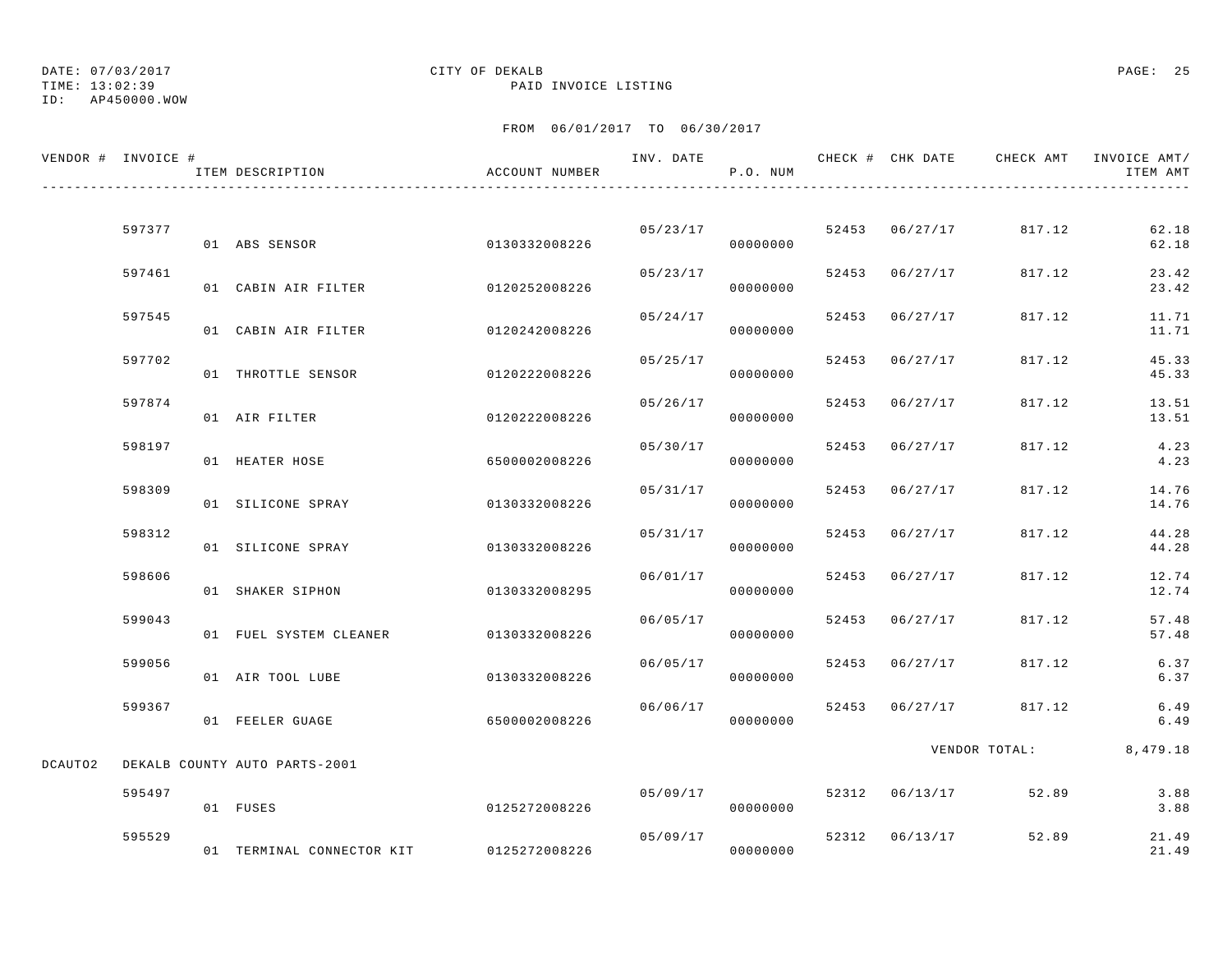TIME: 13:02:39 PAID INVOICE LISTING

ID: AP450000.WOW

|        | VENDOR # INVOICE # | ITEM DESCRIPTION                                | ACCOUNT NUMBER |          | P.O. NUM  |  |                                    | INV. DATE 6 CHECK # CHK DATE CHECK AMT INVOICE AMT/<br>ITEM AMT |
|--------|--------------------|-------------------------------------------------|----------------|----------|-----------|--|------------------------------------|-----------------------------------------------------------------|
|        | 596920             |                                                 |                | 05/18/17 |           |  | 52312 06/13/17 52.89               | 27.52<br>27.52                                                  |
|        | 598523             | 01 (4) 1 GAL. ANTIFREEZE 0125272008226          |                | 06/01/17 | 00000000  |  | 52454 06/27/17 45.16               | 45.16<br>45.16                                                  |
| DCREC  |                    | DEKALB COUNTY CLERK &                           |                |          |           |  | VENDOR TOTAL:                      | 98.05                                                           |
|        | 06062017           | 01 RECORDING FEE - 723 N 5TH ST 1900006508624   |                | 06/06/17 | 00000000  |  | 52270 06/09/17 110.00              | 55.00<br>55.00                                                  |
|        | 06062017A          | 01 RECORDING FEE - 309 S 11TH ST 1900006508624  |                | 06/06/17 | 00000000  |  | 52270 06/09/17 110.00              | 55.00<br>55.00                                                  |
|        | 06272017           | 01 RECORDING FEE - 912 EDGEBROOK 0115153008366  |                | 06/27/17 | 00000000  |  | 52548 06/28/17 55.00               | 55.00<br>55.00                                                  |
|        | 06272017A          | 01 RECORDING FEE - 505 SPRING AVE 1900006508624 |                | 06/27/17 | 00000000  |  | 52549 06/28/17 55.00               | 55.00<br>55.00                                                  |
| DEKCON |                    | DEKALB CONTRACT GLAZING INC                     |                |          |           |  | VENDOR TOTAL:                      | 220.00                                                          |
|        | 6847               | 01 EGYPTIAN THEATRE IMPROVEMENTS 1300006508624  |                | 03/31/17 | 00000000  |  | 52313 06/13/17 254.00              | 254.00<br>254.00                                                |
| DEKGAR | RAYMOND CANTRELL   |                                                 |                |          |           |  | VENDOR TOTAL:                      | 254.00                                                          |
|        | 04122017           | 01 REPLACE SPRINGS - SERVICE DOOR 0130333008348 |                |          | 00000000  |  | $04/12/17$ 52314 $06/13/17$ 505.00 | 505.00<br>505.00                                                |
| DEKIMP |                    | DEKALB IMPLEMENT COMPANY                        |                |          |           |  | VENDOR TOTAL:                      | 505.00                                                          |
|        | 78853              | 01 BLADE                                        | 0130332008226  | 05/24/17 | 00000000  |  | 52455 06/27/17 94.42               | 94.42<br>94.42                                                  |
|        |                    | DEKLAWN DEKALB LAWN & EQUIPMENT CO INC          |                |          |           |  | VENDOR TOTAL:                      | 94.42                                                           |
|        | 47693              | 01 PULLEY, SPACERS, FLANGE 0130332008226        |                | 04/18/17 | 000000000 |  | 52315 06/13/17 1,252.87            | 79.51<br>79.51                                                  |
|        | 47971              |                                                 |                | 04/25/17 |           |  | 52315 06/13/17 1,252.87            | 71.02                                                           |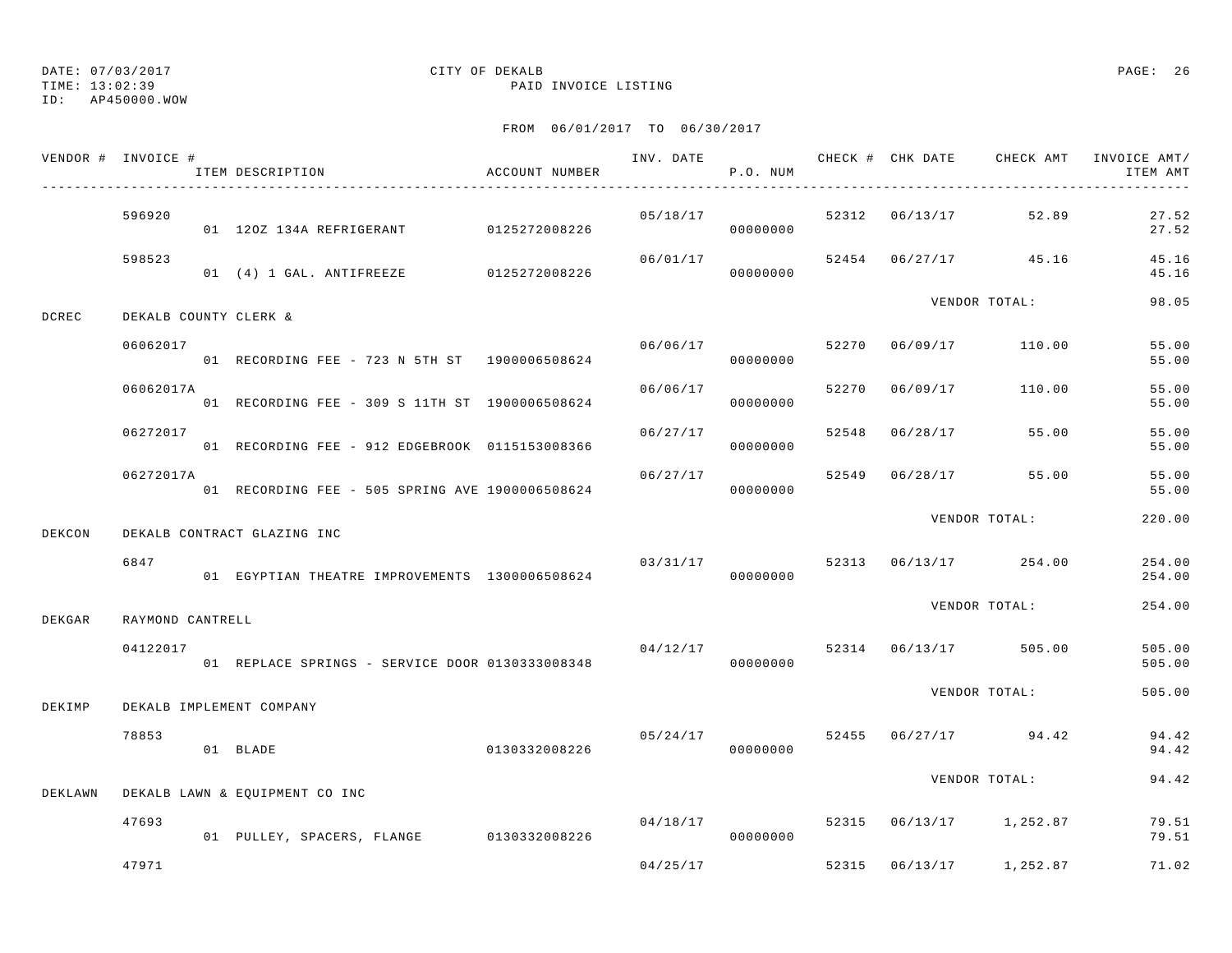## DATE: 07/03/2017 CITY OF DEKALB PAGE: 27

TIME: 13:02:39 PAID INVOICE LISTING

|        | VENDOR # INVOICE # | ITEM DESCRIPTION                           | ACCOUNT NUMBER | INV. DATE | P.O. NUM             |       |                | CHECK # CHK DATE CHECK AMT INVOICE AMT/ | ITEM AMT             |
|--------|--------------------|--------------------------------------------|----------------|-----------|----------------------|-------|----------------|-----------------------------------------|----------------------|
|        |                    |                                            |                |           |                      |       |                |                                         |                      |
|        | 47971              | 01 REGULATOR/RECTIFIER 6000002008226       |                |           | 04/25/17<br>00000000 |       |                | 52315 06/13/17 1,252.87                 | 71.02<br>71.02       |
|        | 48165              | 01 BAR OIL, STIHL MIX 0130332008245        |                | 05/01/17  | 00000000             |       |                | 52315 06/13/17 1,252.87                 | 70.95<br>70.95       |
|        | 48195              | 01 16" BA-80 ALL PURPOSE 0130332008295     |                | 05/02/17  | 00000000             |       |                | 52315 06/13/17 1,252.87                 | 339.95<br>339.95     |
|        | 48440              | 01 CHAIN LOOP                              | 0130333008310  | 05/09/17  | 00000000             |       |                | 52315 06/13/17 1,252.87                 | 149.36<br>149.36     |
|        | 48564              | 01 SPINDLE ASM                             | 0130332008226  | 05/12/17  | 00000000             | 52315 |                | 06/13/17 1,252.87                       | 226.66<br>226.66     |
|        | 48701              | 01 DELUXE SINGLE HARNESS 0130332008295     |                | 05/17/17  | 00000000             |       |                | 52315 06/13/17 1,252.87                 | 36.90<br>36.90       |
|        | 48747              | 01 SPINDLE ASSEMBLY 0130332008226          |                | 05/18/17  | 00000000             |       |                | 52456 06/27/17 517.65                   | 503.70<br>503.70     |
|        | 48762              | 01 APRON CHAPS, HELMET 0130332008295       |                | 05/18/17  | 00000000             |       |                | 52315 06/13/17 1,252.87                 | 268.85<br>268.85     |
|        | 48771              | 01 TRIMMER SWITCH                          | 0130322008219  | 05/18/17  | 00000000             |       | 52315 06/13/17 | 1,252.87                                | 9.67<br>9.67         |
|        | 48990              | 01 WEED EATER PRIMER                       | 0130322008295  | 05/25/17  | 00000000             | 52456 | 06/27/17       | 517.65                                  | 3.95<br>3.95         |
|        | 49147              | 01 RECOIL ROPE                             | 0130332008226  | 05/31/17  | 00000000             |       |                | 52456 06/27/17 517.65                   | 10.00<br>10.00       |
| DEKMEC | DEKALB MECHANICAL  |                                            |                |           |                      |       |                | VENDOR TOTAL:                           | 1,770.52             |
|        | 18011              | 01 REPAIR WIND TURBINES 6500003008348      |                | 04/28/17  | 00000000             |       |                | 52316 06/13/17 3,369.09                 | 2,500.00<br>2,500.00 |
|        | 18025              | 01 DAEWOO LEASE - APRIL 2017 6500006008597 |                | 05/10/17  | 00000000             |       | 52457 06/27/17 | 200.00                                  | 200.00<br>200.00     |
|        | 69507              |                                            |                |           | 05/11/17             |       |                | 52316 06/13/17 3,369.09                 | 869.09               |
|        |                    | 01 RTU 4 REPAIR                            | 0130323008311  |           | 00000000             |       |                |                                         | 869.09               |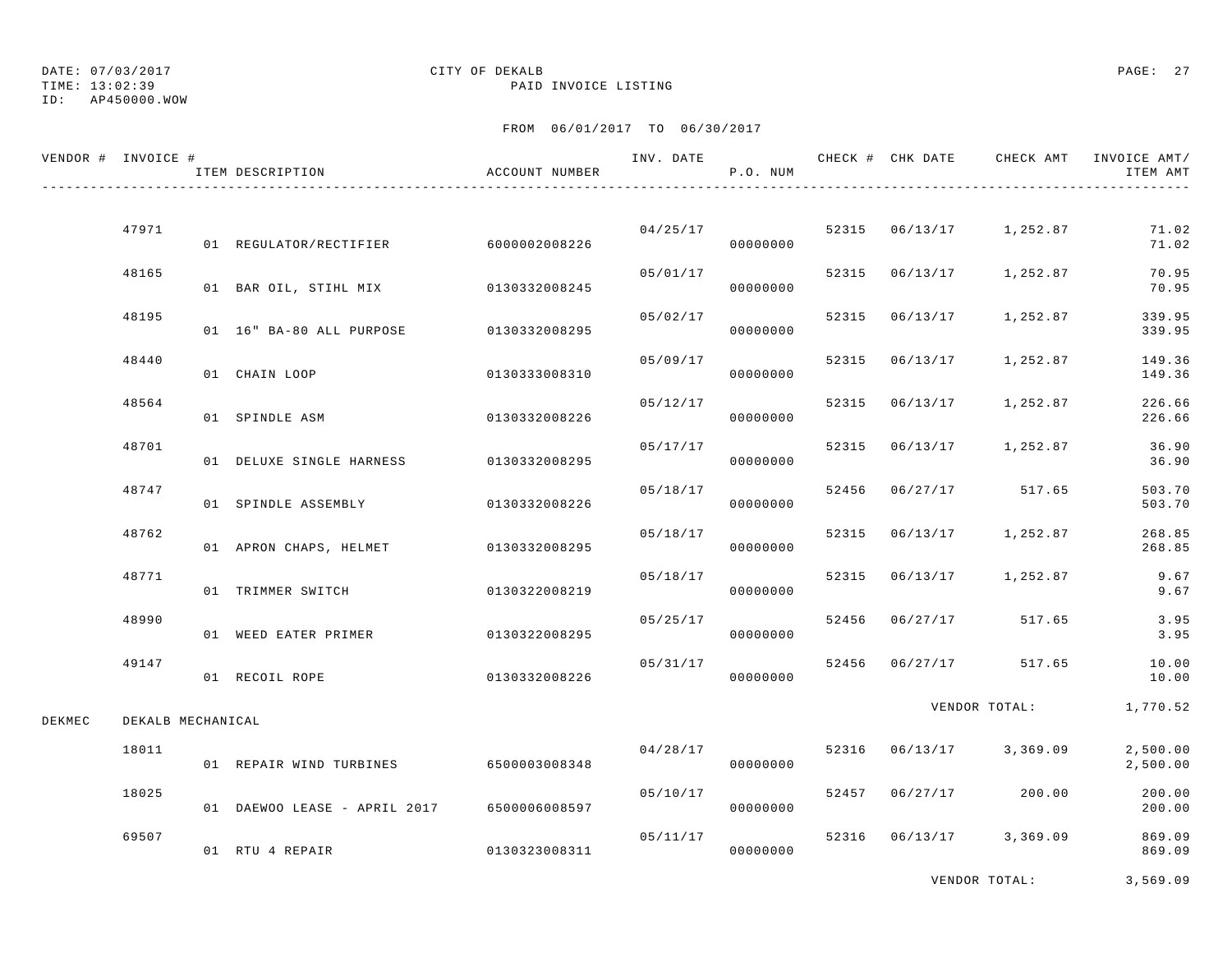TIME: 13:02:39 PAID INVOICE LISTING

ID: AP450000.WOW

FROM 06/01/2017 TO 06/30/2017

|        | VENDOR # INVOICE #    | ITEM DESCRIPTION                                | ACCOUNT NUMBER | INV. DATE | P.O. NUM             |       | CHECK # CHK DATE CHECK AMT |                         | INVOICE AMT/<br>ITEM AMT                    |
|--------|-----------------------|-------------------------------------------------|----------------|-----------|----------------------|-------|----------------------------|-------------------------|---------------------------------------------|
| DEKPUB | DEKALB PUBLIC LIBRARY |                                                 |                |           |                      |       |                            |                         |                                             |
|        | 05092017              | 01 REPLACEMENT TAX - APRIL 2017 0100000002930   |                | 05/09/17  | 00000000             |       |                            | 52317 06/13/17 6,094.92 | 6,094.92<br>6,094.92                        |
| DEKSYC | DEKALB SYCAMORE       |                                                 |                |           |                      |       |                            | VENDOR TOTAL:           | 6,094.92                                    |
|        | 16472                 | 01 SHROUD (2)                                   | 6000002008226  | 05/15/17  | 00000000             |       |                            |                         | 52318  06/13/17  1,800.14  149.92<br>149.92 |
|        | 16537                 | 01 RETAINER                                     | 0120242008226  | 05/16/17  | 00000000             | 52458 | 06/27/17                   | 1,102.13                | 7.46<br>7.46                                |
|        | 367633                | 01 REPAIR ENGINE MOUNT, CLR LINES 0120223008315 |                | 05/09/17  | 00000000             | 52318 |                            | 06/13/17 1,800.14       | 1,529.47<br>1,529.47                        |
|        | 368315                | 01 REPAIR A/C COMPRESSOR 0120223008315          |                | 05/17/17  | 00000000             |       | 52458 06/27/17             | 1,102.13                | 1,094.67<br>1,094.67                        |
|        | 368434                | 01 VEHICLE DIAGNOSTIC 0125273008315             |                | 05/19/17  | 00000000             | 52318 |                            |                         | 06/13/17 1,800.14 120.75<br>120.75          |
| DELL   | DELL MARKETING L.P.   |                                                 |                |           |                      |       |                            | VENDOR TOTAL:           | 2,902.27                                    |
|        | 05182017              | 01 SONICPOINT INJECTOR 0117122008285            |                |           | 05/18/17<br>00000000 | 52459 | 06/27/17                   | 3,325.91                | 975.00<br>975.00                            |
|        | 10166182609           | 01 WIRELESS KEYBOARD AND MOUSE                  | 0117122008285  | 05/15/17  | 00000000             | 52459 | 06/27/17                   | 3,325.91                | 99.98<br>99.98                              |
|        | 10166807876           | 01 COMPUTER MONITOR MOUNTS                      | 0117122008285  | 05/17/17  | 00000000             | 52459 | 06/27/17                   | 3,325.91                | 59.98<br>59.98                              |
|        | 10166935841           | 01 COMPUTER MONITOR                             | 6500002008285  | 05/18/17  | 00000000             | 52459 | 06/27/17                   | 3,325.91                | 311.99<br>311.99                            |
|        | 10166935850           | 01 OPTIPLEX COMPUTER SYSTEM                     | 5355003008310  | 05/18/17  | 00000000             | 52459 | 06/27/17                   | 3,325.91                | 924.23<br>924.23                            |
|        | 10167056648           | 01 (6) MONITORS                                 | 0117116008510  | 05/18/17  | 00000000             |       | 52319 06/13/17             | 1,403.94                | 1,403.94<br>1,403.94                        |
|        | 10170267721           | 01 OPTIPLEX COMPUTER SYSTEM 5355003008310       |                | 06/04/17  | 00000000             |       |                            | 52459 06/27/17 3,325.91 | 954.73<br>954.73                            |

VENDOR TOTAL: 4,729.85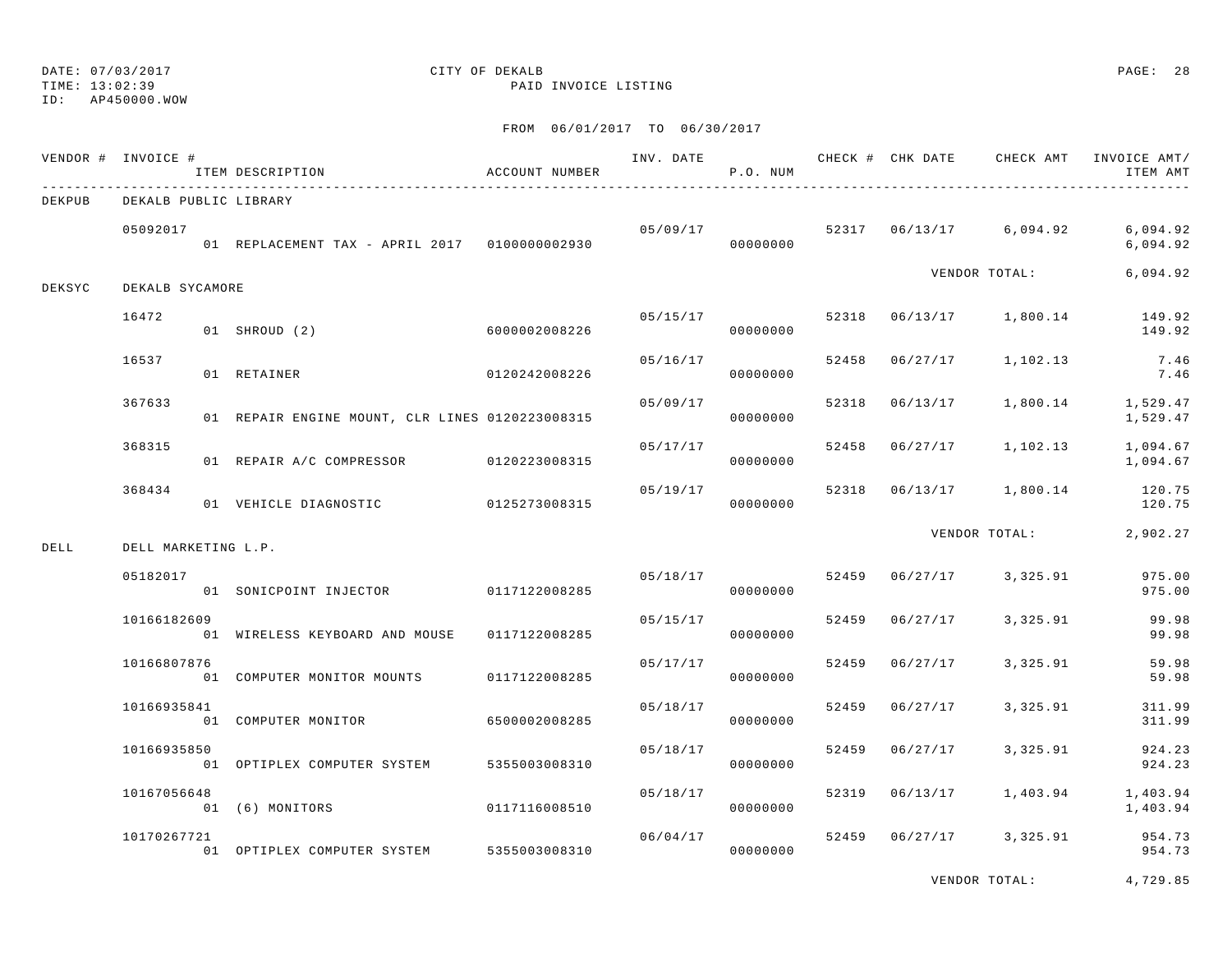TIME: 13:02:39 PAID INVOICE LISTING

ID: AP450000.WOW

### FROM 06/01/2017 TO 06/30/2017

|                | VENDOR # INVOICE # | ITEM DESCRIPTION                                | ACCOUNT NUMBER |          | P.O. NUM             |       |          |                            | INV. DATE 6 CHECK # CHK DATE CHECK AMT INVOICE AMT/<br>ITEM AMT |
|----------------|--------------------|-------------------------------------------------|----------------|----------|----------------------|-------|----------|----------------------------|-----------------------------------------------------------------|
| DERLIN         | CATHY GERLT        |                                                 |                |          |                      |       |          |                            |                                                                 |
|                | 385045             | 01 FLOWERS/PLANTS/GRASS 0130334008497           |                |          | 05/18/17<br>00000000 | 52460 |          | 06/27/17 884.50            | 884.50<br>884.50                                                |
| <b>DISBENW</b> | DISCOVERY BENEFITS |                                                 |                |          |                      |       |          | VENDOR TOTAL:              | 884.50                                                          |
|                | 0000760573-IN      | 01 FSA FEES - JUNE 2017 7100003008394           |                | 05/31/17 | 00000000             |       |          | $1116$ $06/27/17$ 450.00   | 450.00<br>450.00                                                |
| DIXENG         |                    | DIXON ENGINEERING, INC.                         |                |          |                      |       |          | VENDOR TOTAL:              | 450.00                                                          |
|                | $17 - 2027$        | 01 NORTH TOWER INSP. AND CLEANING 6000003008328 |                | 05/11/17 | 00170048             |       |          | 52461 06/27/17 7,837.50    | 7,837.50<br>7,837.50                                            |
| DIXOTT         |                    | BARBECK COMMUNICATIONS INC DBA                  |                |          |                      |       |          | VENDOR TOTAL:              | 7,837.50                                                        |
|                | 242829             | 01 SPEAKER MICROPHONE                           | 0120213008310  | 05/11/17 | 00000000             | 52320 | 06/13/17 | 303.38                     | 120.96<br>120.96                                                |
|                | 243111             | 01 MINI UHF CONNECTOR                           | 0130332008226  | 05/04/17 | 00000000             | 52320 | 06/13/17 | 303.38                     | 182.42<br>182.42                                                |
|                | 443119             | 01 MAINTENANCE - JULY 2017 0125276008580        |                | 06/01/17 | 00000000             | 52462 | 06/27/17 | 233.54                     | 233.54<br>233.54                                                |
| DQIPRO         | DQI PROPERTIES INC |                                                 |                |          |                      |       |          | VENDOR TOTAL:              | 536.92                                                          |
|                | 05252017           | 01 ARCH. IMP. PROG. GRANT REIMB. 1300006508624  |                | 05/25/17 | 00000000             |       |          | 52463 06/27/17 37,500.00   | 37,500.00<br>37,500.00                                          |
| DTCC           |                    | DEPOSITORY TRUST COMPANY                        |                |          |                      |       |          | VENDOR TOTAL:              | 37,500.00                                                       |
|                | 06012017           | 01  2010A  DEBT  INTEREST  4500004508412        |                | 06/01/17 | 00000000             |       |          | 1117  06/27/17  104,000.00 | 104,000.00<br>104,000.00                                        |
| EATDOU         | DOUGLAS EATON      |                                                 |                |          |                      |       |          | VENDOR TOTAL:              | 104,000.00                                                      |
|                | 06012017           |                                                 |                | 06/01/17 |                      |       |          | D001428 06/27/17 39.00     | 39.00                                                           |
|                |                    | 01 TRAINING REGISTRATION REIMB. 0132103008376   |                |          | 00000000             |       |          |                            | 39.00<br>$\sim$ $\sim$ $\sim$ $\sim$                            |

VENDOR TOTAL: 39.00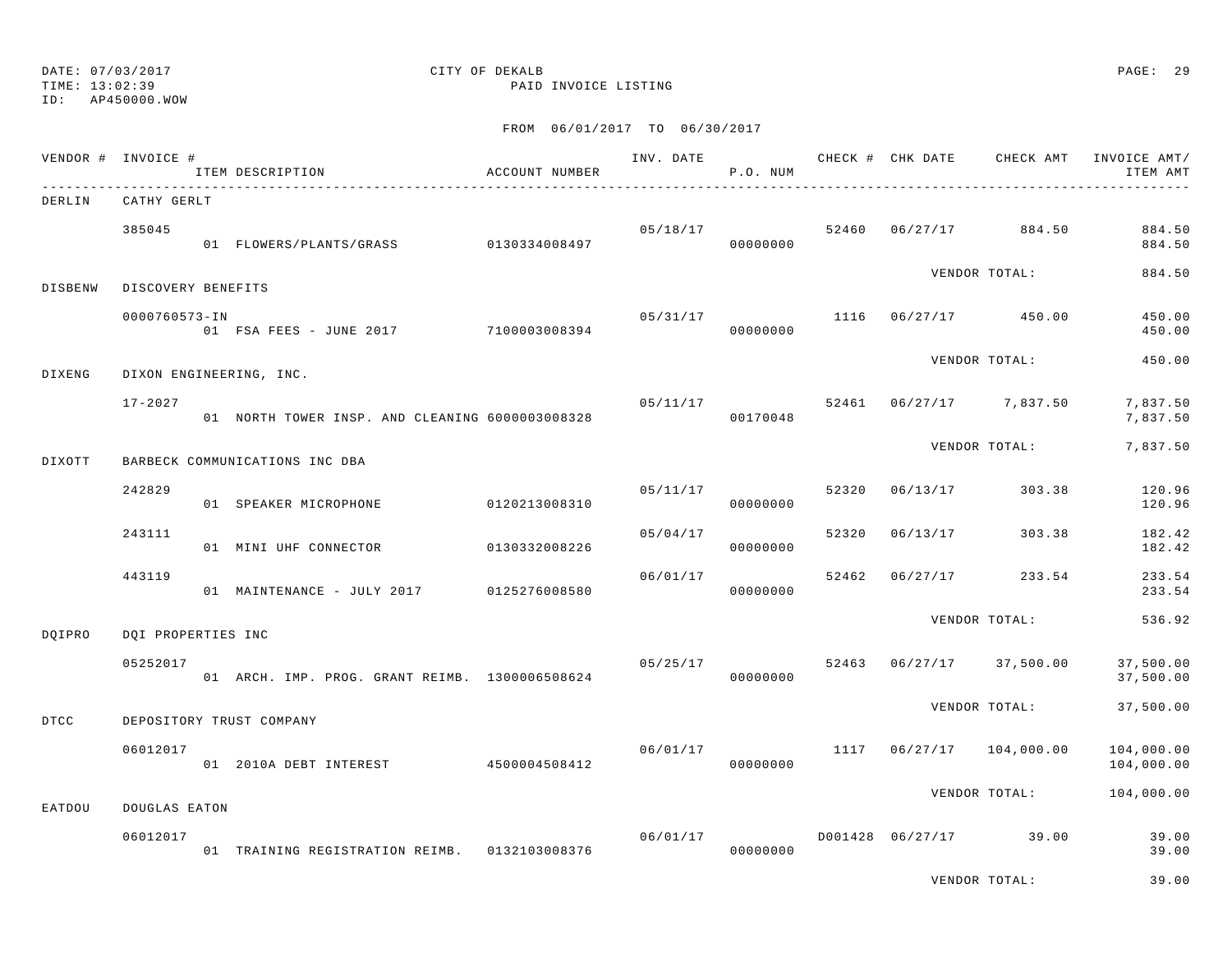TIME: 13:02:39 PAID INVOICE LISTING

ID: AP450000.WOW

|        | VENDOR # INVOICE #    | ITEM DESCRIPTION                                 | ACCOUNT NUMBER |          | P.O. NUM             |       |                                   | INV. DATE 6 CHECK # CHK DATE CHECK AMT INVOICE AMT/<br>ITEM AMT |
|--------|-----------------------|--------------------------------------------------|----------------|----------|----------------------|-------|-----------------------------------|-----------------------------------------------------------------|
| ECOWAT | ECOWATER SYSTEMS      |                                                  |                |          |                      |       |                                   |                                                                 |
|        | 03252017A             | 01 WATER SYSTEM RENTAL #78725 6000003008301      |                |          | 03/25/17<br>00000000 |       | 52464 06/27/17 113.80             | 56.90<br>56.90                                                  |
|        | 05202017              | 01 WATER SYSTEM RENTAL #78725 6000003008301      |                |          | 00000000             |       | $05/20/17$ 52464 06/27/17 113.80  | 56.90<br>56.90                                                  |
| ELSTER |                       | ELSTER HOLDINGS US, INC.                         |                |          |                      |       | VENDOR TOTAL:                     | 113.80                                                          |
|        | 9000074492            | 01 CABLE ASSEMBLY 6000002008295                  |                | 04/06/17 | 00000000             |       | 52321 06/13/17 132.00             | 132.00<br>132.00                                                |
| ENCAP  | ENCAP INC             |                                                  |                |          |                      |       | VENDOR TOTAL:                     | 132.00                                                          |
|        | 3074                  | 01 HERBICIDE APPLICATION 0130333008313           |                |          | 04/26/17<br>00000000 |       | 52322 06/13/17 1,120.49           | 520.49<br>520.49                                                |
|        | 3078                  | 01 SWITCH GRASS BORDER 0130333008316             |                | 04/26/17 | 00000000             | 52322 | 06/13/17 1,120.49                 | 600.00<br>600.00                                                |
|        | 3140                  | 01 GRASS BORDER INSTALLATION 0130333008316       |                | 05/31/17 | 00000000             |       | 52465 06/27/17 1,273.04           | 950.00<br>950.00                                                |
|        | 3142                  | 01 CHEMICAL MAINTENANCE MAY 2017 0130333008313   |                | 05/31/17 | 00000000             |       | 52465 06/27/17 1,273.04           | 323.04<br>323.04                                                |
| ERGAPP | EGROMETRICS & APPLIED |                                                  |                |          |                      |       | VENDOR TOTAL:                     | 2,393.53                                                        |
|        | 128639                | 01 (12) ECOMM COMPUTER SIMULATIONS 0116103008333 |                |          | 00000000             |       | $04/30/17$ 52323 06/13/17 84.00   | 84.00<br>84.00                                                  |
| ESPJOS | JOSEPH ESPY           |                                                  |                |          |                      |       | VENDOR TOTAL:                     | 84.00                                                           |
|        | 04282017              | 01 TRAINING TRAVEL REIMB. 0120223008376          |                | 04/28/17 | 00000000             |       | D001419 06/13/17 128.40           | 128.40<br>128.40                                                |
| FAIBRY | BRYAN FAIVRE          |                                                  |                |          |                      |       | VENDOR TOTAL:                     | 128.40                                                          |
|        | 06082017              | 01 GIS REGISTRATION REIMB. 6000003008385         |                |          | 00000000             |       | $06/08/17$ D001429 06/27/17 39.00 | 39.00<br>39.00                                                  |
|        |                       |                                                  |                |          |                      |       | VENDOR TOTAL:                     | 39.00                                                           |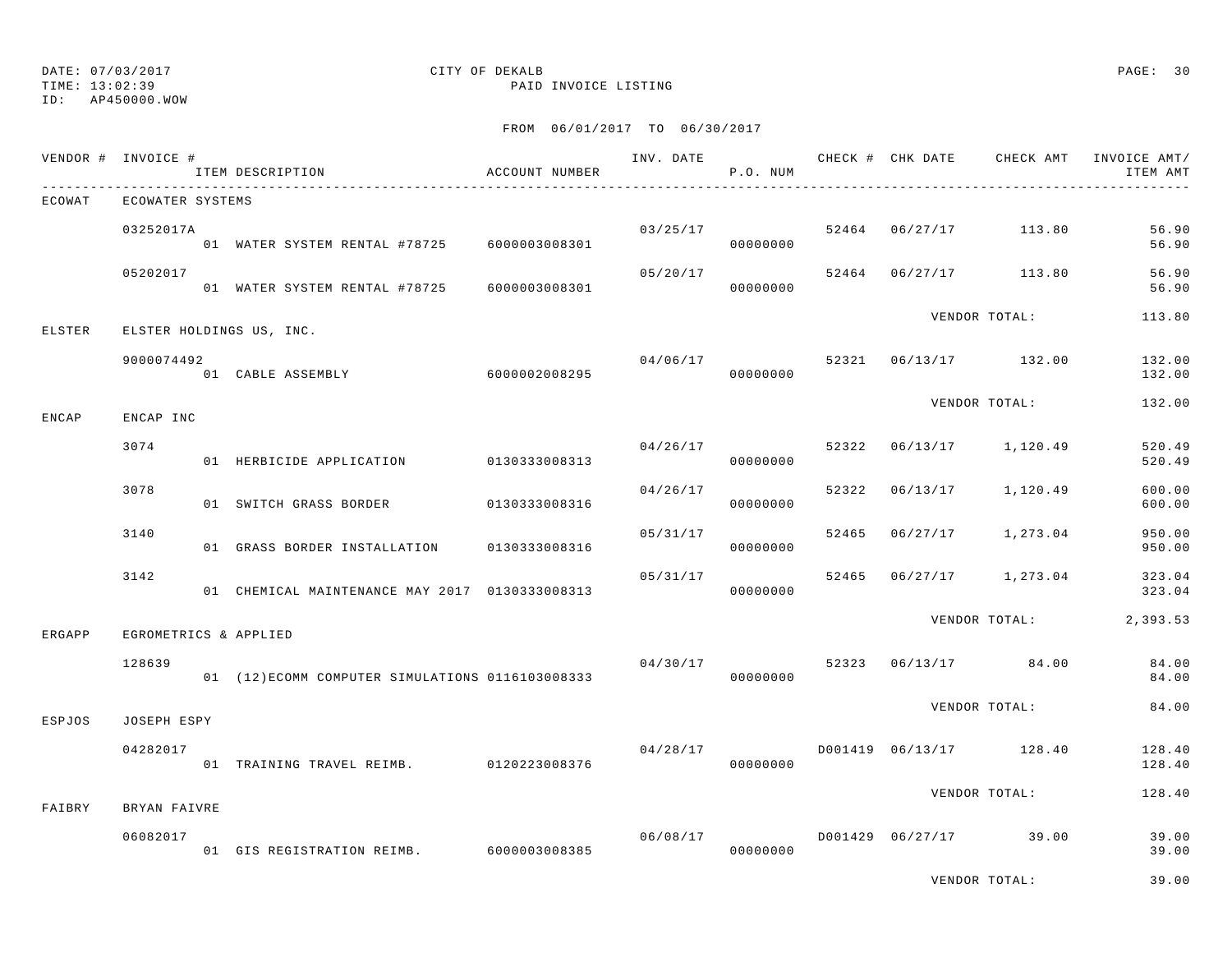TIME: 13:02:39 PAID INVOICE LISTING

ID: AP450000.WOW

|        | VENDOR # INVOICE #          | ITEM DESCRIPTION                        | ACCOUNT NUMBER |          | P.O. NUM             |       | INV. DATE 6 CHECK # CHK DATE CHECK AMT INVOICE AMT/ | ITEM AMT               |
|--------|-----------------------------|-----------------------------------------|----------------|----------|----------------------|-------|-----------------------------------------------------|------------------------|
| FAIIMP |                             | FAIR AND IMPARTIAL POLICING             |                |          |                      |       |                                                     |                        |
|        | 05052017                    | 01 TRAINING OF TRAINERS 0120223008376   |                |          | 05/05/17<br>00000000 |       | 52466 06/27/17 990.00                               | 990.00<br>990.00       |
| FARFLE | SYNCHRONY BANK              |                                         |                |          |                      |       | VENDOR TOTAL:                                       | 990.00                 |
|        | 021081                      | 01 MOTOR OIL                            | 6500002008245  | 04/21/17 | 00000000             | 52324 | 06/13/17 97.32                                      | 97.32<br>97.32         |
|        | 06092017                    | 01 LATE FEE/INTEREST FEE 6500003008324  |                | 06/09/17 | 00000000             | 52550 | $06/28/17$ 26.74                                    | 26.74<br>26.74         |
| FERENT |                             | FERGUSON ENTERPRISES INC.               |                |          |                      |       | VENDOR TOTAL:                                       | 124.06                 |
|        | 0237229                     | 01 PVC SUPPLIES                         | 0130332008233  |          | 04/25/17<br>00000000 | 52325 | 06/13/17 91.28                                      | 91.28<br>91.28         |
| FILCOR |                             | FILTRATION CORPORATION OF AMER          |                |          |                      |       | VENDOR TOTAL:                                       | 91.28                  |
|        | 00080719                    | 01 FUEL FARM MAINTENANCE 6500003008311  |                | 05/10/17 | 00000000             | 52326 | 06/13/17 36.75                                      | 36.75<br>36.75         |
| FIRROC |                             | FIRST MIDWEST PROPERTY                  |                |          |                      |       | VENDOR TOTAL:                                       | 36.75                  |
|        | 06162017                    | 01 BOND REFUND 2016-0004 0100000002310  |                | 06/16/17 | 00000000             |       | 52551 06/28/17 10,000.00                            | 10,000.00<br>10,000.00 |
|        | FIRSTMID FIRST MIDWEST BANK |                                         |                |          |                      |       | VENDOR TOTAL:                                       | 10,000.00              |
|        | 04252017                    | 01 SUBPOENA DOCS #17MR166 0120243008349 |                | 04/25/17 | 00000000             | 52467 | 06/27/17 71.45                                      | 71.45<br>71.45         |
| FIRSUP |                             | FIREGROUND SUPPLY, INC.                 |                |          |                      |       | VENDOR TOTAL:                                       | 71.45                  |
|        | 17138                       | 01 NEW HIRE UNIFORMS                    | 0125272008240  | 05/12/17 | 00000000             |       | 52327 06/13/17 101.00                               | 101.00<br>101.00       |
|        | FIXALIFT FIX A LIFT         |                                         |                |          |                      |       | VENDOR TOTAL:                                       | 101.00                 |
|        | 13580                       |                                         |                | 05/12/17 |                      |       | 52468 06/27/17 165.00                               | 165.00                 |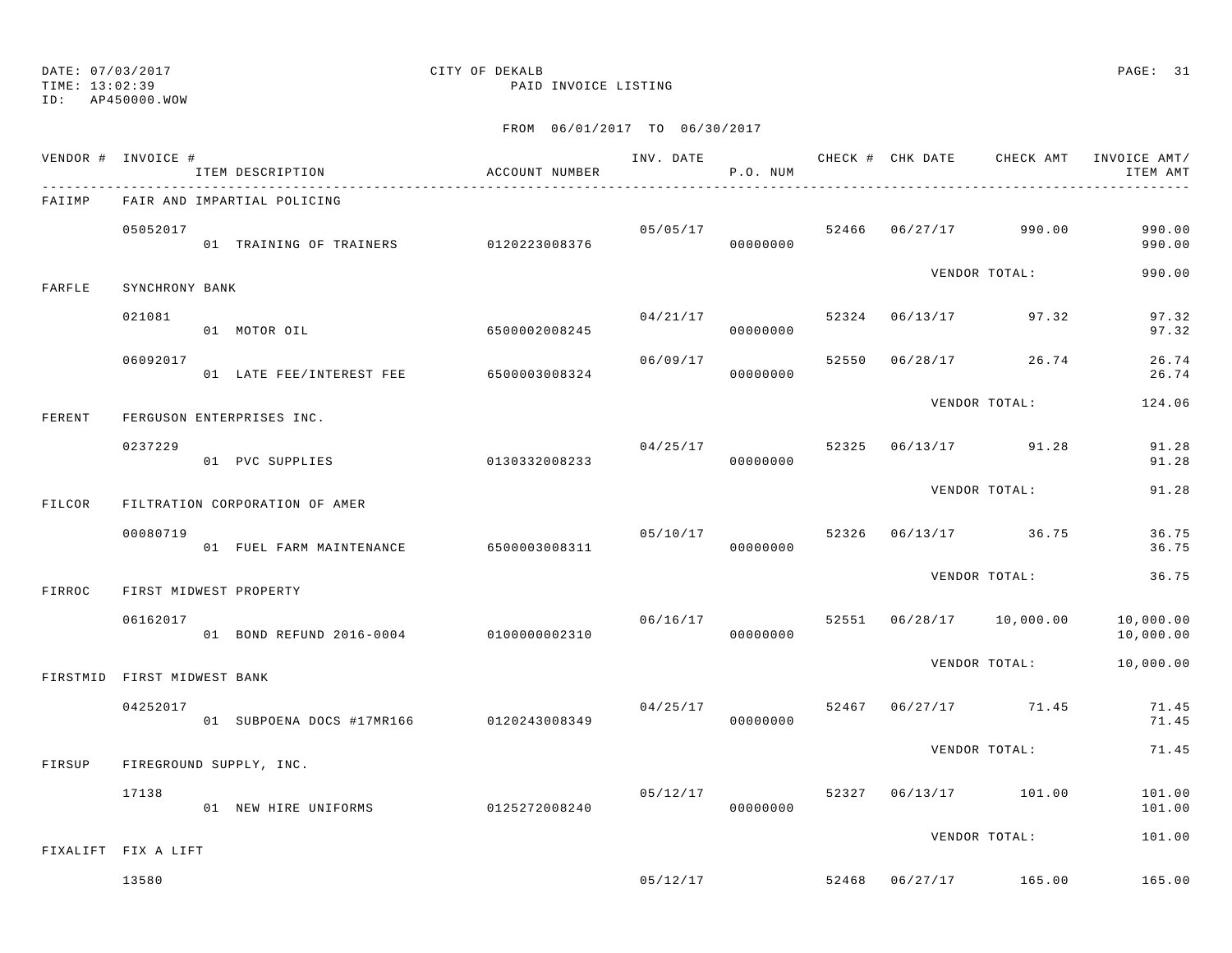## DATE: 07/03/2017 CITY OF DEKALB PAGE: 32

TIME: 13:02:39 PAID INVOICE LISTING

|        | VENDOR # INVOICE # | ITEM DESCRIPTION                                 | <b>ACCOUNT NUMBER</b>          | INV. DATE | P.O. NUM             |       |          | CHECK # CHK DATE CHECK AMT | INVOICE AMT/<br>ITEM AMT         |
|--------|--------------------|--------------------------------------------------|--------------------------------|-----------|----------------------|-------|----------|----------------------------|----------------------------------|
|        | 13580              | 01 LEKTRO AIRCRAFT TUG REPAIR 6500003008310      |                                | 05/12/17  | 00000000             |       |          | 52468 06/27/17 165.00      | 165.00<br>165.00                 |
| FLEPRI | FLEETPRIDE, INC    |                                                  |                                |           |                      |       |          | VENDOR TOTAL:              | 165.00                           |
|        | 84539004           | 01 LUBE SPIN, FILTER 0130332008226               |                                | 04/27/17  | 00000000             | 52328 | 06/13/17 | 533.70                     | 73.50<br>73.50                   |
|        | 84606312           | 01 WINTER WIPER BLADES                           | 0130332008226                  | 05/01/17  | 00000000             | 52328 | 06/13/17 | 533.70                     | 89.50<br>89.50                   |
|        | 84734087           | 01 (2) STROBE LIGHTS 0130332008226               |                                | 05/05/17  | 00000000             | 52328 | 06/13/17 | 533.70                     | 308.00<br>308.00                 |
|        | 84806472           | 01 LUBE SPIN ON FULL FLOW, FILTER 0130332008226  |                                | 05/10/17  | 00000000             | 52328 | 06/13/17 | 533.70                     | 62.70<br>62.70                   |
|        | 84989627           | 01 FUEL TANK, STRAPS, INSTALL KIT 0130332008226  |                                | 05/18/17  | 00000000             | 52469 | 06/27/17 | 2,020.60                   | 2,062.00<br>2,062.00             |
|        | 85055227           | 01 RETURNED LUBE SPIN-ON 0130332008226           |                                | 05/22/17  | 00000000             | 52469 |          | $06/27/17$ 2,020.60        | $-41.40$<br>$-41.40$             |
| FLESAF |                    | THE TERRAMAR GROUP, INC.                         |                                |           |                      |       |          | VENDOR TOTAL:              | 2,554.30                         |
|        | 67883              | 01 LED LIGHTS                                    | 0125272008226                  | 05/08/17  | 00000000             | 52329 |          | 06/13/17 129.72            | 129.72<br>129.72                 |
| FLYJOS | DR. JOSEPH FLYNN   |                                                  |                                |           |                      |       |          | VENDOR TOTAL:              | 129.72                           |
|        | 05212017           | 01 CULTURAL AWARENESS TRAINING 0116103008376     |                                | 05/21/17  | 00000000             |       |          | 52330 06/13/17 1,850.00    | 1,850.00<br>1,850.00             |
| FOSFOS |                    | FOSTER & FOSTER CONSULTING                       |                                |           |                      |       |          | VENDOR TOTAL:              | 1,850.00                         |
|        | 10625              | 01 ACTUARIAL VALUATION<br>02 ACTUARIAL VALUATION | 0117113008342<br>0100000001265 | 06/12/17  | 00000000<br>00000000 |       |          | 52470 06/27/17 12,360.00   | 6,180.00<br>3,090.00<br>3,090.00 |
|        | 10626              |                                                  |                                | 06/12/17  |                      |       |          | 52470 06/27/17 12,360.00   | 6,180.00                         |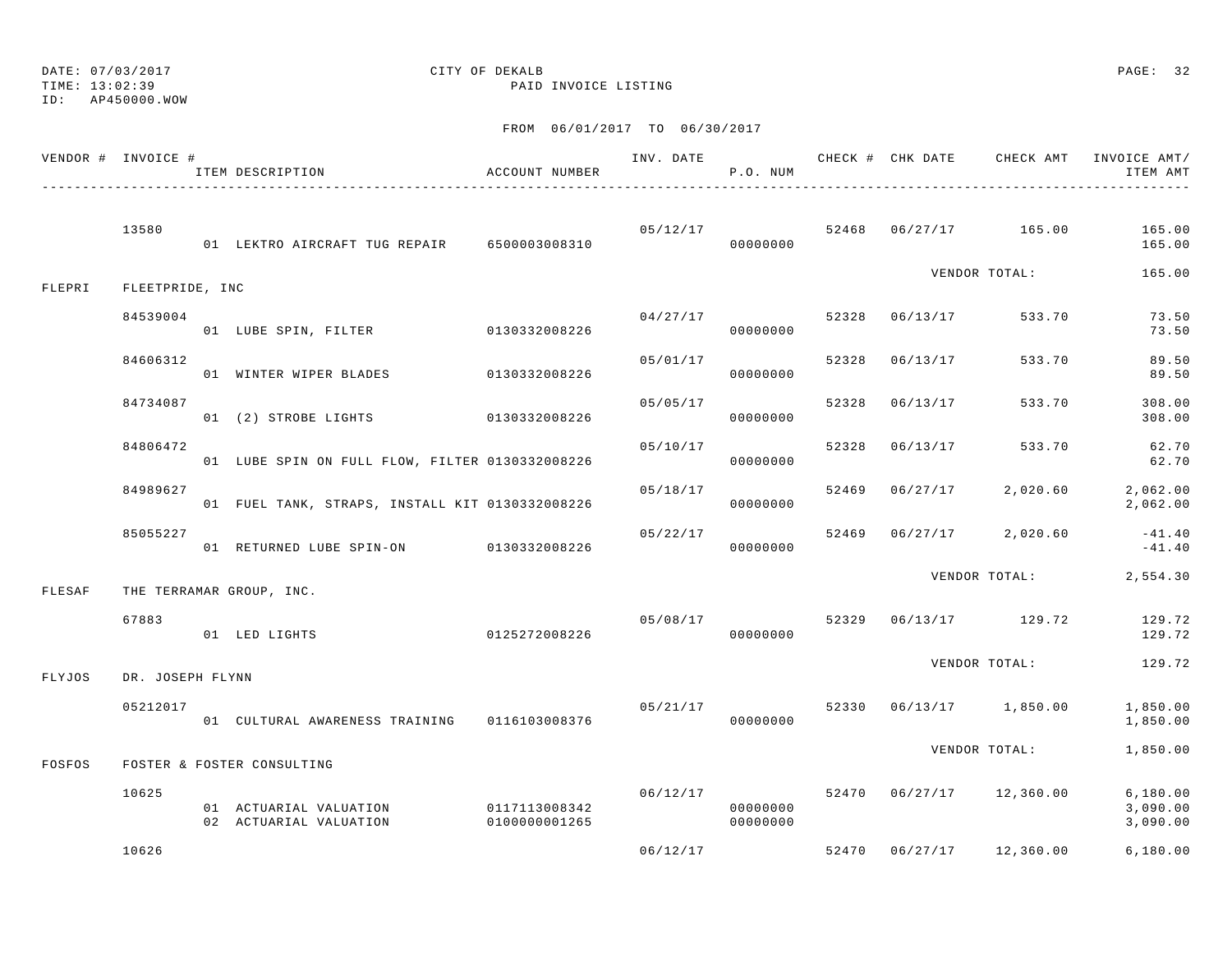## DATE: 07/03/2017 CITY OF DEKALB PAGE: 33

TIME: 13:02:39 PAID INVOICE LISTING

|         | VENDOR # INVOICE # | ITEM DESCRIPTION                                                                                                                                                                                                                                                                                                                                                                                                                                                                                                                                                                                                                                                                                                         | ACCOUNT NUMBER                                                   |                | P.O. NUM                                                                                                                                                             |       |                |                    | INVOICE AMT/<br>ITEM AMT                                                                                                                                                         |
|---------|--------------------|--------------------------------------------------------------------------------------------------------------------------------------------------------------------------------------------------------------------------------------------------------------------------------------------------------------------------------------------------------------------------------------------------------------------------------------------------------------------------------------------------------------------------------------------------------------------------------------------------------------------------------------------------------------------------------------------------------------------------|------------------------------------------------------------------|----------------|----------------------------------------------------------------------------------------------------------------------------------------------------------------------|-------|----------------|--------------------|----------------------------------------------------------------------------------------------------------------------------------------------------------------------------------|
|         | 10626              | 01 ACTUARIAL VALUATION 0117113008342                                                                                                                                                                                                                                                                                                                                                                                                                                                                                                                                                                                                                                                                                     |                                                                  |                | 00000000                                                                                                                                                             |       |                |                    | $06/12/17$ $52470$ $06/27/17$ $12,360.00$ $6,180.00$<br>3,090.00<br>3,090.00                                                                                                     |
| FRILAW  | DEAN FRIEDERS DBA  |                                                                                                                                                                                                                                                                                                                                                                                                                                                                                                                                                                                                                                                                                                                          |                                                                  |                |                                                                                                                                                                      |       |                |                    | VENDOR TOTAL: 12,360.00                                                                                                                                                          |
|         | $2017 - 06$        | 01 LEGAL SERVICES - JUNE 2017 7200003008366<br>02 LEGAL SERVICES - JUNE 2017<br>03 LEGAL SERVICES - JUNE 2017<br>04 LEGAL SERVICES - JUNE 2017<br>05 LEGAL SERVICES - JUNE 2017                                                                                                                                                                                                                                                                                                                                                                                                                                                                                                                                          | 6000003008366<br>0920003008366<br>0910003008366<br>0115153008349 | 00000000       | 00000000<br>00000000<br>00000000<br>00000000                                                                                                                         |       |                |                    | $06/01/17$ $0001430$ $06/27/17$ $17,340.00$ $17,340.00$<br>1,734.00<br>3,468.00<br>433.50<br>433.50<br>11,271.00                                                                 |
| FROCOM  |                    | FRONTIER COMMUNICATIONS                                                                                                                                                                                                                                                                                                                                                                                                                                                                                                                                                                                                                                                                                                  |                                                                  |                |                                                                                                                                                                      |       |                | VENDOR TOTAL:      | 17,340.00                                                                                                                                                                        |
|         | 06012017           | 01 LOCAL PHONE CHARGES - JUNE 17 0120213008337<br>02 LOCAL PHONE CHARGES - JUNE 17 6500003008337<br>03 LOCAL PHONE CHARGES - JUNE 17 0120213008337<br>04 LOCAL PHONE CHARGES - JUNE 17 0117123008337<br>05 LOCAL PHONE CHARGES - JUNE 17 6500003008337<br>06 LOCAL PHONE CHARGES - JUNE 17 0117123008337<br>07 LOCAL PHONE CHARGES - JUNE 17 0120213008337<br>08 LOCAL PHONE CHARGES - JUNE 17 0117123008337<br>09 LOCAL PHONE CHARGES - JUNE 17 6000003008337<br>10 LOCAL PHONE CHARGES - JUNE 17 0130313008337<br>11 LOCAL PHONE CHARGES - JUNE 17 0120213008337<br>12 LOCAL PHONE CHARGES - JUNE 17 0125263008337<br>13 LOCAL PHONE CHARGES - JUNE 17 0117123008337<br>14 LOCAL PHONE CHARGES - JUNE 17 6500003008337 |                                                                  |                | 00000000<br>00000000<br>00000000<br>00000000<br>00000000<br>00000000<br>00000000<br>00000000<br>00000000<br>00000000<br>00000000<br>00000000<br>00000000<br>00000000 |       |                |                    | $06/01/17$ 52471 06/27/17 4,399.76 4,399.76<br>61.47<br>122.94<br>81.57<br>517.40<br>625.14<br>59.05<br>45.59<br>45.59<br>77.83<br>189.64<br>981.13<br>542.68<br>974.58<br>75.15 |
| FULLCOM |                    | FULL COMPASS SYSTEMS LTD                                                                                                                                                                                                                                                                                                                                                                                                                                                                                                                                                                                                                                                                                                 |                                                                  |                |                                                                                                                                                                      |       |                |                    | VENDOR TOTAL: 4,399.76                                                                                                                                                           |
|         | INC00365111        | 01 EGYPTIAN THEATRE IMPROVEMENTS 1300006508624                                                                                                                                                                                                                                                                                                                                                                                                                                                                                                                                                                                                                                                                           |                                                                  | 03/07/17 52331 | 00000000                                                                                                                                                             |       |                | 06/13/17 36,296.88 | 12,968.41<br>12,968.41                                                                                                                                                           |
|         | INC00367076        | 01 EGYPTIAN THEATRE IMPROVEMENTS 1300006508624                                                                                                                                                                                                                                                                                                                                                                                                                                                                                                                                                                                                                                                                           |                                                                  | 03/07/17       | 00000000                                                                                                                                                             |       | 52331 06/13/17 |                    | 36, 296.88 3, 323.62<br>3,323.62                                                                                                                                                 |
|         | INC00369066        | 02 EGYPTIAN THEATRE IMPROVEMENTS 1300006508624                                                                                                                                                                                                                                                                                                                                                                                                                                                                                                                                                                                                                                                                           |                                                                  | 03/09/17       | 00000000                                                                                                                                                             | 52331 |                | 06/13/17 36,296.88 | 108.90<br>108.90                                                                                                                                                                 |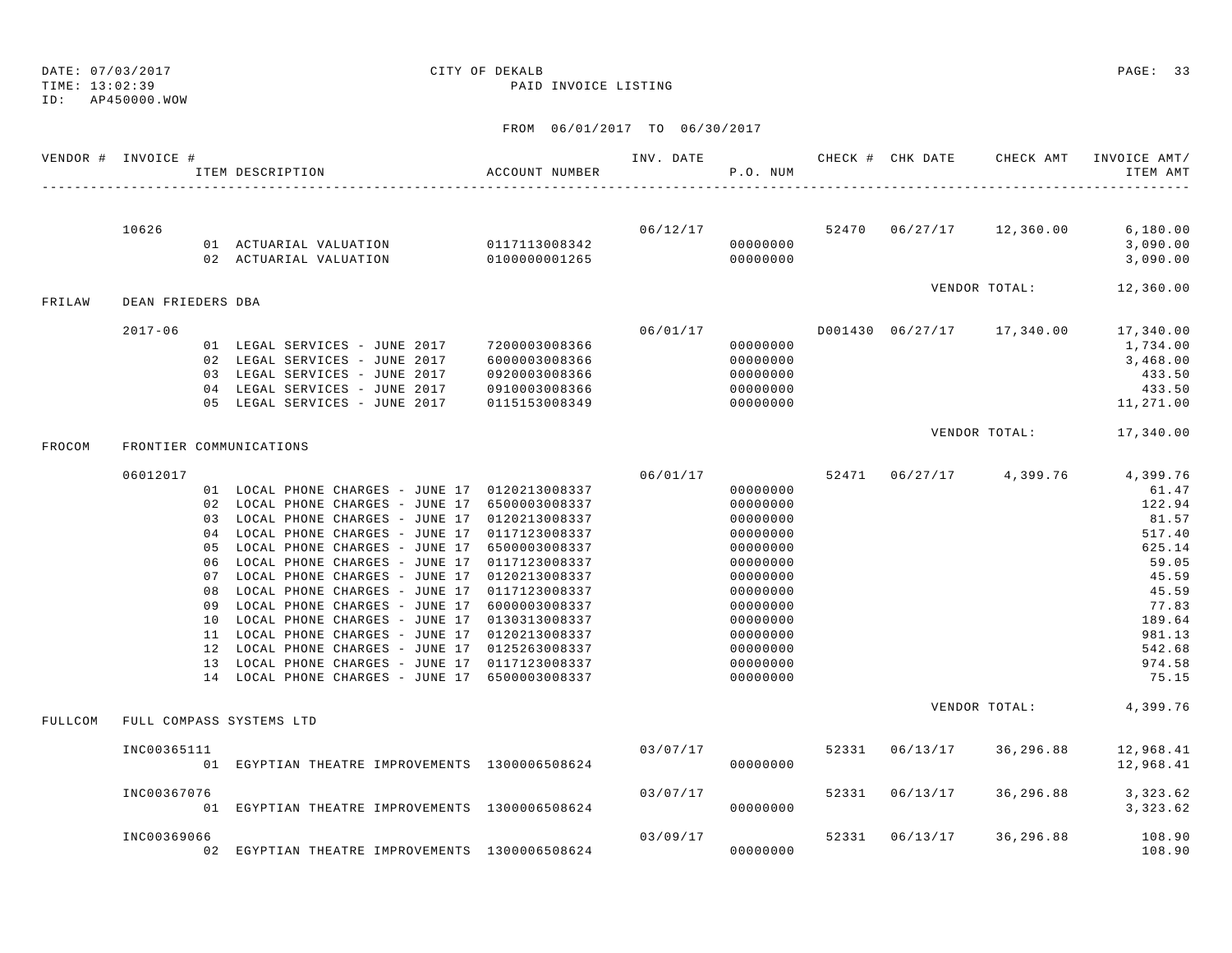TIME: 13:02:39 PAID INVOICE LISTING

ID: AP450000.WOW

|        | VENDOR # INVOICE #     | ITEM DESCRIPTION                               | ACCOUNT NUMBER         |                                   | P.O. NUM             |       |          |                                  | INV. DATE 6 CHECK # CHK DATE CHECK AMT INVOICE AMT/<br>ITEM AMT |
|--------|------------------------|------------------------------------------------|------------------------|-----------------------------------|----------------------|-------|----------|----------------------------------|-----------------------------------------------------------------|
|        | INC0037095             | 01 EGYPTIAN THEATRE IMPROVEMENTS 1300006508624 |                        | 03/13/17                          | 000000000            |       |          | 52331 06/13/17 36,296.88         | 357.78<br>357.78                                                |
|        | INC00386262            | 01 EGYPTIAN THEATRE IMPROVEMENTS 1300006508624 |                        |                                   | 04/03/17<br>00000000 |       |          | 52331 06/13/17 36,296.88         | 39.10<br>39.10                                                  |
|        | INC00391893            | 01 EGYPTIAN THEATRE IMPROVEMENTS 1300006508624 |                        | 03/28/17                          | 00000000             |       |          | 52331 06/13/17 36,296.88         | 139.52<br>139.52                                                |
|        | INC00408847            | 01 EGYPTIAN THEATRE IMPROVEMENTS 1300006508624 |                        | 05/04/17                          | 00000000             |       |          | 52331 06/13/17 36,296.88         | 15,289.75<br>15,289.75                                          |
|        | INC00416256            | 01 EGYPTIAN THEATRE IMPROVEMENTS 1300006508624 |                        | 05/16/17                          | 00000000             |       |          | 52331 06/13/17 36,296.88         | 4,069.80<br>4,069.80                                            |
|        | INC00421350            | 01 RCA SWITCH 0117122008285                    |                        |                                   | 05/23/17<br>00000000 |       |          | 52472 06/27/17 27.23             | 27.23<br>27.23                                                  |
| GEAWAS | GEAR WASH, LLC         |                                                |                        |                                   |                      |       |          |                                  | VENDOR TOTAL: 36,324.11                                         |
|        | 12846                  | 0125272008240<br>01 GEAR REPAIR                |                        | 05/31/17                          | 00000000             |       |          | 52473 06/27/17 435.96            | 435.96<br>435.96                                                |
| GLCAP  |                        | DENISON'S PUBLISHING INC                       |                        |                                   |                      |       |          | VENDOR TOTAL:                    | 435.96                                                          |
|        | JN5100188              | 01 AIRPORT ADVERTISING 6500003008373           |                        |                                   | 00000000             |       |          | $06/06/17$ 52474 06/27/17 295.00 | 295.00<br>295.00                                                |
| GOOJAS | JASON GOODWIN          |                                                |                        |                                   |                      |       |          | VENDOR TOTAL:                    | 295.00                                                          |
|        | 04142017               | 01 TRAINING TRAVEL REIMB. 0120243008376        |                        | $04/14/17$ D001420 06/13/17 48.25 | 00000000             |       |          |                                  | 48.25<br>48.25                                                  |
| GORHAR | GORDON'S HARDWARE LLC. |                                                |                        |                                   |                      |       |          | VENDOR TOTAL:                    | 48.25                                                           |
|        | 851714                 | 01 CLIPS                                       | 6500002008226          |                                   | 04/24/17<br>00000000 |       |          | 52333 06/13/17 965.86            | 7.28<br>7.28                                                    |
|        | 851880                 | 01 WEED SPRAYER PARTS                          | 6500003008313 00000000 | 04/27/17                          |                      |       |          | 52333 06/13/17 965.86            | 28.96<br>28.96                                                  |
|        | 852095                 |                                                |                        | 05/03/17                          |                      | 52333 | 06/13/17 | 965.86                           | 14.96                                                           |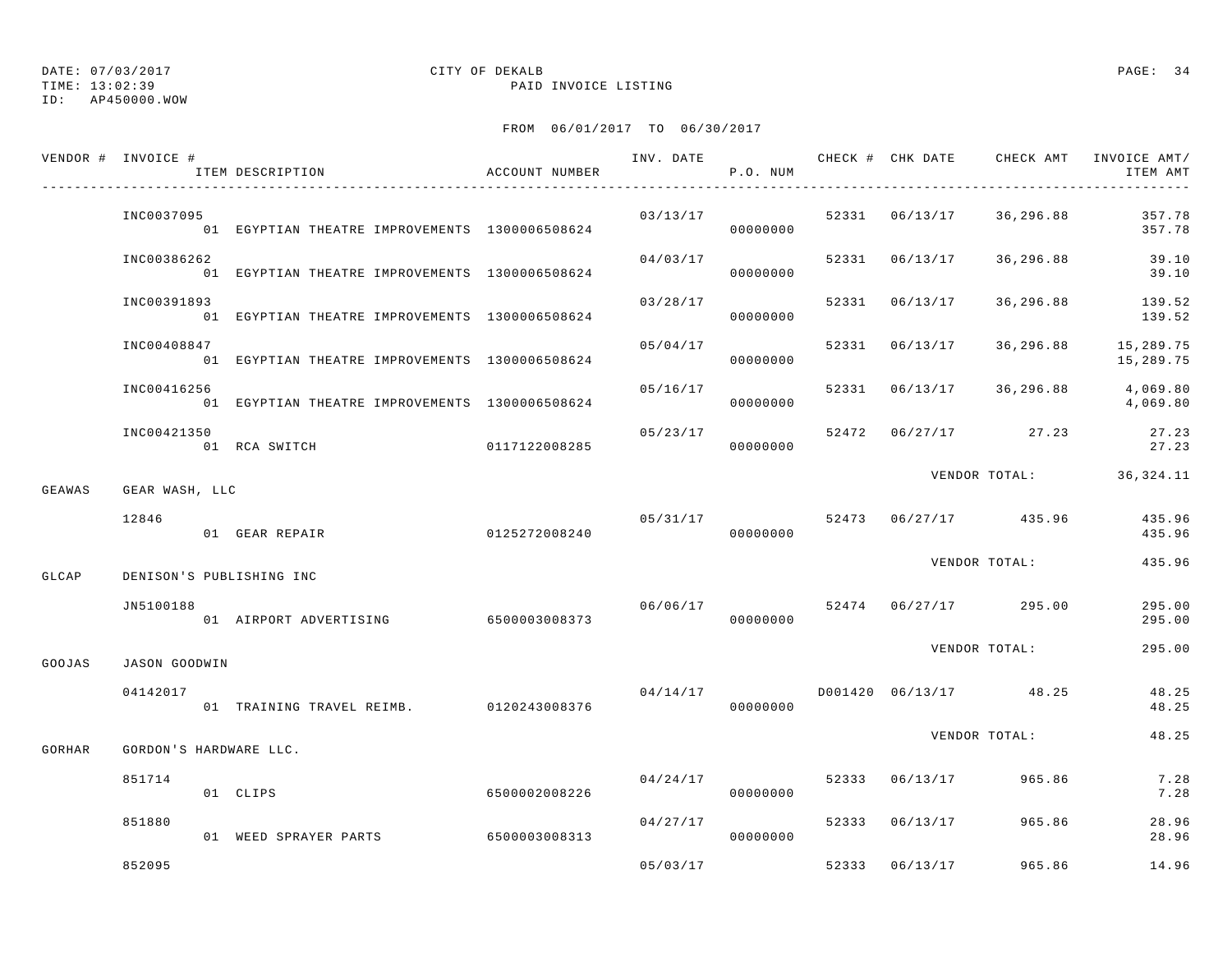TIME: 13:02:39 PAID INVOICE LISTING

ID: AP450000.WOW

| VENDOR # INVOICE # | ITEM DESCRIPTION                               | ACCOUNT NUMBER                 | INV. DATE | P.O. NUM             |       |                | CHECK # CHK DATE     CHECK AMT   INVOICE AMT/ | ITEM AMT                 |
|--------------------|------------------------------------------------|--------------------------------|-----------|----------------------|-------|----------------|-----------------------------------------------|--------------------------|
|                    |                                                |                                |           |                      |       |                |                                               |                          |
| 852095             | 01 BANDSAW BLADE, POLY BRUSH 0130332008295     |                                | 05/03/17  | 00000000             |       | 52333 06/13/17 | 965.86                                        | 14.96<br>14.96           |
| 852117             | 01 ANT KILLER, WALL PLATE 0130332008219        |                                | 05/04/17  | 00000000             |       | 52333 06/13/17 | 965.86                                        | 6.65<br>6.65             |
| 852176             | 01 GLUE                                        | 0130322008219                  | 05/05/17  | 00000000             |       | 52333 06/13/17 | 965.86                                        | 5.29<br>5.29             |
| 852283             | 01 HEAT SHRINK TUBE                            | 0130332008226                  | 05/08/17  | 00000000             |       | 52333 06/13/17 | 965.86                                        | 4.98<br>4.98             |
| 852307             | 01 CHILLER FAN BELTS                           | 0130322008210                  | 05/09/17  | 00000000             |       | 52333 06/13/17 | 965.86                                        | 69.20<br>69.20           |
| 852332             | 01 COMPRESSOR OUTLET                           | 0130322008210                  | 05/09/17  | 00000000             |       | 52333 06/13/17 | 965.86                                        | 6.28<br>6.28             |
| 852399             | 01 SCREWS, FASTENERS                           | 6500003008348                  | 05/10/17  | 00000000             |       | 52333 06/13/17 | 965.86                                        | 3.10<br>3.10             |
| 852441             | 01 LIGHT BULBS                                 | 6000002008219                  | 05/11/17  | 00000000             | 52333 | 06/13/17       | 965.86                                        | 16.46<br>16.46           |
| 852446             | 01 SPIGOT SHUT OFF                             | 0130322008219                  | 05/11/17  | 00000000             |       | 52333 06/13/17 | 965.86                                        | 6.99<br>6.99             |
| 852473             | 01 ROUND UP MAX<br>02 QUIK COUPLERS            | 0130333008313<br>0130332008295 | 05/12/17  | 00000000<br>00000000 |       | 52333 06/13/17 | 965.86                                        | 102.26<br>91.98<br>10.28 |
| 852571             | 01 SHANK ARBOR                                 | 0130332008295                  | 05/15/17  | 00000000             |       | 52476 06/27/17 | 508.97                                        | 29.98<br>29.98           |
| 852576             | 01 WATER METER GRINDER WHEEL                   | 6000002008295                  | 05/15/17  | 00000000             | 52333 | 06/13/17       | 965.86                                        | 30.62<br>30.62           |
| 852591             | 01 PAINT MARKER - COUNCIL CHAIRS 0130322008219 |                                | 05/16/17  | 00000000             |       | 52333 06/13/17 | 965.86                                        | 4.79<br>4.79             |
| 852595             | 01 PICTURE HANGERS                             | 0130322008219                  | 05/16/17  | 00000000             |       | 52333 06/13/17 | 965.86                                        | 6.36<br>6.36             |
| 852598             |                                                |                                | 05/16/17  |                      |       | 52333 06/13/17 | 965.86                                        | 91.98                    |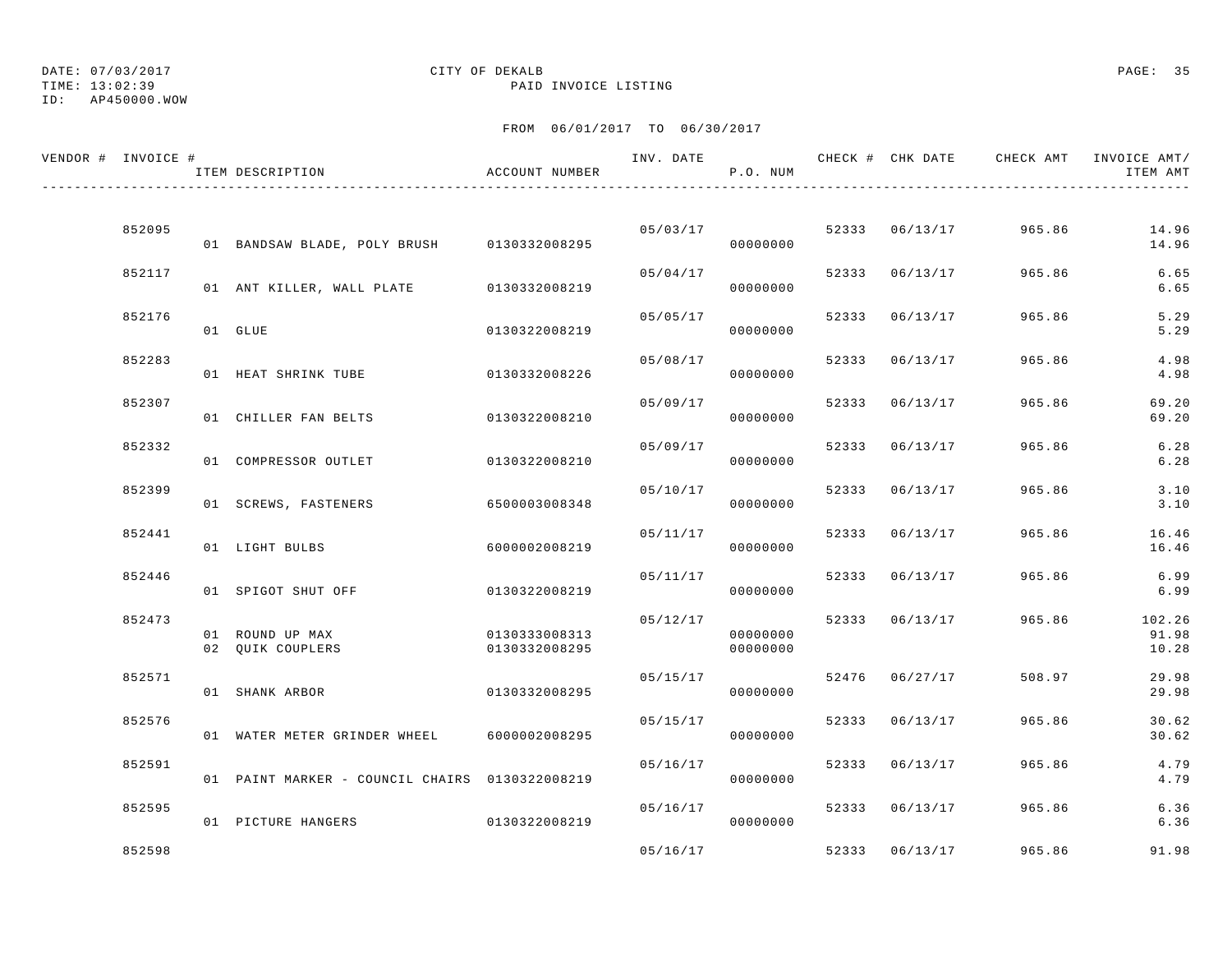## DATE: 07/03/2017 CITY OF DEKALB PAGE: 36

TIME: 13:02:39 PAID INVOICE LISTING

| VENDOR # INVOICE # |        | ITEM DESCRIPTION                                | ACCOUNT NUMBER | INV. DATE | P.O. NUM             |       |                | CHECK # CHK DATE GHECK AMT INVOICE AMT/ | ITEM AMT         |
|--------------------|--------|-------------------------------------------------|----------------|-----------|----------------------|-------|----------------|-----------------------------------------|------------------|
|                    |        |                                                 |                |           |                      |       |                |                                         |                  |
|                    | 852598 | 01 ROUND UP MAX                                 | 0130333008313  | 05/16/17  | 00000000             |       | 52333 06/13/17 | 965.86                                  | 91.98<br>91.98   |
|                    | 852611 | 01 BANDSAW BLADE                                | 0130332008295  | 05/16/17  | 00000000             |       | 52333 06/13/17 | 965.86                                  | 23.99<br>23.99   |
|                    | 852619 | 01 PICTURE HANGERS                              | 0130322008219  | 05/16/17  | 00000000             |       | 52333 06/13/17 | 965.86                                  | 1.49<br>1.49     |
|                    | 852626 | 01 GLOVES, PAINT, THINNER, BRUSH 6000002008219  |                | 05/16/17  | 00000000             |       | 52333 06/13/17 | 965.86                                  | 475.54<br>475.54 |
|                    | 852647 | 01 CERAMIC DISC MAGNETS                         | 6000002008295  | 05/17/17  | 00000000             | 52333 | 06/13/17       | 965.86                                  | 2.29<br>2.29     |
|                    | 852669 | 01 HALLWAY SPACKLING                            | 0130322008219  | 05/17/17  | 00000000             |       | 52333 06/13/17 | 965.86                                  | 13.48<br>13.48   |
|                    | 852684 | 01 DOOR STOP - MAYORS DOOR 0130322008219        |                | 05/17/17  | 00000000             |       | 52333 06/13/17 | 965.86                                  | 8.58<br>8.58     |
|                    | 852723 | 01 TRIMMER STRING                               | 0130322008295  |           | 05/18/17<br>00000000 |       | 52333 06/13/17 | 965.86                                  | 7.79<br>7.79     |
|                    | 852743 | 01 PICTURE HANGER, WTR SFTNR SALT 0130322008219 |                | 05/18/17  | 00000000             |       | 52333 06/13/17 | 965.86                                  | 26.54<br>26.54   |
|                    | 852839 | 01 PUTTY SCRAPER                                | 6000002008295  | 05/22/17  | 00000000             |       | 52476 06/27/17 | 508.97                                  | 14.58<br>14.58   |
|                    | 852868 | 01 PRUNER                                       | 0125272008210  | 05/22/17  | 00000000             |       | 52476 06/27/17 | 508.97                                  | 14.99<br>14.99   |
|                    | 852877 | 01 HEAD LAMP                                    | 6000002008295  | 05/22/17  | 00000000             |       | 52476 06/27/17 | 508.97                                  | 16.79<br>16.79   |
|                    | 852924 | 01 UTILITY BRUSH, FLASHLIGHT 0130332008295      |                | 05/23/17  | 00000000             |       | 52476 06/27/17 | 508.97                                  | 41.98<br>41.98   |
|                    | 852934 | 01 CHARGERS                                     | 0125272008226  | 05/23/17  | 00000000             |       | 52476 06/27/17 | 508.97                                  | 50.98<br>50.98   |
|                    | 852947 | 01 AIR SPONGE, ROUND UP                         | 6000002008219  | 05/24/17  | 00000000             |       | 52476 06/27/17 | 508.97                                  | 96.40<br>96.40   |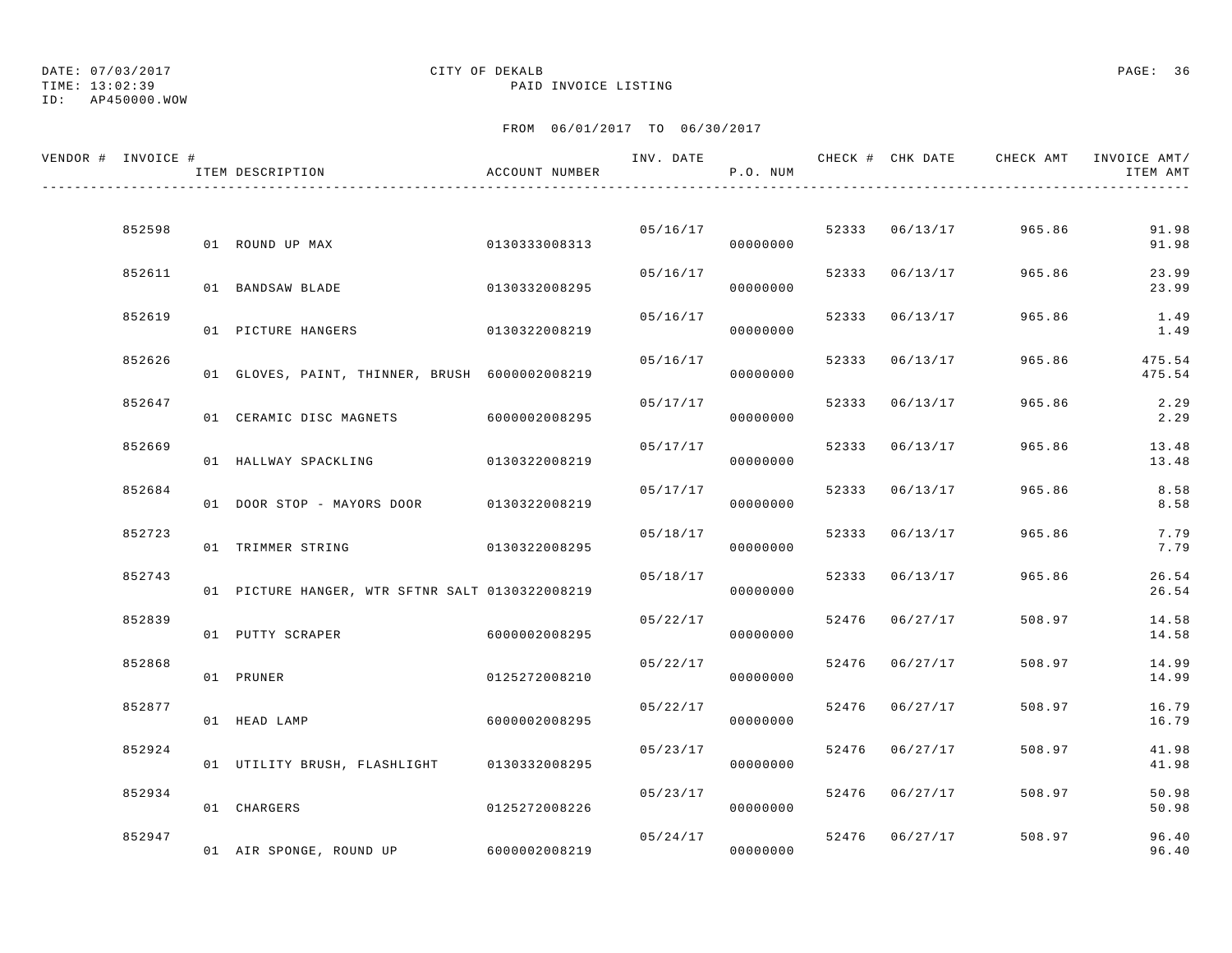TIME: 13:02:39 PAID INVOICE LISTING

ID: AP450000.WOW

| VENDOR # INVOICE # | ITEM DESCRIPTION                          | ACCOUNT NUMBER                 | INV. DATE | P.O. NUM             |       |                | CHECK # CHK DATE CHECK AMT INVOICE AMT/ | ITEM AMT              |
|--------------------|-------------------------------------------|--------------------------------|-----------|----------------------|-------|----------------|-----------------------------------------|-----------------------|
| 852969             | 01 BRASS ELBOW, COUPLER 0130332008226     |                                | 05/24/17  | 00000000             |       | 52476 06/27/17 | 508.97                                  | 9.98<br>9.98          |
| 852970             | 01 SPRAY PAINT                            | 0125272008210                  | 05/24/17  | 00000000             |       | 52476 06/27/17 | 508.97                                  | 9.98<br>9.98          |
| 852983             | 01 SAFETY SNAP, SPRING SNAP 0130334008497 |                                | 05/24/17  | 00000000             |       | 52476 06/27/17 | 508.97                                  | 45.69<br>45.69        |
| 853012             | 01 SCREWS, FASTENERS                      | 0130332008230                  | 05/25/17  | 00000000             |       | 52476 06/27/17 | 508.97                                  | 9.00<br>9.00          |
| 853026             | 01 SCREWS, FASTENERS                      | 6500003008313                  | 05/25/17  | 00000000             |       | 52476 06/27/17 | 508.97                                  | 12.06<br>12.06        |
| 853028             | 01 DUAL FOOT CHUCK                        | 6500002008226                  | 05/25/17  | 00000000             |       | 52476 06/27/17 | 508.97                                  | 7.99<br>7.99          |
| 853058             | 01 BATTERIES                              | 0130332008219                  | 05/26/17  | 00000000             | 52476 | 06/27/17       | 508.97                                  | 13.99<br>13.99        |
| 853134             | 01 CONCRETE                               | 0125272008210                  | 05/30/17  | 00000000             | 52476 | 06/27/17       | 508.97                                  | 5.29<br>5.29          |
| 853154             | 01 CAM STRAPS                             | 0125272008226                  | 05/30/17  | 00000000             |       | 52476 06/27/17 | 508.97                                  | 18.19<br>18.19        |
| 853174             | 01 SCREWS, FASTENERS                      | 6000002008232                  | 05/31/17  | 00000000             |       | 52476 06/27/17 | 508.97                                  | 2.98<br>2.98          |
| 853190             | 01 POCKET SAW, CLAMPS                     | 0130332008229                  | 05/31/17  | 00000000             |       | 52476 06/27/17 | 508.97                                  | 22.55<br>22.55        |
| 853195             | 01 TUB O' TOWELS                          | 0130332008219                  | 05/31/17  | 00000000             |       | 52476 06/27/17 | 508.97                                  | 15.99<br>15.99        |
| 853251             | 01 CAULK, SCREWS, FASTENERS 0130332008230 |                                | 06/01/17  | 00000000             |       | 52476 06/27/17 | 508.97                                  | 14.24<br>14.24        |
| 853259             | 01 HELMET REPAIR                          | 0125272008240                  | 06/01/17  | 00000000             |       | 52476 06/27/17 | 508.97                                  | 1.17<br>1.17          |
| 853383             | 01 HEX KEY<br>02 BRASS BOAT SNAP          | 0130332008295<br>0130332008226 | 06/05/17  | 00000000<br>00000000 |       | 52476 06/27/17 | 508.97                                  | 13.98<br>7.99<br>5.99 |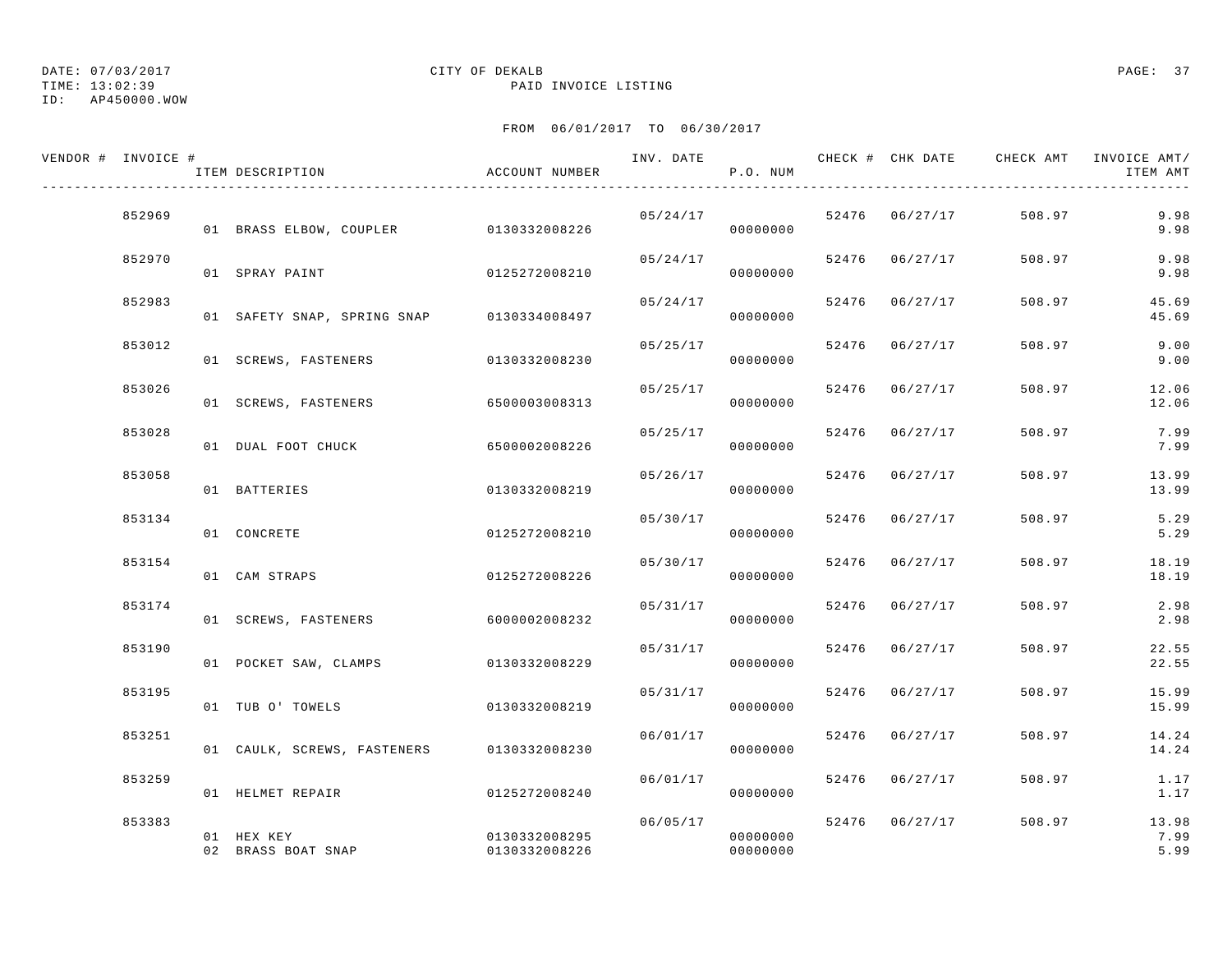TIME: 13:02:39 PAID INVOICE LISTING

ID: AP450000.WOW

### FROM 06/01/2017 TO 06/30/2017

|        | VENDOR # INVOICE #        | ITEM DESCRIPTION                                                                                                                                                                                                                                                                                                                                              | ACCOUNT NUMBER |          | P.O. NUM                                                                         |  |                                    | ITEM AMT                                                                         |
|--------|---------------------------|---------------------------------------------------------------------------------------------------------------------------------------------------------------------------------------------------------------------------------------------------------------------------------------------------------------------------------------------------------------|----------------|----------|----------------------------------------------------------------------------------|--|------------------------------------|----------------------------------------------------------------------------------|
|        | 853392                    |                                                                                                                                                                                                                                                                                                                                                               |                | 06/05/17 |                                                                                  |  | 52476 06/27/17 508.97              | 40.19<br>40.19                                                                   |
|        | GOVTEMPS GOVTEMPS USA LLC |                                                                                                                                                                                                                                                                                                                                                               |                |          |                                                                                  |  | VENDOR TOTAL: 1,474.83             |                                                                                  |
|        |                           |                                                                                                                                                                                                                                                                                                                                                               |                |          |                                                                                  |  |                                    |                                                                                  |
|        | 2254990                   | 01 FINANCE TEMP SRVCS W/E 5/7/17 0117113008399<br>02 FINANCE TEMP SRVCS W/E 5/14/17 0117113008399                                                                                                                                                                                                                                                             |                |          | 00000000<br>00000000                                                             |  | $05/23/17$ 52256 06/02/17 2,310.00 | 2,310.00<br>1,155.00<br>1,155.00                                                 |
|        | 2265583                   |                                                                                                                                                                                                                                                                                                                                                               |                | 06/07/17 |                                                                                  |  |                                    | 52411 06/15/17 5,631.50 5,631.50                                                 |
|        |                           | 01 FINANCE TEMP SRVCS W/E 05/21  0117113008399<br>02 FINANCE TEMP SRVCS W/E 05/21 6000003008399<br>03 FINANCE TEMP SRVCS W/E 05/28  0117113008399<br>04 FINANCE TEMP SRVCS W/E 05/28 6000003008399<br>05 FINANCE TEMP SRVCS W/E 05/28 0117113008399<br>06 FINANCE TEMP SRVCS W/E 05/28 6000003008399                                                          |                |          | 00000000<br>00000000<br>00000000<br>00000000<br>00000000<br>00000000             |  |                                    | 866.25<br>288.75<br>866.25<br>288.75<br>2,491.13<br>830.37                       |
|        | 2276953                   |                                                                                                                                                                                                                                                                                                                                                               |                | 06/15/17 |                                                                                  |  |                                    | 52552 06/28/17 8,722.00 8,722.00                                                 |
|        |                           | 01 FINANCE TEMP SRVCS W/E 6/4/17 0117113008399<br>02 FINANCE TEMP SRVCS W/E 6/4/17 0117113008399<br>03 FINANCE TEMP SRVCS W/E 6/4/17 6000003008399<br>04 FINANCE TEMP SRVCS W/E 6/4/17 6000003008399<br>05 FINANCE TEMP SRVCS W/E 6/11/17 6000003008399<br>06 FINANCE TEMP SRVCS W/E 6/11/17 6000003008399<br>07 FINANCE TEMP SRVCS W/E 6/11/17 0117113008399 |                |          | 00000000<br>00000000<br>00000000<br>00000000<br>00000000<br>00000000<br>00000000 |  |                                    | 693.00<br>2,661.75<br>231.00<br>887.25<br>288.75<br>773.50<br>866.25<br>2,320.50 |
| GRAINC | GRAINGER, INC.            |                                                                                                                                                                                                                                                                                                                                                               |                |          |                                                                                  |  |                                    | VENDOR TOTAL: 16,663.50                                                          |
|        | 9454758161                | 01 HANGAR MAINTENANCE 6500002008210                                                                                                                                                                                                                                                                                                                           |                | 05/24/17 | 00000000                                                                         |  | 52477 06/27/17 319.00              | 319.00<br>319.00                                                                 |
| GRECLE |                           | GREENACRE/BREEN'S CLEANERS                                                                                                                                                                                                                                                                                                                                    |                |          |                                                                                  |  | VENDOR TOTAL:                      | 319.00                                                                           |
|        | 446984                    |                                                                                                                                                                                                                                                                                                                                                               |                |          |                                                                                  |  | $05/18/17$ 52478 $06/27/17$ 20.55  | 20.55<br>20.55                                                                   |
| GROJOH |                           | LAW OFFICES OF JOHN GROTTO                                                                                                                                                                                                                                                                                                                                    |                |          |                                                                                  |  | VENDOR TOTAL:                      | 20.55                                                                            |
|        |                           |                                                                                                                                                                                                                                                                                                                                                               |                |          |                                                                                  |  |                                    |                                                                                  |
|        | 06012017                  | 01 PRO LGL SRVCS AH MAY 2017 0115153008366 6 000000000                                                                                                                                                                                                                                                                                                        |                |          |                                                                                  |  | 06/01/17 52479 06/27/17 375.00     | 375.00<br>375.00                                                                 |
|        |                           |                                                                                                                                                                                                                                                                                                                                                               |                |          |                                                                                  |  |                                    |                                                                                  |

VENDOR TOTAL: 375.00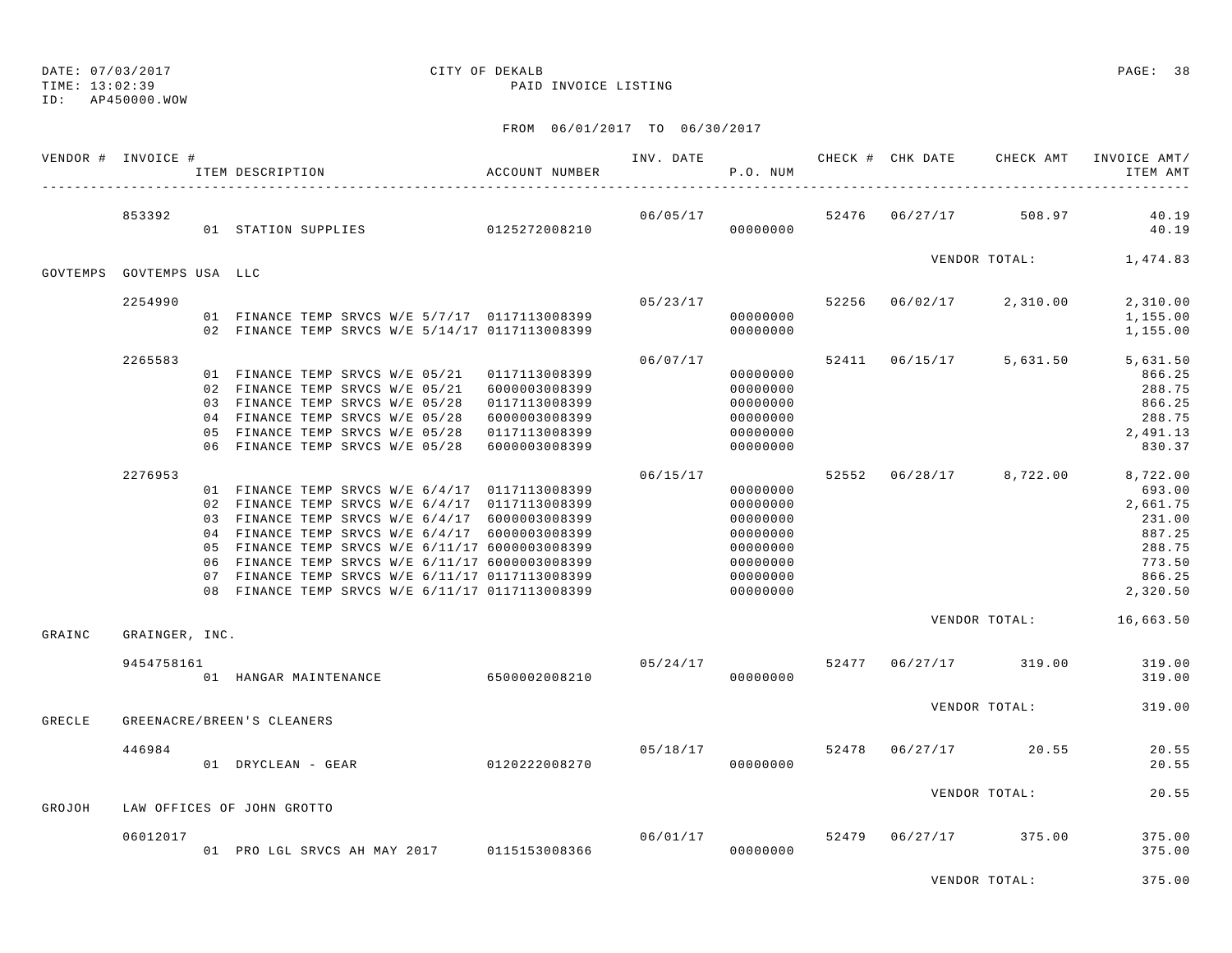TIME: 13:02:39 PAID INVOICE LISTING

ID: AP450000.WOW

### FROM 06/01/2017 TO 06/30/2017

|         | VENDOR # INVOICE # | ITEM DESCRIPTION                                | ACCOUNT NUMBER |          | P.O. NUM             |       |                | INV. DATE 6 1999 CHECK # CHK DATE CHECK AMT INVOICE AMT/ | ITEM AMT         |
|---------|--------------------|-------------------------------------------------|----------------|----------|----------------------|-------|----------------|----------------------------------------------------------|------------------|
| HARCOR  | HARDER CORP        |                                                 |                |          |                      |       |                |                                                          |                  |
|         | R118518-01         | 01 JANITORIAL SUPPLIES 0125272008291            |                |          | 05/04/17<br>00000000 |       | 52334 06/13/17 | 621.86                                                   | 127.55<br>127.55 |
|         | R118949            | 01 JANITORIAL SUPPLIES                          | 0125272008291  | 05/11/17 | 00000000             |       | 52334 06/13/17 | 621.86                                                   | 430.18<br>430.18 |
|         | R118966            | 01 JANITORIAL SUPPLIES 0125272008291            |                | 05/18/17 | 00000000             |       | 52334 06/13/17 | 621.86                                                   | 64.13<br>64.13   |
|         | R119232            | 01 JANITORIAL SUPPLIES                          | 0125272008291  | 05/25/17 | 00000000             | 52480 |                | $06/27/17$ 75.70                                         | 75.70<br>75.70   |
| HARRIS  |                    | HARRIS COMPUTER SYSTEMS                         |                |          |                      |       |                | VENDOR TOTAL:                                            | 697.56           |
|         | XT00006048         | 01 ICONNECT - MAY 2017 6000003008330            |                | 05/26/17 | 00000000             |       |                | 52481 06/27/17 725.50                                    | 725.50<br>725.50 |
| HASAIR  |                    | HASTINGS AIR-ENERGY CONTROL,                    |                |          |                      |       |                | VENDOR TOTAL:                                            | 725.50           |
|         | I66586             | 01 GRABBER BLADDER                              | 0125272008210  | 05/09/17 | 00000000             |       |                | 52335 06/13/17 605.41                                    | 605.41<br>605.41 |
| HAWLOC  |                    | HAWKEN LOCKMITH SERVICES, INC                   |                |          |                      |       |                | VENDOR TOTAL:                                            | 605.41           |
|         | 2229               | 01 DETENTION LOCK INSPECTION 0130323008348      |                | 06/01/17 | 00000000             | 52482 |                | 06/27/17 164.00                                          | 164.00<br>164.00 |
| HOYGRE  | GREG HOYLE         |                                                 |                |          |                      |       |                | VENDOR TOTAL:                                            | 164.00           |
|         | 06092017           | 01  2017 RETIREE WELLNESS REIMB.  7100004008476 |                | 06/09/17 | 00000000             | 52483 |                | $06/27/17$ 500.00                                        | 500.00<br>500.00 |
| HUMHEA2 |                    | HUMANA HEALTH CARE PLANS                        |                |          |                      |       |                | VENDOR TOTAL:                                            | 500.00           |
|         | 201612300013343    | 01 AMBULANCE BILLING RFND #165293 0100000063423 |                | 04/27/17 | 00000000             | 52336 |                | 06/13/17 1,593.65                                        | 713.90<br>713.90 |
|         | 201701130015019    | 01 AMBULANCE BILLING RFND #165415 0100000063423 |                | 04/27/17 | 00000000             |       |                | 52336 06/13/17 1,593.65                                  | 879.75<br>879.75 |
|         |                    |                                                 |                |          |                      |       |                |                                                          |                  |

VENDOR TOTAL: 1,593.65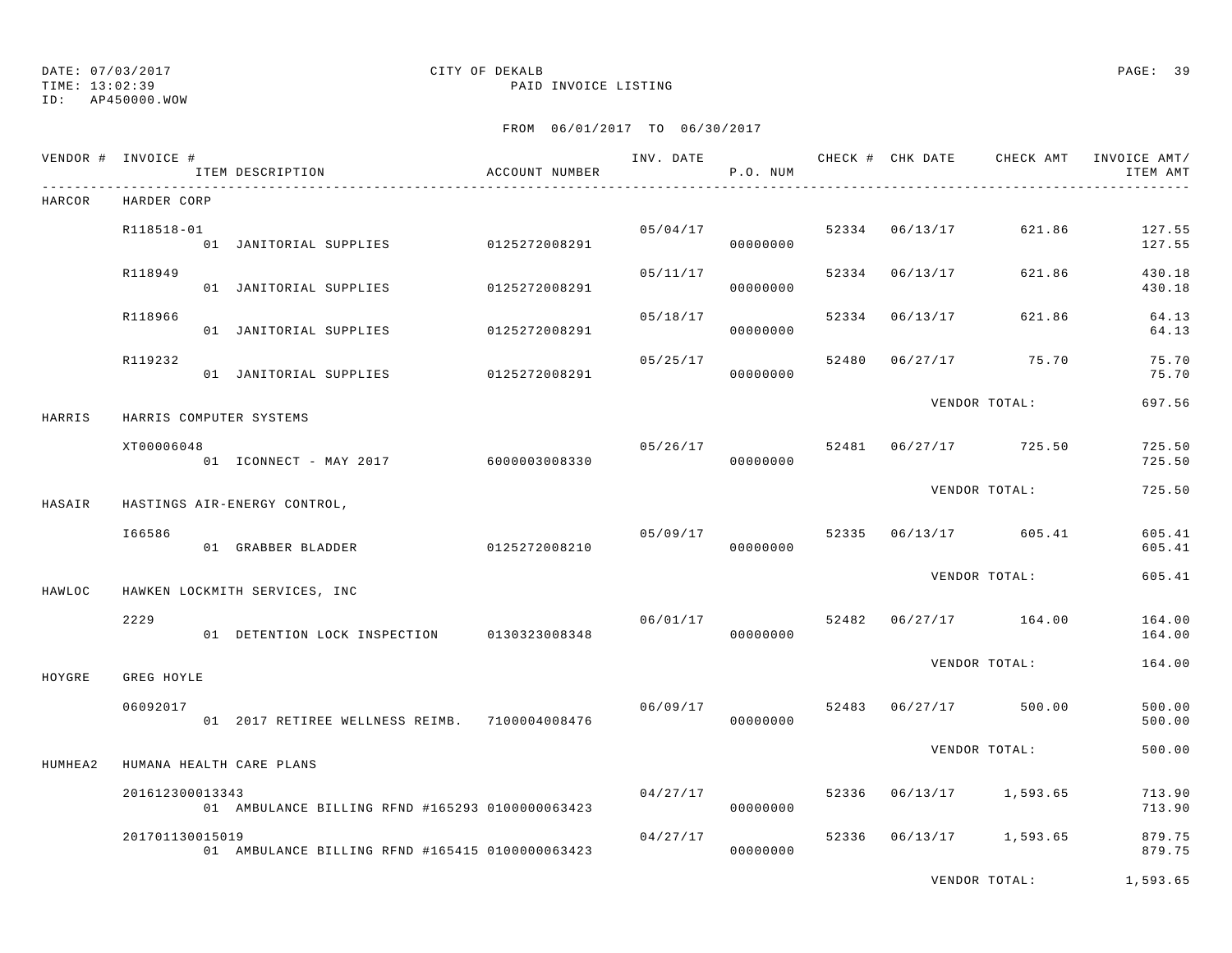TIME: 13:02:39 PAID INVOICE LISTING

ID: AP450000.WOW

|          | VENDOR # INVOICE #    | ITEM DESCRIPTION                                | ACCOUNT NUMBER | INV. DATE | P.O. NUM             |       |          | CHECK # CHK DATE CHECK AMT | INVOICE AMT/<br>ITEM AMT |
|----------|-----------------------|-------------------------------------------------|----------------|-----------|----------------------|-------|----------|----------------------------|--------------------------|
| HUSRID   |                       | HUSKY RIDGE APARTMENTS                          |                |           |                      |       |          |                            |                          |
|          | 06192017              | 01 EMERGENCY HOUSING COSTS                      | 0132103008380  |           | 06/19/17<br>00000000 |       |          | 52553 06/28/17 1,000.00    | 1,000.00<br>1,000.00     |
| IDCARD   | BC GROUP HOLDINGS INC |                                                 |                |           |                      |       |          | VENDOR TOTAL:              | 1,000.00                 |
|          | $SI - 280666$         | 01 ID CARD PRINTER                              | 5355003008310  | 01/19/17  | 00000000             |       |          | 52484 06/27/17 3,327.98    | 3,327.98<br>3,327.98     |
| IDES     |                       | ILLINOIS DEPARTMENT OF EMPLOYM                  |                |           |                      |       |          | VENDOR TOTAL:              | 3,327.98                 |
|          | 05302017              | 01 QTR #1 2017 UNEMPLMNT CLAIMS 0116103008395   |                | 05/30/17  | 00000000             | 52257 |          | 06/02/17 12,119.00         | 12,119.00<br>12,119.00   |
| IGFOA    | IGFOA                 |                                                 |                |           |                      |       |          | VENDOR TOTAL:              | 12,119.00                |
|          | 06142017              | 01 2017 IGFOA CONF REGISTRATION 0117113008376   |                |           | 06/14/17<br>00000000 | 52485 |          | $06/27/17$ 350.00          | 350.00<br>350.00         |
| ILCMA    | ILLINOIS CITY/COUNTY  |                                                 |                |           |                      |       |          | VENDOR TOTAL:              | 350.00                   |
|          | 847                   | 01 JOB POSTING - FINANCE DIRECTOR 0116103008333 |                | 05/17/17  | 00000000             | 52337 |          | 06/13/17 50.00             | 50.00<br>50.00           |
| ILLREV   |                       | ILLINOIS DEPARTMENT OF REVENUE                  |                |           |                      |       |          | VENDOR TOTAL:              | 50.00                    |
|          | 05302017              | 01 4020-3581 ST-1 DTMA MAY 2017 6500000063437   |                |           | 05/30/17<br>00000000 | 1118  |          | $06/27/17$ 1,694.00        | 1,694.00<br>1,694.00     |
| ILLSTATE | ILLINOIS STATE POLICE |                                                 |                |           |                      |       |          | VENDOR TOTAL:              | 1,694.00                 |
|          | 03012017              | 01 PD APPLCNTS FEE - MARCH 2017 0120212008243   |                | 03/01/17  | 00000000             | 52486 | 06/27/17 | 570.00                     | 408.00<br>408.00         |
|          | 04012017              | 01 PD APPLCNTS FEE - APRIL 2017 0120212008243   |                | 04/01/17  | 00000000             | 52486 | 06/27/17 | 570.00                     | 162.00<br>162.00         |
| ILLTOL   | ILLINOIS TOLLWAY      |                                                 |                |           |                      |       |          | VENDOR TOTAL:              | 570.00                   |
|          | 8504                  |                                                 |                | 06/02/17  |                      | 52487 |          | 06/27/17 227.25            | 227.25                   |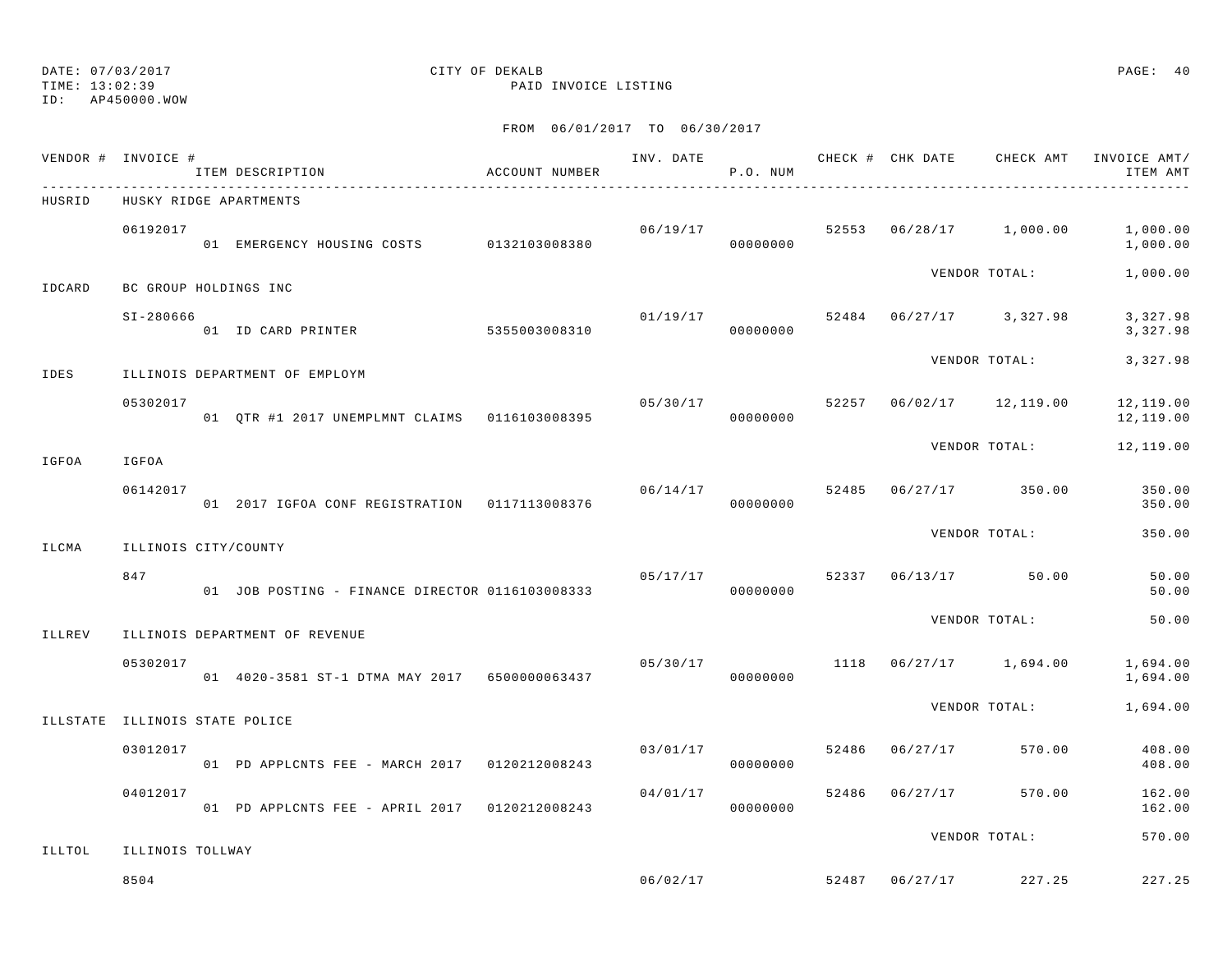# DATE: 07/03/2017 CITY OF DEKALB PAGE: 41

TIME: 13:02:39 PAID INVOICE LISTING

| VENDOR # INVOICE # |                     | ITEM DESCRIPTION                                                                                                                                                                                                                                                  | ACCOUNT NUMBER                                                                                                                                        | INV. DATE | P.O. NUM                                                                                                 |       | CHECK # CHK DATE | CHECK AMT           | INVOICE AMT/<br>ITEM AMT                                                                                                |
|--------------------|---------------------|-------------------------------------------------------------------------------------------------------------------------------------------------------------------------------------------------------------------------------------------------------------------|-------------------------------------------------------------------------------------------------------------------------------------------------------|-----------|----------------------------------------------------------------------------------------------------------|-------|------------------|---------------------|-------------------------------------------------------------------------------------------------------------------------|
|                    | 8504                | 01 FIBER IRU MAINTENANCE FEE 2017 0117124008450                                                                                                                                                                                                                   |                                                                                                                                                       | 06/02/17  | 00000000                                                                                                 |       | 52487 06/27/17   | 227.25              | 227.25<br>227.25                                                                                                        |
| IMPSUR             | WAY 2 EASY INC      |                                                                                                                                                                                                                                                                   |                                                                                                                                                       |           |                                                                                                          |       |                  | VENDOR TOTAL:       | 227.25                                                                                                                  |
|                    | 152749              | 01 EGYPTIAN THEATRE IMPROVEMENTS 1300006508624                                                                                                                                                                                                                    |                                                                                                                                                       | 02/23/17  | 00000000                                                                                                 | 52338 | 06/13/17         | 36,685.28           | 18, 342.64<br>18,342.64                                                                                                 |
|                    | 15444               | 01 EGYPTIAN THEATRE IMPROVEMENTS 1300006508624                                                                                                                                                                                                                    |                                                                                                                                                       | 04/21/17  | 00000000                                                                                                 | 52338 | 06/13/17         | 36,685.28           | 18,342.64<br>18,342.64                                                                                                  |
| INTBUI             |                     | INTELLI-BUILDING CONTROL SOL                                                                                                                                                                                                                                      |                                                                                                                                                       |           |                                                                                                          |       |                  | VENDOR TOTAL:       | 36,685.28                                                                                                               |
|                    | $1349 - 10$         | 01 BUILDING CONTROLS                                                                                                                                                                                                                                              | 0130324008450                                                                                                                                         | 05/20/17  | 00000000                                                                                                 | 52339 |                  | 06/13/17 300.00     | 300.00<br>300.00                                                                                                        |
| INTPOW             |                     | INTERSTATE POWER SYSTEMS                                                                                                                                                                                                                                          |                                                                                                                                                       |           |                                                                                                          |       |                  | VENDOR TOTAL:       | 300.00                                                                                                                  |
|                    | R042009692:01       | 01 REPLACE GASKETS                                                                                                                                                                                                                                                | 6500003008310                                                                                                                                         | 05/04/17  | 00000000                                                                                                 | 52340 |                  | $06/13/17$ 3,554.20 | 3,554.20<br>3,554.20                                                                                                    |
| IPBC               |                     | INTERGOVERNMENTAL PERSONNEL                                                                                                                                                                                                                                       |                                                                                                                                                       |           |                                                                                                          |       |                  | VENDOR TOTAL:       | 3,554.20                                                                                                                |
|                    | 06012017            | 01 EMP HEALTH JUNE 2017<br>02 EMP LIFE JUNE 2017<br>03 RETIREE HEALTH JUNE 2017<br>04 EMP DENTAL JUNE 2017<br>05 RETIREE DENTAL JUNE 2017<br>06 LIBRARY LIFE JUNE 2017<br>07 LIBRARY HEALTH JUNE 2017<br>09 EMP PAY LIFE JUNE 2017<br>10 LIBRARY DENTAL JUNE 2017 | 7100004008477<br>7100004008475<br>7100004008478<br>7100004008477<br>7100004008480<br>7100004008485<br>7100004008486<br>0100000002672<br>7100004008487 | 06/01/17  | 00000000<br>00000000<br>00000000<br>00000000<br>00000000<br>00000000<br>00000000<br>00000000<br>00000000 | 1111  | 06/13/17         | 417,003.71          | 417,003.71<br>305, 251.04<br>1,212.91<br>76,839.66<br>16,906.77<br>4,869.39<br>12.84<br>10,110.88<br>1,173.10<br>627.12 |
| JAYBIG             | JAY'S BIG ROLLS INC |                                                                                                                                                                                                                                                                   |                                                                                                                                                       |           |                                                                                                          |       |                  | VENDOR TOTAL:       | 417,003.71                                                                                                              |
|                    | 616301              | 01 JANITORIAL SUPPLIES                                                                                                                                                                                                                                            | 6500002008219                                                                                                                                         | 05/17/17  | 00000000                                                                                                 | 52488 | 06/27/17         | 208.13              | 208.13<br>208.13                                                                                                        |
|                    | 970244              |                                                                                                                                                                                                                                                                   |                                                                                                                                                       | 05/17/17  |                                                                                                          | 52341 | 06/13/17         | 276.76              | 276.76                                                                                                                  |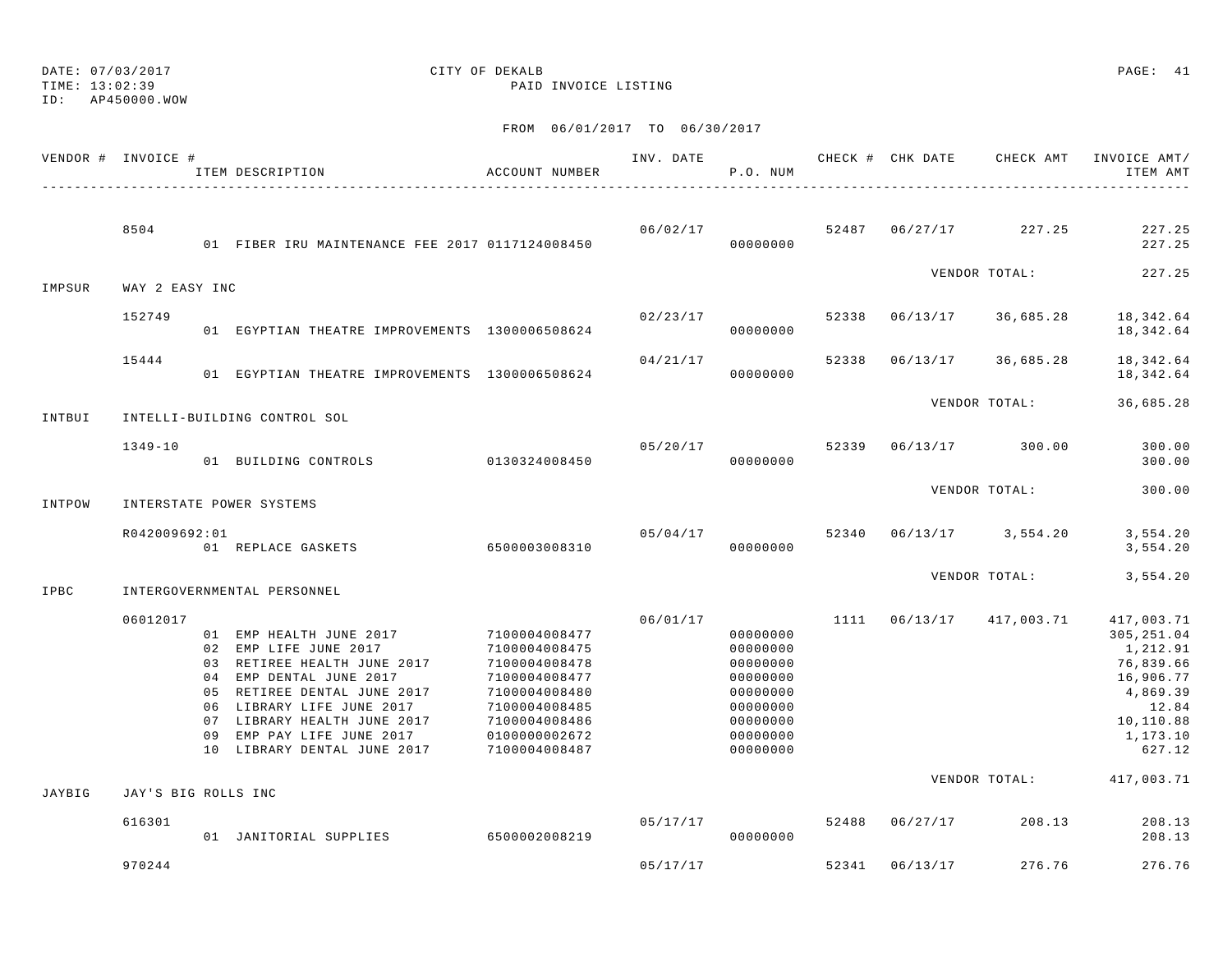TIME: 13:02:39 PAID INVOICE LISTING

ID: AP450000.WOW

|        | VENDOR # INVOICE #  | ITEM DESCRIPTION                                                                       | ACCOUNT NUMBER            |          | P.O. NUM             |       |                                   | INV. DATE 6 CHECK # CHK DATE 6 CHECK AMT INVOICE AMT/<br>ITEM AMT |
|--------|---------------------|----------------------------------------------------------------------------------------|---------------------------|----------|----------------------|-------|-----------------------------------|-------------------------------------------------------------------|
|        | 970244              | 01 JANITORIAL SUPPLIES 0130332008226<br>02 JANITORIAL SUPPLIES 0130332008291 000000000 |                           | 05/17/17 | 00000000             |       | 52341 06/13/17 276.76             | 276.76<br>153.00<br>123.76                                        |
| JGUNI  | J.G. UNIFORMS, INC. |                                                                                        |                           |          |                      |       | VENDOR TOTAL:                     | 484.89                                                            |
|        | 3281                | 01 VEST COVERS                                                                         | 0120222008270             | 06/22/16 | 00000000             |       |                                   | 52342 06/13/17 1,763.45 1,746.50<br>1,746.50                      |
|        | 3625                | 01 VEST COVER SHIPPING CHARGE 0120222008270                                            |                           | 06/28/16 | 00000000             |       |                                   | 52342 06/13/17 1,763.45 16.95<br>16.95                            |
| JUSSAF | JUST SAFETY LTD     |                                                                                        |                           |          |                      |       |                                   | VENDOR TOTAL: 1,763.45                                            |
|        | 28571               | 01 FIRST AID SUPPLIES                                                                  | 0130332008219             |          | 00000000             |       | $05/08/17$ 52343 06/13/17 94.75   | 47.40<br>47.40                                                    |
|        | 28572               | 01 FIRST AID SUPPLIES 6000002008219                                                    |                           |          | 05/02/17<br>00000000 |       | 52343 06/13/17 94.75              | 47.35<br>47.35                                                    |
|        | 28821               | 01 FIRST AID SUPPLIES                                                                  | 0120212008204             | 06/06/17 | 00000000             |       | 52489 06/27/17 134.40             | 60.05<br>60.05                                                    |
|        | 28822               | 01 FIRST AID SUPPLIES                                                                  | 0130332008219             | 06/06/17 | 00000000             | 52489 | $06/27/17$ 134.40                 | 40.45<br>40.45                                                    |
|        | 28823               | 01 FIRST AID SUPPLIES                                                                  | 6000002008219             | 06/06/17 | 00000000             |       | 52489 06/27/17 134.40             | 33.90<br>33.90                                                    |
| KCLAND |                     | KANE COUNTY LANDSCAPE                                                                  |                           |          |                      |       | VENDOR TOTAL:                     | 229.15                                                            |
|        | 509541              | 01 MULCH                                                                               | 0130334008497             | 04/27/17 | 00000000             |       | 52490 06/27/17 3,840.00           | 1,920.00<br>1,920.00                                              |
|        | 509575              | 01 MULCH                                                                               | $0130334008497$ 000000000 | 05/04/17 |                      |       | 52490 06/27/17 3,840.00           | 1,920.00<br>1,920.00                                              |
| KECJAC | JACOB KECK          |                                                                                        |                           |          |                      |       | VENDOR TOTAL:                     | 3,840.00                                                          |
|        | 06082017            |                                                                                        |                           |          |                      |       | $06/08/17$ D001431 06/27/17 39.00 | 39.00                                                             |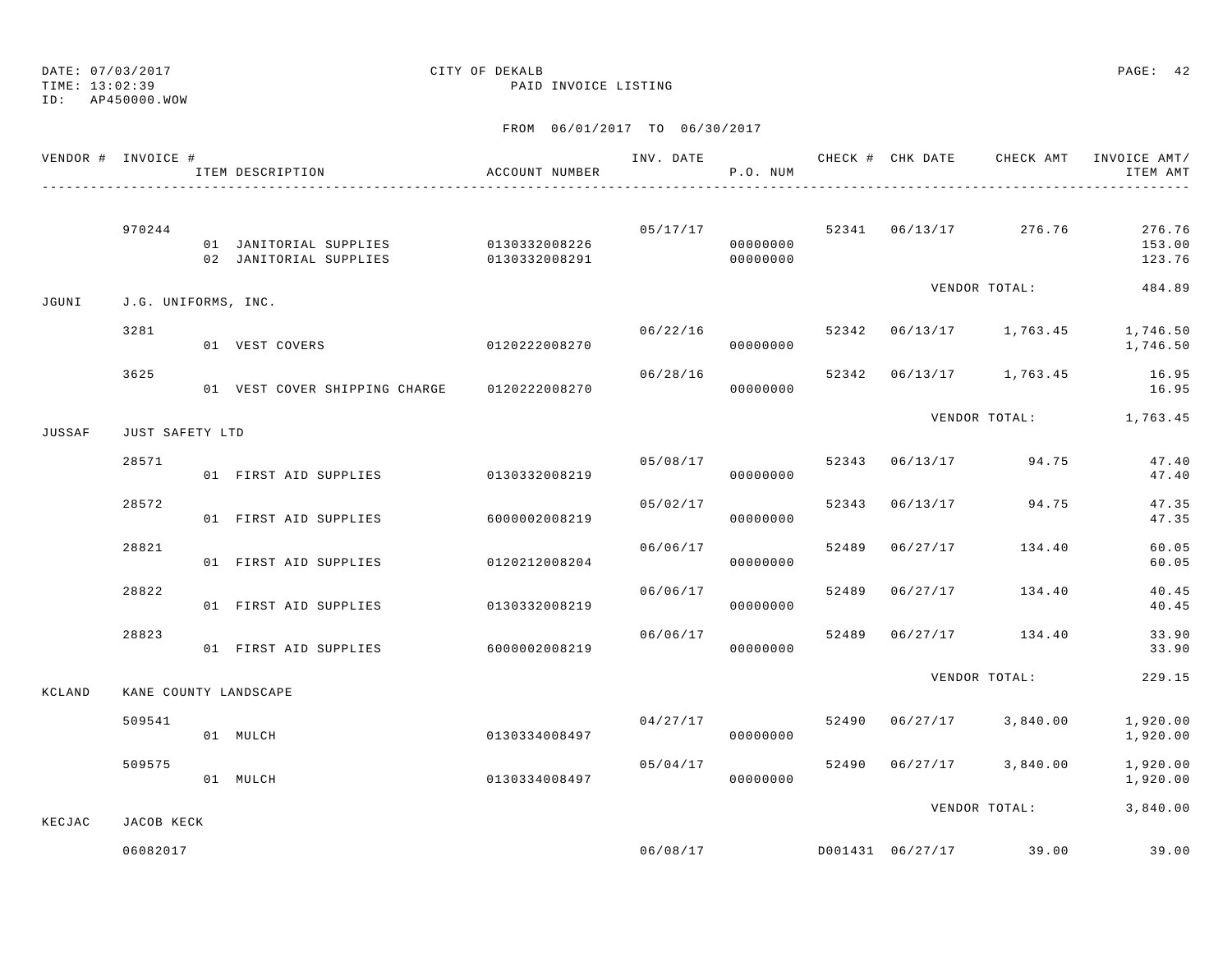TIME: 13:02:39 PAID INVOICE LISTINGID: AP450000.WOW FROM 06/01/2017 TO 06/30/2017 VENDOR # INVOICE # TELL TRANSPORTED THE THAT CHECK AND CHECK AND CHECK AMT INVOICE AMT/ ITEM DESCRIPTION ACCOUNT NUMBER P.O. NUM ITEM AMT---------------------------------------------------------------------------------------------------------------------------------------------- 06082017 06/08/17 D001431 06/27/17 39.00 39.00 01 GIS REGISTRATION REIMB. 6000003008385 00000000 39.00VENDOR TOTAL: 39.00 KISCAR KISHWAUKEE CARDIOLOGY ASSOC. 04042017 04/04/17 52344 06/13/17 1,410.00 1,410.00 01 PHYSICAL - ACCT 60660 0125273008345 00000000 250.00 02 PHYSICAL - ACCT 60728 0125273008345 00000000 250.00 03 PHYSICAL - ACCT 60839 0125273008345 00000000 250.0004 PHYSICAL - ACCT 59201 0125273008345 000000000 0000000 250.00 05 PHYSICAL - ACCT 59474 0125273008345 00000000 410.00VENDOR TOTAL: 1,410.00 KISWAT KISHWAUKEE WATER 06142017 06/14/17 52412 06/15/17 531,362.76 531,362.76 01 SEWER PAYMENT - MAY 2017 6000000002220 000000000 00000000 531,362.76 VENDOR TOTAL: 531,362.76 KURKEL KELLER KURTH 05082017 05/08/17 D001432 06/27/17 17.77 17.77 01 TRAINING TRAVEL REIMB. 0120233008376 000000000 00000000 17.77 VENDOR TOTAL: 17.77LAKINT LAKESIDE INTERNATIONAL TRUCKS 7102299P 05/08/17 52491 06/27/17 196.38 121.05 01 SENSOR 0125272008226 00000000 121.05 7103188P 05/23/17 52491 06/27/17 196.38 75.33 01 COVER ASSEMBLY 0130332008226 00000000 75.33VENDOR TOTAL: 196.38

 05232017 05/23/17 52261 06/05/17 1,000.00 1,000.00 01 RFND FORFEITURE #1500273 0120212008247 00000000 1,000.00

LEPRI LE PRINT EXPRESS

LANCOD CODY LANDWEHR

24122 05/08/17 52345 06/13/17 222.60 222.60

DATE: 07/03/2017 CITY OF DEKALB PAGE: 43

VENDOR TOTAL: 1,000.00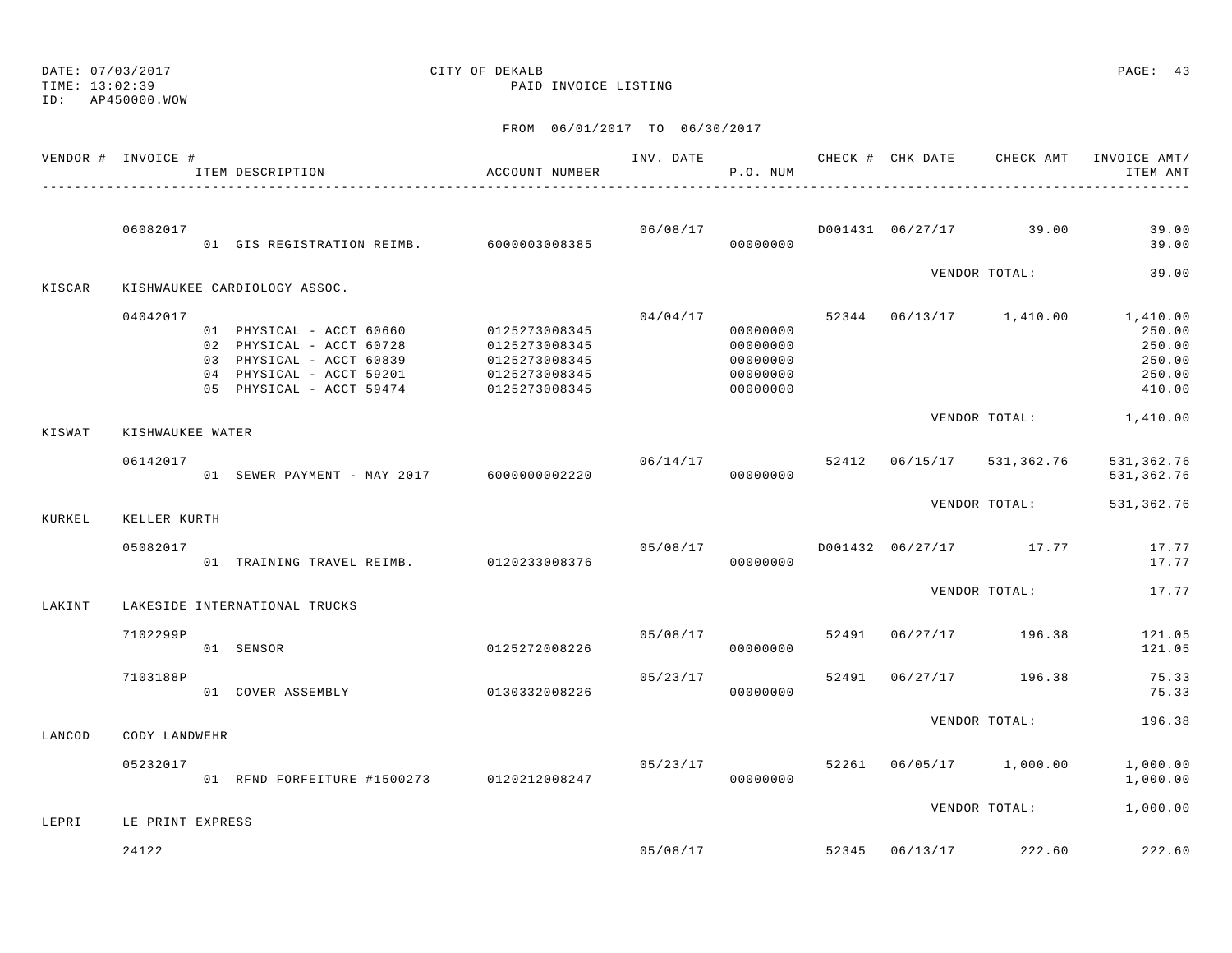# DATE: 07/03/2017 CITY OF DEKALB PAGE: 44

TIME: 13:02:39 PAID INVOICE LISTING

| VENDOR # INVOICE # |       | ITEM DESCRIPTION                                | ACCOUNT NUMBER                 | INV. DATE | P.O. NUM                         |       |                | CHECK # CHK DATE CHECK AMT | INVOICE AMT/<br>ITEM AMT |
|--------------------|-------|-------------------------------------------------|--------------------------------|-----------|----------------------------------|-------|----------------|----------------------------|--------------------------|
|                    | 24122 | 01 MUNICIPAL BAND FLYERS/POSTERS 0110112008299  |                                | 05/08/17  | 00000000                         |       |                | 52345 06/13/17 222.60      | 222.60<br>222.60         |
| LININN             |       | LINCOLN INN RESTAURANT                          |                                |           |                                  |       |                | VENDOR TOTAL:              | 222.60                   |
|                    | 5348  | 01 COOKIES - 5/8/17 RECEPTION 0115153008306     |                                |           | 05/08/17<br>00000000             |       |                | 52346 06/13/17 44.97       | 44.97<br>44.97           |
| LOVDIS             |       | LOVELL'S DISCOUNT TIRE, INC.                    |                                |           |                                  |       |                | VENDOR TOTAL:              | 44.97                    |
|                    | 48243 | 01 TIRE REPAIR                                  | 6500003008315                  |           | 04/28/17<br>00000000             |       | 52347 06/13/17 | 63.30                      | 29.00<br>29.00           |
|                    | 48434 | 01 TIRE REPAIR                                  | 0125273008315                  | 05/19/17  | 00000000                         |       | 52347 06/13/17 | 63.30                      | 34.30<br>34.30           |
|                    | 48602 | $01$ $(4)$ TIRES                                | 0130332008226                  | 06/06/17  | 00000000                         |       | 52492 06/27/17 | 270.00                     | 270.00<br>270.00         |
| LOVRIT             |       | LOVETT'S RITE-WAY REBUILDERS,                   |                                |           |                                  |       |                | VENDOR TOTAL:              | 333.30                   |
|                    | E1066 | 01 REPAIRS TO DAMAGED VEHICLE-C3 7200004008472  |                                | 05/08/17  | 00000000                         |       |                | 52348  06/13/17  1,478.72  | 1,478.72<br>1,478.72     |
| LOWCRE             |       | LOWE'S CREDIT SERVICES                          |                                |           |                                  |       |                | VENDOR TOTAL:              | 1,478.72                 |
|                    | 02577 | 01 DRIVER SET<br>02 REBAR, SCREWS               | 6000002008295<br>6000002008228 |           | 05/04/17<br>00000000<br>00000000 |       |                | 52349 06/13/17 1,245.92    | 89.98<br>9.50<br>80.48   |
|                    | 02674 | 01 WD-40, SHOP-VAC                              | 0130332008295                  | 05/05/17  | 00000000                         | 52349 | 06/13/17       | 1,245.92                   | 52.24<br>52.24           |
|                    | 02886 | 01 WTP DEHUMIDIFIERS                            | 6000002008295                  | 05/18/17  | 00000000                         | 52349 | 06/13/17       | 1,245.92                   | 435.10<br>435.10         |
|                    | 03036 | 01 GALVANIZED CARRIAGE BOLTS (25) 0130332008219 |                                | 05/09/17  | 00000000                         |       | 52349 06/13/17 | 1,245.92                   | 4.25<br>4.25             |
|                    | 03066 |                                                 |                                | 05/16/17  |                                  | 52349 | 06/13/17       | 1,245.92                   | 18.00                    |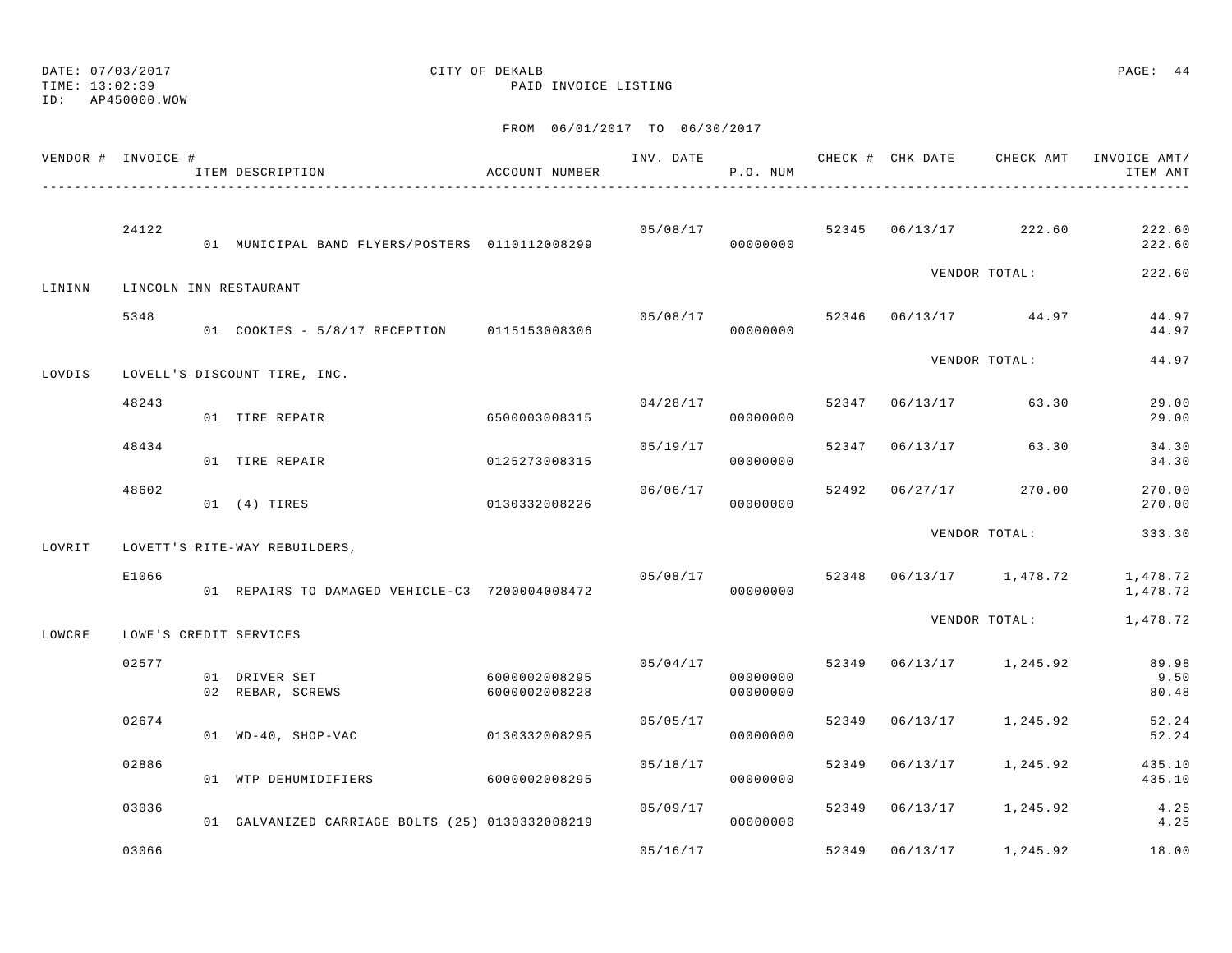TIME: 13:02:39 PAID INVOICE LISTING

ID: AP450000.WOW

| VENDOR # INVOICE # | ITEM DESCRIPTION                       | ACCOUNT NUMBER                 | INV. DATE | P.O. NUM             |       |                | CHECK # CHK DATE     CHECK AMT   INVOICE AMT/ | ITEM AMT                |
|--------------------|----------------------------------------|--------------------------------|-----------|----------------------|-------|----------------|-----------------------------------------------|-------------------------|
|                    |                                        |                                |           |                      |       |                |                                               |                         |
| 03066              | 01 LUMBER                              | 60000002008228                 | 05/16/17  | 00000000             |       |                | 52349 06/13/17 1,245.92                       | 18.00<br>18.00          |
| 03074              | 01 ZEP FLOOR CLEANER                   | 6000002008291                  | 06/07/17  | 00000000             |       | 52493 06/27/17 | 1,638.03                                      | 9.48<br>9.48            |
| 03080              | 01 TARP STRAPS                         | 6000002008295                  | 05/09/17  | 00000000             |       | 52349 06/13/17 | 1,245.92                                      | 8.90<br>8.90            |
| 03093              | 01 SURFACE CONDITIONING<br>02 FLOWERS  | 0125272008226<br>0125272008210 | 05/24/17  | 00000000<br>00000000 |       |                | 52493 06/27/17 1,638.03                       | 68.53<br>28.42<br>40.11 |
| 03217              | 01 PAINT ODOR RESPORATOR 6000002008270 |                                | 05/17/17  | 00000000             |       | 52349 06/13/17 | 1,245.92                                      | 5.78<br>5.78            |
| 03258              | 01 LANDSCAPING SUPPLIES 0125272008210  |                                | 05/25/17  | 00000000             | 52493 | 06/27/17       | 1,638.03                                      | 93.29<br>93.29          |
| 03342              | 01 CHIPPER BOX MATERIALS               | 0130332008226                  | 05/18/17  | 00000000             |       | 52493 06/27/17 | 1,638.03                                      | 176.21<br>176.21        |
| 06278              | 01 MINI REFRIGERATOR                   | 0130322008219                  | 05/23/17  | 00000000             |       | 52493 06/27/17 | 1,638.03                                      | 141.55<br>141.55        |
| 06457              | 01 MICROWAVE                           | 0125272008210                  | 05/19/17  | 00000000             | 52349 | 06/13/17       | 1,245.92                                      | 122.55<br>122.55        |
| 06759              | 01 WEED KILLER                         | 0125272008210                  | 05/10/17  | 00000000             |       | 52349 06/13/17 | 1,245.92                                      | 30.06<br>30.06          |
| 07110              | 01 PARADE SUPPLIES                     | 0125273008376                  | 05/28/17  | 00000000             |       | 52493 06/27/17 | 1,638.03                                      | 47.50<br>47.50          |
| 07275              | 01 GAS CAN                             | 0130322008295                  | 05/25/17  | 00000000             | 52493 | 06/27/17       | 1,638.03                                      | 22.18<br>22.18          |
| 07559              | 01 WEED EATER                          | 0125272008210                  | 05/30/17  | 00000000             |       | 52493 06/27/17 | 1,638.03                                      | 20.88<br>20.88          |
| 07640              | 01 ROUND UP                            | 0130333008313                  | 05/22/17  | 00000000             |       | 52493 06/27/17 | 1,638.03                                      | 81.62<br>81.62          |
| 08582              |                                        |                                | 05/18/17  |                      |       | 52349 06/13/17 | 1,245.92                                      | 87.23                   |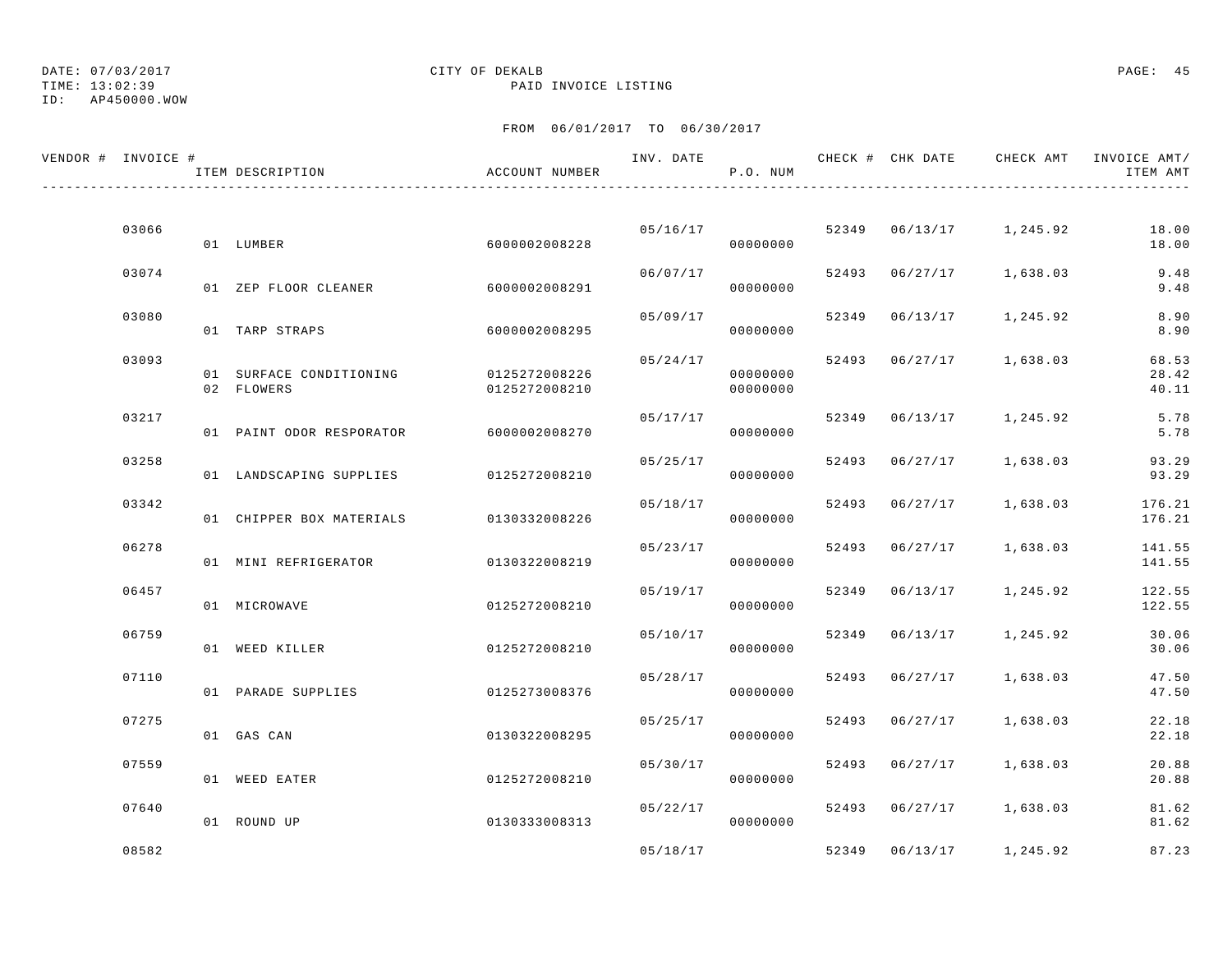TIME: 13:02:39 PAID INVOICE LISTING

ID: AP450000.WOW

### FROM 06/01/2017 TO 06/30/2017

|        | VENDOR # INVOICE #  | ITEM DESCRIPTION                              | ACCOUNT NUMBER |          | P.O. NUM             |       | INV. DATE 6 CHECK # CHK DATE CHECK AMT INVOICE AMT/ | ITEM AMT             |
|--------|---------------------|-----------------------------------------------|----------------|----------|----------------------|-------|-----------------------------------------------------|----------------------|
|        |                     |                                               |                |          |                      |       |                                                     |                      |
|        | 08582               | 01 LANDSCAPING SUPPLIES 0125272008210         |                |          | 05/18/17<br>00000000 | 52349 | 06/13/17 1,245.92                                   | 87.23<br>87.23       |
|        | 19366               | 01 CBD FLOWER SUPPLIES                        | 0130333008399  | 05/10/17 | 00000000             | 52349 | 06/13/17 1,245.92                                   | 215.84<br>215.84     |
|        | 20669               | 01 STAIN & LANDSCAPING SUPPLIES 0125272008210 |                | 05/18/17 | 00000000             | 52349 | $06/13/17$ 1,245.92                                 | 175.99<br>175.99     |
|        | 75046               | 01 PICNIC TABLE - FF TO REIMB. 0125272008210  |                | 05/15/17 | 00000000             | 52493 | $06/27/17$ 1,638.03                                 | 976.79<br>976.79     |
| LUCJOH | JOHNN LUCIUS        |                                               |                |          |                      |       | VENDOR TOTAL:                                       | 2,883.95             |
|        | 05092017            | 01 CDL LICENSE RENEWAL REIMB. 0130333008385   |                | 05/09/17 | 00000000             |       | D001421 06/13/17 30.00                              | 30.00<br>30.00       |
| MACINC | MACKLIN INCOPORATED |                                               |                |          |                      |       | VENDOR TOTAL:                                       | 30.00                |
|        | 40375               |                                               |                | 04/30/17 |                      |       | 52350 06/13/17 1,821.08                             | 1,821.08             |
|        |                     | 01 MATERIAL DELIVERY 6000002008228            |                |          | 00000000             |       |                                                     | 1,821.08             |
| MAGINC | MAGEOUS INC         |                                               |                |          |                      |       | VENDOR TOTAL:                                       | 1,821.08             |
|        | 1124                | 01 2017 ANNUAL MAINTENANCE 0117124008450      |                |          | 01/01/17<br>00000000 |       | 52351 06/13/17 2,500.00                             | 2,500.00<br>2,500.00 |
| MARINC |                     | M.A.R.S. INCORPORATED                         |                |          |                      |       | VENDOR TOTAL:                                       | 2,500.00             |
|        | 561484              | 01 REBUILT ALTERNATOR/STARTER 0130332008226   |                | 05/01/17 | 00000000             |       | 52352 06/13/17 138.00                               | 138.00<br>138.00     |
|        | 561667              | 01 REBUILT ALTERNATOR/STARTER 0125272008226   |                | 05/24/17 | 00000000             |       | 52494 06/27/17 23.00                                | 23.00<br>23.00       |
| MARTUR |                     | MARTENSON TURF PRODUCTS, INC.                 |                |          |                      |       | VENDOR TOTAL:                                       | 161.00               |
|        |                     |                                               |                |          |                      |       |                                                     |                      |
|        | 59761               | 01 WEED KILLER                                | 6500003008313  | 05/25/17 | 00000000             |       | 52495 06/27/17 836.00                               | 836.00<br>836.00     |
|        |                     |                                               |                |          |                      |       |                                                     | .                    |

VENDOR TOTAL: 836.00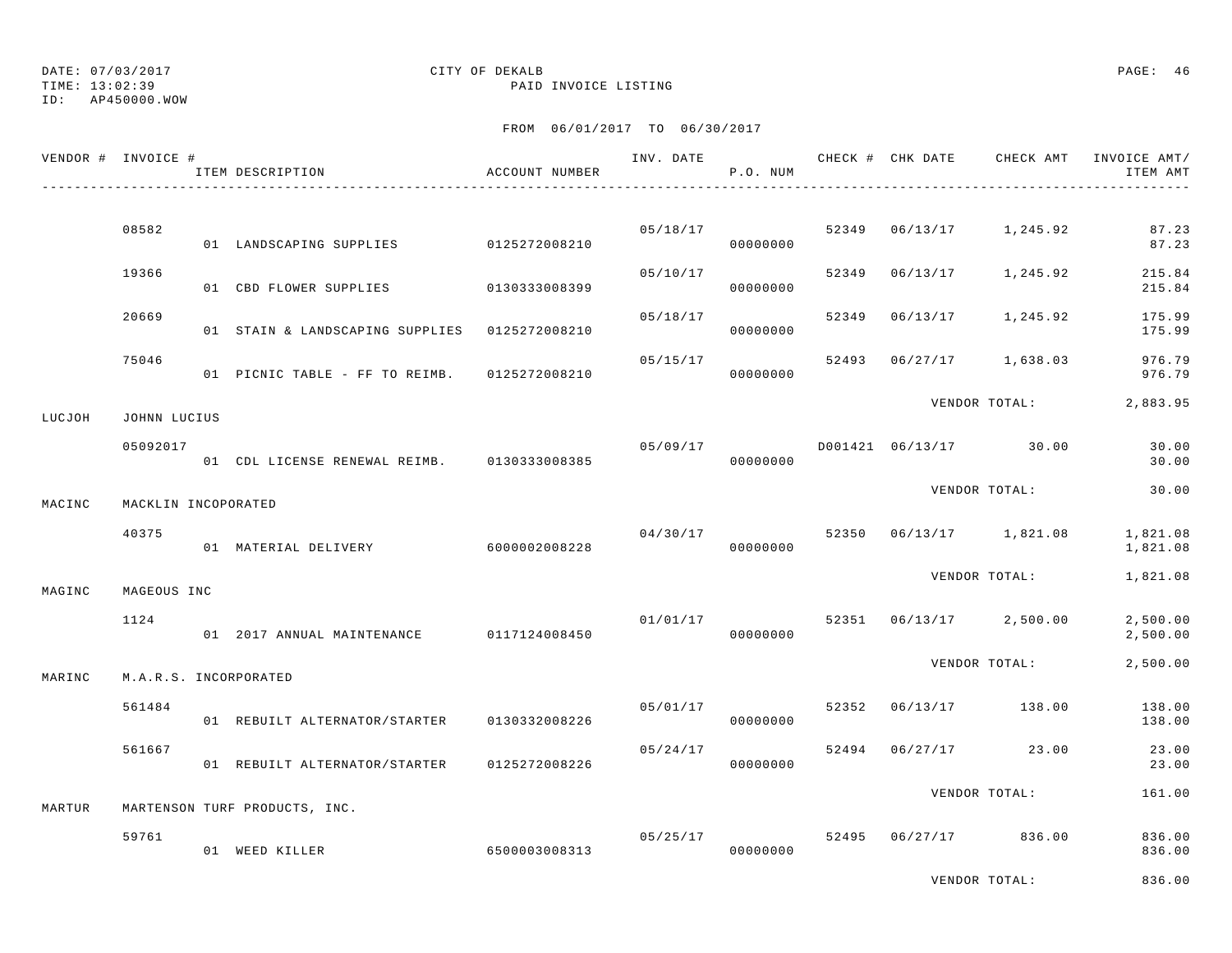TIME: 13:02:39 PAID INVOICE LISTING

ID: AP450000.WOW

|        | VENDOR # INVOICE # | ITEM DESCRIPTION                                                                                | ACCOUNT NUMBER |          | INV. DATE<br>P.O. NUM            |       | CHECK # CHK DATE | CHECK AMT                       | INVOICE AMT/<br>ITEM AMT  |
|--------|--------------------|-------------------------------------------------------------------------------------------------|----------------|----------|----------------------------------|-------|------------------|---------------------------------|---------------------------|
| MCAPAT | PATRICIA MC ADAMS  | --------------------------------                                                                |                |          |                                  |       |                  |                                 |                           |
|        | 06092017           | 01 2017 RETIREE WELLNESS REIMB. 7100004008476                                                   |                |          | 00000000                         |       |                  | $06/09/17$ 52496 06/27/17 13.00 | 13.00<br>13.00            |
| MCHANA |                    | MCHENRY ANALYTICAL WATER                                                                        |                |          |                                  |       |                  | VENDOR TOTAL:                   | 13.00                     |
|        | 594221             | 01 WATER TESTS                                                                                  | 6000003008356  | 05/05/17 | 00000000                         |       |                  | 52353 06/13/17 200.00           | 200.00<br>200.00          |
| MELLOC | MELIN'S LOCK & KEY |                                                                                                 |                |          |                                  |       |                  | VENDOR TOTAL:                   | 200.00                    |
|        | 19931              | 01 HR KEY                                                                                       | 0130322008219  |          | 05/11/17<br>00000000             |       |                  | 52354 06/13/17 2.31             | 2.31<br>2.31              |
|        | 19971              | 01 GARAGE KEY                                                                                   | 0130322008219  | 05/23/17 | 00000000                         |       | 52497 06/27/17   | 51.35                           | 1.85<br>1.85              |
|        | $51617 - 4$        | 01 SIDE DOOR REPAIR 0130323008348                                                               |                |          | 05/16/17<br>00000000             |       |                  | 52497 06/27/17 51.35            | 49.50<br>49.50            |
| MENSYC | MENARDS SYCAMORE   |                                                                                                 |                |          |                                  |       |                  | VENDOR TOTAL:                   | 53.66                     |
|        | 50953              | 01 4 INCH ROUND GLIDES 0130322008219                                                            |                |          | 00000000                         |       |                  | $05/04/17$ 52355 06/13/17 39.78 | 39.78<br>39.78            |
| METWES |                    | METRO WEST COUNCIL OF                                                                           |                |          |                                  |       |                  | VENDOR TOTAL:                   | 39.78                     |
|        | 3027               | 01 2017 STATE OF COUNTIES LUNCH  0110103008376<br>02 2017 STATE OF COUNTIES LUNCH 0115153008376 |                |          | 05/09/17<br>00000000<br>00000000 |       |                  | 52356 06/13/17 245.00           | 245.00<br>175.00<br>70.00 |
|        | 3049               | 01 BOARD MEETING 5/25/17<br>02 BOARD MEETING 5/25/17 0115153008376                              | 0110103008376  |          | 05/31/17<br>00000000<br>00000000 |       |                  | 52498 06/27/17 70.00            | 70.00<br>35.00<br>35.00   |
| MIDSAL | MIDWEST SALT, LLC  |                                                                                                 |                |          |                                  |       |                  | VENDOR TOTAL:                   | 315.00                    |
|        | P437006            | 01 BULK ROCK SALT                                                                               | 6000002008250  |          | 05/04/17<br>00170017             |       |                  | 52357 06/13/17 15,691.52        | 2,776.48<br>2,776.48      |
|        | P437007            |                                                                                                 |                | 05/04/17 |                                  | 52357 | 06/13/17         | 15,691.52                       | 2,556.33                  |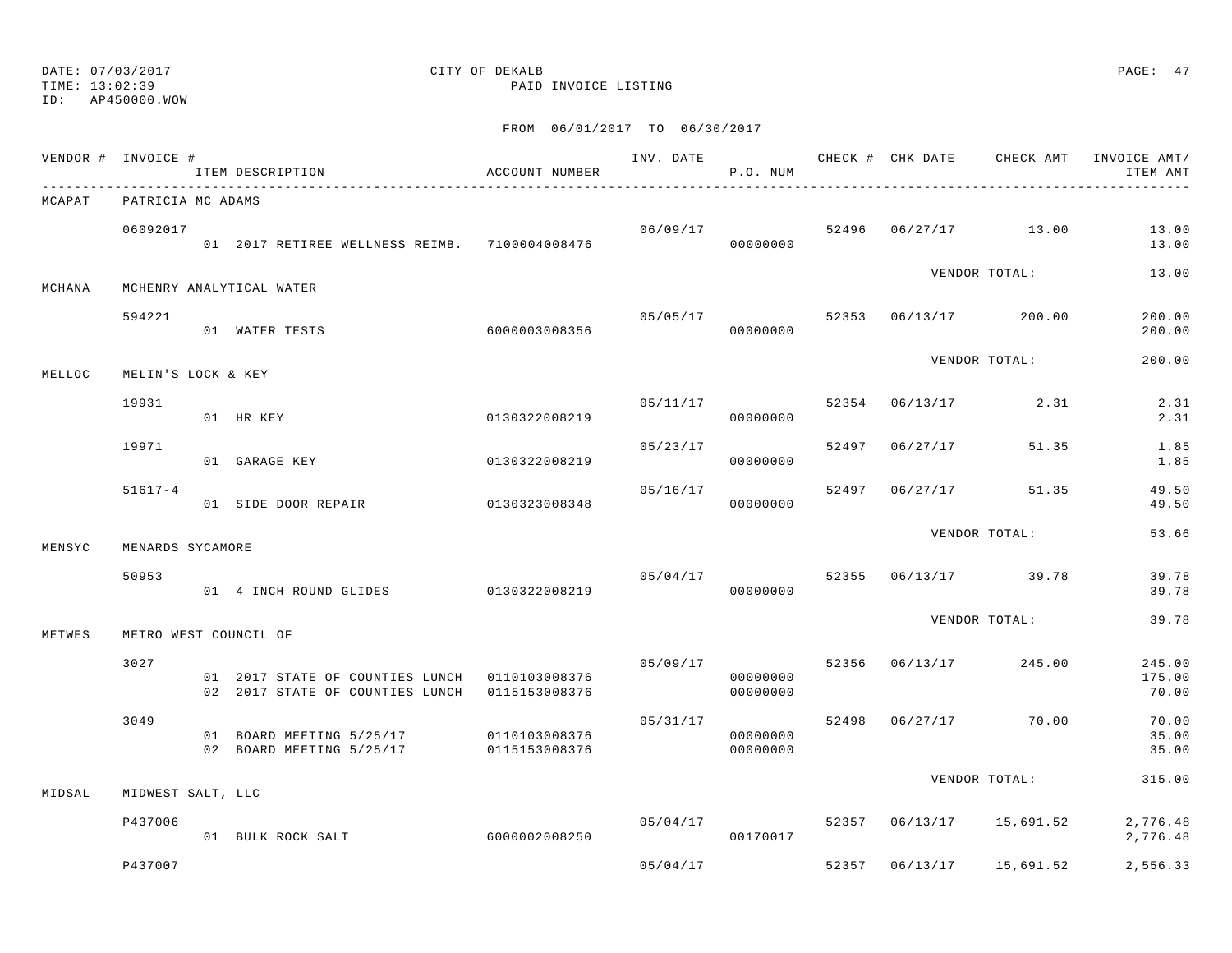## DATE: 07/03/2017 CITY OF DEKALB PAGE: 48

TIME: 13:02:39 PAID INVOICE LISTING

|         | VENDOR # INVOICE #   | ITEM DESCRIPTION                   | ACCOUNT NUMBER                 | INV. DATE | P.O. NUM             |       |                |               | CHECK # CHK DATE CHECK AMT INVOICE AMT/<br>ITEM AMT |
|---------|----------------------|------------------------------------|--------------------------------|-----------|----------------------|-------|----------------|---------------|-----------------------------------------------------|
|         |                      |                                    |                                |           |                      |       |                |               |                                                     |
|         | P437007              | 01 BULK ROCK SALT                  | 6000002008250                  |           | 05/04/17<br>00170017 |       | 52357 06/13/17 | 15,691.52     | 2,556.33<br>2,556.33                                |
|         | P437019              | 01 BULK ROCK SALT                  | 6000002008250                  | 05/09/17  | 00170017             |       | 52357 06/13/17 | 15,691.52     | 2,545.97<br>2,545.97                                |
|         | P437074              | 01 BULK ROCK SALT                  | 6000002008250                  | 05/22/17  | 00170017             | 52357 | 06/13/17       | 15,691.52     | 2,564.10<br>2,564.10                                |
|         | P437077              | 01 BULK ROCK SALT                  | 6000002008250                  |           | 05/23/17<br>00170017 | 52357 | 06/13/17       | 15,691.52     | 2,710.44<br>2,710.44                                |
|         | P437086              | 01 BULK ROCK SALT                  | 6000002008250                  | 05/23/17  | 00170017             |       | 52357 06/13/17 | 15,691.52     | 2,538.20<br>2,538.20                                |
| MIKAUT2 | KATHLEEN A CRAFT     |                                    |                                |           |                      |       |                | VENDOR TOTAL: | 15,691.52                                           |
|         |                      |                                    |                                |           |                      |       |                |               |                                                     |
|         | 041714               | 01 SAFETY TESTS<br>02 SAFETY TESTS | 0130333008315<br>6000003008315 | 04/30/17  | 00000000<br>00000000 |       | 52358 06/13/17 | 989.35        | 94.00<br>27.00<br>67.00                             |
|         | 31410                | 01 PASSENGER WIPER ARM             | 0130332008226                  | 05/02/17  | 00000000             | 52358 | 06/13/17       | 989.35        | 92.64<br>92.64                                      |
|         | 31416                | 01 ALTERNATOR                      | 0125273008315                  | 05/04/17  | 00000000             | 52358 | 06/13/17       | 989.35        | 802.71<br>802.71                                    |
| MISPRO  | MISSMAN PROFESSIONAL |                                    |                                |           |                      |       |                | VENDOR TOTAL: | 989.35                                              |
|         | 40700A               | 01 PRO SERVICES MARCH 2017         | 0100000001265                  | 04/11/17  | 00000000             |       | 52271 06/09/17 | 1,775.75      | 91.25<br>91.25                                      |
|         | 40701A               | 01 PRO SERVICES MARCH 2017         | 0100000001265                  | 04/11/17  | 00000000             | 52271 | 06/09/17       | 1,775.75      | 480.00<br>480.00                                    |
|         | 40702A               | 01 PRO SERVICES MARCH 2017         | 0100000001265                  | 04/11/17  | 00000000             | 52271 | 06/09/17       | 1,775.75      | 1,204.50<br>1,204.50                                |
|         | 40703                | 01 BUS SHELTER ENG PROJECT         | 0920003008399                  | 04/11/17  | 00000000             |       | 52359 06/13/17 | 3,774.00      | 3,774.00<br>3,774.00                                |
|         | 40863                |                                    |                                | 05/10/17  |                      | 52499 | 06/27/17       | 2,987.75      | 299.75                                              |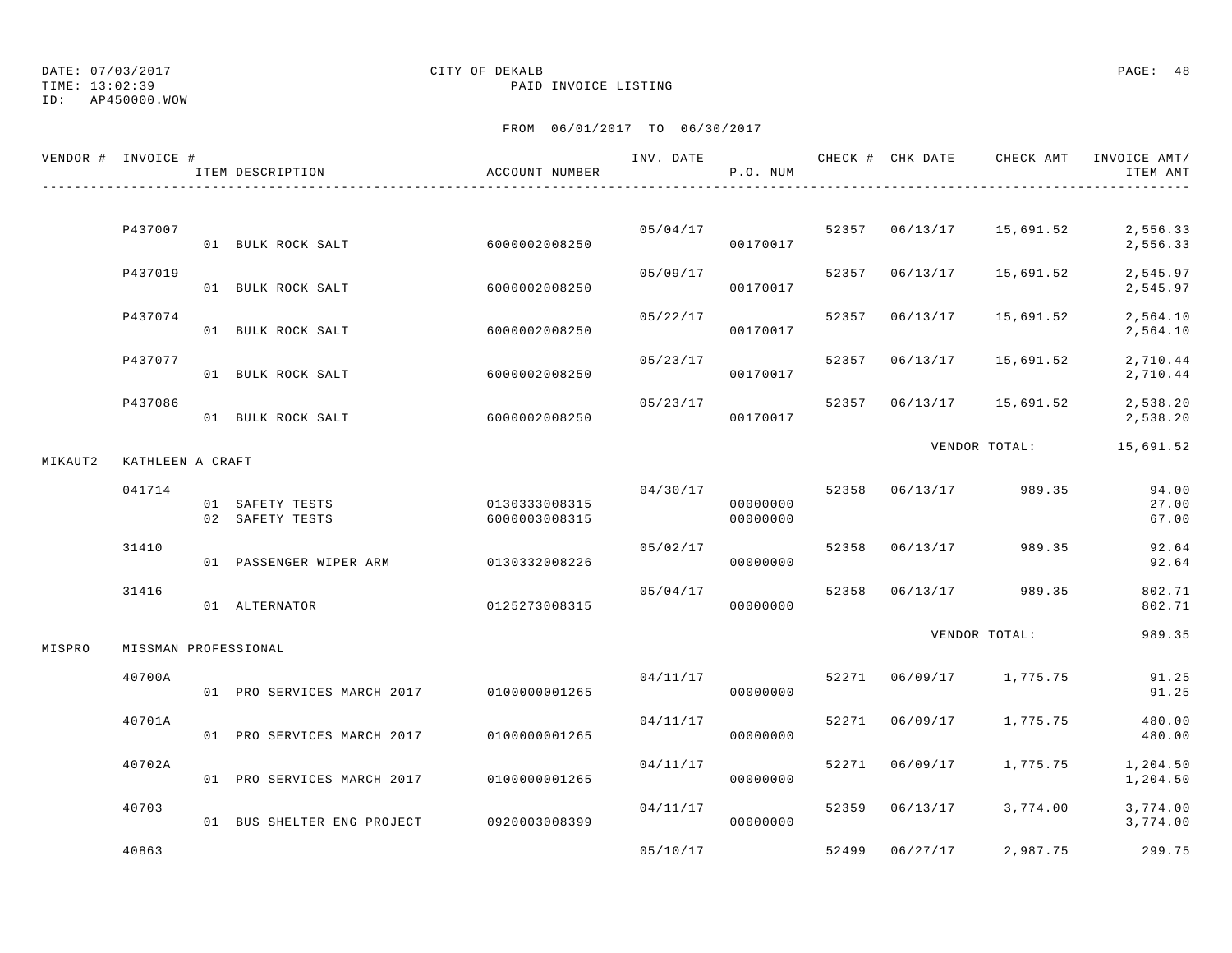TIME: 13:02:39 PAID INVOICE LISTING

ID: AP450000.WOW

|        | VENDOR # INVOICE # | ITEM DESCRIPTION                                                                                             | ACCOUNT NUMBER |          | P.O. NUM             |       |          |                                     | INV. DATE 6 7 CHECK # CHK DATE CHECK AMT INVOICE AMT/<br>ITEM AMT |
|--------|--------------------|--------------------------------------------------------------------------------------------------------------|----------------|----------|----------------------|-------|----------|-------------------------------------|-------------------------------------------------------------------|
|        |                    |                                                                                                              |                |          |                      |       |          |                                     |                                                                   |
|        | 40863              | 01 PRO SERVICES APRIL 2017 0920003008399                                                                     |                |          | 00000000             |       |          | $05/10/17$ 52499 06/27/17 2,987.75  | 299.75<br>299.75                                                  |
|        | 40864              | 01 PRO SERVICES APRIL 2017 0920003008399                                                                     |                | 05/10/17 | 00000000             |       |          |                                     | 52499 06/27/17 2,987.75 2,688.00<br>2,688.00                      |
| MORTIM | TIMOTHY MOREY      |                                                                                                              |                |          |                      |       |          | VENDOR TOTAL:                       | 8,537.50                                                          |
|        | 05182017           | 01 DRAIN VALVE PARTS 0125272008226                                                                           |                |          | 00000000             |       |          | $05/18/17$ D001422 06/13/17 16.46   | 16.46<br>16.46                                                    |
| MOTSOL |                    | MOTOROLA SOLUTIONS, INC.                                                                                     |                |          |                      |       |          | VENDOR TOTAL:                       | 16.46                                                             |
|        | 78362747           | 01 SERVICE AGREEMENT RENEWAL 2017 0120213008399                                                              |                |          | 00000000             |       |          | $11/01/16$ 52360 06/13/17 40,699.92 | 40,699.92<br>40,699.92                                            |
|        |                    |                                                                                                              |                |          |                      |       |          | VENDOR TOTAL:                       | 40,699.92                                                         |
|        | NACHA DD UNDEFINED | 01 TOTAL DIRECT DEPOSITS<br>01 TOTAL DIRECT DEPOSITS<br>01 TOTAL DIRECT DEPOSITS<br>01 TOTAL DIRECT DEPOSITS |                |          |                      |       |          |                                     | 369.70<br>12,753.03<br>18,385.88<br>18,946.83                     |
| NBAA   |                    | NATIONAL BUSINESS AVIATION                                                                                   |                |          |                      |       |          | VENDOR TOTAL:                       | 0.00                                                              |
|        | 05012017           | 01 APRT ANNL MMBRSHP 7/31/17 6500003008375                                                                   |                |          | 00000000             |       |          | $05/01/17$ 52361 06/13/17 525.00    | 525.00<br>525.00                                                  |
| NICOR  | NICOR              |                                                                                                              |                |          |                      |       |          | VENDOR TOTAL:                       | 525.00                                                            |
|        | 04252017A          | 01 1685 COUNTY FARM 3/27-4/25/17 6000003008351                                                               |                |          | 04/25/17<br>00000000 | 52362 |          | 06/13/17 1,232.07                   | 221.84<br>221.84                                                  |
|        | 04272017E          | 01 1216 MARKET 3/27-4/27/17 6000003008351                                                                    |                | 04/27/17 | 00000000             | 52362 |          | 06/13/17 1,232.07                   | 385.14<br>385.14                                                  |
|        | 05192017A          | 01 900 W DRESSER 4/21-5/19/17 6000003008351                                                                  |                | 05/19/17 | 00000000             |       |          | 52500 06/27/17 2,269.98             | 219.68<br>219.68                                                  |
|        | 05222017A          |                                                                                                              |                | 05/22/17 |                      | 52500 | 06/27/17 | 2,269.98                            | 372.87                                                            |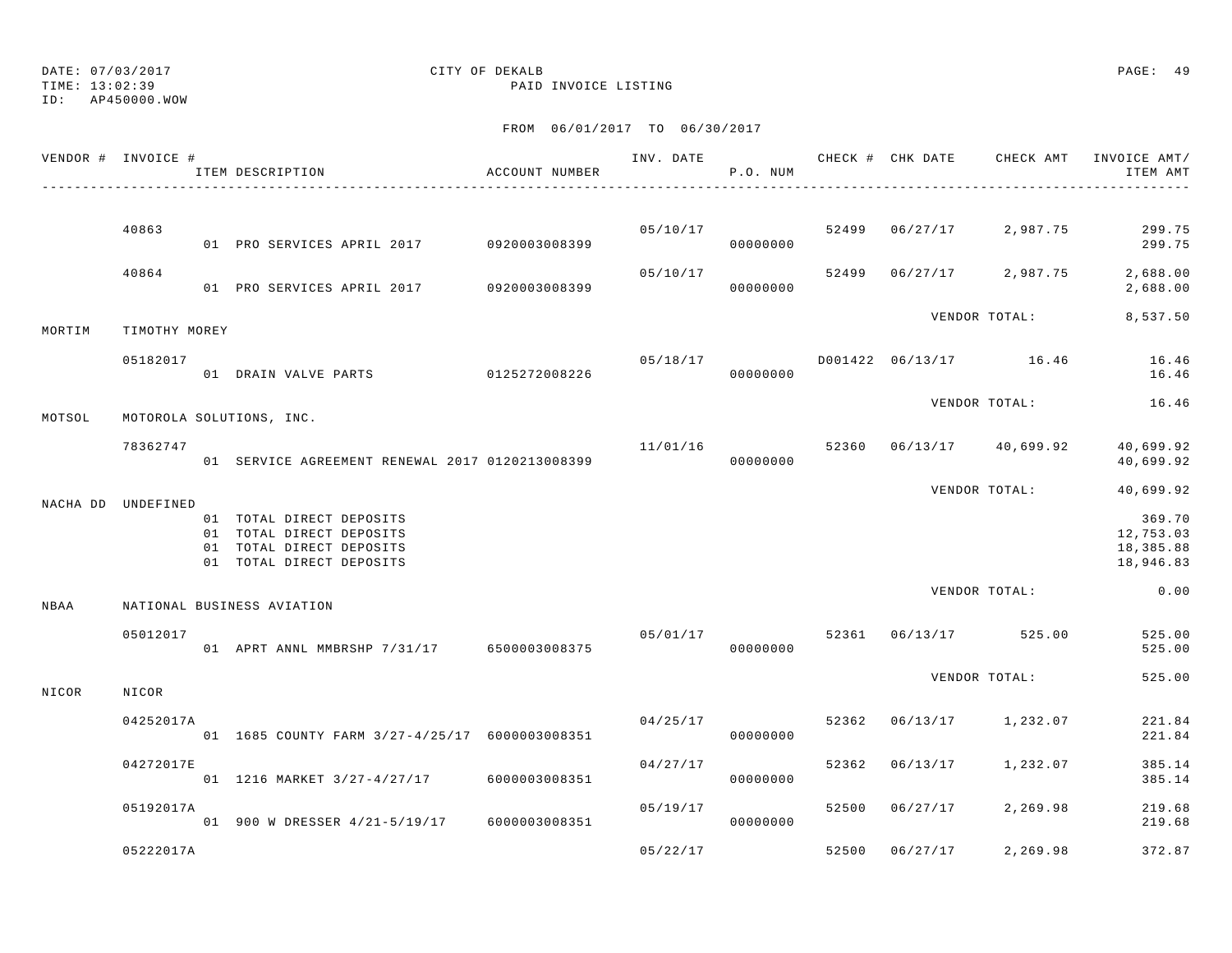## DATE: 07/03/2017 CITY OF DEKALB PAGE: 50

TIME: 13:02:39 PAID INVOICE LISTING

FROM 06/01/2017 TO 06/30/2017

|        | VENDOR # INVOICE # | ITEM DESCRIPTION                                    | ACCOUNT NUMBER |          | P.O. NUM             |       |                |                         | INV. DATE 6 . CHECK # CHK DATE 6 CHECK AMT INVOICE AMT<br>ITEM AMT |
|--------|--------------------|-----------------------------------------------------|----------------|----------|----------------------|-------|----------------|-------------------------|--------------------------------------------------------------------|
|        | 05222017A          | 01  2851  CORPORATE DR  4/20-5/22/17  6000003008351 |                |          | 05/22/17<br>00000000 |       | 52500 06/27/17 | 2,269.98                | 372.87<br>372.87                                                   |
|        | 05232017A          | 01 1202 S 7TH 4/20-5/19/17 6000003008351            |                | 05/23/17 | 00000000             |       | 52500 06/27/17 | 2,269.98                | 356.22<br>356.22                                                   |
|        | 05242017A          | 01 1685 COUNTY FARM 4/25-5/24/17 6000003008351      |                | 05/24/17 | 00000000             |       | 52500 06/27/17 | 2,269.98                | 277.02<br>277.02                                                   |
|        | 05242017B          | 01 1505 LINCOLN HWY 4/21-5/22/17 6000003008351      |                | 05/24/17 | 00000000             | 52500 | 06/27/17       | 2,269.98                | 738.17<br>738.17                                                   |
|        | 05252017           | 01 1216 MARKET 4/27-5/25/17                         | 6000003008351  | 05/25/17 | 00000000             | 52500 | 06/27/17       | 2,269.98                | 306.02<br>306.02                                                   |
|        | 05252017A          | 01 2100 PLEASANT 4/26-5/25/17                       | 6500003008355  | 05/25/17 | 00000000             |       | 52362 06/13/17 | 1,232.07                | 92.29<br>92.29                                                     |
|        | 05252017B          | 01 3232 PLEASANT 4/26-5/25/17                       | 6500003008355  | 05/25/17 | 00000000             |       | 52362 06/13/17 | 1,232.07                | 257.38<br>257.38                                                   |
|        | 05252017C          | 01 3331 PLEASANT 4/27-5/25/17                       | 6500003008355  | 05/25/17 | 00000000             |       |                | 52362 06/13/17 1,232.07 | 106.53<br>106.53                                                   |
|        | 05252017D          | 01 SOUTH PLEASANT 4/26-5/25/17 6500003008355        |                | 05/25/17 | 00000000             |       |                | 52362 06/13/17 1,232.07 | 168.89<br>168.89                                                   |
| NISERV |                    | NORTHERN ILLINOIS SERVICE CO.                       |                |          |                      |       |                | VENDOR TOTAL:           | 3,502.05                                                           |
|        | 05182017           | 01 REFUND OVRPMT PRMT#2017-0122   0100000043242     |                | 05/18/17 | 00000000             |       | 52501 06/27/17 | 600.00                  | 300.00<br>300.00                                                   |
|        | 05182017A          | 01 REFUND OVRPMT PRMT#2017-0122  0100000043242      |                | 05/18/17 | 00000000             |       |                | 52501 06/27/17 600.00   | 300.00<br>300.00                                                   |
| NIUSPA |                    | NORTHERN ILLINOIS UNIVERSITY                        |                |          |                      |       |                | VENDOR TOTAL:           | 600.00                                                             |
|        | PRI004401          | 03 INTERN MONTHLY CHRGS-APR17 0115151008103         |                | 05/16/17 | 00000000             |       |                | 52502 06/27/17 1,860.00 | 1,240.00<br>1,240.00                                               |
|        | PRI004402          | 01 INTERN MONTHLY CHRGS-MAY 17 0115151008103        |                | 06/01/17 | 00000000             |       |                | 52502 06/27/17 1,860.00 | 620.00<br>620.00                                                   |

VENDOR TOTAL: 1,860.00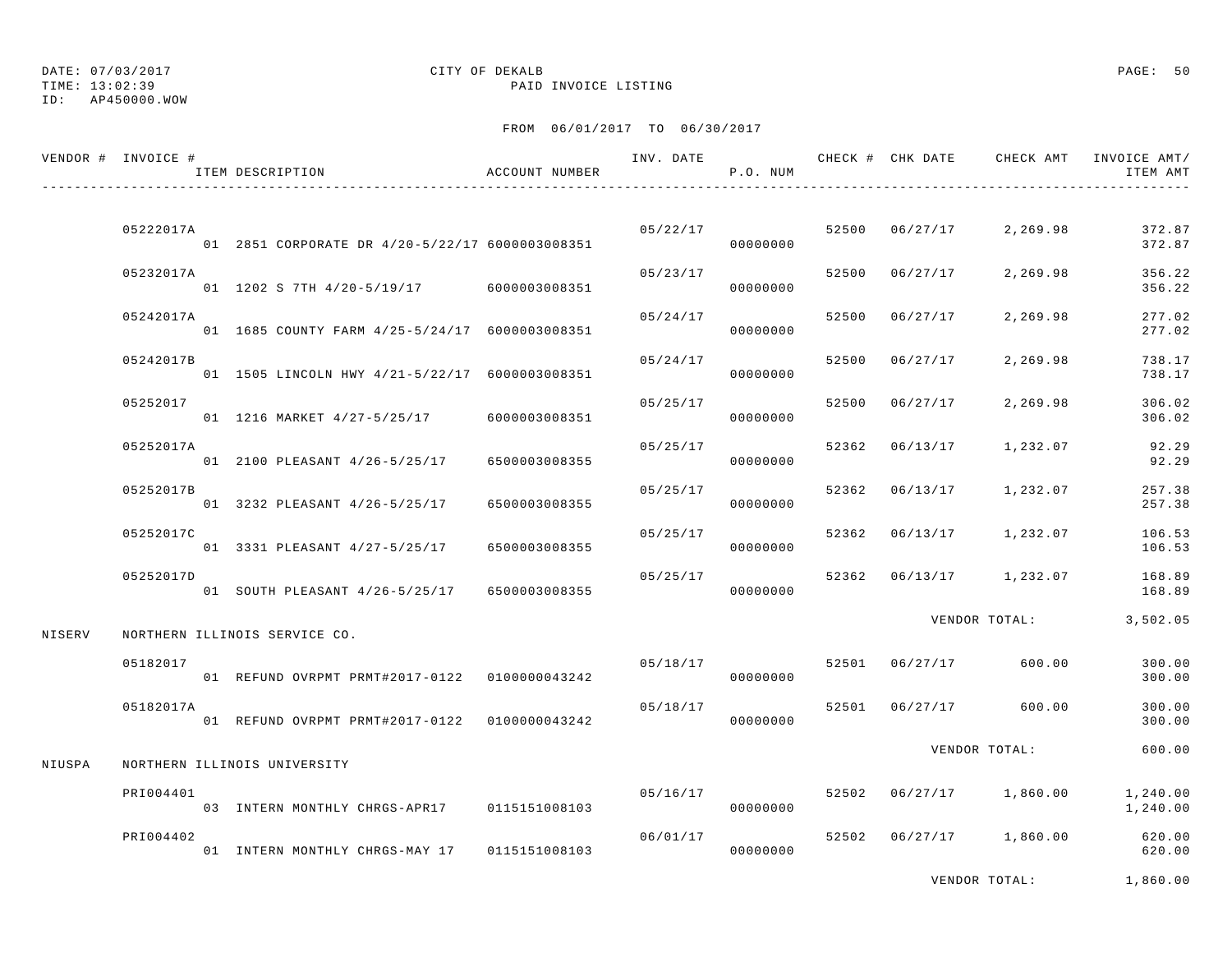### TIME: 13:02:39 PAID INVOICE LISTING

ID: AP450000.WOW

|       | VENDOR # INVOICE # |          | ITEM DESCRIPTION                                 | ACCOUNT NUMBER                        | INV. DATE | P.O. NUM             |  | CHECK # CHK DATE CHECK AMT | INVOICE AMT/<br>ITEM AMT |
|-------|--------------------|----------|--------------------------------------------------|---------------------------------------|-----------|----------------------|--|----------------------------|--------------------------|
| NIWAT |                    |          | NORTHERN ILLINOIS WATER WORKS                    |                                       |           |                      |  |                            |                          |
|       | 42292              |          |                                                  |                                       |           | 05/05/17             |  | 52363 06/13/17 130.00      | 59.25                    |
|       |                    |          |                                                  | 01 WATER COOLER BOTTLES 0110102008204 |           | 00000000             |  |                            | 3.73                     |
|       |                    |          | 02 WATER COOLER BOTTLES                          | 0115152008204                         |           | 00000000             |  |                            | 3.73                     |
|       |                    |          | 03 WATER COOLER BOTTLES                          | 0116102008204                         |           | 00000000             |  |                            | 3.73                     |
|       |                    |          | 04 WATER COOLER BOTTLES                          | 0117112008204                         |           | 00000000             |  |                            | 3.73                     |
|       |                    |          | 05 WATER COOLER BOTTLES                          | 0117122008204                         |           | 00000000             |  |                            | 3.67                     |
|       |                    |          | 06 WATER COOLER BOTTLES                          | 0130324008450                         |           | 00000000             |  |                            | 29.62                    |
|       |                    |          | 07 WATER COOLER BOTTLES                          | 0130352008204                         |           | 00000000             |  |                            | 3.73                     |
|       |                    | 08       | WATER COOLER BOTTLES                             | 0132102008204                         |           | 00000000             |  |                            | 3.73                     |
|       |                    | 09       | WATER COOLER BOTTLES                             | 0910002008204                         |           | 00000000             |  |                            | 1.77                     |
|       |                    | 10       | WATER COOLER BOTTLES                             | 0920002008204                         |           | 00000000             |  |                            | 1.81                     |
|       | 42316              |          |                                                  |                                       | 05/12/17  |                      |  | 52363 06/13/17 130.00      | 70.75                    |
|       |                    |          | 01 WATER COOLER BOTTLES                          | 0110102008204                         |           | 00000000             |  |                            | 4.45                     |
|       |                    |          | 02 WATER COOLER BOTTLES                          | 0115152008204                         |           | 00000000             |  |                            | 4.45                     |
|       |                    |          | 03 WATER COOLER BOTTLES                          | 0116102008204                         |           | 00000000             |  |                            | 4.45                     |
|       |                    |          | 04 WATER COOLER BOTTLES                          | 0117112008204                         |           | 00000000             |  |                            | 4.45                     |
|       |                    | 05       | WATER COOLER BOTTLES                             | 0117122008204                         |           | 00000000             |  |                            | 4.38                     |
|       |                    | 06       | WATER COOLER BOTTLES                             | 0130324008450                         |           | 00000000             |  |                            | 35.37                    |
|       |                    | 07       | WATER COOLER BOTTLES                             | 0130352008204                         |           | 00000000             |  |                            | 4.45                     |
|       |                    | 08       | WATER COOLER BOTTLES                             | 0132102008204                         |           | 00000000             |  |                            | 4.45                     |
|       |                    | 09       | WATER COOLER BOTTLES                             | 0910002008204                         |           | 00000000             |  |                            | 2.12                     |
|       |                    |          | 10 WATER COOLER BOTTLES                          | 0920002008204                         |           | 00000000             |  |                            | 2.18                     |
|       | 42346              |          |                                                  |                                       | 05/19/17  |                      |  | 52503 06/27/17 63.75       | 47.75                    |
|       |                    |          | 01 WATER COOLER BOTTLES                          | 0110102008204                         |           | 00000000             |  |                            | 3.00                     |
|       |                    |          | 02 WATER COOLER BOTTLES                          | 0115152008204                         |           | 00000000             |  |                            | 3.00                     |
|       |                    |          | 03 WATER COOLER BOTTLES                          | 0116102008204                         |           | 00000000             |  |                            | 3.00                     |
|       |                    |          | 04 WATER COOLER BOTTLES                          | 0117112008204                         |           | 00000000             |  |                            | 3.00                     |
|       |                    | 05       | WATER COOLER BOTTLES                             | 0117122008204                         |           | 00000000             |  |                            | 2.96                     |
|       |                    | 06       | WATER COOLER BOTTLES                             | 0130324008450                         |           | 00000000             |  |                            | 23.87                    |
|       |                    | 07       | WATER COOLER BOTTLES                             | 0130352008204                         |           | 00000000             |  |                            | 3.00                     |
|       |                    | 08       | WATER COOLER BOTTLES                             | 0132102008204                         |           | 00000000             |  |                            | 3.00                     |
|       |                    | 09<br>10 | WATER COOLER BOTTLES<br>WATER COOLER BOTTLES     | 0910002008204<br>0920002008204        |           | 00000000<br>00000000 |  |                            | 1.43<br>1.49             |
|       |                    |          |                                                  |                                       |           |                      |  |                            |                          |
|       | 42371              |          |                                                  |                                       | 05/29/17  | 00000000             |  | 52503 06/27/17 63.75       | 16.00<br>2.00            |
|       |                    |          | 01 WATER COOLER RENTAL                           | 0110102008204                         |           |                      |  |                            | 2.00                     |
|       |                    |          | 02 WATER COOLER RENTAL<br>03 WATER COOLER RENTAL | 0115152008204<br>0116102008204        |           | 00000000<br>00000000 |  |                            | 2.00                     |
|       |                    |          | 04 WATER COOLER RENTAL                           | 0117112008204                         |           | 00000000             |  |                            | 2.00                     |
|       |                    | 05       | WATER COOLER RENTAL                              | 0117122008204                         |           | 00000000             |  |                            | 2.00                     |
|       |                    | 06       | WATER COOLER RENTAL                              | 0130352008204                         |           | 00000000             |  |                            | 2.00                     |
|       |                    | 07       | WATER COOLER RENTAL                              | 0132102008204                         |           | 00000000             |  |                            | 2.00                     |
|       |                    |          |                                                  |                                       |           |                      |  |                            |                          |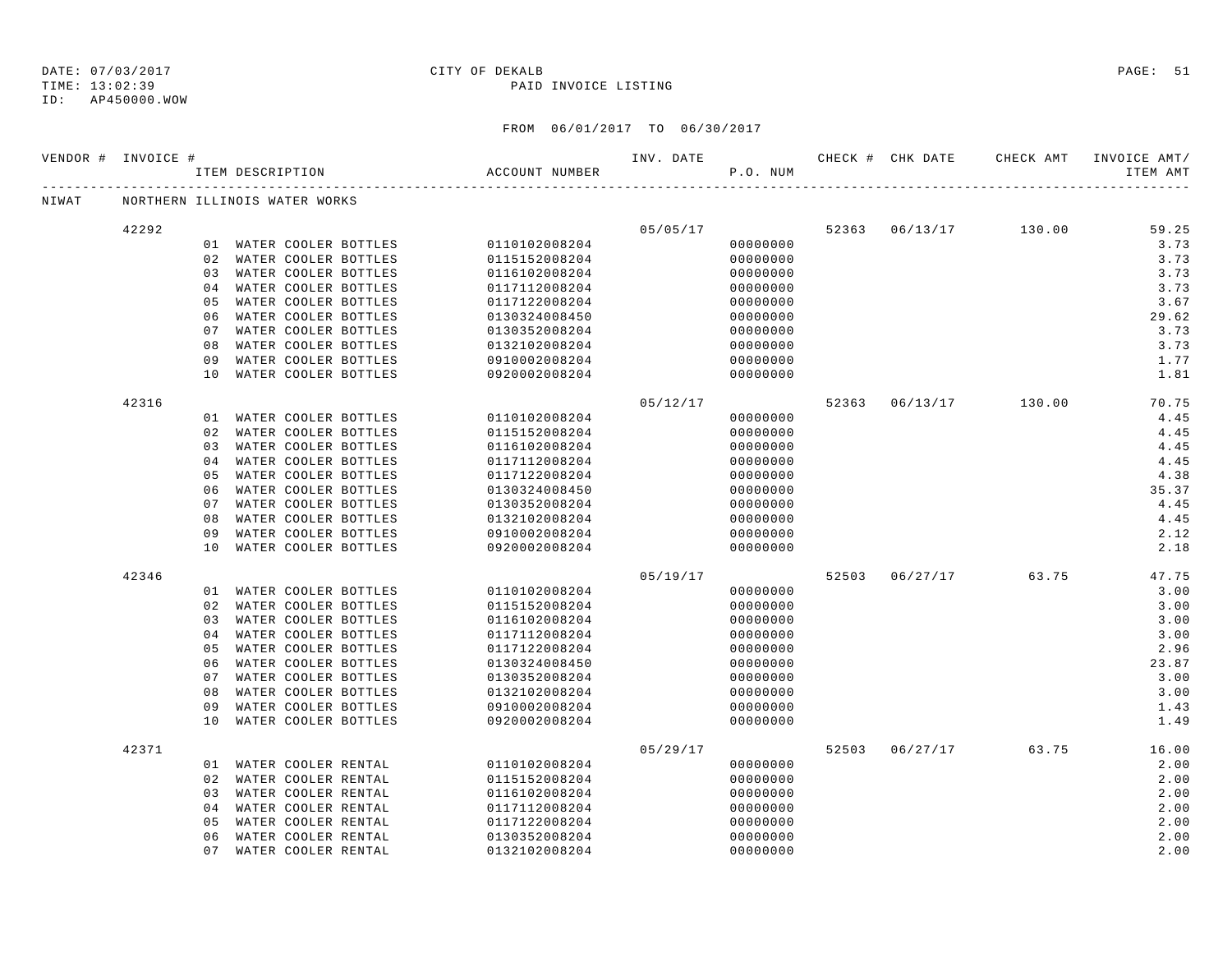TIME: 13:02:39 PAID INVOICE LISTING

ID: AP450000.WOW

| VENDOR # INVOICE # |                     | ITEM DESCRIPTION                                               | ACCOUNT NUMBER                 |          | P.O. NUM             |       |                | INV. DATE 6 CHECK # CHK DATE CHECK AMT INVOICE AMT/ | ITEM AMT                              |
|--------------------|---------------------|----------------------------------------------------------------|--------------------------------|----------|----------------------|-------|----------------|-----------------------------------------------------|---------------------------------------|
|                    | 42371               | 08 WATER COOLER RENTAL 0910002008204<br>09 WATER COOLER RENTAL | 0920002008204                  | 05/29/17 | 00000000<br>00000000 |       | 52503 06/27/17 | 63.75                                               | 16.00<br>0.99<br>1.01                 |
| NORCON             |                     | NORTHERN CONTRACTING, INC.                                     |                                |          |                      |       |                | VENDOR TOTAL:                                       | 193.75                                |
|                    | 6736                | 01 FENCE REPAIR                                                | 6500003008313                  | 02/15/17 | 00000000             |       |                | 52364 06/13/17 326.84                               | 326.84<br>326.84                      |
| OLDSEC             | OLD SECOND NATIONAL |                                                                |                                |          |                      |       |                | VENDOR TOTAL:                                       | 326.84                                |
|                    | 06012017            | 01 WATER REFUND #2603114790-02 6000000063444                   |                                |          | 00000000             |       |                | $06/01/17$ 52504 06/27/17 64.82                     | 64.82<br>64.82                        |
| ONSPOT             | ON THE SPOT         |                                                                |                                |          |                      |       |                | VENDOR TOTAL:                                       | 64.82                                 |
|                    | 1049                | 01 PREP/PAINT MAYORS OFFICE 0130323008348                      |                                | 05/08/17 | 00000000             | 52365 |                | 06/13/17 1,029.82                                   | 607.96<br>607.96                      |
|                    | 1054                | 01 PAINT ROOM                                                  | 0130323008348                  | 05/10/17 | 00000000             |       |                | 52365 06/13/17 1,029.82                             | 421.86<br>421.86                      |
| OSIENV             |                     | OSI ENVIRONMENTAL INC                                          |                                |          |                      |       |                | VENDOR TOTAL: 1,029.82                              |                                       |
|                    | 1036267             | 01 USED OIL COLLECTION SERVICE 0130333008315                   |                                | 05/09/17 | 00000000             |       |                | 52366 06/13/17 125.00                               | 125.00<br>125.00                      |
| OZIILL             |                     | OZINGA ILLINOIS RMC, INC.                                      |                                |          |                      |       |                | VENDOR TOTAL:                                       | 125.00                                |
|                    | 869980              | 01 MATERIAL                                                    | 6000002008228                  | 04/18/17 | 00000000             |       | 52367 06/13/17 | 5,481.50                                            | 411.50<br>411.50                      |
|                    | 872220              | 01 MATERIAL                                                    | 6000002008228                  | 04/21/17 | 00000000             | 52367 | 06/13/17       | 5,481.50                                            | 613.50<br>613.50                      |
|                    | 872221              | 01 MATERIAL                                                    | 0130332008233                  | 04/21/17 | 00000000             | 52367 | 06/13/17       | 5,481.50                                            | 442.00<br>442.00                      |
|                    | 874074              | 01 MATERIAL<br>02 MATERIAL                                     | 6000002008228<br>0130332008233 | 04/25/17 | 00000000<br>00000000 |       | 52367 06/13/17 |                                                     | 5,481.50 1,055.50<br>527.75<br>527.75 |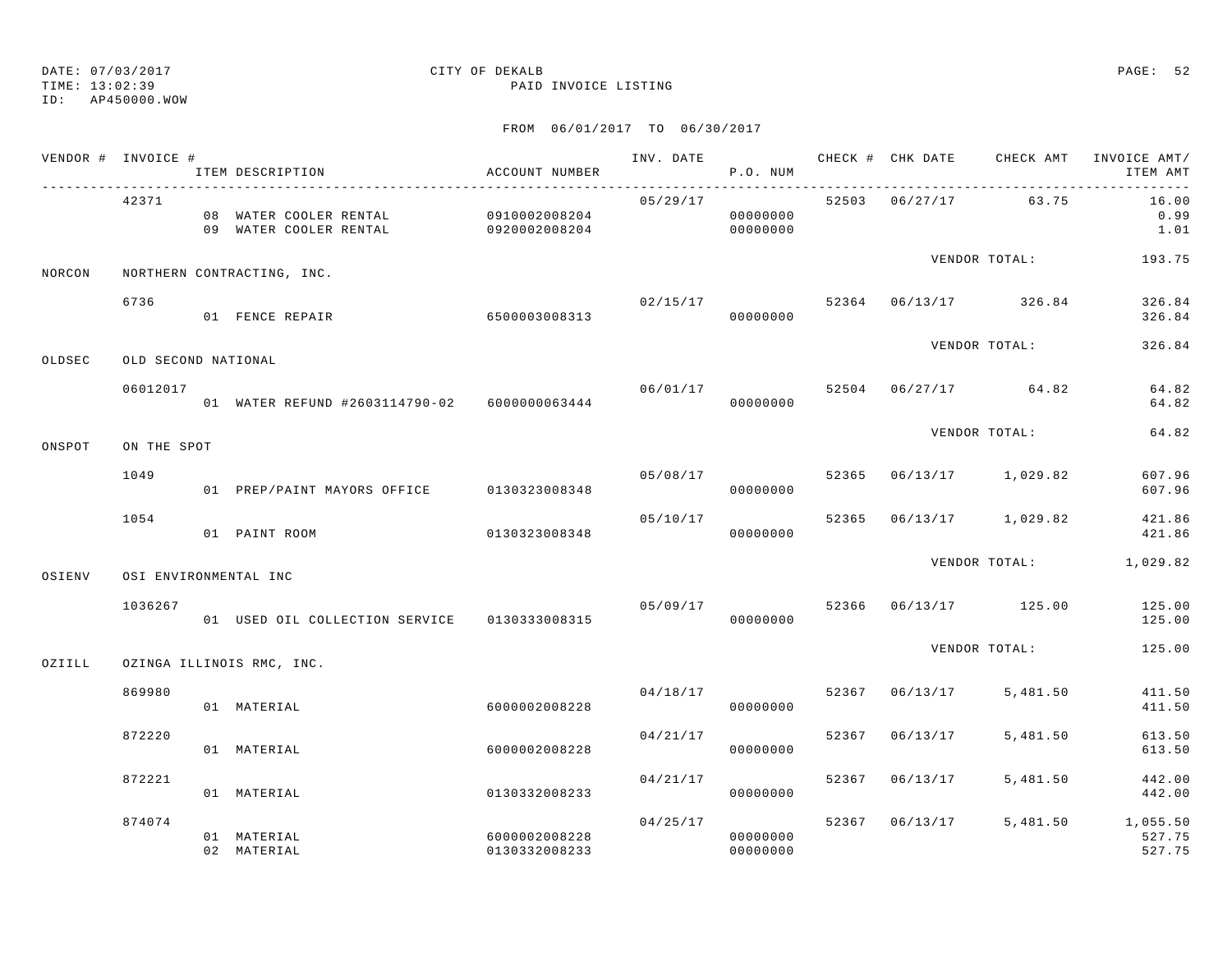TIME: 13:02:39 PAID INVOICE LISTING

ID: AP450000.WOW

|        | VENDOR # INVOICE # | ITEM DESCRIPTION                            | ACCOUNT NUMBER |                           | P.O. NUM |       |                |                                          | ITEM AMT                      |
|--------|--------------------|---------------------------------------------|----------------|---------------------------|----------|-------|----------------|------------------------------------------|-------------------------------|
|        | 875770             | 01 MATERIAL                                 | 6000002008228  | $04/28/17$ 52367 06/13/17 | 00000000 |       |                |                                          | 5,481.50 1,128.00<br>1,128.00 |
|        | 878036             | 01 MATERIAL                                 | 6000002008228  | 05/03/17                  | 00000000 |       | 52367 06/13/17 | 5,481.50                                 | 644.00<br>644.00              |
|        | 878866             | 01 MATERIAL                                 | 6000002008228  | 05/04/17                  | 00000000 |       | 52367 06/13/17 | 5,481.50                                 | 543.00<br>543.00              |
|        | 881906             | 01 MATERIAL                                 | 6000002008228  | 05/10/17                  | 00000000 | 52367 | 06/13/17       | 5,481.50                                 | 644.00<br>644.00              |
|        | 884476             | 01 MATERIAL                                 | 6000002008228  | 05/15/17                  | 00000000 | 52505 | 06/27/17       | 3,180.00                                 | 613.50<br>613.50              |
|        | 885533             | 01 MATERIAL                                 | 6000002008228  | 05/16/17                  | 00000000 |       | 52505 06/27/17 | 3,180.00                                 | 512.50<br>512.50              |
|        | 886358             | 01 MATERIAL                                 | 6000002008228  | 05/17/17                  | 00000000 |       |                | 52505 06/27/17 3,180.00                  | 644.00<br>644.00              |
|        | 892773             | 01 MATERIAL                                 | 6000002008228  | 05/31/17                  | 00000000 | 52505 |                | 06/27/17 3,180.00                        | 1,410.00<br>1,410.00          |
| PALIN  | PALINTEST          |                                             |                |                           |          |       |                | VENDOR TOTAL:                            | 8,661.50                      |
|        | PAL311403          | 01 ELECTRODE PACK                           | 6000002008244  |                           | 00000000 |       |                | $05/09/17$ 52368 06/13/17 425.75         | 425.75<br>425.75              |
| PARCAR | CARRI PARKER       |                                             |                |                           |          |       |                | VENDOR TOTAL:                            | 425.75                        |
|        | 05252017           | 01 SPRING 2017 TUITION REIMB. 0116103008379 |                |                           | 00000000 |       |                | $05/25/17$ D001423 06/13/17 2,093.04     | 2,093.04<br>2,093.04          |
| PATCAT | PATTEN CAT         |                                             |                |                           |          |       |                | VENDOR TOTAL:                            | 2,093.04                      |
|        | PM600264546        | 01 SETUP/INSTALL CONTROLLER 0130333008310   |                |                           | 00000000 |       |                | $05/24/17$ $52506$ $06/27/17$ $4,051.72$ | 4,051.72<br>4,051.72          |
| PATLIN | PATLIN INC.        |                                             |                |                           |          |       |                | VENDOR TOTAL:                            | 4,051.72                      |
|        | $58630 - 1$        |                                             |                |                           |          |       |                | $04/30/17$ 52369 06/13/17 205.67         | 205.67                        |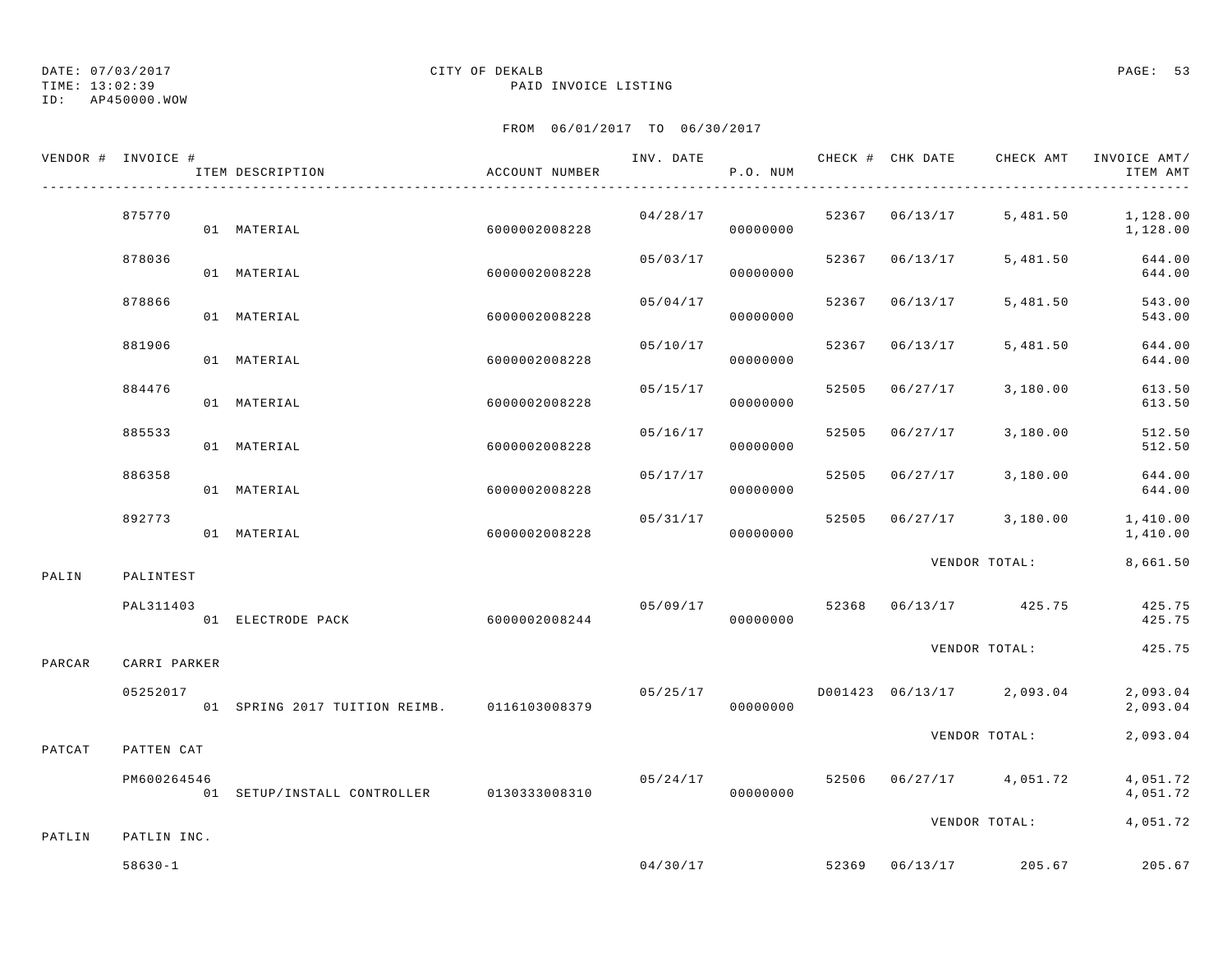TIME: 13:02:39 PAID INVOICE LISTING

ID: AP450000.WOW

|        | VENDOR # INVOICE # | ITEM DESCRIPTION                            | ACCOUNT NUMBER |          | P.O. NUM                   |       | INV. DATE <b>CHECK # CHK DATE</b> CHECK AMT | INVOICE AMT/<br>ITEM AMT |
|--------|--------------------|---------------------------------------------|----------------|----------|----------------------------|-------|---------------------------------------------|--------------------------|
|        | $58630 - 1$        | 01 ABSORBENT PADS 6500002008219             |                |          | 04/30/17<br>00000000       |       | 52369 06/13/17 205.67                       | 205.67<br>205.67         |
| PAVJAS | JASON PAVLAK       |                                             |                |          |                            |       | VENDOR TOTAL:                               | 205.67                   |
|        | 05122017           | 01 TRAINING TRAVEL REIMB. 0125273008376     |                | 05/12/17 | 00000000                   |       | D001433 06/27/17 43.86                      | 43.86<br>43.86           |
| PDCLAB |                    | PDC LABORATORIES, INC.                      |                |          |                            |       | VENDOR TOTAL:                               | 43.86                    |
|        | 862395             | 01 WTR (5) TESTS                            | 60000003008356 | 04/30/17 | 00000000                   |       | 52370 06/13/17 156.25                       | 156.25<br>156.25         |
| PEARON | RONALD PEARSON     |                                             |                |          |                            |       | VENDOR TOTAL:                               | 156.25                   |
|        | 04212017           | 01 2017 WELLNESS REIMB. 7100004008476       |                |          | 04/21/17 52262<br>00000000 |       | 06/05/17 250.00                             | 250.00<br>250.00         |
| PELJOH | JOHN PELL          |                                             |                |          |                            |       | VENDOR TOTAL:                               | 250.00                   |
|        | 06142017           | 01 UNCLAIMED MONEY AWARD 0100000083948      |                | 06/14/17 | 00000000                   |       | 52413 06/15/17 450.00                       | 450.00<br>450.00         |
| PENMED | PENTON MEDIA, INC. |                                             |                |          |                            |       | VENDOR TOTAL:                               | 450.00                   |
|        | 594105             | 01 DTMA AD AIR CHARTER PKGS 6500003008373   |                |          | 03/06/17<br>00000000       | 52371 | $06/13/17$ 2,600.00                         | 2,600.00<br>2,600.00     |
| PETJOH | JOHN PETRAGALLO    |                                             |                |          |                            |       | VENDOR TOTAL:                               | 2,600.00                 |
|        | 05252017           | 01 SPRING 2017 TUITION REIMB. 0116103008379 |                | 05/25/17 | 00000000                   |       | D001424 06/13/17 2,964.48                   | 2,964.48<br>2,964.48     |
| PETTRA |                    | PETROLEUM TRADERS CORPORATION               |                |          |                            |       | VENDOR TOTAL:                               | 2,964.48                 |
|        | 1130692            | 01 BULK FUEL SERVICES                       | 0100000001510  |          | 05/10/17<br>00170027       | 52507 | $06/27/17$ 14,751.22                        | 14,751.22<br>14,751.22   |
|        |                    |                                             |                |          |                            |       | VENDOR TOTAL:                               | 14,751.22                |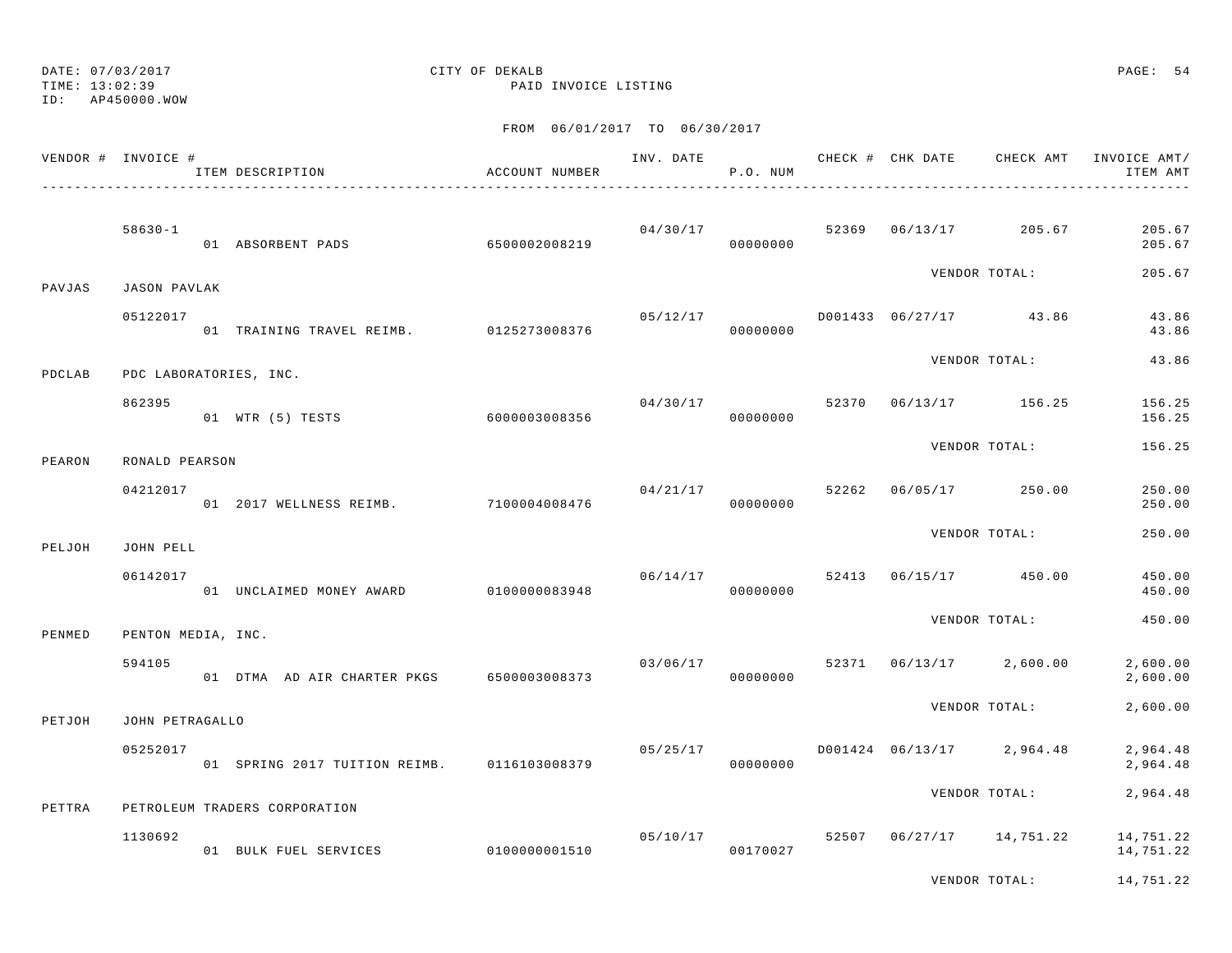TIME: 13:02:39 PAID INVOICE LISTING

ID: AP450000.WOW

### FROM 06/01/2017 TO 06/30/2017

| VENDOR # INVOICE # |           | ITEM DESCRIPTION                                           | ACCOUNT NUMBER                 |          | P.O. NUM             |       |                | INV. DATE 6 1999 CHECK # CHK DATE 6 CHECK AMT INVOICE AMT | ITEM AMT                  |
|--------------------|-----------|------------------------------------------------------------|--------------------------------|----------|----------------------|-------|----------------|-----------------------------------------------------------|---------------------------|
| PHYIMM             |           | PHYSICIANS IMMEDIATE CARE                                  |                                |          |                      |       |                |                                                           |                           |
|                    | 1508601   | 01 EMPLOYMENT SCREENING                                    | 0116103008333                  | 03/07/17 | 00000000             |       | 52508 06/27/17 | 427.00                                                    | 33.00<br>33.00            |
|                    | 1508617   | 01 EMPLOYMENT SCREENING                                    | 0116103008333                  | 03/08/17 | 00000000             | 52508 | 06/27/17       | 427.00                                                    | 33.00<br>33.00            |
|                    | 1508677   | 01 EMPLOYMENT SCREENING                                    | 0116103008333                  | 03/09/17 | 00000000             | 52508 | 06/27/17       | 427.00                                                    | 33.00<br>33.00            |
|                    | 1509722   | 01 EMPLOYMENT SCREENING                                    | 0116103008333                  | 03/13/17 | 00000000             | 52508 | 06/27/17       | 427.00                                                    | 33.00<br>33.00            |
|                    | 1509742   | 01 EMPLOYMENT SCREENING                                    | 0116103008333                  | 03/13/17 | 00000000             | 52508 | 06/27/17       | 427.00                                                    | 33.00<br>33.00            |
|                    | 1519507   | 01 EMPLOYMENT SCREENING                                    | 0116103008333                  | 04/07/17 | 00000000             | 52508 | 06/27/17       | 427.00                                                    | 33.00<br>33.00            |
|                    | 1520583   | 01 EMPLOYMENT SCREENING                                    | 0116103008333                  | 04/12/17 | 00000000             | 52508 | 06/27/17       | 427.00                                                    | 33.00<br>33.00            |
|                    | 1526003   | 01 EMPLOYMENT SCREENING                                    | 0116103008333                  | 04/27/17 | 00000000             | 52508 | 06/27/17       | 427.00                                                    | 163.00<br>163.00          |
|                    | 1526565   | 01 EMPLOYMENT SCREENING                                    | 0116103008333                  | 04/29/17 | 00000000             | 52508 | 06/27/17       | 427.00                                                    | 33.00<br>33.00            |
| POMPS              |           | POMP'S TIRE SERVICE INC                                    |                                |          |                      |       |                | VENDOR TOTAL:                                             | 427.00                    |
|                    | 330097052 | 01 ROAD SERVICE TIRE REPAIR<br>02 ROAD SERVICE TIRE REPAIR | 0130332008226<br>0130333008315 | 05/31/17 | 00000000<br>00000000 |       | 52509 06/27/17 | 439.39                                                    | 439.39<br>59.39<br>380.00 |
|                    | 640050655 | 01 (2) TIRES                                               | 0130332008226                  | 04/19/17 | 00000000             |       |                | 52372 06/13/17 760.80                                     | 760.80<br>760.80          |
| POTIND             |           | POTTERS INDUSTRIES LLC                                     |                                |          |                      |       |                | VENDOR TOTAL:                                             | 1,200.19                  |
|                    | 91094156  | 01 SAFETY MARKING SPHERES 0130332008228                    |                                | 05/03/17 | 00000000             |       |                | 52373 06/13/17 1,192.00                                   | 1,192.00<br>1,192.00      |

VENDOR TOTAL: 1,192.00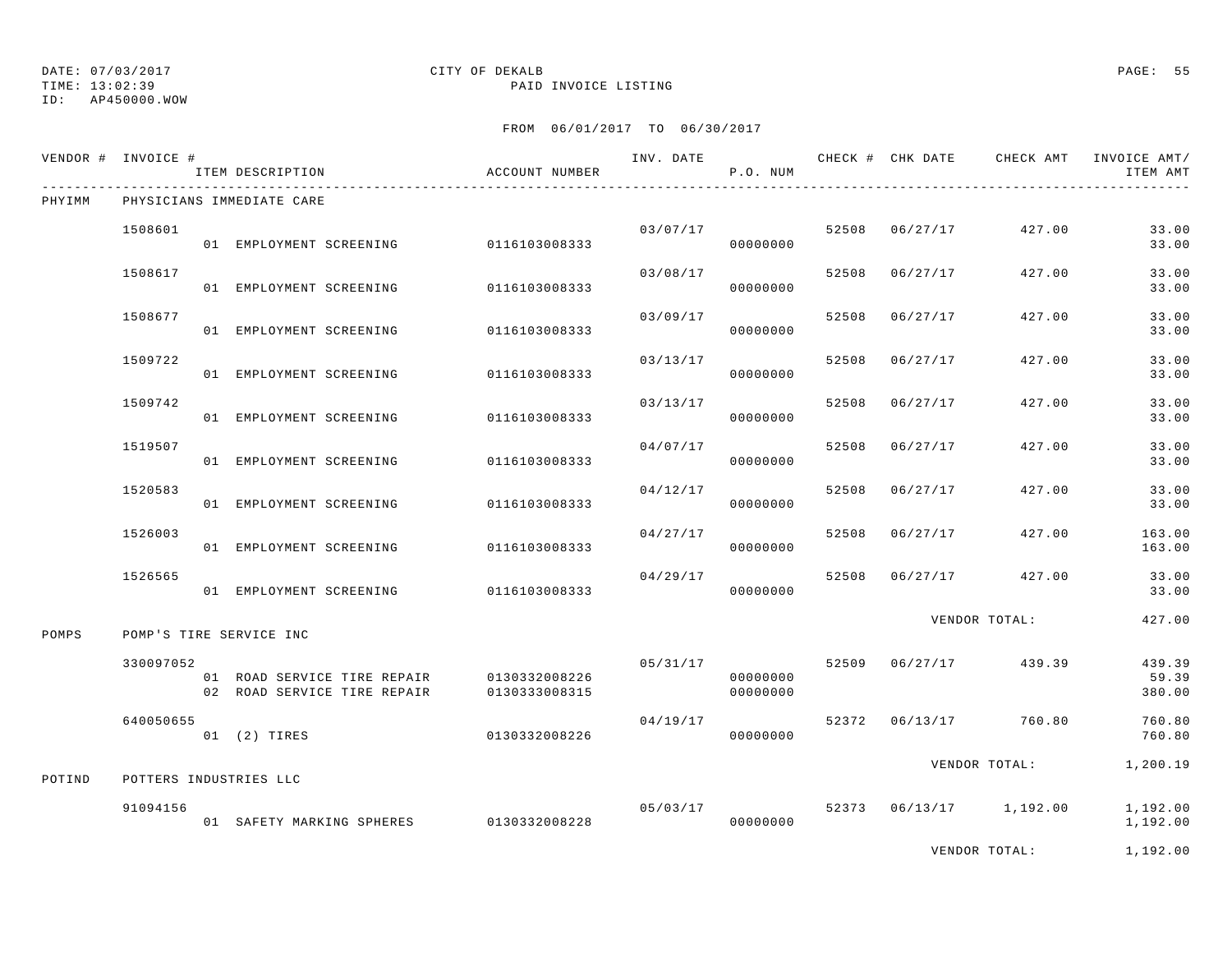TIME: 13:02:39 PAID INVOICE LISTING

ID: AP450000.WOW

|                | VENDOR # INVOICE #   | ITEM DESCRIPTION                                                       | ACCOUNT NUMBER                 |          | P.O. NUM                         |                |                                     | INV. DATE 6 7 CHECK # CHK DATE CHECK AMT INVOICE AMT/<br>ITEM AMT           |
|----------------|----------------------|------------------------------------------------------------------------|--------------------------------|----------|----------------------------------|----------------|-------------------------------------|-----------------------------------------------------------------------------|
| RAMGUZ         |                      | RAMIRO GUZMAN LANDSCAPING INC                                          |                                |          |                                  |                |                                     |                                                                             |
|                | 05102017             | 01 DEPOSIT FEE 600000002880<br>02 WATER USAGE<br>03 NON-RETURNED ITEMS | 6000000063444<br>6000000063445 |          | 00000000<br>00000000<br>00000000 |                |                                     | 05/10/17 52510 06/27/17 625.48 625.48<br>1,200.00<br>$-374.52$<br>$-200.00$ |
| RANCRI         | CRISTIANE RANDALL    |                                                                        |                                |          |                                  |                |                                     | VENDOR TOTAL: 625.48                                                        |
|                | 05252017             | 01 SPRING 2017 TUITION REIMB. 0116103008379                            |                                | 00000000 |                                  |                |                                     | 2,964.48<br>2,964.48                                                        |
| RAVMOB         | RAVE WIRELESS INC    |                                                                        |                                |          |                                  |                | VENDOR TOTAL:                       | 2,964.48                                                                    |
|                | INV-02545            | 01 EMERGENCY BROADCAST SYSTEM 0117124008450                            |                                |          | 00170016                         |                | $03/09/17$ 52374 06/13/17 11,500.00 | 11,500.00<br>11,500.00                                                      |
| <b>RAYOHER</b> | RAY O'HERRON CO INC  |                                                                        |                                |          |                                  |                | VENDOR TOTAL:                       | 11,500.00                                                                   |
|                | 1726241-IN           |                                                                        |                                | 05/09/17 |                                  |                | 52511 06/27/17 5,034.73             | 3,895.69                                                                    |
|                |                      |                                                                        |                                |          | 00000000                         |                |                                     | 3,895.69                                                                    |
|                | $1728624 - IN$       | 01 NEW SQUAD ACCESSORIES 5250006008521                                 |                                | 05/22/17 | 00000000                         |                | 52375 06/13/17 206.72               | 206.72<br>206.72                                                            |
|                | 1729384-IN           | 01 NEW SQUAD EQUIPMENT 5250006008521                                   |                                | 05/25/17 | 00000000                         | 52511 06/27/17 | 5,034.73                            | 457.72<br>457.72                                                            |
|                | 1731630-IN           | 01 NEW SQUAD EQUIPMENT 5250006008521                                   |                                | 06/07/17 | 00000000                         |                | 52511 06/27/17 5,034.73             | 681.32<br>681.32                                                            |
| REDROB         | ROBERT REDEL         |                                                                        |                                |          |                                  |                | VENDOR TOTAL:                       | 5, 241.45                                                                   |
|                | 05252017             | 01 SPRING 2017 TUITION REIMB. 0116103008379                            |                                |          | 00000000                         |                |                                     | 1,035.00<br>1,035.00                                                        |
|                | 06012017             | 01 SPRING 2017 TUITION REIMB. 0116103008379                            |                                | 06/01/17 | 00000000                         |                | D001434 06/27/17 1,035.00           | 1,035.00<br>1,035.00                                                        |
| REOU           | R-EQUIPMENT COM. LLC |                                                                        |                                |          |                                  |                |                                     | VENDOR TOTAL: 2,070.00                                                      |
|                | $03 - 82305$         |                                                                        |                                |          |                                  |                | $05/10/17$ 52376 $06/13/17$ 79.99   | 79.99                                                                       |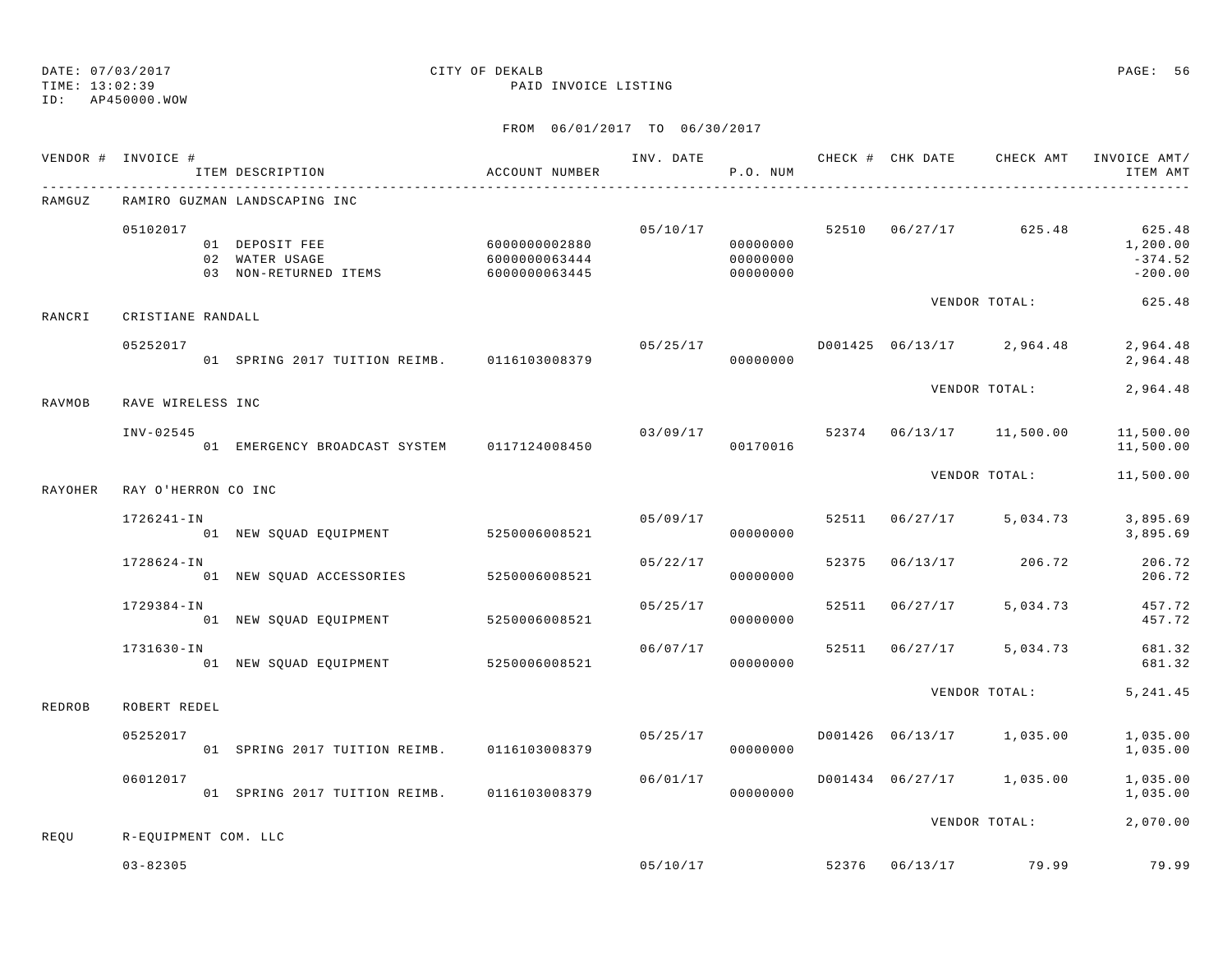## DATE: 07/03/2017 CITY OF DEKALB PAGE: 57

TIME: 13:02:39 PAID INVOICE LISTING

|        | VENDOR # INVOICE #    | ITEM DESCRIPTION                          | ACCOUNT NUMBER |          | P.O. NUM             |                |                                | INV. DATE 6 CHECK # CHK DATE CHECK AMT INVOICE AMT/<br>ITEM AMT |
|--------|-----------------------|-------------------------------------------|----------------|----------|----------------------|----------------|--------------------------------|-----------------------------------------------------------------|
|        | $03 - 82305$          | 01 PANAORAMIC CENTER MIRROR 0120222008226 |                |          | 05/10/17<br>00000000 |                | 52376 06/13/17 79.99           | 79.99<br>79.99                                                  |
|        | $03 - 83101$          | 01 CASE TRACTOR REPAIR 6500003008310      |                | 05/31/17 | 00000000             | 52512 06/27/17 | 506.46                         | 506.46<br>506.46                                                |
| RIGPOI | RIGHT POINTE, LLC     |                                           |                |          |                      |                | VENDOR TOTAL:                  | 586.45                                                          |
|        | 12158                 | 01 PROFLEX LIGHTS 6000002008228           |                |          | 05/24/17<br>00000000 |                | 52513 06/27/17 305.78          | 305.78<br>305.78                                                |
| RJBOW  |                       | R.J. BOWERS DISTRIBUTORS, INC.            |                |          |                      |                | VENDOR TOTAL:                  | 305.78                                                          |
|        | 0288204               | 01 EQUIP. MAINTENANCE                     | 6500003008313  |          | 01/27/17<br>00000000 |                | 52377 06/13/17 479.35          | 479.35<br>479.35                                                |
|        | 0289061               | 01 EQUIPMENT MAINTENANCE 6500003008310    |                | 05/17/17 | 00000000             |                | 52514 06/27/17 463.60          | 463.60<br>463.60                                                |
| RKDIX  | R.K. DIXON            |                                           |                |          |                      |                | VENDOR TOTAL:                  | 942.95                                                          |
|        | 1728324               | 01 TONER                                  | 0117122008285  |          | 05/16/17<br>00000000 |                | 52515 06/27/17 180.84          | 180.84<br>180.84                                                |
| ROCCEM |                       | ROCKFORD CEMENT PRODUCTS                  |                |          |                      |                | VENDOR TOTAL:                  | 180.84                                                          |
|        | 127146                | 01 (36) SPEEDCRETE 50# BAGS 0130332008233 |                |          | 00000000             |                | 05/05/17 52378 06/13/17 970.80 | 970.80<br>970.80                                                |
| ROMFIR | VILLAGE OF ROMEOVILLE |                                           |                |          |                      |                | VENDOR TOTAL:                  | 970.80                                                          |
|        | $2017 - 208$          | 01 COMPANY OFFICER ACADEMY                | 0125273008376  | 05/11/17 | 00000000             | 52379 06/13/17 | 600.00                         | 600.00<br>600.00                                                |
|        | $2017 - 228$          | 01 MNGMT/LDRSHP TRAINING 0125273008376    |                |          | 05/25/17<br>00000000 | 52516 06/27/17 | 345.00                         | 345.00<br>345.00                                                |
| ROYASP |                       | CURRAN CONTRACTING COMPANY                |                |          |                      |                | VENDOR TOTAL:                  | 945.00                                                          |
|        | 14388                 |                                           |                |          | 05/11/17             |                | 52380 06/13/17 3,060.00        | 3,060.00                                                        |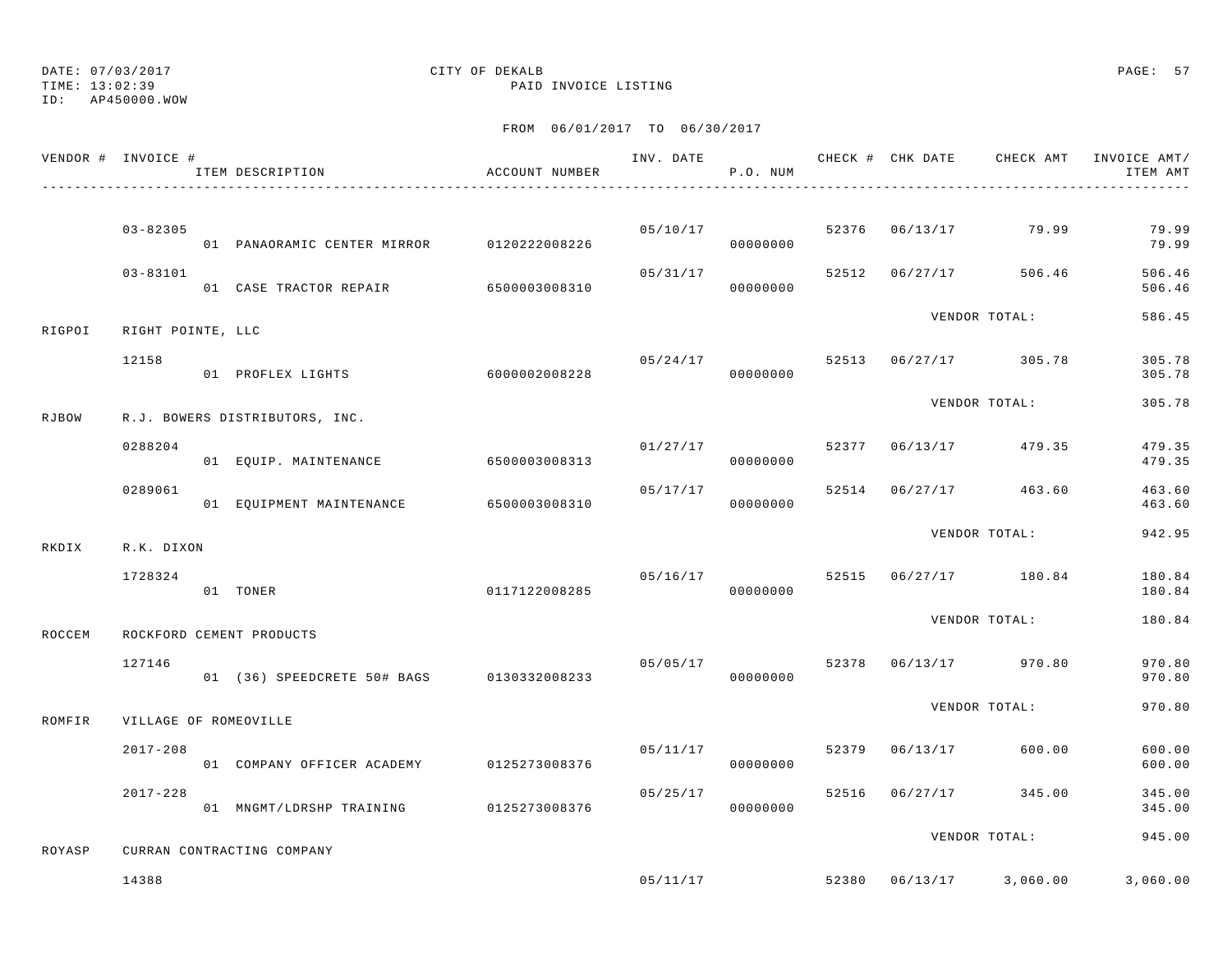## DATE: 07/03/2017 CITY OF DEKALB PAGE: 58

TIME: 13:02:39 PAID INVOICE LISTING

|        | VENDOR # INVOICE #   | ITEM DESCRIPTION                         | ACCOUNT NUMBER |          | P.O. NUM             |       |          | INV. DATE 6 CHECK # CHK DATE CHECK AMT INVOICE AMT/ | ITEM AMT              |
|--------|----------------------|------------------------------------------|----------------|----------|----------------------|-------|----------|-----------------------------------------------------|-----------------------|
|        | 14388                | 01 REPAIR TAXIWAY PAVEMENT 6500003008313 |                |          | 05/11/17<br>00000000 | 52380 |          | $06/13/17$ 3,060.00                                 | 3,060.00<br>3,060.00  |
| RPMRES | RPM RESTORATIONS     |                                          |                |          |                      |       |          | VENDOR TOTAL:                                       | 3,060.00              |
|        | 06022017             | 01 REPAIR DAMAGE - #310 7200004008472    |                | 06/02/17 | 00000000             | 52263 |          | 06/05/17 355.00                                     | 355.00<br>355.00      |
|        | 06142017             | 01 SQUAD #331 REPAIR                     | 7200004008472  | 06/14/17 | 00000000             |       |          | 52414 06/15/17 2,200.00                             | 2, 200.00<br>2,200.00 |
| RXAUTO |                      | RADIATOR EXPRESS & AUTO AIR              |                |          |                      |       |          | VENDOR TOTAL:                                       | 2,555.00              |
|        | 021652               | 01 VEHICLE MAINTENANCE                   | 6500003008315  | 04/24/17 | 00000000             | 52381 |          | 06/13/17 812.66                                     | 812.66<br>812.66      |
| SAFSUP |                      | EMERGENT SAFETY SUPPLY                   |                |          |                      |       |          | VENDOR TOTAL:                                       | 812.66                |
|        | 1902628565           | 01 CALIBRATION GAS                       | 0125272008240  | 05/24/17 | 00000000             |       |          | 52517 06/27/17 85.77                                | 85.77<br>85.77        |
| SCBAS  | SCBAS                |                                          |                |          |                      |       |          | VENDOR TOTAL:                                       | 85.77                 |
|        | 100310               | 01 AIR COMPRESSOR PARTS 0125273008311    |                | 05/11/17 | 00000000             | 52382 | 06/13/17 | 864.65                                              | 17.65<br>17.65        |
|        | 100311               | 01 AIR COMPRESSOR REPAIR                 | 0125273008311  | 05/11/17 | 00000000             | 52382 | 06/13/17 | 864.65                                              | 427.00<br>427.00      |
|        | 100343               | 01 QUARTERLY AIR TEST 0125273008311      |                | 05/16/17 | 00000000             | 52382 | 06/13/17 | 864.65                                              | 420.00<br>420.00      |
| SELPLU | SELDAL PLUMBING      |                                          |                |          |                      |       |          | VENDOR TOTAL:                                       | 864.65                |
|        | 3727                 | 01 BUILDING MAINTENANCE                  | 6500003008348  | 04/28/17 | 00000000             | 52383 |          | 06/13/17 208.65                                     | 208.65<br>208.65      |
| SERCON | SERVICE CONCEPTS INC |                                          |                |          |                      |       |          | VENDOR TOTAL:                                       | 208.65                |
|        | 19225                |                                          |                | 05/09/17 |                      | 52384 | 06/13/17 | 1,825.00                                            | 1,825.00              |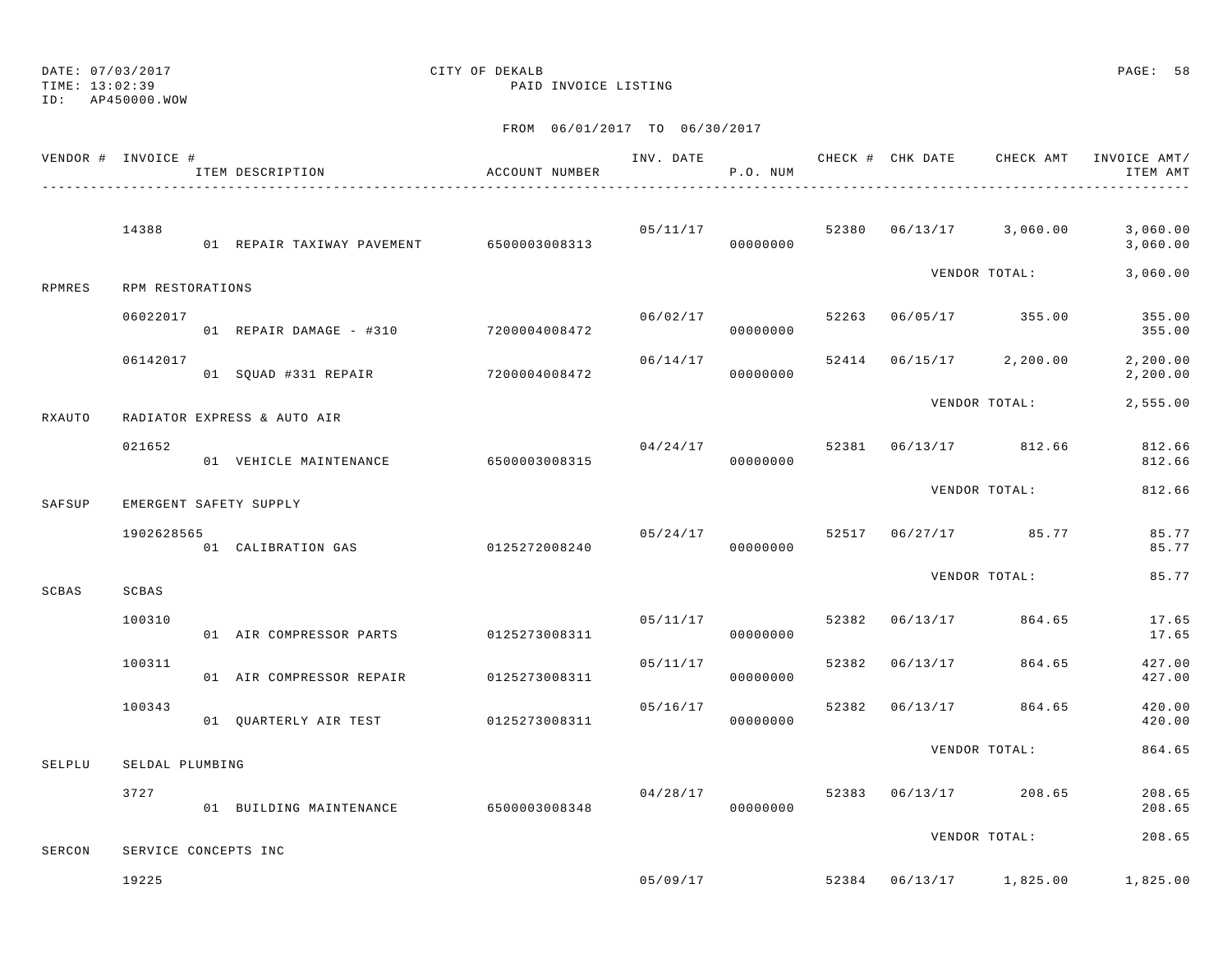TIME: 13:02:39 PAID INVOICE LISTING

ID: AP450000.WOW

|        | VENDOR # INVOICE #        | ITEM DESCRIPTION                                                                                                                                                                                                                                                     | ACCOUNT NUMBER<br>_______________________________                                                                                                                                       | INV. DATE | P.O. NUM                                                                                                                         |       |          |                            | CHECK # CHK DATE CHECK AMT INVOICE AMT/<br>ITEM AMT                                                                                            |
|--------|---------------------------|----------------------------------------------------------------------------------------------------------------------------------------------------------------------------------------------------------------------------------------------------------------------|-----------------------------------------------------------------------------------------------------------------------------------------------------------------------------------------|-----------|----------------------------------------------------------------------------------------------------------------------------------|-------|----------|----------------------------|------------------------------------------------------------------------------------------------------------------------------------------------|
|        | 19225                     | 01 BOILER BEARINGS                                                                                                                                                                                                                                                   | 0130323008311                                                                                                                                                                           | 05/09/17  | 00000000                                                                                                                         |       |          | 52384 06/13/17 1,825.00    | 1,825.00<br>1,825.00                                                                                                                           |
|        |                           |                                                                                                                                                                                                                                                                      |                                                                                                                                                                                         |           |                                                                                                                                  |       |          | VENDOR TOTAL:              | 1,825.00                                                                                                                                       |
| SHACOR | SHARE CORPORATION         |                                                                                                                                                                                                                                                                      |                                                                                                                                                                                         |           |                                                                                                                                  |       |          |                            |                                                                                                                                                |
|        | 19230                     | 01 WHOA NELLI, CITRA SOLVE                                                                                                                                                                                                                                           | 0130332008226                                                                                                                                                                           | 05/15/17  | 00000000                                                                                                                         | 52385 | 06/13/17 | 291.72                     | 291.72<br>291.72                                                                                                                               |
|        | 20582                     |                                                                                                                                                                                                                                                                      |                                                                                                                                                                                         | 05/26/17  |                                                                                                                                  | 52518 | 06/27/17 | 352.89                     | 352.89                                                                                                                                         |
|        |                           | 01 PEAPODS<br>02 PEAPODS                                                                                                                                                                                                                                             | 0130322008291<br>0130332008291                                                                                                                                                          |           | 00000000<br>00000000                                                                                                             |       |          |                            | 264.67<br>88.22                                                                                                                                |
|        |                           |                                                                                                                                                                                                                                                                      |                                                                                                                                                                                         |           |                                                                                                                                  |       |          | VENDOR TOTAL:              | 644.61                                                                                                                                         |
| SIKICH | SIKICH LLP                |                                                                                                                                                                                                                                                                      |                                                                                                                                                                                         |           |                                                                                                                                  |       |          |                            |                                                                                                                                                |
| SIMGRI | 297348<br>SIMPLEXGRINNELL | 01 FY16.5 AUDIT FEES<br>02 FY16.5 AUDIT FEES<br>03 FY16.5 AUDIT FEES<br>04 FY16.5 AUDIT FEES<br>05 FY16.5 AUDIT FEES<br>06 FY16.5 AUDIT FEES<br>07 FY16.5 AUDIT FEES<br>08 FY16.5 AUDIT FEES<br>09 FY16.5 AUDIT FEES<br>10 FY16.5 AUDIT FEES<br>11 FY16.5 AUDIT FEES | 0117113008342<br>0100000001265<br>1300003008342<br>1400003008342<br>1800003008342<br>0100000001265<br>6000003008342<br>6500003008342<br>0100000001265<br>0100000001265<br>0100000001265 | 04/30/17  | 00000000<br>00000000<br>00000000<br>00000000<br>00000000<br>00000000<br>00000000<br>00000000<br>00000000<br>00000000<br>00000000 | 52386 | 06/13/17 | 18,500.00<br>VENDOR TOTAL: | 18,500.00<br>5,670.00<br>735.00<br>525.00<br>210.00<br>105.00<br>210.00<br>1,365.00<br>630.00<br>1,050.00<br>4,000.00<br>4,000.00<br>18,500.00 |
|        | 83607149                  | 01 PROGRAMMED ZONE WIRES 0130333008311                                                                                                                                                                                                                               |                                                                                                                                                                                         | 04/20/17  | 00000000                                                                                                                         | 52387 |          | 06/13/17 683.00            | 683.00<br>683.00                                                                                                                               |
| SIRFIN |                           | SIRCHIE ACQUISITIONS COMPANY                                                                                                                                                                                                                                         |                                                                                                                                                                                         |           |                                                                                                                                  |       |          | VENDOR TOTAL:              | 683.00                                                                                                                                         |
|        | 0302671-IN                | 01 EVIDENCE SUPPLIES                                                                                                                                                                                                                                                 | 0120222008242                                                                                                                                                                           | 05/28/17  | 00000000                                                                                                                         | 52519 | 06/27/17 | 399.80                     | 399.80<br>399.80                                                                                                                               |
| SMIJER | JEROME SMITH              |                                                                                                                                                                                                                                                                      |                                                                                                                                                                                         |           |                                                                                                                                  |       |          | VENDOR TOTAL:              | 399.80                                                                                                                                         |
|        |                           |                                                                                                                                                                                                                                                                      |                                                                                                                                                                                         |           |                                                                                                                                  |       |          |                            |                                                                                                                                                |
|        | 06012017                  |                                                                                                                                                                                                                                                                      |                                                                                                                                                                                         | 06/01/17  |                                                                                                                                  |       |          | D001435 06/27/17 85.60     | 85.60                                                                                                                                          |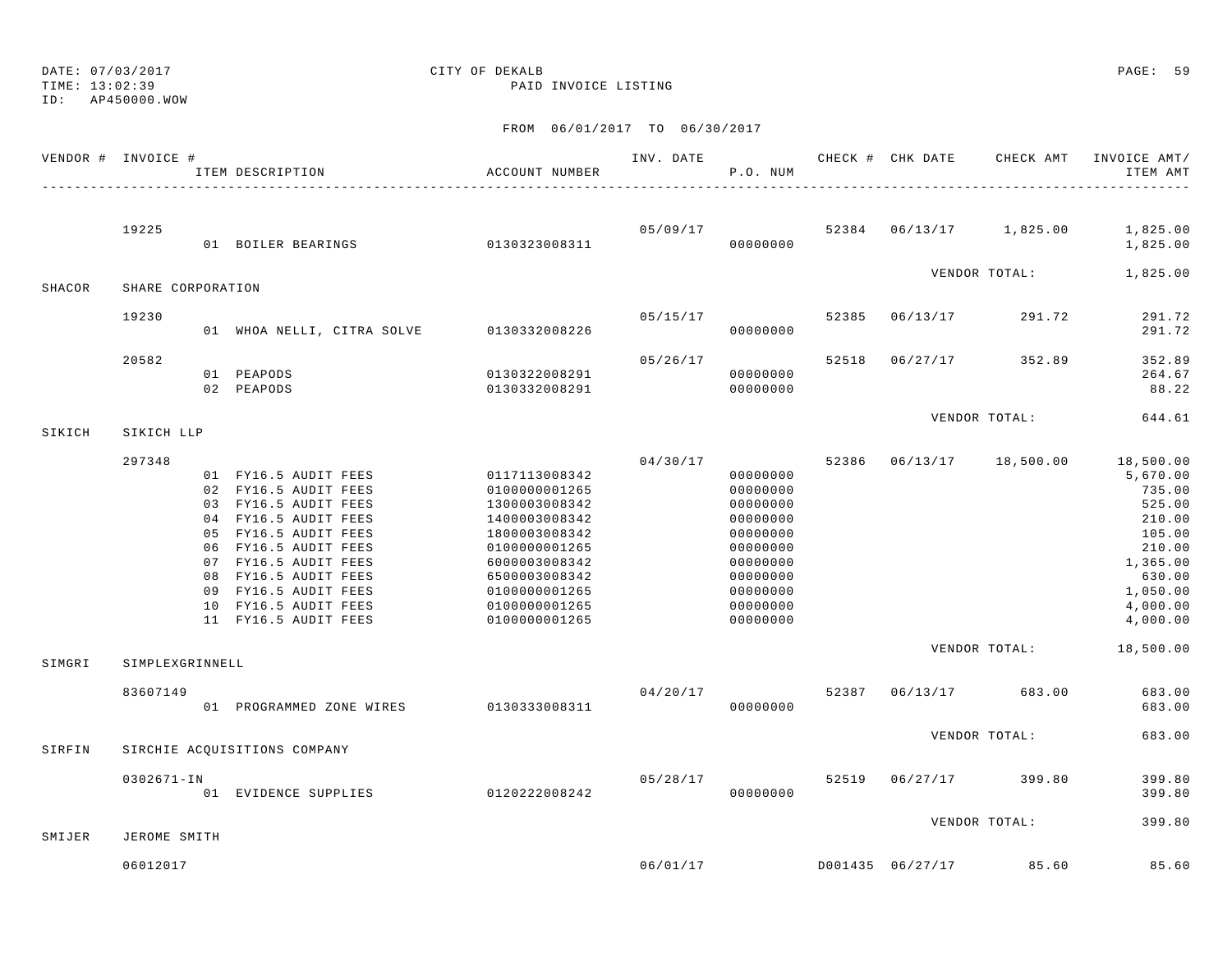TIME: 13:02:39 PAID INVOICE LISTING

ID: AP450000.WOW

|        | VENDOR # INVOICE # | ITEM DESCRIPTION                               | ACCOUNT NUMBER |          | P.O. NUM                   | INV. DATE CHECK # CHK DATE       | CHECK AMT                          | INVOICE AMT/<br>ITEM AMT |
|--------|--------------------|------------------------------------------------|----------------|----------|----------------------------|----------------------------------|------------------------------------|--------------------------|
|        | 06012017           | 01 TRAINING MILEAGE REIMB. 0110103008376       |                | 06/01/17 | 00000000                   |                                  | D001435 06/27/17 85.60             | 85.60<br>85.60           |
| SNAIND | SNAP-ON INDUSTRIAL |                                                |                |          |                            |                                  | VENDOR TOTAL:                      | 85.60                    |
|        | ARV/32544129       | 01 ELECTRIC TORQUE TOOL 0130332008295          |                |          | 00000000                   |                                  | $05/12/17$ 52520 $06/27/17$ 365.26 | 365.26<br>365.26         |
| SOS    |                    | ILLINOIS SECRETARY OF STATE                    |                |          |                            |                                  | VENDOR TOTAL:                      | 365.26                   |
|        | 06012017           | 01 TITLE TRANSFER, PLATES 0120212008243        |                | 06/01/17 | 00000000                   | 52272 06/09/17 103.00            |                                    | 103.00<br>103.00         |
| SPAFAI |                    | SPARROWHAWK FAIRVIEW LLC                       |                |          |                            |                                  | VENDOR TOTAL:                      | 103.00                   |
|        | 06022017           | 01 RFND OVRPMT PRMT #2016-0442/3 6000000043258 |                |          | 06/02/17 52521<br>00000000 |                                  | $06/27/17$ 2,534.00                | 2,534.00<br>2,534.00     |
| SRFCON |                    | SRF CONSULTING GROUP INC                       |                |          |                            |                                  | VENDOR TOTAL:                      | 2,534.00                 |
|        | $09425.00 - 8$     | 01 2016 TRANSIT DEVELOPMENT PLAN 0920003008399 |                |          | 05/31/17<br>00000000       |                                  | 52522 06/27/17 2,141.95            | 2,141.95<br>2, 141.95    |
| STAEQU |                    | STANDARD EQUIPMENT COMPANY                     |                |          |                            |                                  | VENDOR TOTAL:                      | 2,141.95                 |
|        | C22839             | 01 BROOM REFILL                                | 0130332008226  |          | 00000000                   |                                  | $06/01/17$ 52523 06/27/17 835.60   | 835.60<br>835.60         |
| STOLAU | LAUREN STOTT       |                                                |                |          |                            |                                  | VENDOR TOTAL:                      | 835.60                   |
|        | 05242017           | 01 TRAINING MILEAGE REIMB.                     | 0115153008376  | 05/24/17 | 00000000                   | D001436 06/27/17 123.05          |                                    | 123.05<br>123.05         |
|        | 06012017           | 01 INTERN LUNCHEON REIMB. 0115153008306        |                | 06/01/17 | 00000000                   | D001436 06/27/17 40.66           |                                    | 40.66<br>40.66           |
|        |                    |                                                |                |          |                            |                                  | VENDOR TOTAL:                      | 163.71                   |
| STRGAR | 04242017           | STRAN'S GARDEN CENTER                          |                |          |                            | $04/24/17$ 52388 06/13/17 790.00 |                                    | 790.00                   |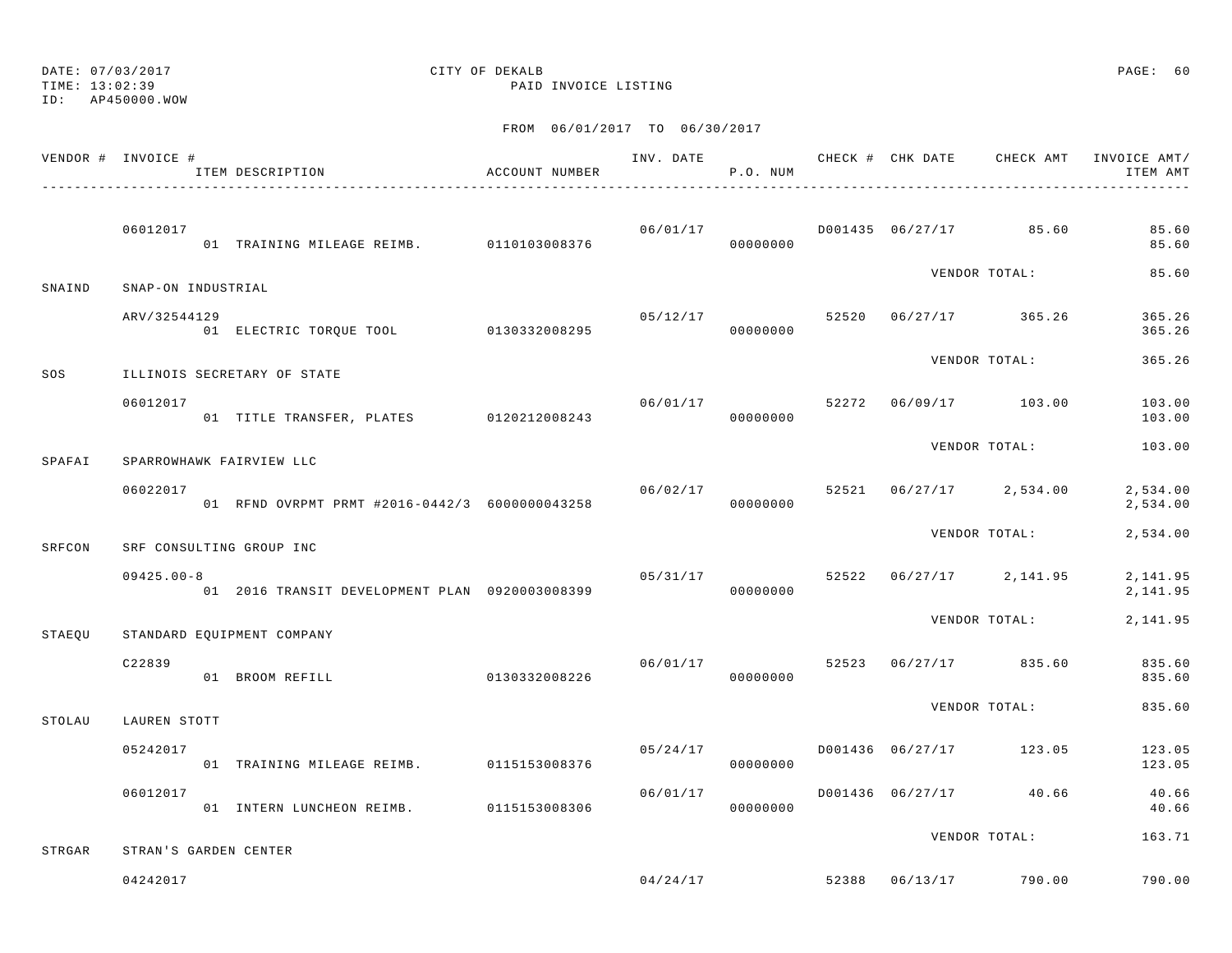TIME: 13:02:39 PAID INVOICE LISTING

ID: AP450000.WOW

|        | VENDOR # INVOICE #    | ITEM DESCRIPTION                               | ACCOUNT NUMBER |          | P.O. NUM             |       | INV. DATE 6 CHECK # CHK DATE CHECK AMT INVOICE AMT/ | ITEM AMT                 |
|--------|-----------------------|------------------------------------------------|----------------|----------|----------------------|-------|-----------------------------------------------------|--------------------------|
|        | 04242017              | 0130333008386<br>01 (2) TREES                  |                |          |                      |       | $04/24/17$ $52388$ $06/13/17$ $790.00$              | 790.00<br>790.00         |
| STRSAL |                       | STYKER SALES CORPORATION                       |                |          |                      |       | VENDOR TOTAL:                                       | 790.00                   |
|        | 2144484M              | 01 ANKLE RESTRAINTS                            | 0125272008241  | 04/04/17 | 00000000             | 52389 | 06/13/17 210.66                                     | 71.61<br>71.61           |
|        | 2149345M              | 0125272008241<br>01 RESTRAINTS                 |                | 04/11/17 | 00000000             | 52389 | 06/13/17 210.66                                     | 139.05<br>139.05         |
| SUMENV | SUMMIT ENVIRONMENTAL  |                                                |                |          |                      |       | VENDOR TOTAL:                                       | 210.66                   |
|        | 156723                | 01 RADIUM WASTE ANALYSIS 6000003008356         |                | 05/10/17 | 00000000             | 52390 | 06/13/17 275.47                                     | 275.47<br>275.47         |
| SUPBUS |                       | SUPERIOR BUSINESS FORMS INC                    |                |          |                      |       | VENDOR TOTAL:                                       | 275.47                   |
|        | 1617914               | 01 CRIME PREVENTION CARDS                      | 0120252008202  | 05/08/17 | 00000000             |       | 52391 06/13/17 194.00                               | 194.00<br>194.00         |
| SUPDIE | SUPERIOR DIESEL, INC. |                                                |                |          |                      |       | VENDOR TOTAL:                                       | 194.00                   |
|        | $W1 - 10050$          | 01/26/17<br>01 REPAIR FUEL LEAK 0125273008315  |                | 05/26/17 | 00000000             |       | 52524 06/27/17 771.77                               | 771.77<br>771.77         |
| SYNNET | SYNDEO NETWORKS, INC. |                                                |                |          |                      |       | VENDOR TOTAL:                                       | 771.77                   |
|        | 6139                  | 01 PURCHASE SERVER                             | 5355003008310  |          | 03/01/17<br>00170010 | 52392 | $06/13/17$ 5,937.00                                 | 5,937.00<br>5,937.00     |
|        | 6831                  | 01 PS SERVER AND STORAGE PROJECT 5355003008310 |                | 06/02/17 | 00170044             | 52525 | 06/27/17 148,324.28                                 | 146,464.28<br>146,464.28 |
|        | 6922                  | 01 MONTHLY PRO SRVCS - JUNE 17 0117122008285   |                | 06/02/17 | 00000000             |       | 52525 06/27/17 148,324.28 1,860.00                  | 1,860.00                 |
| TANINC | TANKOLOGY INC         |                                                |                |          |                      |       | VENDOR TOTAL: 154,261.28                            |                          |
|        | MW2-6282652           |                                                |                |          | 05/15/17             |       | 52526 06/27/17 613.50                               | 613.50                   |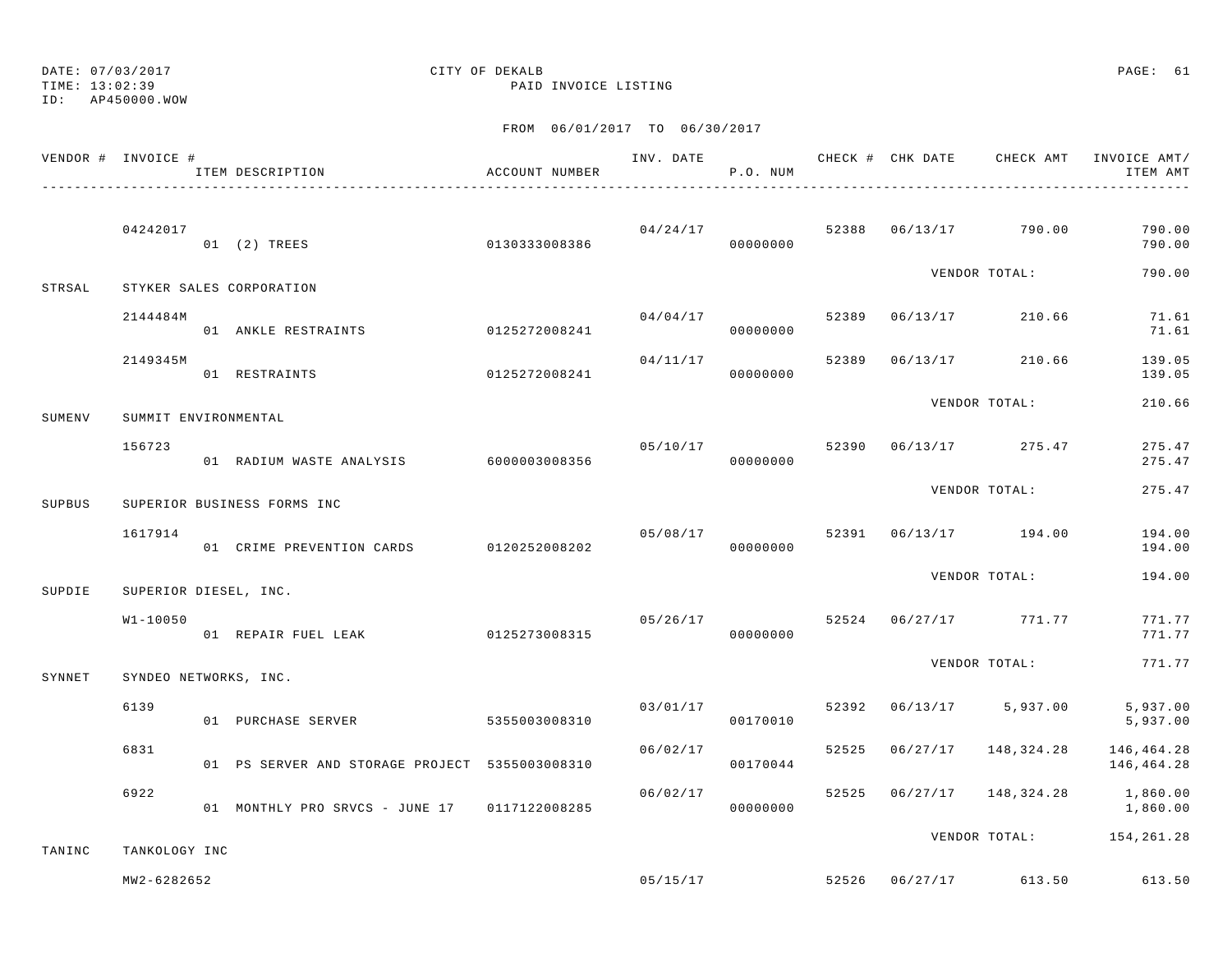TIME: 13:02:39 PAID INVOICE LISTING

ID: AP450000.WOW

|        | VENDOR # INVOICE # | ITEM DESCRIPTION                                                                         | ACCOUNT NUMBER                 |          | P.O. NUM                         |       |          |                         | INV. DATE 6 1999 CHECK # CHK DATE 6 CHECK AMT INVOICE AMT<br>ITEM AMT |
|--------|--------------------|------------------------------------------------------------------------------------------|--------------------------------|----------|----------------------------------|-------|----------|-------------------------|-----------------------------------------------------------------------|
|        | MW2-6282652        | 01 FUEL FARM TANK INSPECTION 6500003008311                                               |                                |          | 05/15/17<br>00000000             |       |          | 52526 06/27/17 613.50   | 613.50<br>613.50                                                      |
| TDRCON | TDR CONTRACTING    |                                                                                          |                                |          |                                  |       |          | VENDOR TOTAL:           | 613.50                                                                |
|        | 1279               | 01 WINDOW TINT                                                                           | 0120212008219                  |          | 03/01/17<br>00000000             |       |          | 52393 06/13/17 260.00   | 260.00<br>260.00                                                      |
| TECTHE |                    | TECHNICAL THEATRE SERVICES INC                                                           |                                |          |                                  |       |          | VENDOR TOTAL:           | 260.00                                                                |
|        | 8640               | 01 EGYPTIAN THEATRE IMPROVEMENTS 1300006508624                                           |                                |          | 04/25/17<br>00000000             | 52394 |          | $06/13/17$ 3, 134.00    | 332.00<br>332.00                                                      |
|        | 8643               | 01 EGYPTIAN THEATRE IMPROVEMENTS 1300006508624                                           |                                | 05/01/17 | 00000000                         |       |          | 52394 06/13/17 3,134.00 | 2,802.00<br>2,802.00                                                  |
| TERSUP | TERMINAL SUPPLY CO |                                                                                          |                                |          |                                  |       |          | VENDOR TOTAL:           | 3,134.00                                                              |
|        | $22818 - 00$       | 01 ELECTRICAL SUPPLIES 0130332008226<br>02 ELECTRICAL SUPPLIES<br>03 ELECTRICAL SUPPLIES | 6000002008226<br>0120222008226 | 05/19/17 | 00000000<br>00000000<br>00000000 |       |          | 52527 06/27/17 733.25   | 733.25<br>244.42<br>244.42<br>244.41                                  |
| TIPEMI | EMILY TIPPS        |                                                                                          |                                |          |                                  |       |          | VENDOR TOTAL:           | 733.25                                                                |
|        | 05232017           | 01 UNIFORM PURCHASE REIMB. 0120212008270                                                 |                                | 05/23/17 | 00000000                         |       |          | D001437 06/27/17 65.18  | 65.18<br>65.18                                                        |
| TRAANA |                    | TRAFFIC ANALYSIS & DESIGN, INC                                                           |                                |          |                                  |       |          | VENDOR TOTAL:           | 65.18                                                                 |
|        | 11504              | 01 DSATS 2017 TRAFFIC COUNTS 0910003008399                                               |                                | 04/30/17 | 00170037                         | 52395 |          | 06/13/17 23,210.00      | 23, 210.00<br>23, 210.00                                              |
| TSYS   | TSYS               |                                                                                          |                                |          |                                  |       |          | VENDOR TOTAL:           | 23, 210.00                                                            |
|        | 05312017           | 01 CREDIT CARD FEES 4878-MAY 2017 6000003008342                                          |                                | 05/31/17 | 00000000                         | 1119  |          | $06/27/17$ 3,397.64     | 287.26<br>287.26                                                      |
|        | 05312017A          |                                                                                          |                                | 05/31/17 |                                  | 1119  | 06/27/17 | 3,397.64                | 508.43                                                                |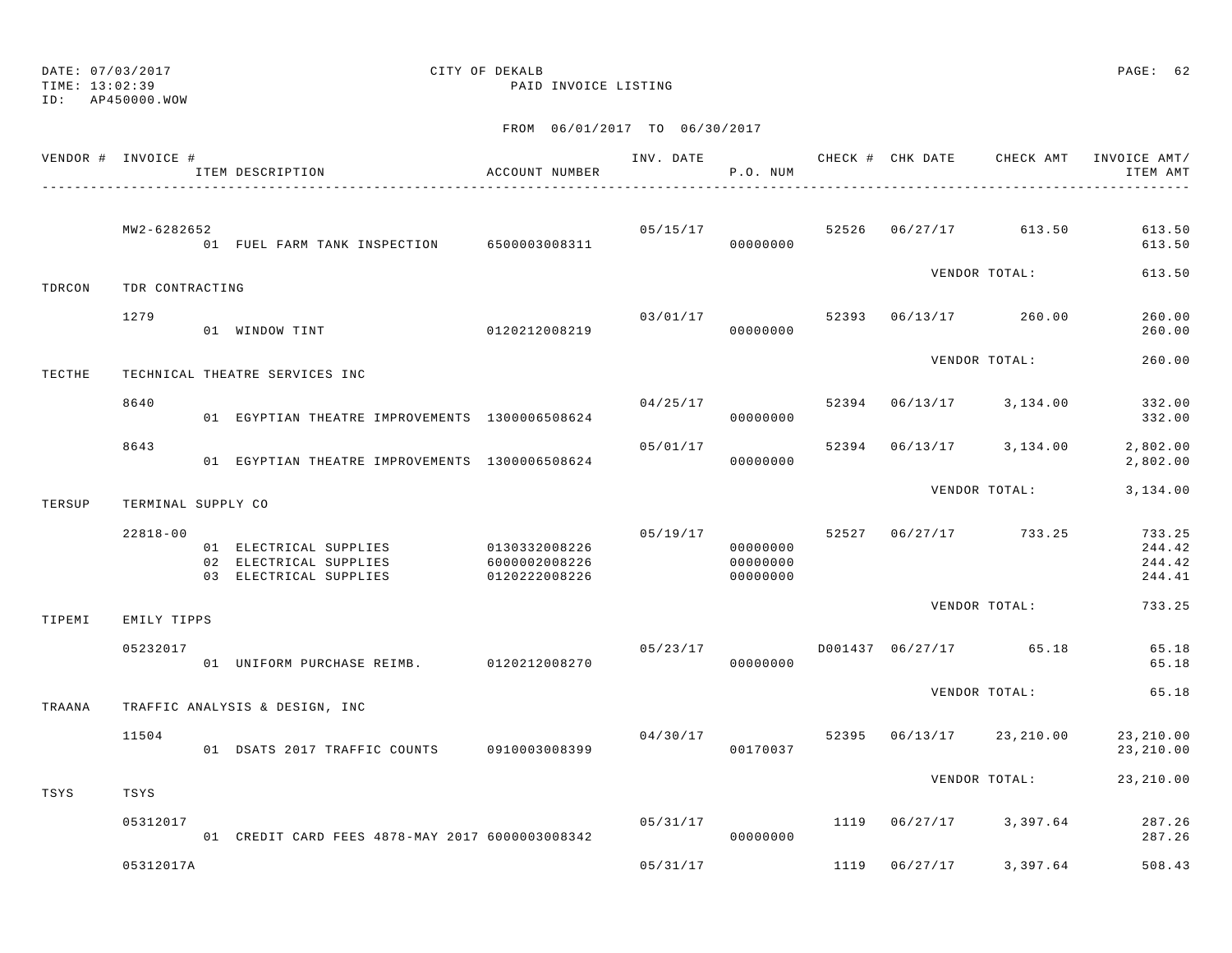## DATE: 07/03/2017 CITY OF DEKALB PAGE: 63

TIME: 13:02:39 PAID INVOICE LISTING

|          | VENDOR # INVOICE #     | ITEM DESCRIPTION                                 | ACCOUNT NUMBER                 |          | P.O. NUM             |       |          |                        | INV. DATE 6 1999 CHECK # CHK DATE 6 CHECK AMT INVOICE AMT<br>ITEM AMT |
|----------|------------------------|--------------------------------------------------|--------------------------------|----------|----------------------|-------|----------|------------------------|-----------------------------------------------------------------------|
|          | 05312017A              | 01 CREDIT CARD FEES 9097-MAY 2017 6000003008342  |                                |          | 05/31/17<br>00000000 |       |          | 1119 06/27/17 3,397.64 | 508.43<br>508.43                                                      |
|          | 05312017B              | 01 CREDIT CARD FEES 9110-MAY 2017 6000003008342  |                                | 05/31/17 | 00000000             |       |          | 1119 06/27/17 3,397.64 | 2,601.95<br>2,601.95                                                  |
| UNIPRO   | UNIQUE PRODUCTS        |                                                  |                                |          |                      |       |          | VENDOR TOTAL:          | 3,397.64                                                              |
|          | 326939                 | 01 RIDER SCRUBBER - LEASE 6500006008597          |                                | 04/28/17 | 00000000             | 52396 |          | 06/13/17 1,030.00      | 1,030.00<br>1,030.00                                                  |
| UNIREN   | UNITED RENTALS         |                                                  |                                |          |                      |       |          | VENDOR TOTAL:          | 1,030.00                                                              |
|          | 146264545-001          | 01 GLASSES                                       | 6000002008270                  | 05/02/17 | 00000000             |       |          | 52397 06/13/17 66.78   | 66.78<br>66.78                                                        |
|          | 146841911-001          | 01 EXCAVATION SAFETY COURSE                      | 6000003008376                  | 05/22/17 | 00000000             | 52528 | 06/27/17 | 250.00                 | 250.00<br>250.00                                                      |
| UOFILLSP | UNIVERSITY OF ILLINOIS |                                                  |                                |          |                      |       |          | VENDOR TOTAL:          | 316.78                                                                |
|          | UFINX750               | 01 COMPANY OFFICER COURSE                        | 0125273008376                  | 05/17/17 | 00000000             | 52529 |          | 06/27/17 1,400.00      | 1,050.00<br>1,050.00                                                  |
|          | UFINX788               | 01 INSPECTOR COURSE                              | 0125273008376                  | 05/22/17 | 00000000             | 52529 | 06/27/17 | 1,400.00               | 250.00<br>250.00                                                      |
|          | UPIN8791               | 01 MFI RECERTIFICATION<br>02 MFI RECERTIFICATION | 0120253008376<br>0120223008376 | 05/15/17 | 00000000<br>00000000 | 52529 |          | 06/27/17 1,400.00      | 100.00<br>50.00<br>50.00                                              |
| UPS      | UNITED PARCEL SERVICE  |                                                  |                                |          |                      |       |          | VENDOR TOTAL:          | 1,400.00                                                              |
|          | 00007WX103167          | 01 FREIGHT<br>02 FREIGHT                         | 0125263008305<br>6000003008305 | 04/22/17 | 00000000<br>00000000 | 52398 | 06/13/17 | 52.69                  | 25.28<br>11.58<br>13.70                                               |
|          | 00007WX103177          | 01 FREIGHT<br>02 FREIGHT                         | 0125263008305<br>6000003008305 | 04/29/17 | 00000000<br>00000000 | 52398 | 06/13/17 | 52.69                  | 10.66<br>3.64<br>7.02                                                 |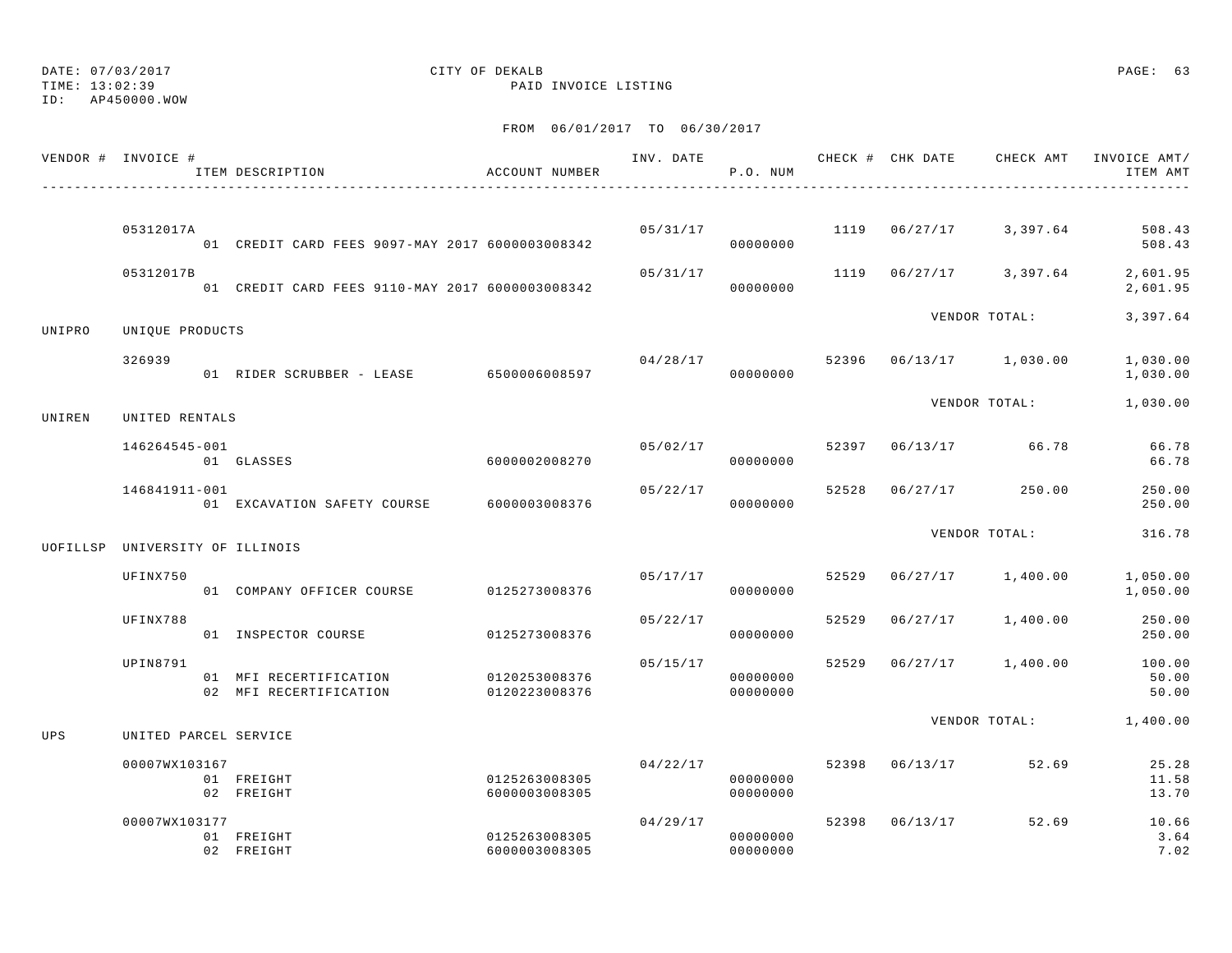TIME: 13:02:39 PAID INVOICE LISTING

ID: AP450000.WOW

|            | VENDOR # INVOICE #      | ITEM DESCRIPTION                               | ACCOUNT NUMBER | INV. DATE | P.O. NUM |       | CHECK # CHK DATE | CHECK AMT           | INVOICE AMT/<br>ITEM AMT       |
|------------|-------------------------|------------------------------------------------|----------------|-----------|----------|-------|------------------|---------------------|--------------------------------|
|            | 00007WX103187           | 01 FREIGHT                                     | 0125263008305  | 05/01/17  | 00000000 |       | 52398 06/13/17   | 52.69               | 16.75<br>4.03                  |
|            |                         | 02 FREIGHT                                     | 0130332008230  |           | 00000000 |       |                  |                     | 9.72                           |
|            |                         | 03 FREIGHT                                     | 6000003008305  |           | 00000000 |       |                  |                     | 3.00                           |
|            | 00007WX103217           |                                                |                | 05/27/17  |          | 52530 |                  | $06/27/17$ 35.52    | 10.31                          |
|            |                         | 01 KNOX ITEM POSTAGE 0125263008305             |                |           | 00000000 |       |                  |                     | 10.31                          |
|            | 0007WX103197            |                                                |                | 05/13/17  |          | 52530 |                  | $06/27/17$ 35.52    | 25.21                          |
|            |                         | 01 POLARA ITEM POSTAGE                         | 0130332008230  |           | 00000000 |       |                  |                     | 22.21                          |
|            |                         | 02 WEEKLY PRINTER FEE                          | 6000003008305  |           | 00000000 |       |                  |                     | 3.00                           |
|            |                         |                                                |                |           |          |       |                  | VENDOR TOTAL:       | 88.21                          |
| USBANK     |                         | U.S. BANK NATIONAL ASSOCIATION                 |                |           |          |       |                  |                     |                                |
|            | 331206763               |                                                |                | 05/19/17  |          | 52258 |                  |                     | $06/02/17$ 2, 196.51 2, 196.51 |
|            |                         | 01 COPIER LEASE AGREEMENT                      | 0120223008310  |           | 00000000 |       |                  |                     | 93.76                          |
|            |                         | 02 COPIER LEASE AGREEMENT                      | 0120223008310  |           | 00000000 |       |                  |                     | 326.22                         |
|            |                         | 03 COPIER LEASE AGREEMENT                      | 0115153008310  |           | 00000000 |       |                  |                     | 104.97                         |
|            |                         | 04 COPIER LEASE AGREEMENT                      | 0117123008310  |           | 00000000 |       |                  |                     | 104.97                         |
|            | 0.5                     | COPIER LEASE AGREEMENT                         | 0117123008310  |           | 00000000 |       |                  |                     | 253.68                         |
|            |                         | 06 COPIER LEASE AGREEMENT                      | 6500006008597  |           | 00000000 |       |                  |                     | 133.37                         |
|            | 0.7                     | COPIER LEASE AGREEMENT                         | 0120223008310  |           | 00000000 |       |                  |                     | 92.29                          |
|            | 08                      | COPIER LEASE AGREEMENT                         | 0120223008310  |           | 00000000 |       |                  |                     | 92.29                          |
|            | 09                      | COPIER LEASE AGREEMENT                         | 0125263008330  |           | 00000000 |       |                  |                     | 92.29                          |
|            | 10                      | COPIER LEASE AGREEMENT                         | 0120223008310  |           | 00000000 |       |                  |                     | 9.36                           |
|            | 11                      | COPIER LEASE AGREEMENT                         | 0120223008310  |           | 00000000 |       |                  |                     | 9.36                           |
|            |                         | 12 COPIER LEASE AGREEMENT                      | 0125263008330  |           | 00000000 |       |                  |                     | 9.36                           |
|            |                         | 13 COPIER LEASE AGREEMENT                      | 0125263008330  |           | 00000000 |       |                  |                     | 99.90                          |
|            |                         | 14 COPIER LEASE AGREEMENT                      | 0125263008330  |           | 00000000 |       |                  |                     | 99.90                          |
|            |                         | 15 COPIER LEASE AGREEMENT                      | 0120223008310  |           | 00000000 |       |                  |                     | 147.75                         |
|            |                         | 16 COPIER LEASE AGREEMENT                      | 0115153008310  |           | 00000000 |       |                  |                     | 95.00                          |
|            |                         | 17 COPIER LEASE AGREEMENT                      | 0115153008310  |           | 00000000 |       |                  |                     | 95.00                          |
|            |                         | 18 COPIER LEASE AGREEMENT                      | 0130333008310  |           | 00000000 |       |                  |                     | 95.00                          |
|            |                         | 19 COPIER LEASE AGREEMENT                      | 0117123008310  |           | 00000000 |       |                  |                     | 242.04                         |
|            | 332503275               |                                                |                | 06/05/17  |          | 52415 | 06/15/17         | 501.03              | 501.03                         |
|            |                         | 01 COPIER CONTRACT 5000326508 0125263008330    |                |           | 00000000 |       |                  |                     | 501.03                         |
|            |                         |                                                |                |           |          |       |                  | VENDOR TOTAL:       | 2,697.54                       |
| <b>VAC</b> | VOLUNTARY ACTION CENTER |                                                |                |           |          |       |                  |                     |                                |
|            | 06082017                |                                                |                |           | 06/08/17 | 52554 |                  | 06/28/17 191,876.68 | 191,876.68                     |
|            |                         | 01 OPERATING ASSISTANCE - MAY 17 0920003008399 |                |           | 00000000 |       |                  |                     | 191,876.68                     |
|            |                         |                                                |                |           |          |       |                  | VENDOR TOTAL:       | 191,876.68                     |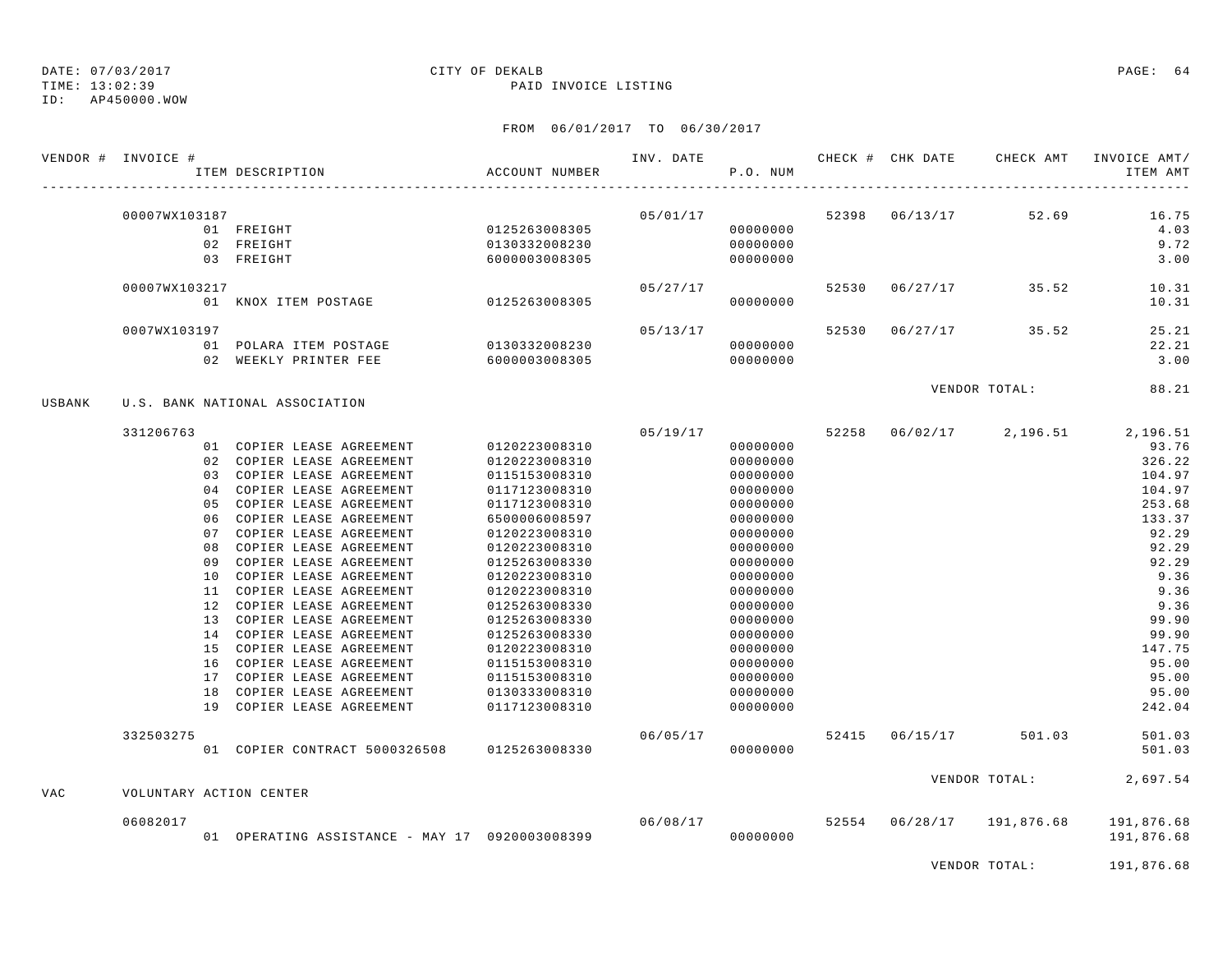TIME: 13:02:39 PAID INVOICE LISTING

ID: AP450000.WOW

|        | VENDOR # INVOICE # | ITEM DESCRIPTION                                                 | ACCOUNT NUMBER                 | INV. DATE | P.O. NUM             |       |                | CHECK # CHK DATE CHECK AMT | INVOICE AMT/<br>ITEM AMT |
|--------|--------------------|------------------------------------------------------------------|--------------------------------|-----------|----------------------|-------|----------------|----------------------------|--------------------------|
| VERLON | VERIZON BUSINESS   |                                                                  |                                |           |                      |       |                |                            |                          |
|        | 98309855           |                                                                  |                                | 06/01/17  |                      |       | 52531 06/27/17 | 243.06                     | 243.06                   |
|        |                    | 01 VERIZON LONG DISTANCE                                         | 0117123008337                  |           | 00000000             |       |                |                            | 4.86                     |
|        |                    | 02 VERIZON LONG DISTANCE                                         | 0117123008337                  |           | 00000000             |       |                |                            | 2.43                     |
|        |                    | 03 VERIZON LONG DISTANCE                                         | 0117123008337                  |           | 00000000             |       |                |                            | 209.03                   |
|        |                    | 04 VERIZON LONG DISTANCE                                         | 6500003008337                  |           | 00000000             |       |                |                            | 7.29                     |
|        |                    | 05 VERIZON LONG DISTANCE                                         | 0125263008337                  |           | 00000000             |       |                |                            | 3.64                     |
|        |                    | 06 VERIZON LONG DISTANCE                                         | 0120213008337                  |           | 00000000             |       |                |                            | 3.64                     |
|        |                    | 07 VERIZON LONG DISTANCE                                         | 0130313008337                  |           | 00000000             |       |                |                            | 2.43                     |
|        |                    | 08 VERIZON LONG DISTANCE                                         | 0117123008337                  |           | 00000000             |       |                |                            | 9.74                     |
| VERWIR | VERIZON WIRELESS   |                                                                  |                                |           |                      |       |                | VENDOR TOTAL:              | 243.06                   |
|        | 9785929630         |                                                                  |                                | 05/16/17  |                      | 52532 | 06/27/17       | 80.13                      | 80.13                    |
|        |                    | 01 AMBULANCE TELEMENTARY 0125263008337                           |                                |           | 00000000             |       |                |                            | 80.13                    |
|        | 9786948209         |                                                                  |                                | 06/04/17  |                      | 52533 |                | 06/27/17 1,165.44          | 1,165.44                 |
|        |                    | 01 WIRELESS CHARGES - MAY 2017                                   | 6500003008337                  |           | 00000000             |       |                |                            | 36.94                    |
|        |                    | 02 WIRELESS CHARGES - MAY 2017                                   | 0132103008337                  |           | 00000000             |       |                |                            | 1.23                     |
|        |                    | 03 WIRELESS CHARGES - MAY 2017                                   | 0115153008337                  |           | 00000000             |       |                |                            | 60.42                    |
|        |                    | 04 WIRELESS CHARGES - MAY 2017                                   | 0125263008337                  |           | 00000000             |       |                |                            | 54.47                    |
|        |                    | 05 WIRELESS CHARGES - MAY 2017                                   | 0117123008337                  |           | 00000000             |       |                |                            | 38.01                    |
|        | 06                 | WIRELESS CHARGES - MAY 2017                                      | 0120213008337                  |           | 00000000             |       |                |                            | 304.15                   |
|        |                    | 07 WIRELESS CHARGES - MAY 2017                                   | 0117123008337                  |           | 00000000             |       |                |                            | 2.25                     |
|        | 08                 | WIRELESS CHARGES - MAY 2017                                      | 0130313008337                  |           | 00000000             |       |                |                            | 330.03                   |
|        |                    | 09 WIRELESS CHARGES - MAY 2017                                   | 6000003008337                  |           | 00000000             |       |                |                            | 337.94                   |
|        | 9786948210         |                                                                  |                                | 06/04/17  |                      |       |                | 52534 06/27/17 2,043.89    | 2,043.89                 |
|        |                    | 01 WIRELESS CHARGES - MAY 2017                                   | 0115153008337                  |           | 00000000             |       |                |                            | 120.16                   |
|        |                    | 02 WIRELESS CHARGES - MAY 2017<br>03 WIRELESS CHARGES - MAY 2017 | 0132103008337<br>0130353008337 |           | 00000000<br>00000000 |       |                |                            | 55.08<br>55.08           |
|        |                    | 04 WIRELESS CHARGES - MAY 2017                                   | 0117113008337                  |           | 00000000             |       |                |                            | 55.07                    |
|        |                    | 05 WIRELESS CHARGES - MAY 2017                                   | 0125263008337                  |           | 00000000             |       |                |                            | 110.16                   |
|        |                    | 06 WIRELESS CHARGES - MAY 2017                                   | 0116103008337                  |           | 00000000             |       |                |                            | 65.08                    |
|        | 07                 | WIRELESS CHARGES - MAY 2017                                      | 0117123008337                  |           | 00000000             |       |                |                            | 120.16                   |
|        | 08                 | WIRELESS CHARGES - MAY 2017                                      | 0110103008337                  |           | 00000000             |       |                |                            | 104.94                   |
|        | 09                 | WIRELESS CHARGES - MAY 2017                                      | 0120213008337                  |           | 00000000             |       |                |                            | 1,111.60                 |
|        |                    | 10 WIRELESS CHARGES - MAY 2017                                   | 0130313008337                  |           | 00000000             |       |                |                            | 55.08                    |
|        |                    | 11 WIRELESS CHARGES - MAY 2017                                   | 0130313008337                  |           | 00000000             |       |                |                            | 55.08                    |
|        |                    | 12 WIRELESS CHARGES - MAY 2017                                   | 6000003008337                  |           | 00000000             |       |                |                            | 110.16                   |
|        |                    | 13 WIRELESS CHARGES - MAY 2017                                   | 0117126008580                  |           | 00000000             |       |                |                            | 26.24                    |
|        | 9786948211         |                                                                  |                                | 06/04/17  |                      | 52535 | 06/27/17       |                            | 1,850.64 1,850.64        |
|        |                    | 01 WIRELESS CHARGES - MAY 2017                                   | 6500003008337                  |           | 00000000             |       |                |                            | 165.24                   |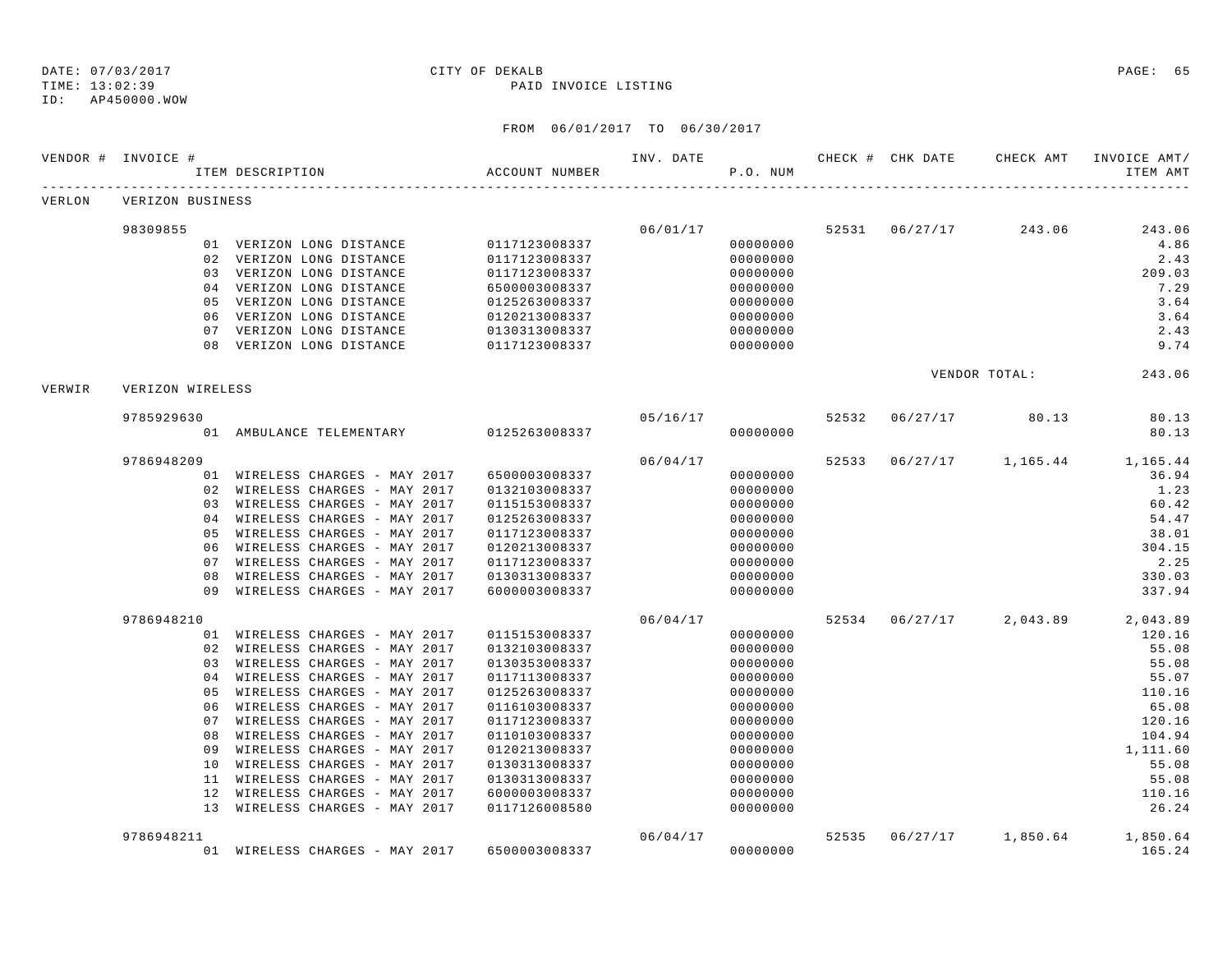### TIME: 13:02:39 PAID INVOICE LISTING

ID: AP450000.WOW

|                                                                    |                         | ITEM DESCRIPTION                               | ACCOUNT NUMBER |                                      | P.O. NUM |  |                                    | ITEM AMT<br>-----------------    |
|--------------------------------------------------------------------|-------------------------|------------------------------------------------|----------------|--------------------------------------|----------|--|------------------------------------|----------------------------------|
|                                                                    | 9786948211              |                                                |                | 06/04/17                             |          |  | 52535 06/27/17 1,850.64            | 1,850.64                         |
| VENDOR # INVOICE #<br><b>VIRCOO</b><br>WAGAGG<br>WAGEXC<br>WALMART |                         | 02 WIRELESS CHARGES - MAY 2017 0115153008337   |                |                                      | 00000000 |  |                                    | 240.32                           |
|                                                                    |                         | 03 WIRELESS CHARGES - MAY 2017                 | 0132103008337  |                                      | 00000000 |  |                                    | 55.08                            |
|                                                                    |                         | 04 WIRELESS CHARGES - MAY 2017                 | 0117123008337  |                                      | 00000000 |  |                                    | 55.08                            |
|                                                                    |                         | 05 WIRELESS CHARGES - MAY 2017                 | 0125263008337  |                                      | 00000000 |  |                                    | 256.33                           |
|                                                                    |                         | 06 WIRELESS CHARGES - MAY 2017                 | 0116103008337  |                                      | 00000000 |  |                                    | 120.16                           |
|                                                                    |                         | 07 WIRELESS CHARGES - MAY 2017                 | 0110103008337  |                                      | 00000000 |  |                                    | $-48.72$                         |
|                                                                    |                         | 08 WIRELESS CHARGES - MAY 2017                 | 0120213008337  |                                      | 00000000 |  |                                    | 749.94                           |
|                                                                    |                         | 09 WIRELESS CHARGES - MAY 2017                 | 0130313008337  |                                      | 00000000 |  |                                    | 55.08                            |
|                                                                    |                         | 10 WIRELESS CHARGES - MAY 2017                 | 0130313008337  |                                      | 00000000 |  |                                    | 75.03                            |
|                                                                    |                         | 11 WIRELESS CHARGES - MAY 2017                 | 0130313008337  |                                      | 00000000 |  |                                    | 55.08                            |
|                                                                    |                         | 12 WIRELESS CHARGES - MAY 2017                 | 6000003008337  |                                      | 00000000 |  |                                    | 72.02                            |
|                                                                    | 9786948212              |                                                |                | 06/04/17                             |          |  |                                    | 52536 06/27/17 1,204.95 1,204.95 |
|                                                                    |                         | 01 WIRELESS CHARGES - MAY 2017                 | 0910003008337  |                                      | 00000000 |  |                                    | 18.29                            |
|                                                                    |                         | 02 WIRELESS CHARGES - MAY 2017                 | 0920003008337  |                                      | 00000000 |  |                                    | 18.29                            |
|                                                                    |                         | 03 WIRELESS CHARGES - MAY 2017                 | 0125263008337  |                                      | 00000000 |  |                                    | 460.71                           |
|                                                                    |                         | 04 WIRELESS CHARGES - MAY 2017                 | 0120213008337  |                                      | 00000000 |  |                                    | 644.54                           |
|                                                                    |                         | 05 WIRELESS CHARGES - MAY 2017                 | 0130313008337  |                                      | 00000000 |  |                                    | 36.57                            |
|                                                                    |                         | 06 WIRELESS CHARGES - MAY 2017                 | 6000003008337  |                                      | 00000000 |  |                                    | 18.29                            |
|                                                                    |                         | 07 WIRELESS CHARGES - MAY 2017                 | 0132103008337  |                                      | 00000000 |  |                                    | 8.26                             |
|                                                                    | VIRGIL COOK & SON, INC. |                                                |                |                                      |          |  |                                    | VENDOR TOTAL: 6,345.05           |
|                                                                    | ID2508                  |                                                |                |                                      |          |  | $04/06/17$ 52399 06/13/17 1,842.59 | 1,842.59                         |
|                                                                    |                         | 01 EGYPTIAN THEATRE IMPROVEMENTS 1300006508624 |                |                                      | 00000000 |  |                                    | 1,842.59                         |
|                                                                    |                         |                                                |                |                                      |          |  |                                    | VENDOR TOTAL: 1,842.59           |
|                                                                    | WAGNER AGGREGATE, INC.  |                                                |                |                                      |          |  |                                    |                                  |
|                                                                    | 19696                   | 01 CA6 DELIVERY 0130332008228                  |                | 05/06/17                             |          |  | 52400 06/13/17 2,870.89            | 205.82                           |
|                                                                    |                         |                                                |                |                                      | 00000000 |  |                                    | 205.82                           |
|                                                                    | 19700                   |                                                | 0130332008228  | 05/06/17                             |          |  | 52400 06/13/17 2,870.89            | 2,665.07                         |
|                                                                    |                         | 01 CA6 DELIVERY                                |                |                                      | 00000000 |  |                                    | 2,665.07                         |
|                                                                    | WAGNER EXCAVATING, LLC  |                                                |                |                                      |          |  | VENDOR TOTAL:                      | 2,870.89                         |
|                                                                    |                         |                                                |                |                                      |          |  |                                    |                                  |
|                                                                    | 21117                   | 01 REPAIR PIPE WORK - CHARTER ST 0130333008327 |                | $05/03/17$ 52401 $06/13/17$ 3,343.00 | 00000000 |  |                                    | 3,343.00<br>3,343.00             |
|                                                                    |                         |                                                |                |                                      |          |  |                                    |                                  |
|                                                                    | WALMART COMMUNITY/GEMB  |                                                |                |                                      |          |  |                                    | VENDOR TOTAL: 3,343.00           |
|                                                                    |                         |                                                |                |                                      |          |  |                                    |                                  |
|                                                                    | 004976                  |                                                |                |                                      |          |  | $05/24/17$ 52555 $06/28/17$ 122.01 | 20.91                            |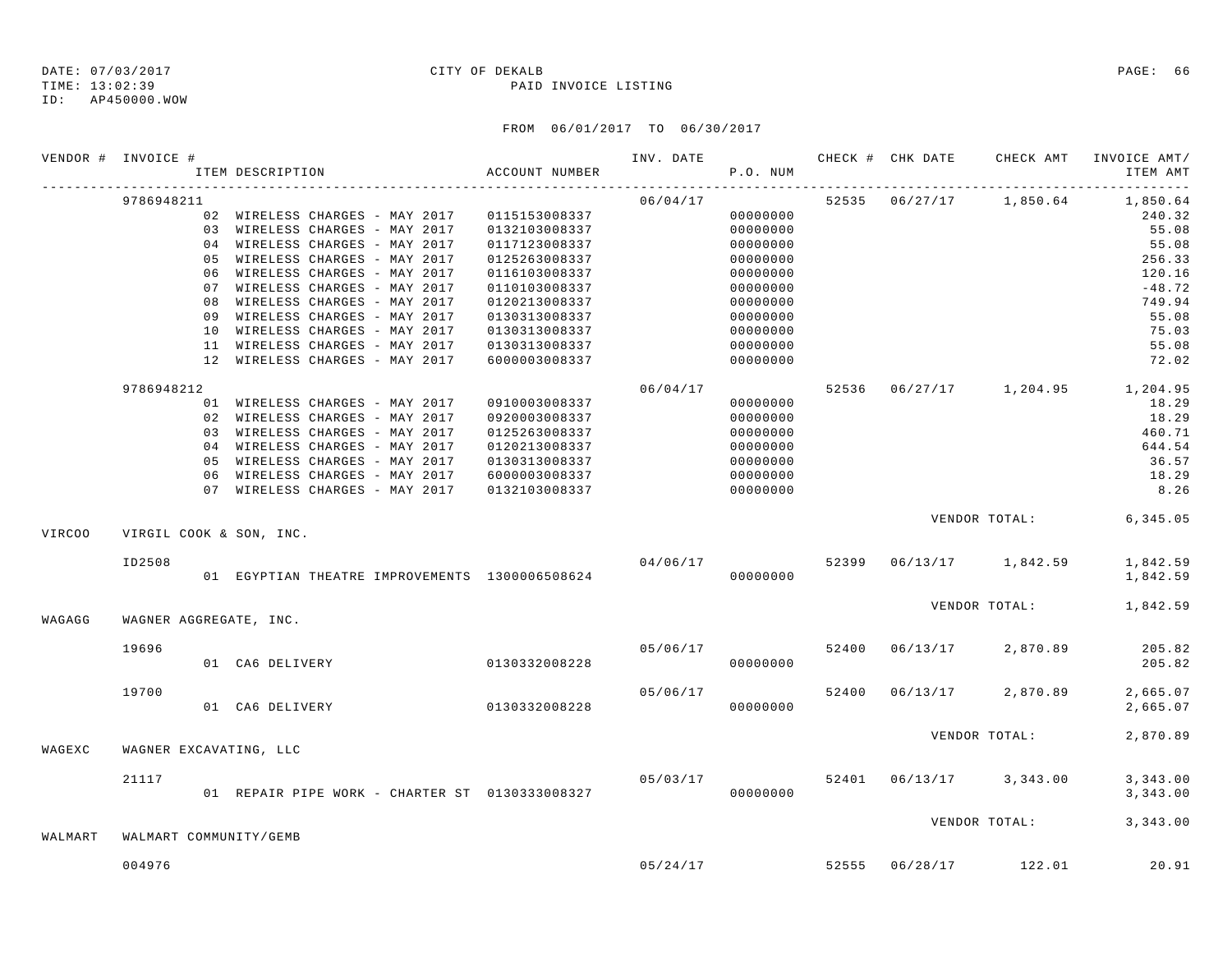## DATE: 07/03/2017 CITY OF DEKALB PAGE: 67

TIME: 13:02:39 PAID INVOICE LISTING

|        | VENDOR # INVOICE #   | ITEM DESCRIPTION                                | ACCOUNT NUMBER                 | INV. DATE | P.O. NUM             |       |                |                         | CHECK # CHK DATE     CHECK AMT    INVOICE AMT /<br>ITEM AMT |
|--------|----------------------|-------------------------------------------------|--------------------------------|-----------|----------------------|-------|----------------|-------------------------|-------------------------------------------------------------|
|        |                      |                                                 |                                |           |                      |       |                |                         |                                                             |
|        | 004976               | 01 TRAIL CAM BATTERIES                          | 0120242008242                  |           | 05/24/17<br>00000000 |       | 52555 06/28/17 | 122.01                  | 20.91<br>20.91                                              |
|        | 008282               | 01 BOTTLED WATER                                | 6500002008219                  | 05/19/17  | 00000000             |       |                | 52555 06/28/17 122.01   | 36.63<br>36.63                                              |
|        | 713800701899         | 01 POTTING SOIL                                 | 0130333008313                  | 05/18/17  | 00000000             | 52402 | 06/13/17       | 71.52                   | 71.52<br>71.52                                              |
|        | 715300860312         | 01 FLOOR MATS<br>02 CAD DISPLAY & MOUNT         | 0125272008226<br>0125272008210 | 06/02/17  | 00000000<br>00000000 |       | 52537 06/27/17 | 345.84                  | 345.84<br>27.88<br>317.96                                   |
|        | 716300189497         | 01 PLATES/BOWLS                                 | 0130332008219                  | 06/12/17  | 00000000             |       |                | 52555 06/28/17 122.01   | 64.47<br>64.47                                              |
| WARDIR | WAREHOUSE DIRECT INC |                                                 |                                |           |                      |       |                | VENDOR TOTAL:           | 539.37                                                      |
|        | $3469071 - 0$        | 01 BLU-RAY DISCS                                | 0120242008204                  |           | 05/03/17<br>00000000 |       |                | 52403 06/13/17 119.29   | 90.66<br>90.66                                              |
|        | $3477943 - 0$        | 01 BREAKROOM SUPPLIES<br>02 OFFICE SUPPLIES     | 0120252008299<br>0120222008204 | 05/11/17  | 00000000<br>00000000 |       |                | 52538 06/27/17 1,046.92 | 520.70<br>305.60<br>215.10                                  |
|        | $3481036 - 0$        | 01 TAPE, RIBBON, STAPLES, FOLDERS 0130332008204 |                                | 05/15/17  | 00000000             |       |                | 52538 06/27/17 1,046.92 | 66.05<br>66.05                                              |
|        | $3486012 - 0$        | 01 FILE FOLDERS                                 | 0117112008204                  | 05/18/17  | 00000000             | 52403 |                | 06/13/17 119.29         | 28.63<br>28.63                                              |
|        | $3491610 - 0$        | 01 INDEX CARDS                                  | 0120212008204                  | 05/23/17  | 00000000             | 52538 | 06/27/17       | 1,046.92                | 11.80<br>11.80                                              |
|        | $3498520 - 0$        | 01 PAPER, TAPE                                  | 0125262008204                  | 05/31/17  | 00000000             | 52538 | 06/27/17       | 1,046.92                | 57.73<br>57.73                                              |
|        | $3500523 - 0$        | 01 BINDER COVERS, COMBS 0116102008204           |                                | 06/01/17  | 00000000             | 52538 | 06/27/17       | 1,046.92                | 50.62<br>50.62                                              |
|        | $3501942 - 0$        | 01 OFFICE SUPPLIES                              | 0117112008204                  | 06/02/17  | 00000000             |       | 52538 06/27/17 | 1,046.92                | 65.02<br>65.02                                              |
|        | $3508514 - 0$        |                                                 |                                | 06/08/17  |                      |       | 52538 06/27/17 | 1,046.92                | 275.00                                                      |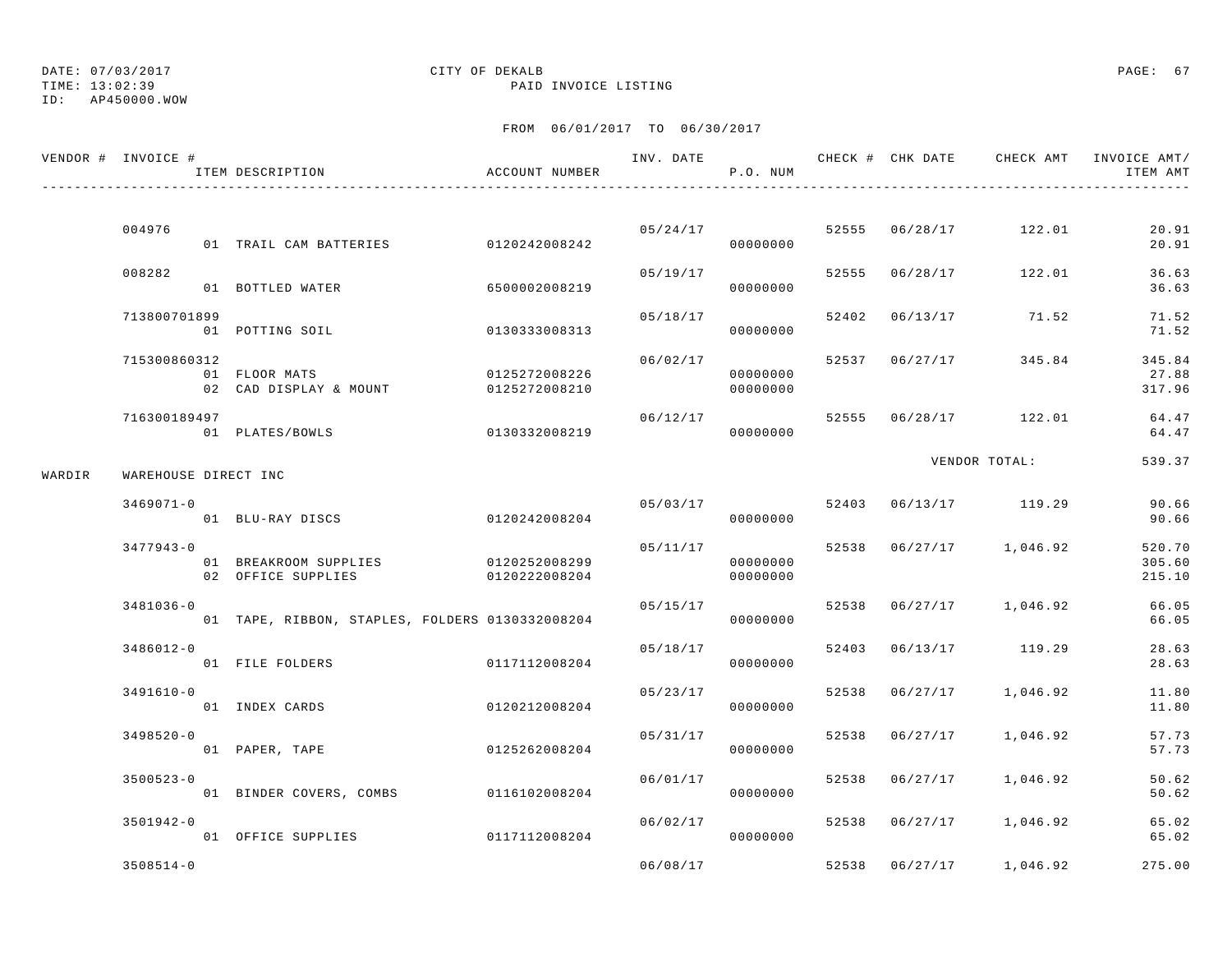### DATE: 07/03/2017 CITY OF DEKALB PAGE: 68

TIME: 13:02:39 PAID INVOICE LISTING

|         | VENDOR # INVOICE #   | ITEM DESCRIPTION                                | ACCOUNT NUMBER |                | P.O. NUM  |       |                |                                    | ITEM AMT                                                    |
|---------|----------------------|-------------------------------------------------|----------------|----------------|-----------|-------|----------------|------------------------------------|-------------------------------------------------------------|
|         | $3508514 - 0$        |                                                 |                |                | 000000000 |       |                |                                    | $06/08/17$ $52538$ $06/27/17$ $1,046.92$ $275.00$<br>275.00 |
| WASMAN  | WASTE MANAGEMENT     |                                                 |                |                |           |       |                |                                    | VENDOR TOTAL: 1,166.21                                      |
|         | 03312017             | 01 REFUSE SERVICE - MARCH 2017 0700003008346    |                | 03/31/17       | 00000000  |       |                |                                    | $52404$ $06/13/17$ $165,404.25$ $165,404.25$<br>165,404.25  |
|         | 04302017             | 01 REFUSE SERVICE - APRIL 2017 0700003008346    |                | 04/30/17       | 00000000  |       | 52539 06/27/17 |                                    | 330, 125.85 165, 496.50<br>165,496.50                       |
|         | 05312017             | 01 REFUSE SERVICE - MAY 2017 0700003008346      |                | 05/31/17       | 00000000  |       |                |                                    | 52539  06/27/17  330,125.85  164,629.35<br>164,629.35       |
| WASTE   | WASTE MANAGEMENT     |                                                 |                |                |           |       |                |                                    | VENDOR TOTAL: 495,530.10                                    |
|         | $3314724 - 2011 - 5$ | 01 ROLLOFF MO. FEE - MAR/APR 17 0700003008346   |                | 05/01/17 52405 | 00000000  |       |                | $06/13/17$ 3, 715.00               | 3,146.65<br>3,146.65                                        |
|         | 3314879-2011-7       | 01 MONTHLY ROLLOFF FEE - MAY 2017 0700003008346 |                | 06/01/17       | 00000000  |       |                | 52540 06/27/17 3,906.87            | 3, 255. 22<br>3, 255. 22                                    |
|         | $3529090 - 2011 - 2$ | 01 TOTER MONTHLY FEE - MAY 2017 0700003008346   |                | 04/25/17       | 00000000  |       |                | 52405 06/13/17 3,715.00            | 400.00<br>400.00                                            |
|         | $3530655 - 2011 - 9$ | 01 MONTHLY TOTER FEE - JUNE 2017 0700003008346  |                | 05/24/17       | 00000000  |       |                | 52540 06/27/17 3,906.87            | 550.00<br>550.00                                            |
|         | $3540535 - 2354 - 5$ | 01 PORTOLET MO. FEE - APRIL 2017 0130333008313  |                | 04/25/17       | 00000000  | 52405 |                | 06/13/17 3,715.00                  | 168.35<br>168.35                                            |
|         | $3541485 - 2354 - 2$ | 01 MONTHLY PORTOLET FEE - MAY 17 0130333008313  |                | 05/24/17       | 00000000  |       |                |                                    | 52540 06/27/17 3,906.87 101.65<br>101.65                    |
| WEDOWIN |                      | "WEDO" WINDOWS & CARPETS                        |                |                |           |       |                | VENDOR TOTAL:                      | 7,621.87                                                    |
|         | COD 0317             | 01 WINDOW CLEANING                              | 0130324008450  |                | 00000000  |       |                | $05/04/17$ 52406 06/13/17 1,950.00 | 1,950.00<br>1,950.00                                        |
| WELBRO  | WELCH BROS., INC.    |                                                 |                |                |           |       |                |                                    | VENDOR TOTAL: 1,950.00                                      |
|         | 1589302              |                                                 |                |                |           |       |                | $05/02/17$ 52407 06/13/17 366.00   | 366.00                                                      |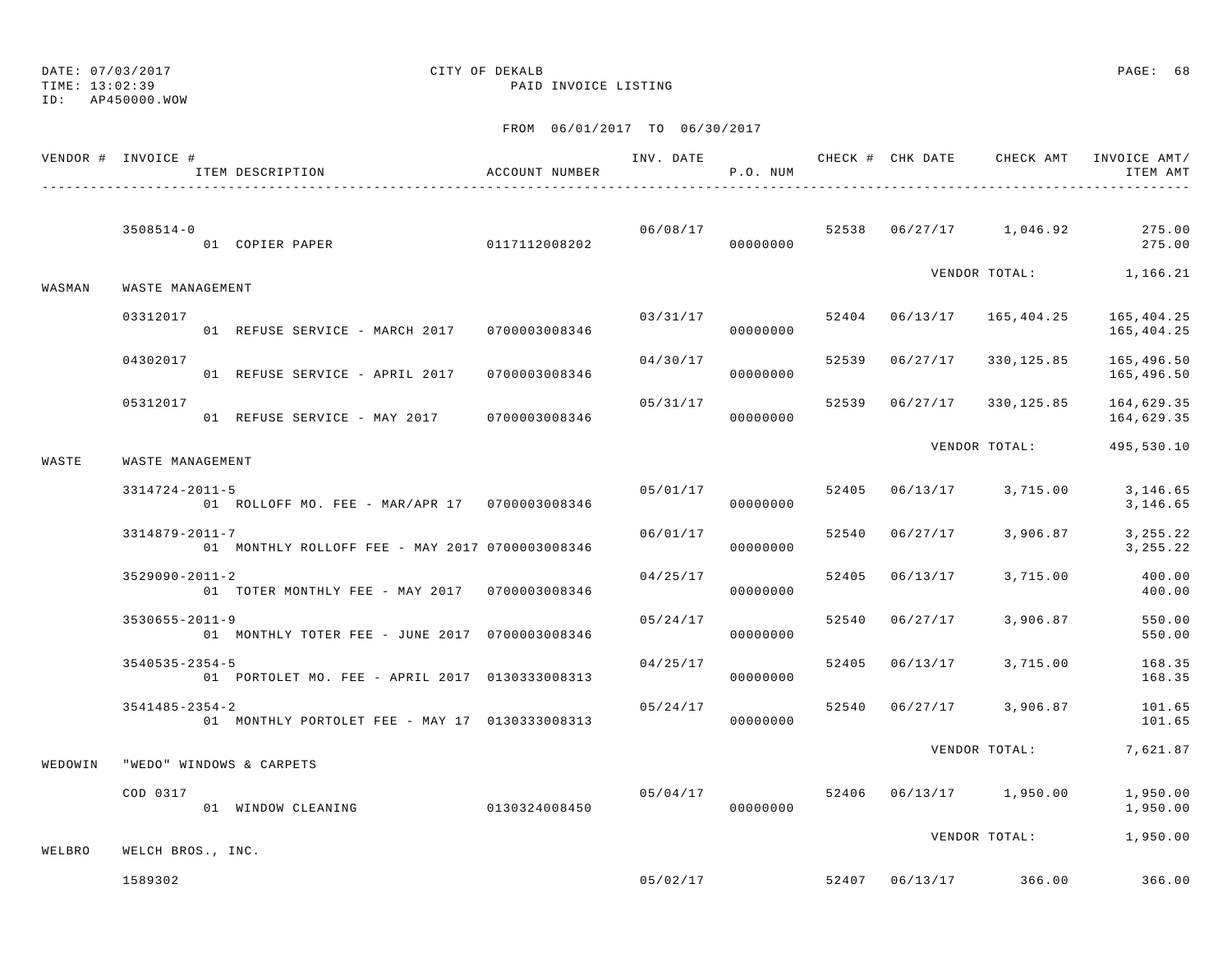# DATE: 07/03/2017 CITY OF DEKALB PAGE: 69

TIME: 13:02:39 PAID INVOICE LISTING

|        | VENDOR # INVOICE #  | ITEM DESCRIPTION                                                                                                                                      | ACCOUNT NUMBER |          | P.O. NUM                         |       |                |                                    | INVOICE AMT/<br>ITEM AMT                                                         |
|--------|---------------------|-------------------------------------------------------------------------------------------------------------------------------------------------------|----------------|----------|----------------------------------|-------|----------------|------------------------------------|----------------------------------------------------------------------------------|
|        | 1589302             |                                                                                                                                                       |                |          |                                  |       |                | $05/02/17$ 52407 06/13/17 366.00   | 366.00<br>366.00                                                                 |
| WELGEO | GEOFFREY WELLS      |                                                                                                                                                       |                |          |                                  |       |                | VENDOR TOTAL:                      | 366.00                                                                           |
|        | 05032017            | 01 TRAINING TRAVEL REIMB. 0120233008376                                                                                                               |                |          | 00000000                         |       |                | $0.503/17$ 0.001438 06/27/17 30.00 | 30.00<br>30.00                                                                   |
|        | 05132017            | 01 TRAINING TRAVEL REIMB. 0120233008376                                                                                                               |                | 05/13/17 | 00000000                         |       |                | D001438 06/27/17 48.71             | 48.71<br>48.71                                                                   |
| WENSIG | WENSCO SIGN SUPPLY  |                                                                                                                                                       |                |          |                                  |       |                | VENDOR TOTAL:                      | 78.71                                                                            |
|        | 1562583             | 01 SIGN MATERIALS 0130332008231                                                                                                                       |                |          | 00000000                         |       |                | $04/26/17$ 52408 06/13/17 81.42    | 81.42<br>81.42                                                                   |
| WGN    |                     | WGN FLAG & DECORATING CO                                                                                                                              |                |          |                                  |       |                | VENDOR TOTAL:                      | 81.42                                                                            |
|        | 48391               | 01 AIRPORT FLAGS                                                                                                                                      | 6500003008313  |          | 00000000                         |       |                | $05/16/17$ 52541 06/27/17 281.76   | 281.76<br>281.76                                                                 |
| WILBUR | WBK ENGINEERING LLC |                                                                                                                                                       |                |          |                                  |       |                | VENDOR TOTAL:                      | 281.76                                                                           |
|        | 17786               | 01 CONTRACTED ENGINEERING SERVICE 0130353008331<br>02 CONTRACTED ENGINEERING SERVICE 6000003008331<br>03 CONTRACTED ENGINEERING SERVICE 6500003008331 |                |          | 00000000<br>00000000<br>00000000 |       |                |                                    | 05/10/17 52409 06/13/17 21,009.08 17,708.58<br>1,770.85<br>4,427.14<br>11,510.59 |
|        | 17787               | 01 PRO SRVCS 3/26-4/29/17 0100000001265                                                                                                               |                | 05/10/17 | 00000000                         |       | 52409 06/13/17 | 21,009.08                          | 472.50<br>472.50                                                                 |
|        | 17788               | 01 CONTRACTED ENGINEERING SERVICE 0130353008331<br>02 CONTRACTED ENGINEERING SERVICE 6000003008331<br>03 CONTRACTED ENGINEERING SERVICE 6500003008331 |                | 05/10/17 | 00000000<br>00000000<br>00000000 |       |                | 52409 06/13/17 21,009.08           | 765.00<br>76.50<br>191.25<br>497.25                                              |
|        | 17789               | 01 PRO SRVCS 3/26-4/29/17 0100000001265                                                                                                               |                |          | 05/10/17<br>00000000             |       |                | 52409 06/13/17 21,009.08           | 94.50<br>94.50                                                                   |
|        | 17790               |                                                                                                                                                       |                | 05/10/17 |                                  | 52409 | 06/13/17       | 21,009.08                          | 446.50                                                                           |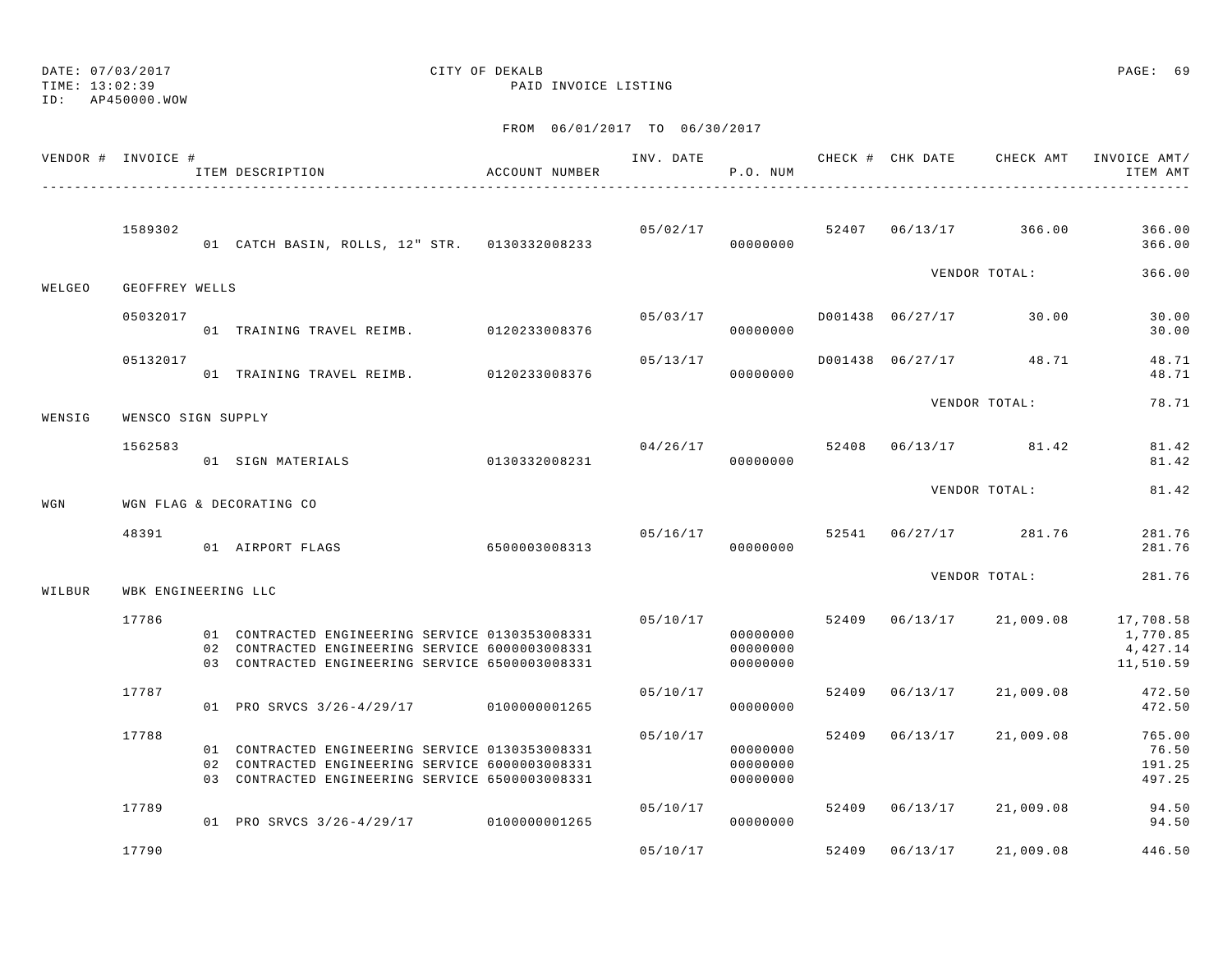### TIME: 13:02:39 PAID INVOICE LISTING ID: AP450000.WOW

### FROM 06/01/2017 TO 06/30/2017

| VENDOR # INVOICE # |                     | ITEM DESCRIPTION                                                                           | ACCOUNT NUMBER |                                    | P.O. NUM             |  | INV. DATE 6 CHECK # CHK DATE CHECK AMT INVOICE AMT/ | ITEM AMT             |
|--------------------|---------------------|--------------------------------------------------------------------------------------------|----------------|------------------------------------|----------------------|--|-----------------------------------------------------|----------------------|
|                    |                     |                                                                                            |                |                                    |                      |  |                                                     |                      |
|                    | 17790               |                                                                                            |                |                                    |                      |  | $05/10/17$ 52409 06/13/17 21,009.08                 | 446.50               |
|                    |                     | 01 CONTRACTED ENGINEERING SERVICE 0130353008331                                            |                |                                    | 00000000             |  |                                                     | 44.65                |
|                    |                     | 02 CONTRACTED ENGINEERING SERVICE 6000003008331                                            |                |                                    | 00000000             |  |                                                     | 111.62               |
|                    |                     | 03 CONTRACTED ENGINEERING SERVICE 6500003008331                                            |                |                                    | 00000000             |  |                                                     | 290.23               |
|                    | 17791               |                                                                                            |                | 05/10/17                           |                      |  | 52409 06/13/17 21,009.08                            | 653.00               |
|                    |                     | 01 CONTRACTED ENGINEERING SERVICE 0130353008331                                            |                |                                    | 00000000             |  |                                                     | 65.30                |
|                    |                     | 02 CONTRACTED ENGINEERING SERVICE 6000003008331                                            |                |                                    | 00000000             |  |                                                     | 163.25               |
|                    |                     | 03 CONTRACTED ENGINEERING SERVICE 6500003008331                                            |                |                                    | 00000000             |  |                                                     | 424.45               |
|                    | 17792               |                                                                                            |                | 05/10/17                           |                      |  | 52409 06/13/17 21,009.08                            | 170.00               |
|                    |                     | 01 CONTRACTED ENGINEERING SERVICE 0130353008331                                            |                |                                    | 00000000             |  |                                                     | 17.00                |
|                    |                     | 02 CONTRACTED ENGINEERING SERVICE 6000003008331                                            |                |                                    | 00000000             |  |                                                     | 42.50                |
|                    |                     | 03 CONTRACTED ENGINEERING SERVICE 6500003008331                                            |                |                                    | 00000000             |  |                                                     | 110.50               |
|                    | 17793               |                                                                                            |                | 05/10/17                           |                      |  | 52409 06/13/17 21,009.08                            | 189.00               |
|                    |                     | 01 PRO SRVCS 3/26-4/29/17 0100000001265                                                    |                |                                    | 00000000             |  |                                                     | 189.00               |
|                    | 17794               |                                                                                            |                | 05/10/17                           |                      |  | 52409 06/13/17 21,009.08                            | 510.00               |
|                    |                     | 01 CONTRACTED ENGINEERING SERVICE 0130353008331                                            |                |                                    | 00000000             |  |                                                     | 51.00                |
|                    |                     | 02 CONTRACTED ENGINEERING SERVICE 6000003008331                                            |                |                                    | 00000000             |  |                                                     | 127.50               |
|                    |                     | 03 CONTRACTED ENGINEERING SERVICE 6500003008331                                            |                | 00000000                           |                      |  |                                                     | 331.50               |
| WILHOF             |                     | WILLETT HOFMANN & ASSOCIATES                                                               |                |                                    |                      |  | VENDOR TOTAL:                                       | 21,009.08            |
|                    |                     |                                                                                            |                |                                    |                      |  |                                                     |                      |
|                    | 23734               |                                                                                            |                | 05/24/17                           |                      |  | $52542$ $06/27/17$ 9,344.40                         | 9,344.40             |
|                    |                     | 01 PRO ENG SRVCS 3/26-5/13/17 1300006508632                                                |                |                                    | 00000000             |  |                                                     | 4,204.98             |
|                    |                     | 02 PRO ENG SRVCS 3/26-5/13/17 1400006508633<br>03 PRO ENG SRVCS 3/26-5/13/17 5040006508632 |                |                                    | 00000000<br>00000000 |  |                                                     | 2,803.32<br>2,336.10 |
|                    |                     |                                                                                            |                |                                    |                      |  |                                                     |                      |
|                    |                     |                                                                                            |                |                                    |                      |  | VENDOR TOTAL:                                       | 9,344.40             |
| WILKIM             | KIM WILLIAMS        |                                                                                            |                |                                    |                      |  |                                                     |                      |
|                    | 06092017            |                                                                                            |                | $06/09/17$ 52543 $06/27/17$ 350.00 |                      |  |                                                     | 350.00               |
|                    |                     | 01  2017 RETIREE WELLNESS REIMB.  7100004008476                                            |                |                                    | 00000000             |  |                                                     | 350.00               |
|                    |                     |                                                                                            |                |                                    |                      |  | VENDOR TOTAL:                                       | 350.00               |
| YAEFAR             | YAEGERS FARM MARKET |                                                                                            |                |                                    |                      |  |                                                     |                      |
|                    | 108                 |                                                                                            |                |                                    |                      |  | $05/22/17$ 52544 06/27/17 1,125.00                  | 1,125.00             |
|                    |                     | 01 (24) HANGING BASKETS 0130334008497                                                      |                |                                    | 00000000             |  |                                                     | 1,125.00             |
|                    |                     |                                                                                            |                |                                    |                      |  |                                                     |                      |

VENDOR TOTAL: 1,125.00